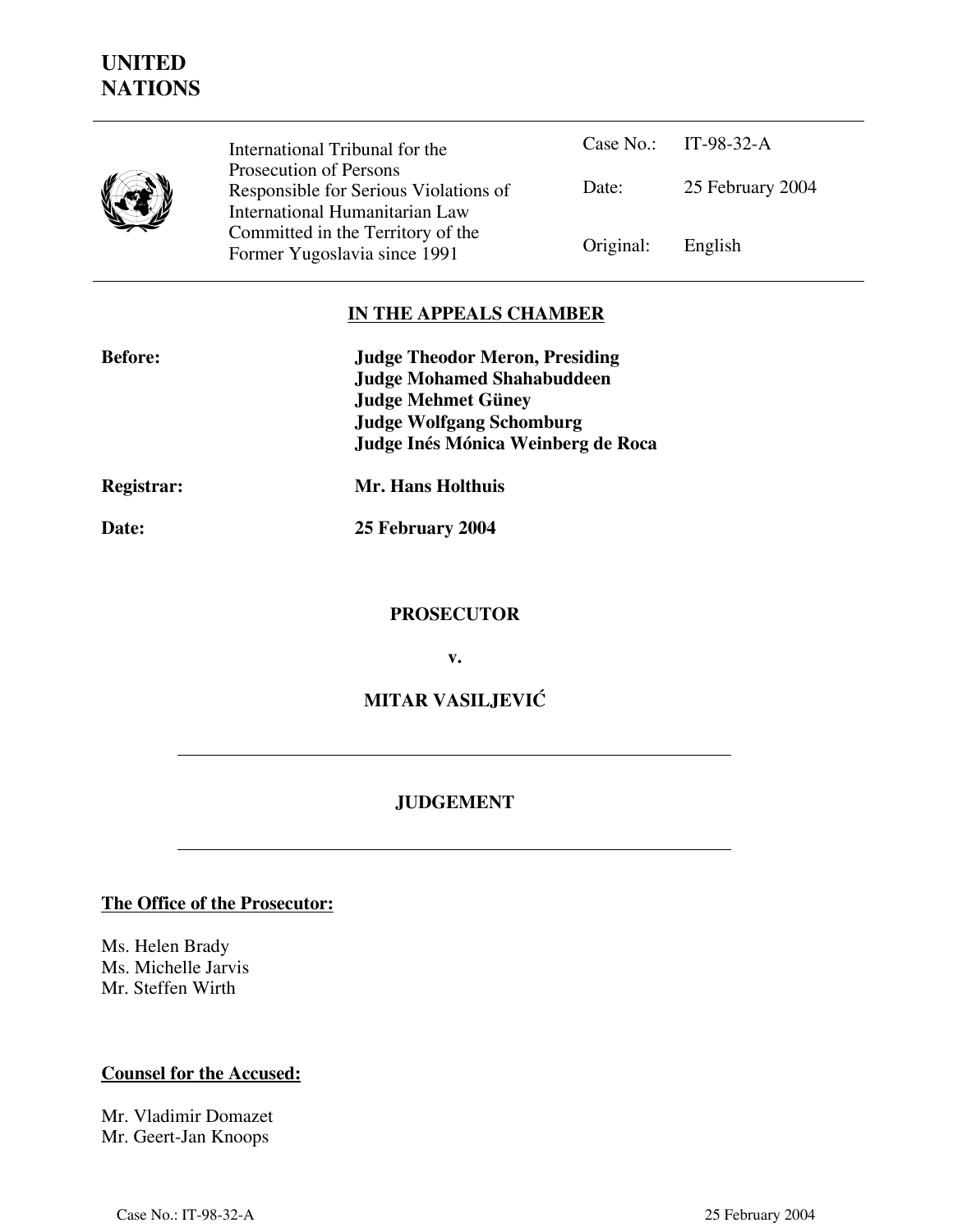# **CONTENTS**

| II. APPLICABLE CRITERIA FOR REVIEWING THE ALLEGED ERRORS AND<br>FORMAL REQUIREMENTS OF THE GROUNDS PRESENTED BY THE                                         |  |
|-------------------------------------------------------------------------------------------------------------------------------------------------------------|--|
| A. STANDARD OF REVIEW UNDER ARTICLE 25 OF THE STATUTE AND THE CASE-LAW OF THE                                                                               |  |
|                                                                                                                                                             |  |
|                                                                                                                                                             |  |
| 2. Arguments dismissed because the Appellant fails to submit whether the Trial Chamber's                                                                    |  |
|                                                                                                                                                             |  |
| 3. Arguments dismissed because the Appellant fails to make submissions as to how the                                                                        |  |
| 4. Arguments relating to sentencing dismissed due to failure to argue a discernable error  8                                                                |  |
|                                                                                                                                                             |  |
| III. ALLEGED FACTUAL ERRORS RELATING TO GENERAL REQUIREMENTS OF                                                                                             |  |
| A. ALLEGED ERROR IN FINDING THAT THE ACTS OF THE APPELLANT WERE CLOSELY RELATED TO                                                                          |  |
| B. ALLEGED ERROR IN FINDING THAT THE ACTS OF THE APPELLANT WERE PART OF A                                                                                   |  |
|                                                                                                                                                             |  |
|                                                                                                                                                             |  |
| IV. ALLEGED FACTUAL ERRORS RELATING TO THE DRINA RIVER INCIDENT<br>AND THE APPELLANT'S RELATIONSHIP WITH THE MILAN LUKIĆ                                    |  |
| A. ALLEGED ERROR IN FINDING THAT THE APPELLANT WAS ARMED ON 7 JUNE 1992 11                                                                                  |  |
| B. ALLEGED ERROR REGARDING THE MOMENT FROM WHICH THE APPELLANT HAD KNOWLEDGE                                                                                |  |
| THAT THE SEVEN MUSLIM MEN WERE GOING TO BE KILLED AND NOT EXCHANGED  15<br>C. ALLEGED ERROR IN FINDING THAT THE APPELLANT POINTED A GUN AT THE SEVEN MUSLIM |  |
|                                                                                                                                                             |  |
| D. ALLEGED ERROR IN DISMISSING THE APPELLANT'S ARGUMENT THAT HE ATTEMPTED TO                                                                                |  |
|                                                                                                                                                             |  |
| E. ALLEGED ERROR IN DISMISSING THE ARGUMENT THAT THE APPELLANT REMAINED AT A                                                                                |  |
| F. ALLEGED ERROR IN FINDING THAT THE APPELLANT WAS AN INFORMANT TO THE MILAN LUKIĆ                                                                          |  |
| G. ALLEGED ERROR AS TO THE ROLE OF THE APPELLANT DURING THE SEARCHING OF THE HOUSE                                                                          |  |
|                                                                                                                                                             |  |
|                                                                                                                                                             |  |
| V. THE APPELLANT'S PARTICIPATION IN A JOINT CRIMINAL ENTERPRISE AND                                                                                         |  |
| A. LAW APPLICABLE TO JOINT CRIMINAL ENTERPRISE, PARTICIPATION AS A CO-PERPETRATOR OR                                                                        |  |
|                                                                                                                                                             |  |
| 2. Differences between participating in a joint criminal enterprise as a co-perpetrator or as an                                                            |  |
|                                                                                                                                                             |  |
|                                                                                                                                                             |  |
| 1. Alleged errors of law related to the concept of joint criminal enterprise 37                                                                             |  |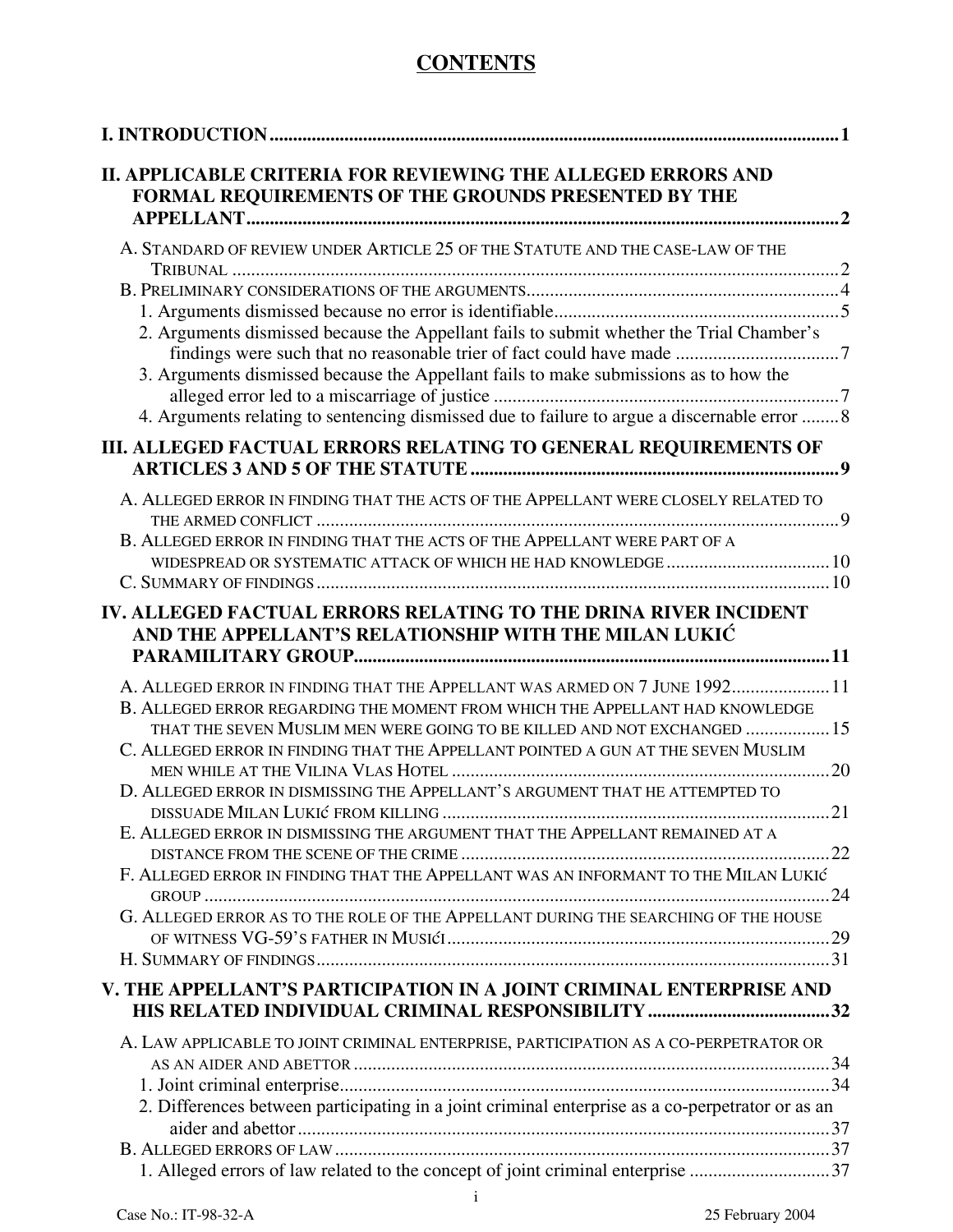| 2. Alleged error of law by convicting the Appellant for persecution based on only one           |  |
|-------------------------------------------------------------------------------------------------|--|
|                                                                                                 |  |
| C. ALLEGED ERRORS RELATING TO THE APPELLANT'S MENS REA TO KILL THE SEVEN MUSLIM MEN41           |  |
| 1. The intent of the Appellant at the time the group left the Vilina Vlas Hotel42               |  |
| 2. The intent of the Appellant from the time the group parked their cars in Sase  44            |  |
|                                                                                                 |  |
|                                                                                                 |  |
|                                                                                                 |  |
| E. ALLEGED ERROR IN APPLYING CUMULATIVE CONVICTIONS FOR ARTICLE 3 AND ARTICLE 5 OF              |  |
|                                                                                                 |  |
|                                                                                                 |  |
|                                                                                                 |  |
|                                                                                                 |  |
|                                                                                                 |  |
| 1. Sentence of the Appellant is too high in comparison with previous case-law51                 |  |
|                                                                                                 |  |
|                                                                                                 |  |
| (c) The trauma suffered cannot be an aggravating factor since it is an element of the crime  54 |  |
|                                                                                                 |  |
|                                                                                                 |  |
|                                                                                                 |  |
|                                                                                                 |  |
|                                                                                                 |  |
|                                                                                                 |  |
| VIII. SEPARATE AND DISSENTING OPINION OF JUDGE SHAHABUDDEEN 62                                  |  |
|                                                                                                 |  |
|                                                                                                 |  |
|                                                                                                 |  |
|                                                                                                 |  |
|                                                                                                 |  |
|                                                                                                 |  |
|                                                                                                 |  |
|                                                                                                 |  |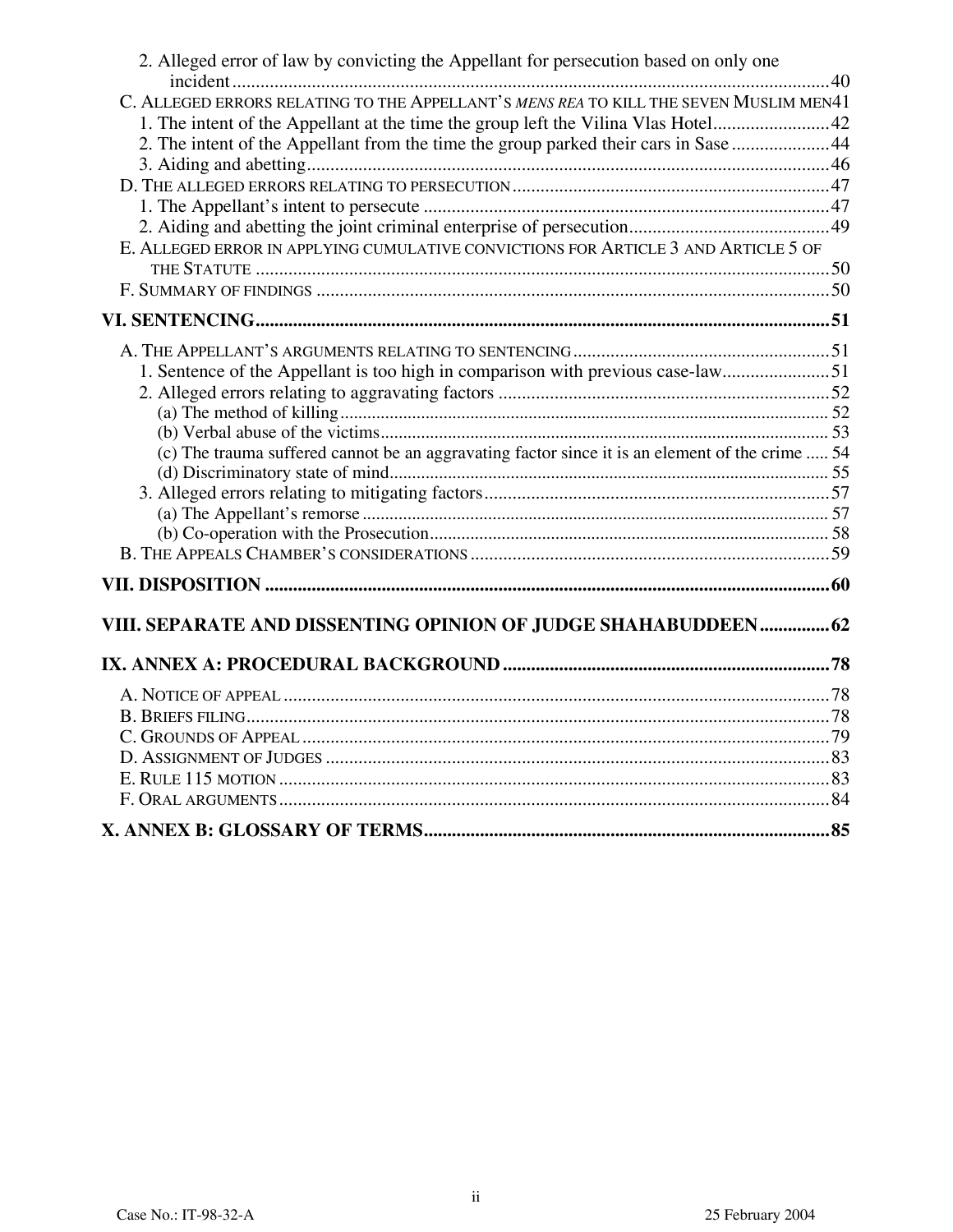### **I. INTRODUCTION**

1. The municipality of Visegrad is located in south-eastern Bosnia and Herzegovina. Its main town, Višegrad, is situated on the eastern bank of the Drina River. In 1991, about 63% of the population was Muslim and 33% was Serb. Elections were held in the municipality in November 1990; the result, which closely matched the ethnic composition of the municipality, led to mounting tensions. In early April 1991, after requests from the Serb politicians to divide the police along ethnic lines, both groups raised barricades around Višegrad, and over the following months random acts of shooting and shelling occurred. The Yugoslav National Army (JNA) arrived on 14 April 1992, and this at first had a calming effect. However, on 19 May 1992, the JNA withdrew from Visegrad and various Serb para-military units took control. One such group, with a reputation for being particularly violent, was led by Milan Lukić (Milan Lukić group). Although Mitar Vasiljević (Appellant) was not part of the Milan Lukić group, the Trial Chamber found that he was associated with the group and acted as an informant to it. Sometime in May 1992, the Appellant was present when Milan Lukić and his men searched the village of Musići. The Trial Chamber found that on 7 June 1992, the Appellant, together with Milan Lukić and two unidentified men, forcibly transported seven Muslim men to the eastern bank of the Drina River, where they were shot. Five of the seven men died as a result of the shooting and two survived by falling into the river, pretending to be dead. This incident is referred to as the Drina River incident.

2. On 29 November 2002, the Trial Chamber found the Appellant guilty, in relation to the Drina River incident, as a co-perpetrator of persecution as a crime against humanity pursuant to Article 5(h) of the Statute, for the murders of the five Muslim men and the inhumane acts inflicted on the two surviving Muslim men (Count 3) and murder as a violation of the laws or customs of war pursuant to Article 3 of the Statute, for the murder of the five Muslim men (Count 5). The Trial Chamber, however, acquitted the Appellant on the remaining counts, either because it found the evidence to be insufficient or because the convictions would have been cumulative. For the convictions on Counts 3 and 5, the Trial Chamber imposed a prison sentence of twenty years.

3. The Appellant is now appealing both the convictions and sentence. His arguments, raising eight grounds of appeal, are spread out in two separate documents - the Defence Appeal Brief and the Defence Additional Appeal Brief. The Appeals Chamber finds these arguments to be repetitive and unstructured and has, therefore, regrouped them. An overview of the arguments of the Appellant as set out in his submissions is found in the procedural background of these appellate proceedings, set forth in Annex A.

1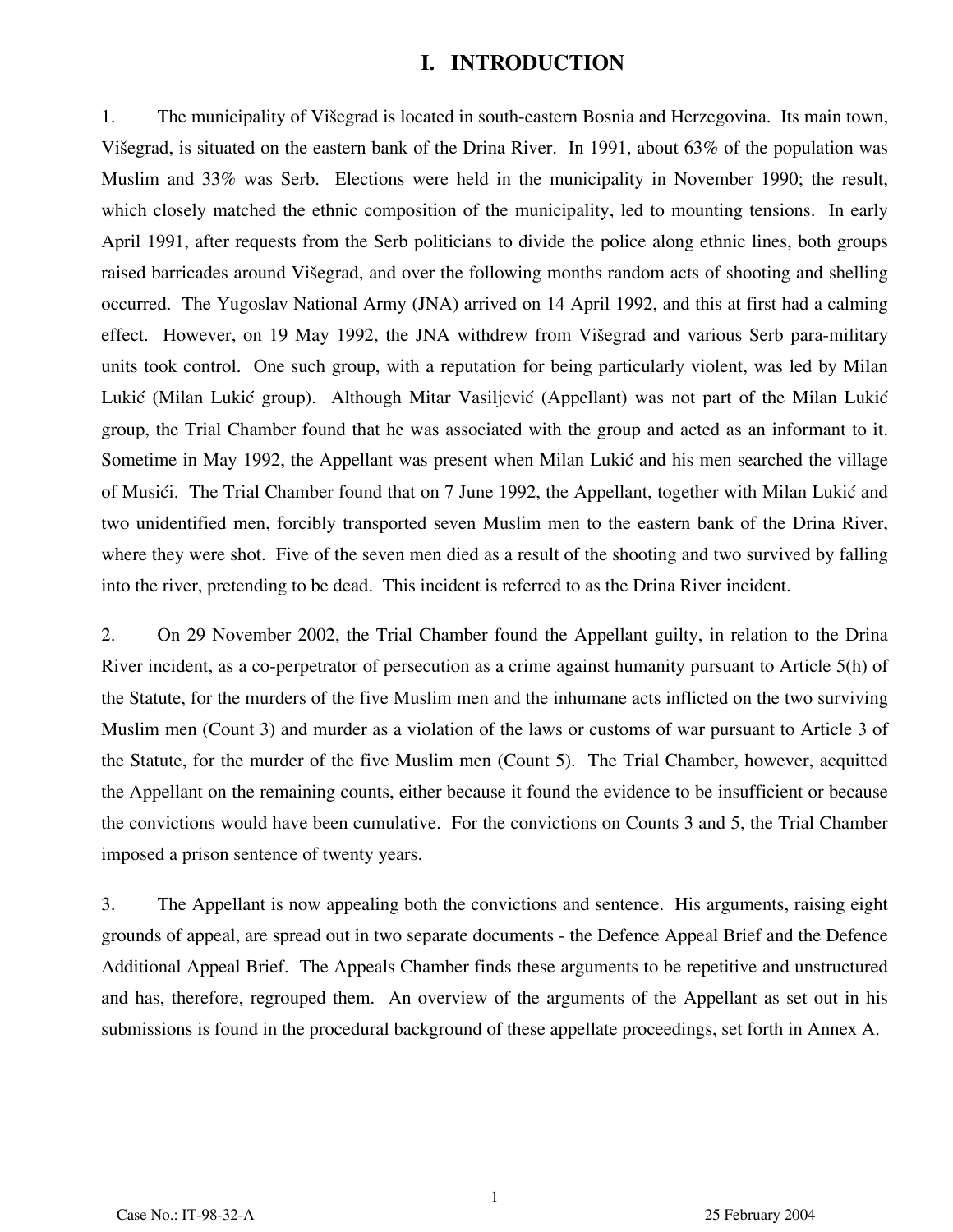# **II. APPLICABLE CRITERIA FOR REVIEWING THE ALLEGED ERRORS AND FORMAL REQUIREMENTS OF THE GROUNDS PRESENTED BY THE APPELLANT**

## **A. Standard of review under Article 25 of the Statute and the case-law of the Tribunal**

4. The Appeals Chamber finds it appropriate to recall the standard of review by which the Appeals Chamber determines whether a ground of appeal is to be granted or dismissed, and the related formal requirements.

5. On appeal, the parties must limit their arguments to legal errors invalidating the decision and to factual errors occasioning a miscarriage of justice within the scope of Article 25 of the Statute.<sup>1</sup> The appeals procedure provided for under Article 25 of the Statute is corrective and does not give rise to a *de* novo review of the case.<sup>2</sup> The Appeals Chamber may affirm, reverse, or revise the decisions taken by the Trial Chamber.<sup>3</sup> These criteria have been frequently referred to by the Appeals Chambers of the International Tribunal and the ICTR and will therefore only be briefly restated below.<sup>4</sup>

6. A party alleging that there is an error of law must advance arguments in support of the contention and explain how the error invalidates the decision; but, if the arguments do not support the contention, that party does not automatically lose its point since the Appeals Chamber may step in and, for other reasons, find in favour of the contention that there is an error of law.<sup>5</sup>

7. Regarding errors of fact, the Appeals Chamber will only substitute the Trial Chamber's finding for its own when no reasonable trier of fact could have made the original finding.<sup>6</sup>

 $\frac{1}{1}$  $1$  Article 25(1) of the Statute provides: "1. The Appeals Chamber shall hear appeals from persons convicted by the Trial Chambers or from the Prosecutor on the following grounds: (a) an error on a question of law invalidating the decision; or (b) an error of fact which has occasioned a miscarriage of justice. 2. The Appeals Chamber may affirm, reverse or revise the decisions taken by the Trial Chambers." An exception to this general rule is when a party raises a legal issue that is of general significance to the International Tribunal's jurisprudence. *See* for example, *Tadić* Appeals Judgement, para 281; *Kupreškić* Appeals Judgement, para. 22; *Erdemović* Appeals Judgement, para. 16. <sup>2</sup> *Kupreškić* Appeals Judgement, para. 22.

 $3$  Article 25(2) of the Statute.

<sup>&</sup>lt;sup>4</sup> The Appeals Chamber of the Tribunal ruled several times on the review criteria on appeal in the *Erdemović* Appeals Judgement, para. 16; *Tadi}* Appeals Judgement*,* paras 247, 281, 315-316; *Aleksovski* Appeals Judgement*,* para. 63; *Furund`ija* Appeals Judgement, paras 35-37; ^*elebi}i* Appeals Judgement*,* para. 435; *Kupre{ki}* Appeals Judgement*,* paras 22, 27-30; *Kunarac* Appeals Judgement*,* paras 35- 47; and *Krnojelac* Appeals Judgement*,* paras 4-18. Moreover, the Appeals Chamber of the International Criminal Tribunal for Rwanda set out similar criteria in the *Serushago* Appeals Judgement*,* para. 22; *Akayesu* Appeals Judgement, paras 18-24 and 232; *Kayishema and Ruzindana* Appeals Judgement*,* para. 143; *Musema* Appeals Judgement, paras 16-21; and *Rutaganda* Appeals Judgement*,* paras 17-24.

<sup>5</sup> *Krnojelac* Appeals Judgement, para. 10. *See* also, *Furund`ija* Appeals Judgement, para. 35. Also held by the Appeals Chamber of the ICTR in *Musema* Appeals Judgement, para 16.

<sup>6</sup> *Krnojelac* Appeals Judgement, para. 12.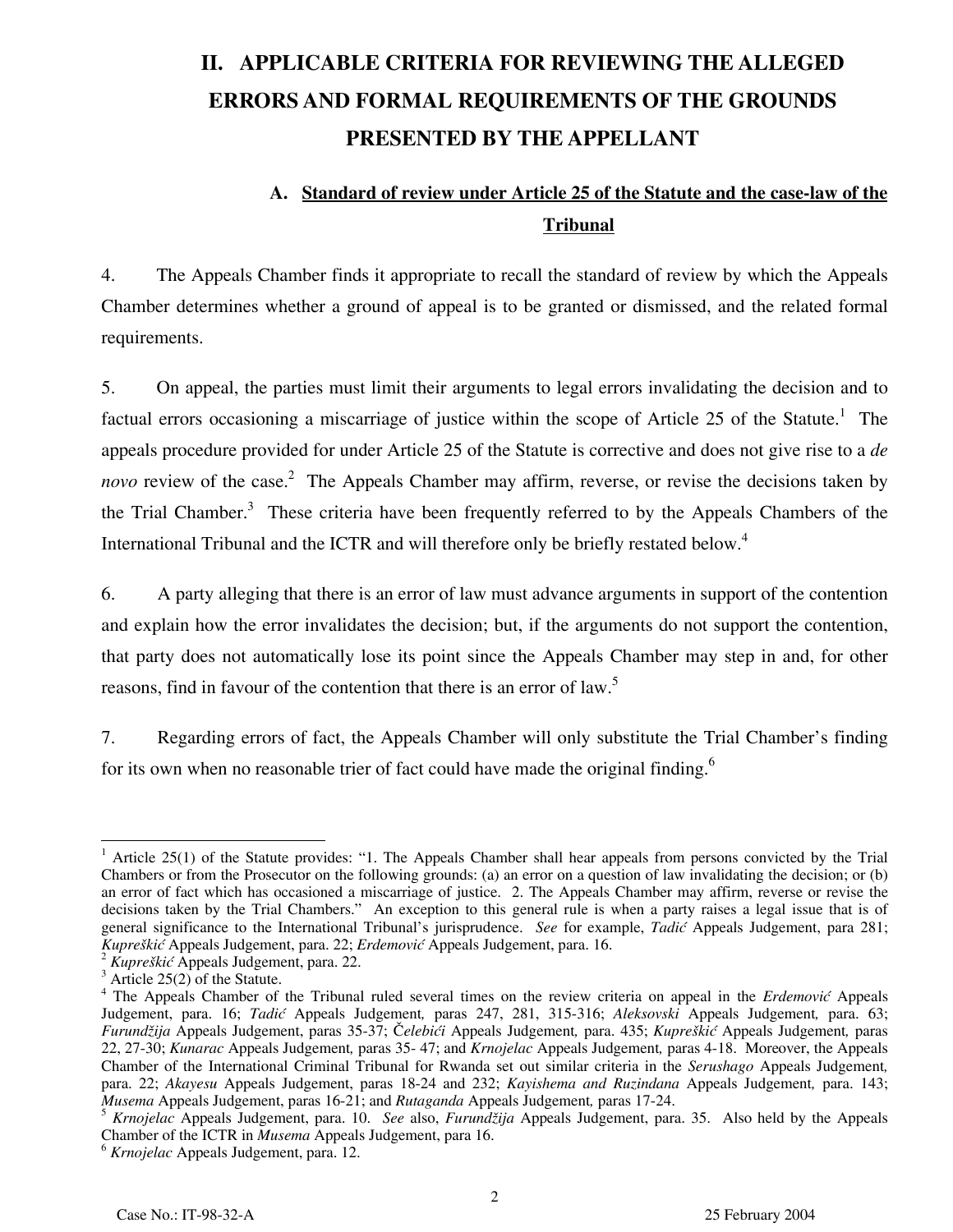8. Further, it is not any error of fact that will cause the Appeals Chamber to overturn a decision by a Trial Chamber, but one which has led to a miscarriage of justice, which has been defined as "a grossly unfair outcome in judicial proceedings, as when a defendant is convicted despite a lack of evidence on an essential element of a crime."<sup>7</sup>

9. Similar to an appeal against conviction, an appeal from sentencing is a procedure of a corrective nature rather than a *de novo* sentencing proceeding. A Trial Chamber has considerable though not unlimited discretion when determining a sentence. As a general rule, the Appeals Chamber will not substitute its sentence for that of a Trial Chamber unless "it believes that the Trial Chamber has committed an error in exercising its discretion, or has failed to follow applicable law."<sup>8</sup> The test that has to be applied for appeals from sentencing is whether there has been a discernible error in the exercise of the Trial Chamber's discretion. As long as the Trial Chamber keeps within the proper limits, the Appeals Chamber will not intervene.<sup>9</sup>

10. Before considering the arguments of the Appellant on the merits, the Appeals Chamber will, as a preliminary matter, determine whether the Appellant's submissions meet the formal requirements for consideration on the merits. Should the Appeals Chamber be of the view that an argument does not meet these requirements, then it will be dismissed without detailed reasoning.<sup>10</sup> Further, should a party not argue its points in accordance with the requirements of the Practice Direction on Formal Requirements for Appeals,<sup>11</sup> then the Appeals Chamber may reject a filing or dismiss submissions therein.<sup>12</sup>

11. The Appeals Chamber recalls that the formal criteria require an appealing party to provide the Appeals Chamber with exact references to the parts of the records, transcripts, judgements and exhibits to which reference is made.13 In the *Kunarac* Appeals Judgement, the Appeals Chamber found that:

<sup>-</sup><sup>7</sup> *Furund`ja* Appeals Judgement, para. 37, quoting Black's Law Dictionary (7th ed., St. Paul, Minn. 1999). *See* also *Kunarac* Appeals Judgement, para. 39, referring to *Furundžija* Appeals Judgement.<br><sup>8</sup> Serushago Sentencing Appeal Judgement, para. 32. See also Aleksovski Appeal Judgement, para. 187 and Tadić Sentencing

Appeal Judgement, paras 20-22; *Čelebići* Appeals Judgement, para. 725.

<sup>&</sup>lt;sup>9</sup> Aleksovski Appeals Judgement, para. 187; *Furundžja* Appeals Judgement, para. 239; *Tadić* Sentencing Appeal Judgement, para. 22; *^elebi}i* Appeals Judgement, para. 725; *Jelisi}* Appeal Judgement, para. 99; *Serushago* Sentencing Appeal, para. 32; *Akayesu* Appeals Judgement, para. 409.<br><sup>10</sup> *Kunarac* Appeals Judgement, para. 48; *Krnojelac* Appeals Judgement, para. 16. The Appeals Chamber of the ICTR has

held that claims that are not supported by precise references to the relevant parts of the record on appeal will normally fail, on the ground that the Appellant has not discharged the applicable burden. *Kayeshima and Ruzindana* Appeals Judgement, para. 137.

 $11$  IT/201, issued 7 March 2002.

<sup>&</sup>lt;sup>12</sup> *Ibid*, para. 17, which provide "[w]here a party fails to comply with the requirements laid down in this Practice Direction, or where the wording of a filing is unclear or ambiguous, a designated Pre-Appeal Judge or the Appeals Chamber may, within its discretion, decide upon an appropriate sanction, which can include an order for clarification or re-filing. The Appeals Chamber may also reject a filing or dismiss submissions therein."

<sup>&</sup>lt;sup>13</sup> *Ibid*, paras 13-16, which provides "13. Where filings of the parties refer to passages in a judgement, decision, transcripts, exhibits or other authorities, they shall indicate precisely the date, exhibit number, page number and paragraph number of the text or exhibit referred to. 14. Any abbreviations or designations used by the parties in their filings shall be uniform throughout. Pages and paragraphs shall be numbered consecutively from the beginning to the end. 15. Any time limits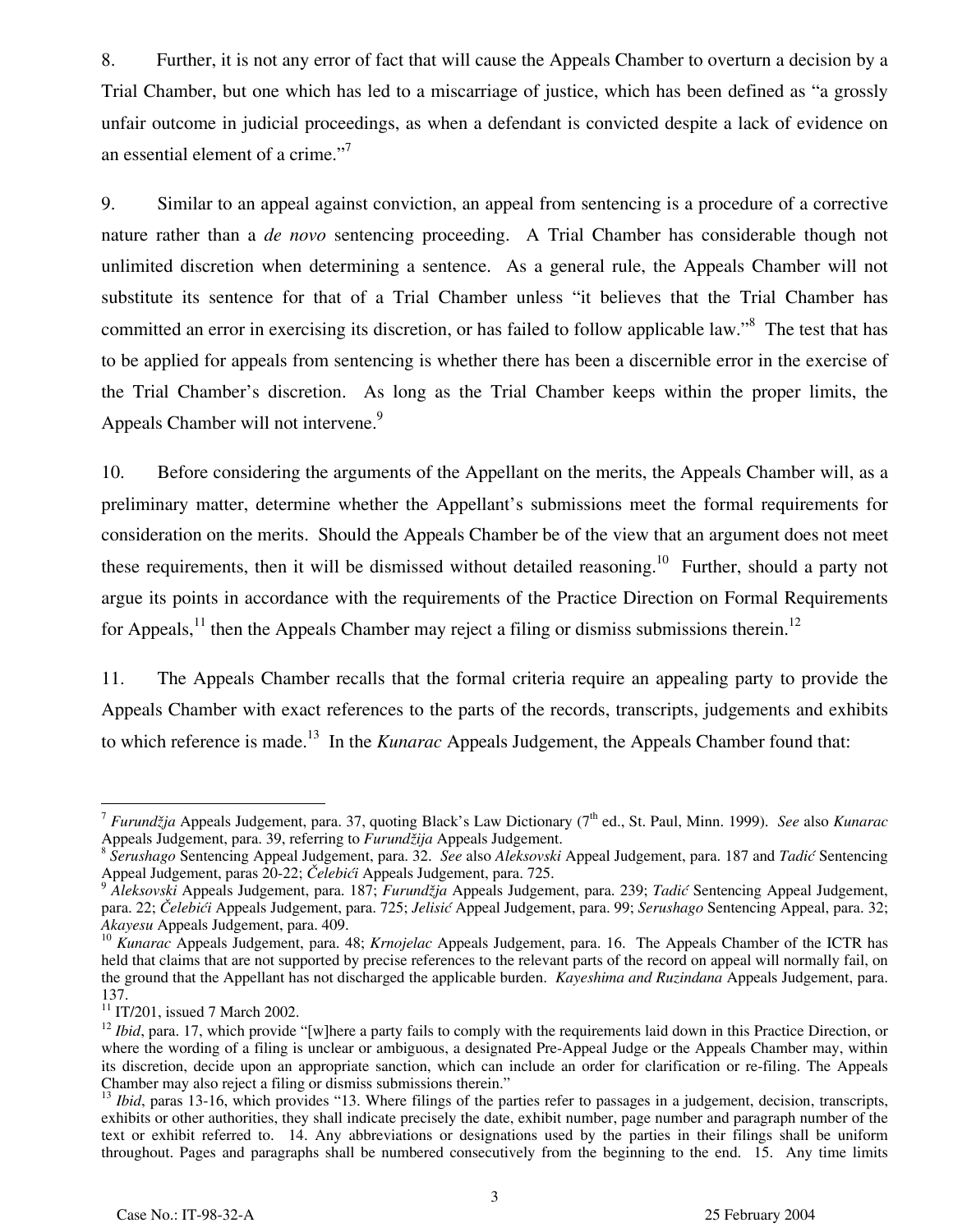[i]n principle, therefore, the Appeals Chamber will dismiss, without providing detailed reasons, those Appellants' submissions in the briefs or the replies or presented orally during the Appeal Hearing which are evidently unfounded. Objections will be dismissed without detailed reasoning where:

1. the argument of the appellant is clearly irrelevant;

2. it is evident that a reasonable trier of fact could have come to the conclusion challenged by the appellant; or

3. the appellant's argument unacceptably seeks to substitute his own evaluation of the evidence for that of the Trial Chamber.<sup>14</sup>

12. Further, the Appeals Chamber cannot be expected to consider a party's submissions in detail if they are obscure, contradictory, vague or suffer from other formal and obvious insufficiencies.<sup>15</sup> An allegation of an error of law which has no reasonable prospect of invalidating the decision may be summarily rejected.<sup>16</sup> A party alleging an error of fact must explain what the alleged error is and why it a reasonable trier of fact could not make this finding and in what way it leads to a miscarriage of justice. Where an appellant only challenges the Trial Chamber's findings and suggests an alternative assessment of the evidence, without indicating in what respects the Trial Chamber's assessment of the evidence was erroneous, then the appellant will have failed to discharge the burden incumbent upon him. In such circumstances, the Appeals Chamber may dismiss the arguments without a reasoned opinion. The Appeals Chamber will examine below, as a preliminary consideration whether the arguments of the Appellant meet these formal requirements or should be dismissed without detailed reasoning.

#### **B. Preliminary considerations of the arguments**

13. The Appeals Chamber has identified three categories of formal or procedural deficiencies in the Appellant's submission relating to alleged errors of fact, namely: i) arguments in relation to which the

prescribed under this Practice Direction shall run from, but shall not include, the day upon which the relevant document is filed. Should the last day of a time prescribed fall upon a non-working day of the International Tribunal it shall be considered as falling on the first working day thereafter. 16. The provisions of this Practice Direction are without prejudice to any such orders or decisions that may be made by a designated Pre-Appeal Judge or the Appeals Chamber. In particular a Pre-Appeal Judge or the Appeals Chamber may vary any time limit or recognise, as validly done any act done after the expiration of a time limit prescribed in this Practice Direction." *See* also *Kunarac* Appeals Judgement, para. 44, "[a]n appellant must therefore clearly set out his grounds of appeal as well as the arguments in support of each ground. Furthermore, depending on the finding challenged, he must set out the arguments supporting the contention that the alleged error has invalidated the decision or occasioned a miscarriage of justice. Moreover, the appellant must provide the Appeals Chamber with exact references to the parts of the records on appeal invoked in its support. The Appeals Chamber must be given references to paragraphs in judgements, transcript pages, exhibits or other authorities, indicating precisely the date and exhibit page number or paragraph number of the text to which reference is made".

<sup>14</sup> *Kunarac* Appeals Judgement, para. 48.

<sup>&</sup>lt;sup>15</sup> *Ibid*, para. 43: "As set out in Article 25 of the Statute, the Appeals Chamber's mandate cannot be effectively and efficiently carried out without focused contributions by the parties. In a primarily adversarial system, like that of the International Tribunal, the deciding body considers its case on the basis of the arguments advanced by the parties. It thus falls to the parties appearing before the Appeals Chamber to present their case clearly, logically and exhaustively so that the Appeals Chamber may fulfil its mandate in an efficient and expeditious manner. One cannot expect the Appeals Chamber to give detailed consideration to submissions of the parties if they are obscure, contradictory, vague, or if they suffer from other formal and obvious insufficiencies. Nonetheless, the Appeals Chamber has the obligation to ensure that the accused receives a fair trial".

<sup>16</sup> *Krnojelac* Appeals Judgement, para. 10.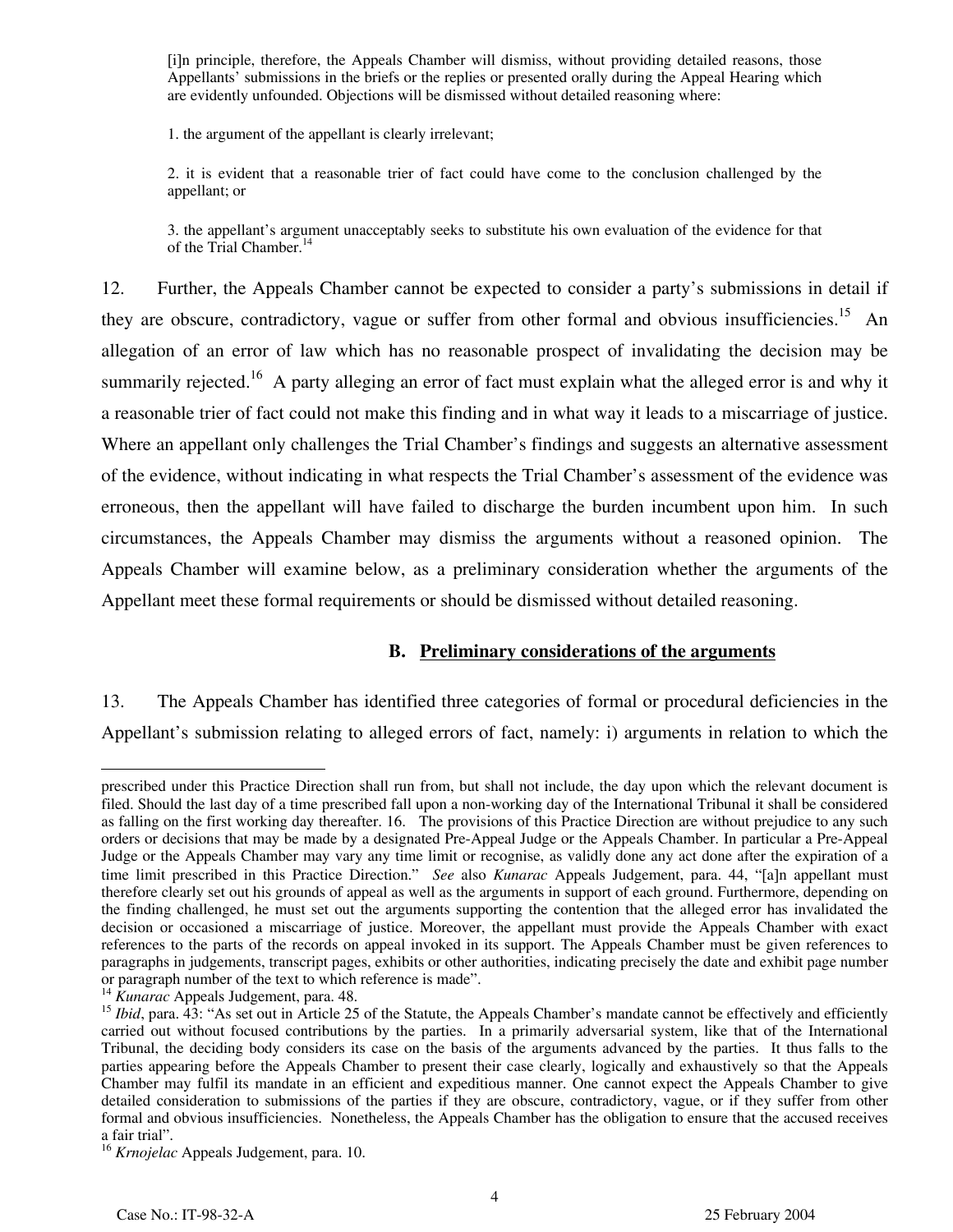Appeals Chamber cannot identify the alleged error by the Trial Chamber; ii) arguments in relation to which the Appellant fails to make submissions on whether the Trial Chamber's findings are those that a reasonable trier of fact could have found; and iii) arguments in relation to which the Appellant fails to make submissions as to how the alleged error led to a miscarriage of justice. The Appeals Chamber, therefore, dismisses the following submissions that suffer from the above deficiencies and will not discuss them in detail.<sup>17</sup> The Appeals Chamber will address arguments relating to sentencing in the same manner.

14. The Appeals Chamber points out that the Appellant was reminded of the criteria for appeal at the appeal hearing<sup>18</sup> and was requested to clarify some of the issues raised in the Defence Appeal Brief and in the Additional Defence Brief.<sup>19</sup> Despite this reminder, the Appellant failed, in some instances, to provide additional explanations.

15. The Appellant argues that the Trial Chamber did not consider his conduct, while in the detention of the International Tribunal, as a mitigating factor when determining his sentence.<sup>20</sup> This argument was raised for the first time in the Defence Reply. The Appeals Chamber holds that replies should be limited only to arguments rebutting the response arguments and should not include new arguments or amendments of grounds already submitted. This argument will therefore not be considered.

### 1. Arguments dismissed because no error is identifiable

16. The Appeals Chamber will not consider those arguments where the Appellant has failed to argue an alleged error and instead merely offers an alternative reading of the evidence. The Appeals Chamber identifies two arguments of this kind in the second ground of appeal: i) The Appellant challenges the Trial Chamber's finding that the fact that he failed to sever his relationship with Milan Lukić after the Drina River incident, despite his knowledge of Milan Lukić's very serious criminal activity, raised the suspicion of a closer relationship with the paramilitary group;  $21$  and ii) the Appellant submits that the Trial Chamber misevaluated his evidence and, in particular, the details he provided about the

 $\frac{1}{1}$ 

<sup>&</sup>lt;sup>17</sup> The Appeals Chamber cannot be requested to give reasoned opinions on evidently unfounded submissions, see *Kunarac* Appeals Judgement, para. 42.

 $AT. 18.$ 

<sup>&</sup>lt;sup>19</sup> The Appeals Chamber noted that the appellant failed to demonstrate the impact of several alleged errors, AT. 13-14, that some of the grounds submitted contained more than one ground, AT. 13, that there was repetition of arguments, AT. 15, and that some of the arguments were not clear enough for the Appeal Chamber to approach them, AT. 16.

 $20$  Defence Reply, para. 9.10 (under the eighth ground of appeal).

<sup>&</sup>lt;sup>21</sup> Defence Appeal Brief, para. 107 (under the second ground of appeal). The Appellant restated that his *kum* relationship with the Lukić family was misinterpreted as close relationship with Milan Lukić himself, without explaining what the alleged error was or how this alleged error leads to a miscarriage of justice. AT. 41.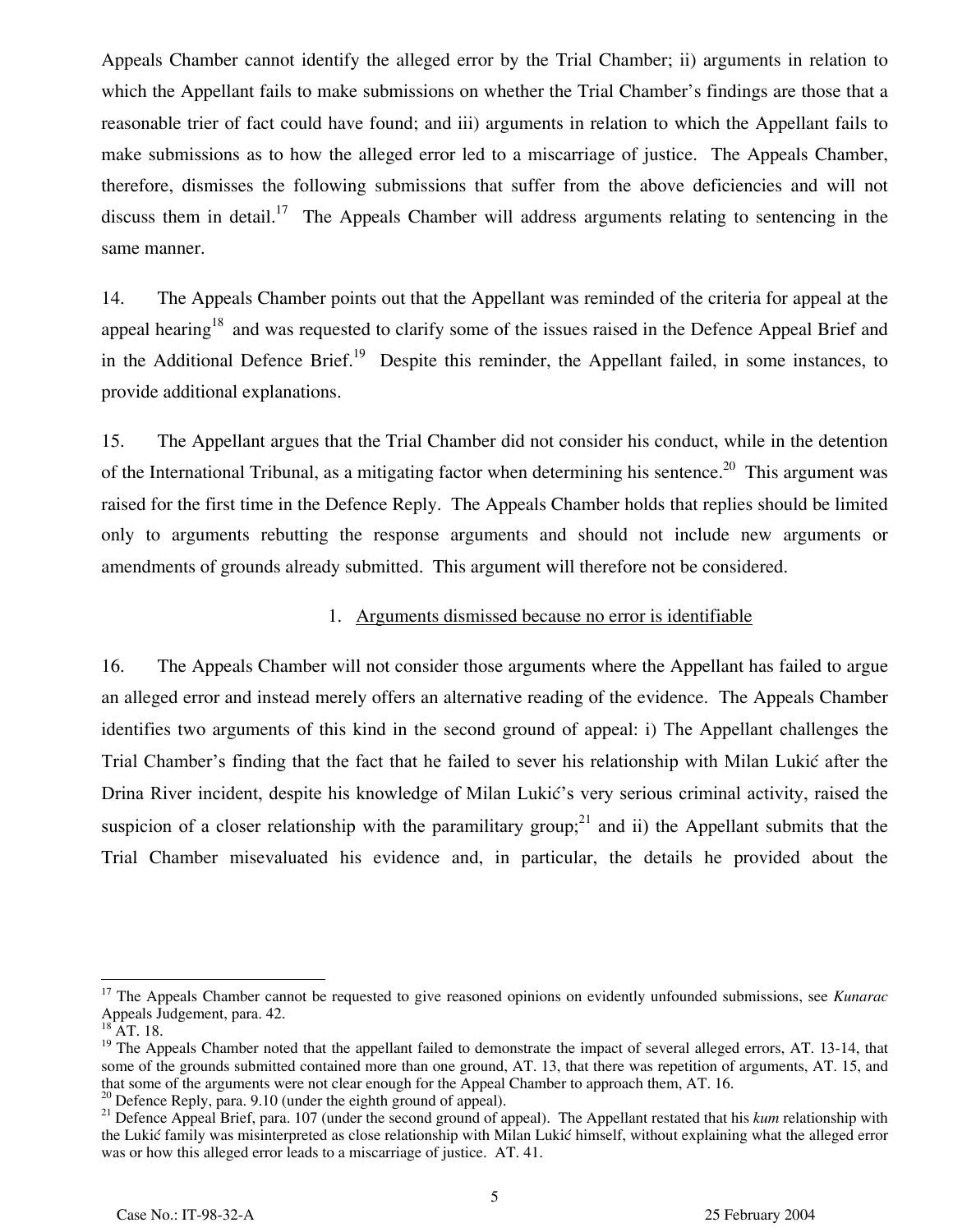paramilitary group by declining to draw the inference that his behaviour constituted a significant effort to co-operate with the Tribunal.<sup>22</sup>

17. In the third ground of appeal, the Appeals Chamber identifies three arguments of this kind: i) the Appellant argues that he testified about the best-man relationship between his family and the Lukić family and that Milan Lukić, following secondary school, went to Switzerland and that the Appellant did not see Lukić until 1992;<sup>23</sup> ii) the Appellant argues that the Trial Chamber erroneously concluded in paragraph 51 of the Judgement that the non-Serb civilians started to disappear;<sup>24</sup> and iii) the Appellant challenges the Trial Chamber's finding in paragraph 54 of the Judgement regarding the denial of medical treatment of a severely burned Muslim woman.<sup>25</sup>

18. In the sixth ground of appeal, i) the Appellant submits that there was "no chain of command structure" between the Appellant and the Milan Lukić group and, that according to the Appellant the "asserted discriminatory intent of the members of this group cannot be attributed to the accused without further proof to compensate the lack of this chain of command;<sup> $26$ </sup> and ii) the Appellant takes the view that the Trial Chamber erred in paragraph 256 of the Judgement when it found that the "Accused knew that some evil would befall the Koritnik group when they were being encouraged to stay together in Pionirska Street" and that, in doing so, the Appellant acted with the intent to discriminate on religious or political grounds.<sup>27</sup>

<sup>&</sup>lt;sup>22</sup> *Ibid*, para. 102 (under the second ground of appeal). The Appellant submitted during oral argument that his detailed testimony was neither accepted as a mitigating factor nor as co-operation with the Prosecution, AT. 42-43. The Appeals Chamber is considering arguments relating to sentencing in Chapter VI.

<sup>&</sup>lt;sup>23</sup> Defence Appeal Brief, paras 131-134 (under the third ground of appeal).

<sup>&</sup>lt;sup>24</sup> *Ibid*, paras 164-165 (under the third ground of appeal). The Prosecution submits that this argument raises a new ground of appeal not contained in the notice of appeal, although the Appellant did not seek leave to do so, and that it should accordingly be rejected on this ground, Prosecution Response Brief, para. 4.26. With regard to the Prosecution's argument that this raises a new ground of appeal, the Appeals Chamber finds that the Notice of Appeal refers to these paragraphs of the Judgement and to the fact that Serbs had been leaving until the arrival of the JNA (the Užice Corps). The Notice of Appeal states in the relevant part that "[w]hen we deal with Findings of Facts to the general requirements under C (para 39-56 pages 2323-2329) the Defence has objections for certain conclusions and states that to the coming of Užice Corps in Višegrad (to this event it came because of the occupation of hydro plant by Mural Sabanović and the threat that they would inflame the barrage and make a great catastrophe) Višegrad authority was kept by the Muslim majority and then the police of Serbian nationality was separated and till then the Serbs were those who had left Visegrad. The Defence states that during Užice corps stay, around 19 May 1992, the state of security was not or less stable and that even after the departure of U`ice Corps it came to instability and various paramilitary actions." The Appeals Chamber therefore finds that this is not a new ground of appeal. <sup>25</sup> *Ibid*, paras 166-167.

<sup>&</sup>lt;sup>26</sup> Defence Additional Appeal Brief, paras 15-17 (under the sixth ground of appeal) the Appeals Chamber specifically asked for clarification for this argument, *see* AT 16. The Appellant did not clarify this argument during the appeals hearing and the Appeals Chamber is unable to understand this submission.

Defence Appeal Brief, para. 232. The Appeals Chamber notes that this argument is without object as the Appellant has been acquitted for all charges relating to the Pionirska incident.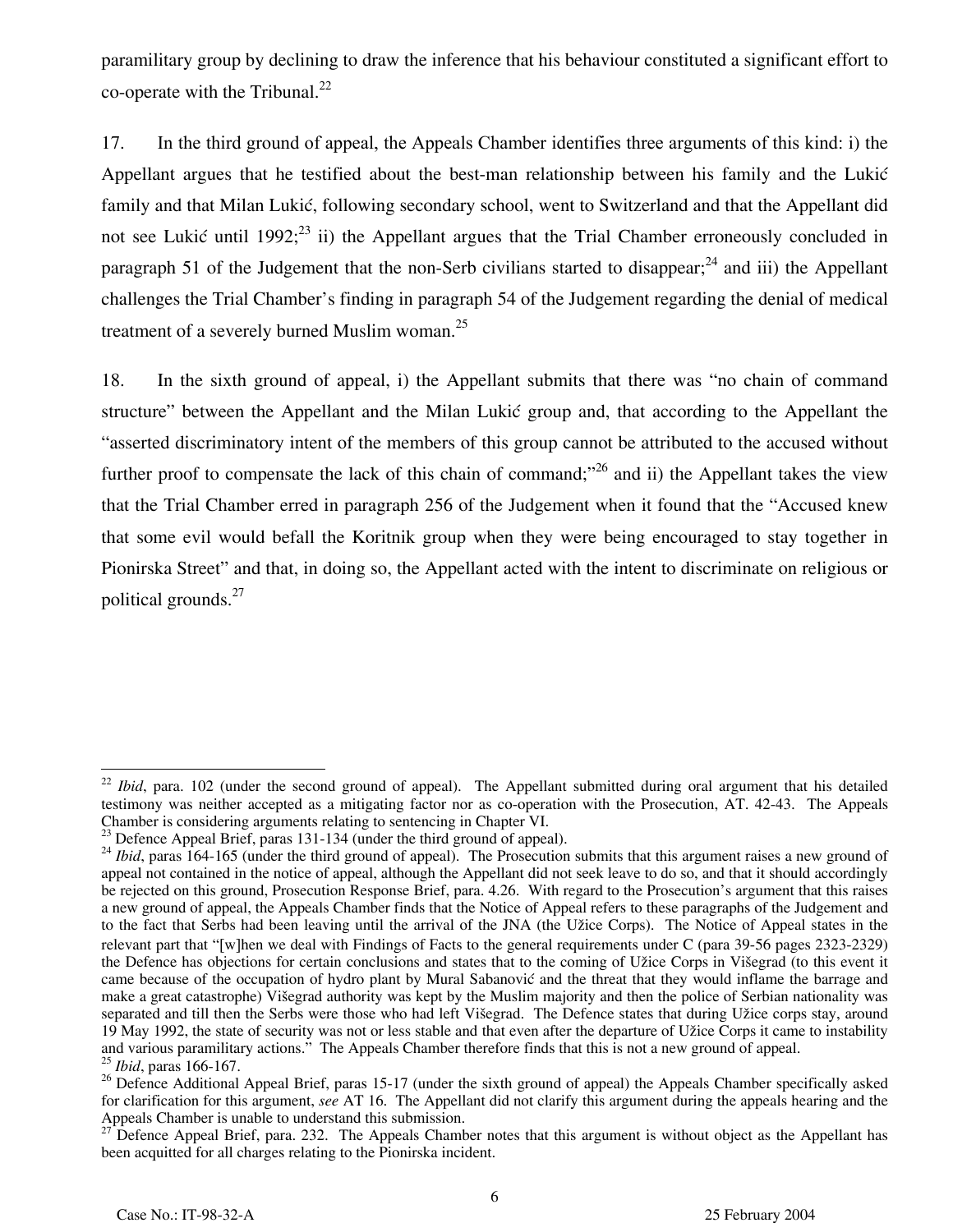## 2. Arguments dismissed because the Appellant fails to submit whether the Trial Chamber's findings were such that no reasonable trier of fact could have made

19. The Appeals Chamber will not consider the following arguments because the Appellant fails to make submissions on whether the Trial Chamber's findings are those that a reasonable trier of fact could not have found or only lists discrepancies between different testimonies without explaining why no reasonable trier of fact could have made the finding. In the second ground of appeal: i) The Appellant contests the Trial Chamber's finding that the Milan Lukić group in the course of a few weeks committed dozens of crimes, and he submits that, notwithstanding the indictment against Milan Lukić et al., which pleads that the group committed dozens of crimes between May 1992 and October 1994, the first facts that Milan Lukić and his men are charged with relate to the events at the Drina River on 7 June 1992; ii) the Appellant submits that the Trial Chamber's finding that he knew the other men associated with Milan Lukić is erroneous; iii) the Appellant argues that the Trial Chamber misinterpreted the fact that the Appellant knew more about the Milan Lukić group than other witnesses who testified; and iv) the Appellant submits, in connection with the search at the house in Musici, where he admits to have been, that he did not stand guard during the search and was not connected to the disappearance of the money or other valuables. $^{28}$ 

# 3. Arguments dismissed because the Appellant fails to make submissions as to how the alleged error led to a miscarriage of justice

20. The Appeals Chamber will not consider the following arguments because the Appellant fails to make submissions as to how the alleged error led to a miscarriage of justice. In the third ground of appeal, the Appellant argues that the Trial Chamber erroneously found that he had been seen with the Milan Lukić group on "many occasions" before 7 June 1992.<sup>29</sup> He argues that the only evidence relied upon related to the Musici incident and the Drina River incident, and, therefore, the Appellant was only seen together with the Milan Lukić group on one occasion before the Drina River incident. The Prosecution responds that the Trial Chamber found that he was seen with these men on several occasions "during the period relevant to the indictment" and that no circularity is involved in the Trial Chamber's placing reliance on both the Drina River and Musici incidents to reach this finding.<sup>30</sup> The Appellant replies that reference to the period relevant to the indictment must be limited to the period up to and including 7 June 1992, as he was acquitted of further incidents.<sup>31</sup>

<sup>28</sup> *Ibid*, paras 155-156 (under the third ground of appeal). *See* also AT. 34-35.

<sup>29</sup> *Ibid*, para. 154. 30 Prosecution Response Brief, para. 4.17.

 $31$  Defence Reply, para. 4.7.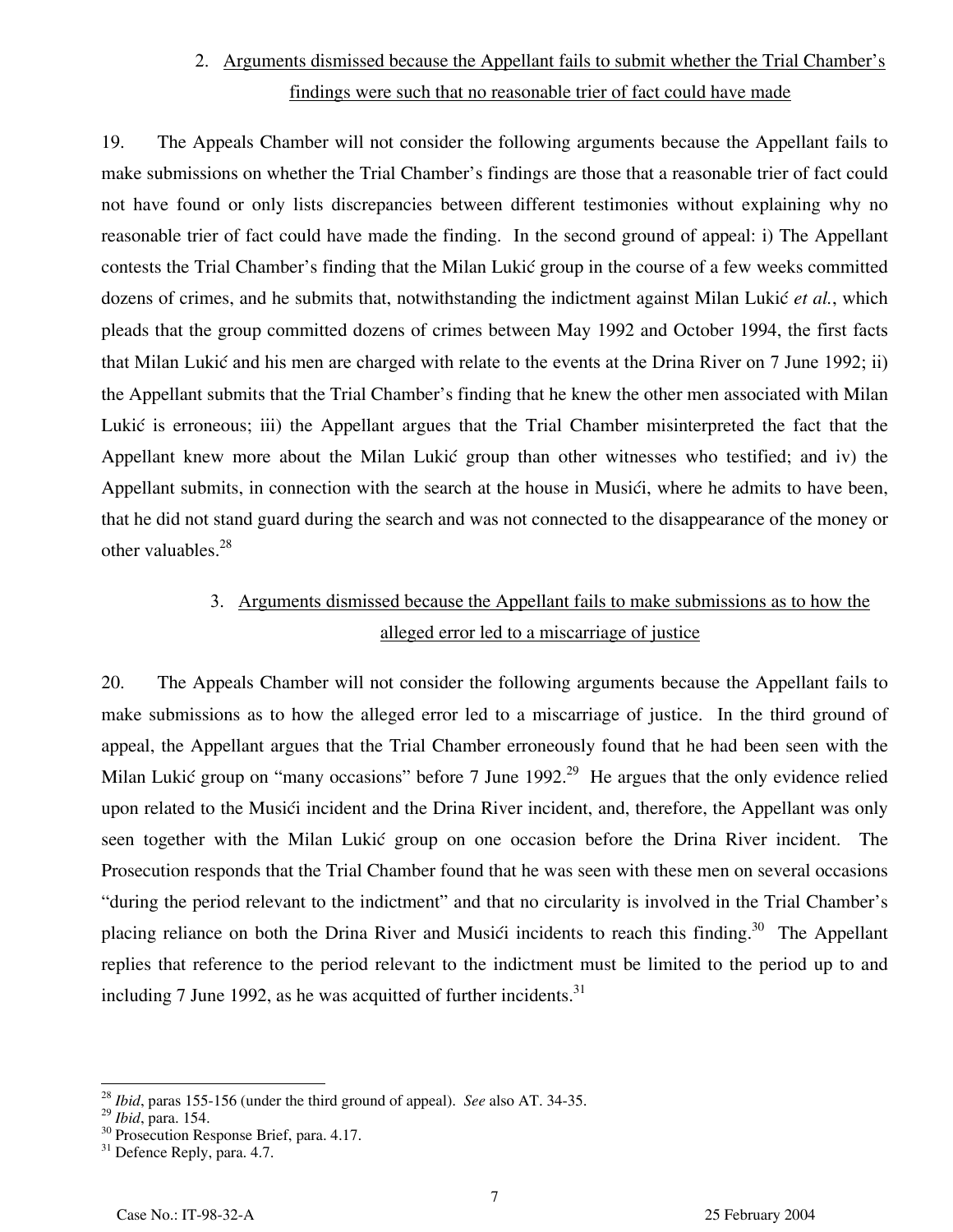21. Although the evidence does not appear to establish that the Appellant was seen together with Milan Lukić and his men prior to 7 June 1992 on an occasion other than the Musići incident, the Appeals Chamber finds that the Appellant has not demonstrated that the alleged error led to a miscarriage of justice. The Appeals Chamber therefore dismisses this ground of appeal.

#### 4. Arguments relating to sentencing dismissed due to failure to argue a discernable error

22. The Appeals Chamber finds that the Appellant has failed to identify the alleged error in several arguments in the eighth ground of appeal relating to sentencing and therefore dismisses the Appellant's arguments concerning: i) the Appellant's diminished mental responsibility;<sup>32</sup> ii) the Appellant's surrender to the Tribunal; $33$  iii) the role of the Appellant in the broader context of the conflict in the former Yugoslavia;<sup>34</sup> and iv) the Appellant's involvement in the planning of the offences.<sup>35</sup> For the same reasons, the Appeals Chamber dismissed the arguments of the Appellant in the second ground of appeal submitting that the Trial Chamber's finding that he was associated with the Milan Lukić group indisputably influenced the single sentence imposed.<sup>36</sup>

23. The Appeals Chamber has thus dismissed a majority of the Appellant's arguments on the basis that they were not argued in a way that is required by the Practice Directive, the Rules, the Statute and the case-law of the International Tribunal. In the following Chapters, the Appeals Chamber will consider the merits of the Appellant's arguments that have been found to meet the formal requirements.

<sup>&</sup>lt;u>.</u> <sup>32</sup> Defence Appeal Brief, paras 258-265.

<sup>33</sup> *Ibid*, para. 270. <sup>34</sup> *Ibid*, para. 278; Defence Reply, para. 9.2.

<sup>35</sup> *Ibid*, para. 282.

<sup>36</sup> *Ibid*, para. 91.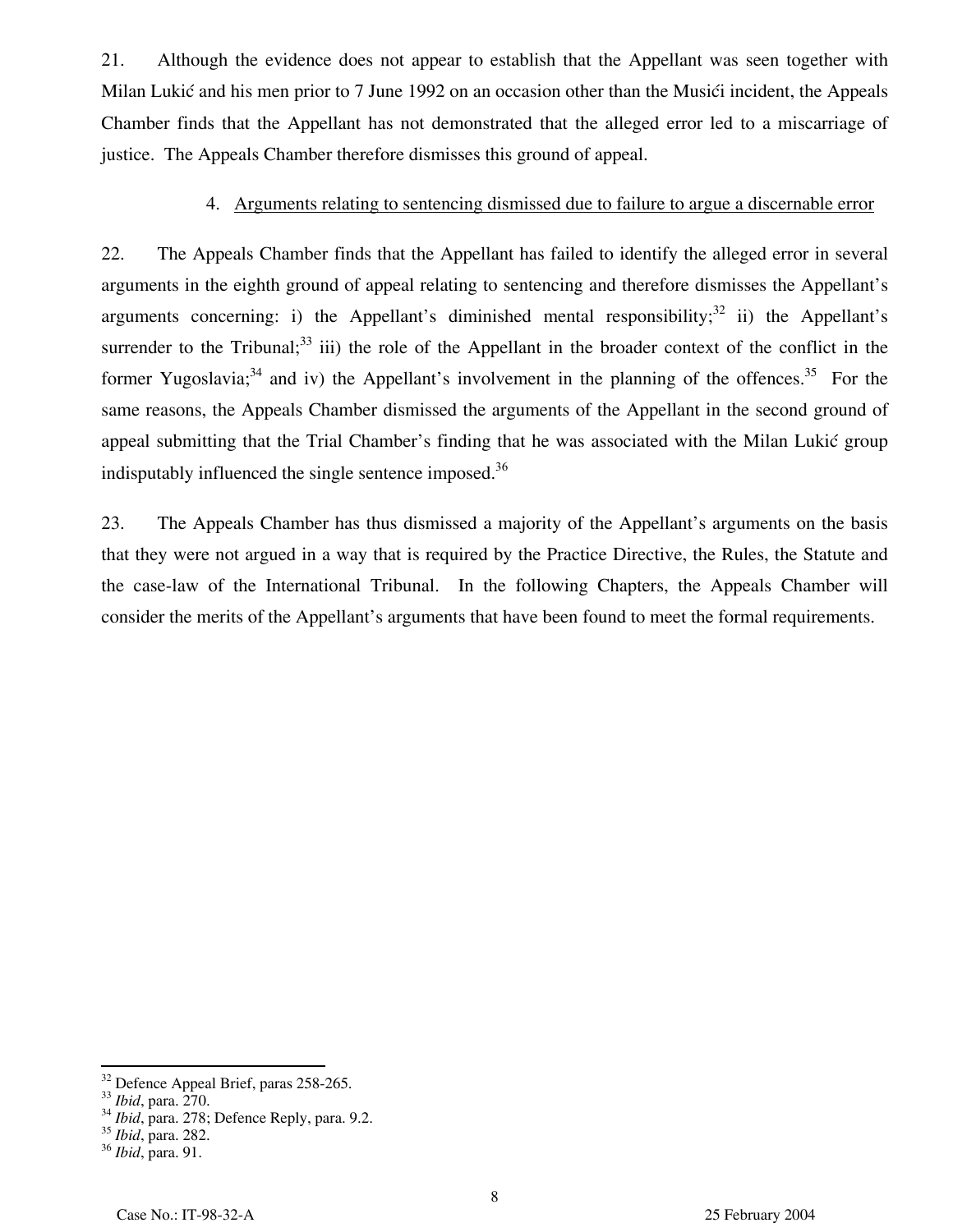# **III. ALLEGED FACTUAL ERRORS RELATING TO GENERAL REQUIREMENTS OF ARTICLES 3 AND 5 OF THE STATUTE**

24. In his third ground of appeal, the Appellant challenges the Trial Chamber's findings set out in part III of the Judgement entitled "General Requirements of Article 3 and Article 5 of the Statute."<sup>37</sup> The Appeals Chamber has decided to consider the substance of two of the Appellant's arguments: (a) the acts of Appellant were not closely related to the armed conflict, and (b) the acts of the Appellant were not part of a widespread or systematic attack of which he had knowledge. Other alleged factual errors have already been dismissed by the Appeals Chamber for reasons set out above in Chapter II.

## **A. Alleged error in finding that the acts of the Appellant were closely related to the armed conflict**

25. The Appellant argues that, although he agrees that there was an armed conflict in the municipality of Vi<sub>s</sub>egrad at all times relevant to the Indictment, his acts were not closely related to it. The Appellant argues that he was not an informant to the Milan Lukić group and challenges the Trial Chamber's finding in paragraph 57 of the Judgement that he was closely associated with the group and acted in furtherance of the conflict or under the guise of the armed conflict.<sup>38</sup> The Prosecution responds that the Appellant has not shown how the Trial Chamber's finding as to the nexus between his acts and the armed conflict was unreasonable. $39$ 

26. Paragraph 57 of the Judgement states that:

the acts of the Accused were closely related to the armed conflict. Although he did not take part in any fighting, the Accused was closely associated with Serb paramilitaries, his acts were all committed in furtherance of the armed conflict, and he acted under the guise of the armed conflict.

27. The Appeals Chamber finds that the Appellant has not demonstrated that no reasonable trier of fact could have made this finding. The question whether the Appellant acted as an informant to the group or the exact nature of his relationship with the members of the group is not the determining factor in establishing whether the acts of the Appellant were closely related to the armed conflict. The Appellant does not dispute that the acts of the Milan Lukić group were connected to the conflict. In fact, the acts for which the Appellant has been convicted were carried out while he was together with the Milan Lukić group. The Appeals Chamber is of the view that the Appellant was associated with the Milan Lukić group on that occasion and that this establishes a sufficient nexus between the Appellant's acts and the armed conflict. This sub-ground of appeal therefore fails.

 $\frac{37}{10}$  The Appellant's arguments in relation to this ground of appeal are found in Defence Appeal Brief, paras 127-175.

<sup>38</sup> *Ibid*, paras 169-170.

<sup>&</sup>lt;sup>39</sup> Prosecution Response Brief, para. 4.34.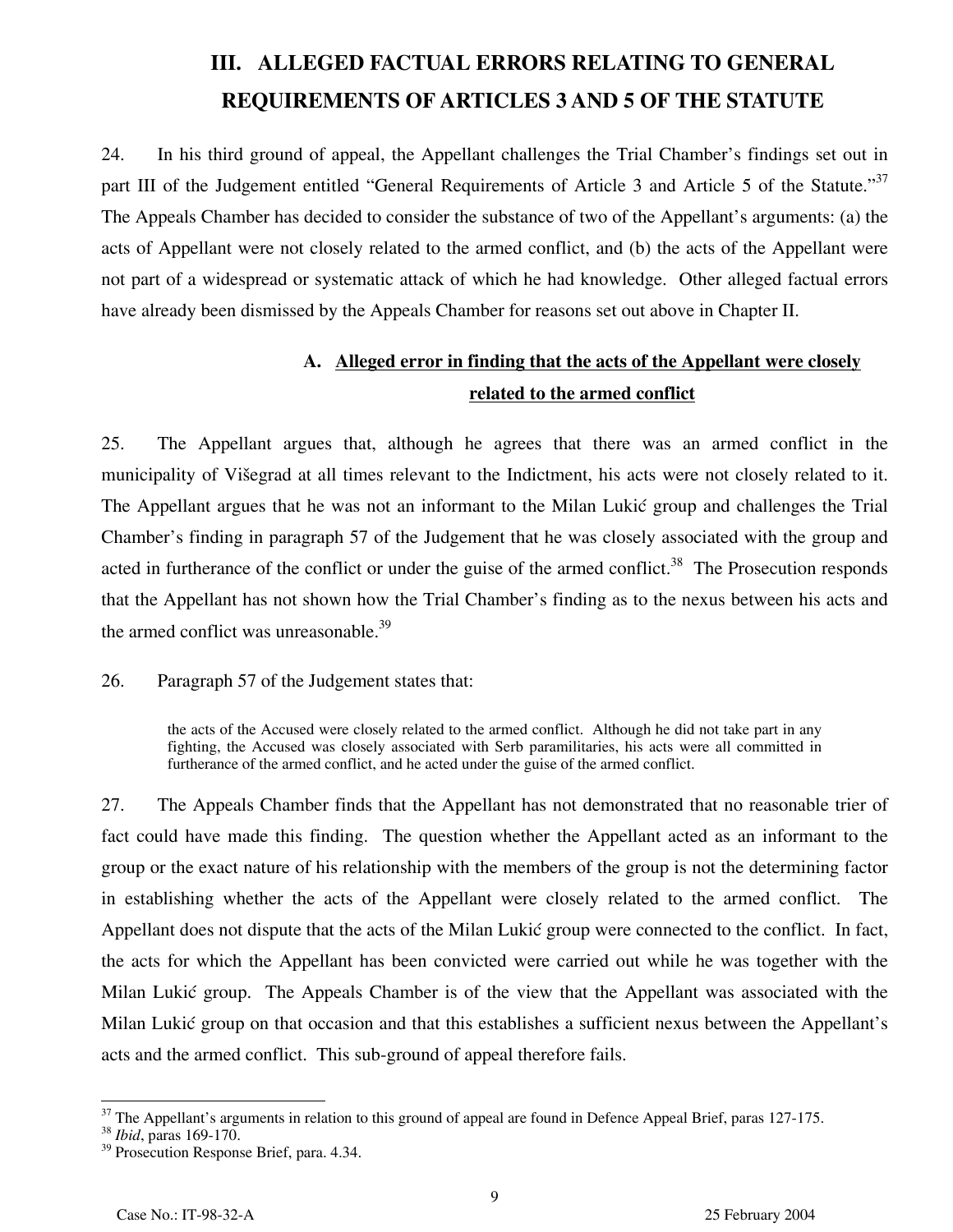# **B. Alleged error in finding that the acts of the Appellant were part of a widespread or systematic attack of which he had knowledge**

28. The Appellant argues that the Trial Chamber erroneously concluded that the acts of the Appellant formed part of a widespread and systematic attack and that he knew of the attack.<sup>40</sup> The Appellant submits that he did not know of the attack and that the Trial Chamber's finding is not supported by the evidence.<sup>41</sup>

29. The Prosecution responds that "[t]he Trial Chamber's finding was not that Milan Lukić was the person who told the Appellant about the commission of his crimes, but rather that the Appellant was told that crimes had been committed by Lukić." $42$ 

30. It must be stressed that the Trial Chamber's finding relevant to the present ground relates to the Appellant's knowledge of on-going attacks against the Muslim civilian population in the region of Višegrad. The Appeals Chamber finds that, although the Trial Chamber does not refer in the relevant footnote to the Appellant's knowledge, it is obvious from the various findings of the Trial Chamber elsewhere in the Judgement that the Appellant participated with Milan Lukić and others in the searching of the house of witness VG-59's father in Musici,<sup>43</sup> and that he was present at the Vilina Vlas Hotel on 7 June 1992 when the seven Muslim men arrived escorted by Milan Lukić and his men.<sup>44</sup> Further, the Trial Chamber found that "in view of the sheer scale and systematic nature of the attack, the Accused must have noticed the consequences of this campaign upon the non-Serb civilian population of the Višegrad municipality."<sup>45</sup> The Appeals Chamber is of the view that a reasonable Trial Chamber could conclude from the above that the Appellant knew about the on-going attack against the Muslim civilian population in Vi<sub>s</sub>egrad. This sub-ground of appeal therefore fails.

#### **C. Summary of findings**

31. The Appeals Chamber dismisses the Appellant's arguments relating to the general requirements of Articles 3 and 5 of the Statute.

(and the references to the Appellant's testimony at T. 1882, 2103-2105) clearly show that the person who told him this was Stanko Pecikoza and not Milan Lukić.

 $40$  *Ibid*, para. 171.

*Al Ibid*, paras 171-175. Footnote 120 of the Judgement, refers to the testimony of the Appellant at T. 1882 and 2103-2105.<br><sup>42</sup> Prosecution Response Brief, para. 4.37. *See* also paras 4.35-4.40. Prosecution argues that f

<sup>&</sup>lt;sup>43</sup> Judgement, para. 80.

<sup>44</sup> *Ibid*, para. 100.

<sup>45</sup> *Ibid*, para. 60.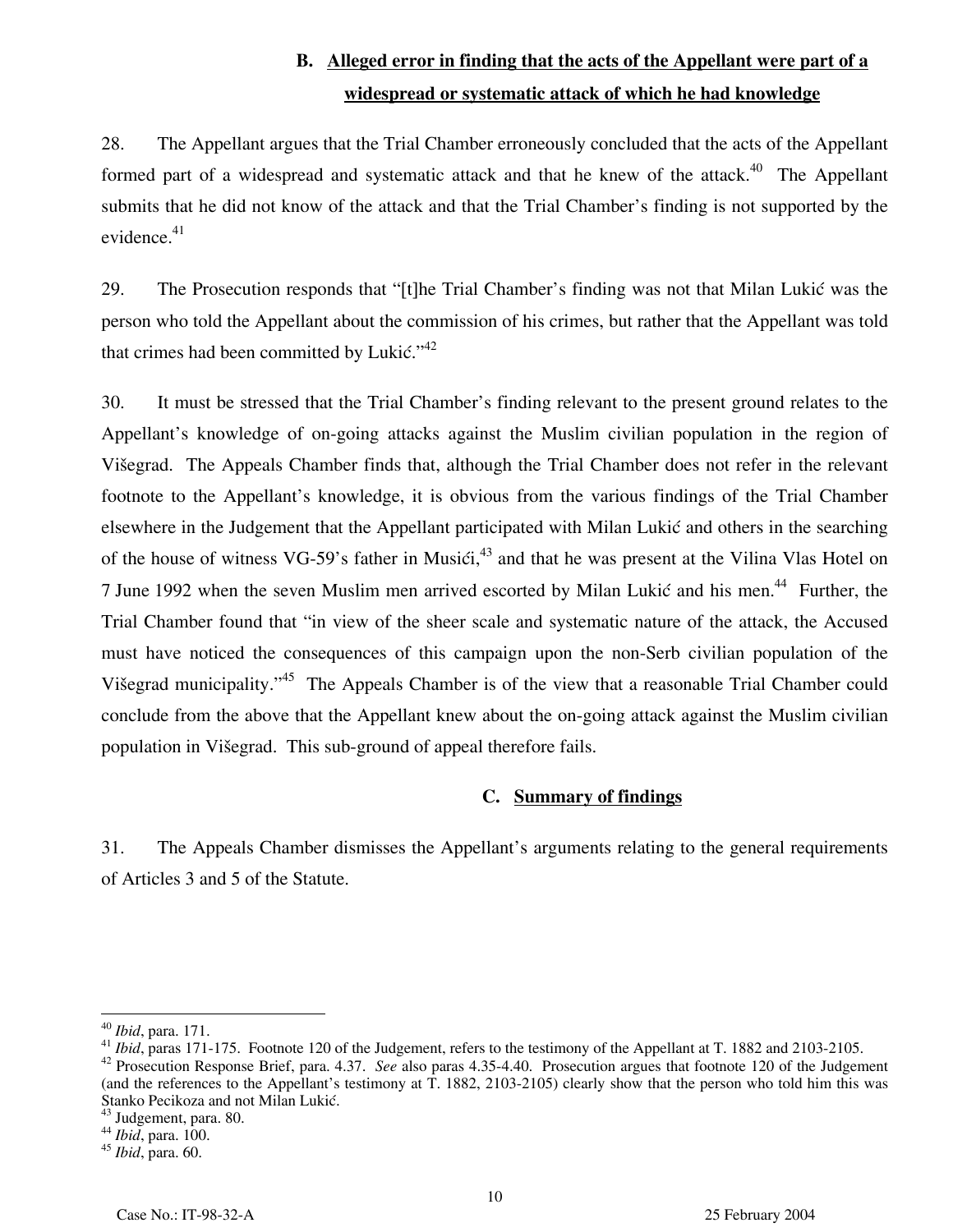# **IV. ALLEGED FACTUAL ERRORS RELATING TO THE DRINA RIVER INCIDENT AND THE APPELLANT'S RELATIONSHIP WITH THE MILAN LUKIĆ PARAMILITARY GROUP**

32. The Appellant's arguments alleging errors of fact are spread throughout his submissions and frequently repeated in several grounds of appeal. The Appeals Chamber has therefore chosen to deal first with the alleged errors of fact relating to the Drina River incident and the Appellant's relationship with the Milan Lukić para-military group. These arguments are mainly set out in the Appellant's first and second grounds of appeal. The Appellant argues: i) that he was not armed on the day of the Drina River incident; ii) that he was not aware of the homicidal intent of Milan Lukić and his men before they took the seven Muslim men to the bank of the Drina River; iii) that he attempted unsuccessfully to dissuade Milan Lukić from carrying out the act; iv) that he remained at a distance from the armed men when the shooting was taking place; v) that he was not an informant to the group;  $^{46}$  and vi) that he did not take part in searching the house belonging to witness VG-59's father in Musici.<sup>47</sup>

#### **A. Alleged error in finding that the Appellant was armed on 7 June 1992**

33. The Appellant argues that he was not armed on 7 June 1992. He submits that there are contradictions in the testimony of witnesses VG-14 and VG-32, regarding whether he was carrying an automatic rifle on 7 June 1992.<sup>48</sup> He argues that the contradictions are such that they undermine the credibility of the two witnesses and thereby the Trial Chamber's finding that he was armed.<sup>49</sup>

34. The Appellant notes that witness VG-32 stated that, upon entering the Vilina Vlas Hotel, he noticed the Appellant standing a few metres away with his arms folded and without a weapon.<sup>50</sup> Witness VG-32 only noticed that the Appellant was carrying a Kalashnikov when he came over to the vehicle close to where the witness was.<sup>51</sup> The Appellant observes that, on the contrary, witness VG-14 stated that the Appellant was carrying an automatic rifle when he was standing in the very place at the hotel entrance described by witness  $VG$ -32.<sup>52</sup> The Appellant maintains that it is not possible for witness VG-32 to have erred when he described having seen the Appellant at the entrance with his arms crossed and without a weapon. In this regard, the Appellant argues that the fact that witness VG-32 was able to

 $46$  *Ibid*, paras 94-101 and 118-126.

<sup>&</sup>lt;sup>47</sup> *Ibid*, paras 112-117.<br><sup>48</sup> Defence Appeal Brief, para. 22 (under the first ground of appeal); paras 191-194 (under the fourth ground of appeal);<br>Defence Additional Appeal Brief, paras 46-51 (under seventh ground of a

<sup>&</sup>lt;sup>49</sup> *Ibid*, para. 22; AT.  $22-24$ .<br><sup>50</sup> *Ibid*, para. 23; AT 24. The Prosecution challenges the Appellant's finding based on the evidence that witness VG-32 confirmed that the Appellant was unarmed in the hotel (contrary to the assertions of witness VG-14). *See* Prosecution Response Brief, para. 2.9.

<sup>51</sup> Prosecution Response Brief, para. 61; AT. 24.

<sup>52</sup> *Ibid*, para. 24. *See* also AT. 24.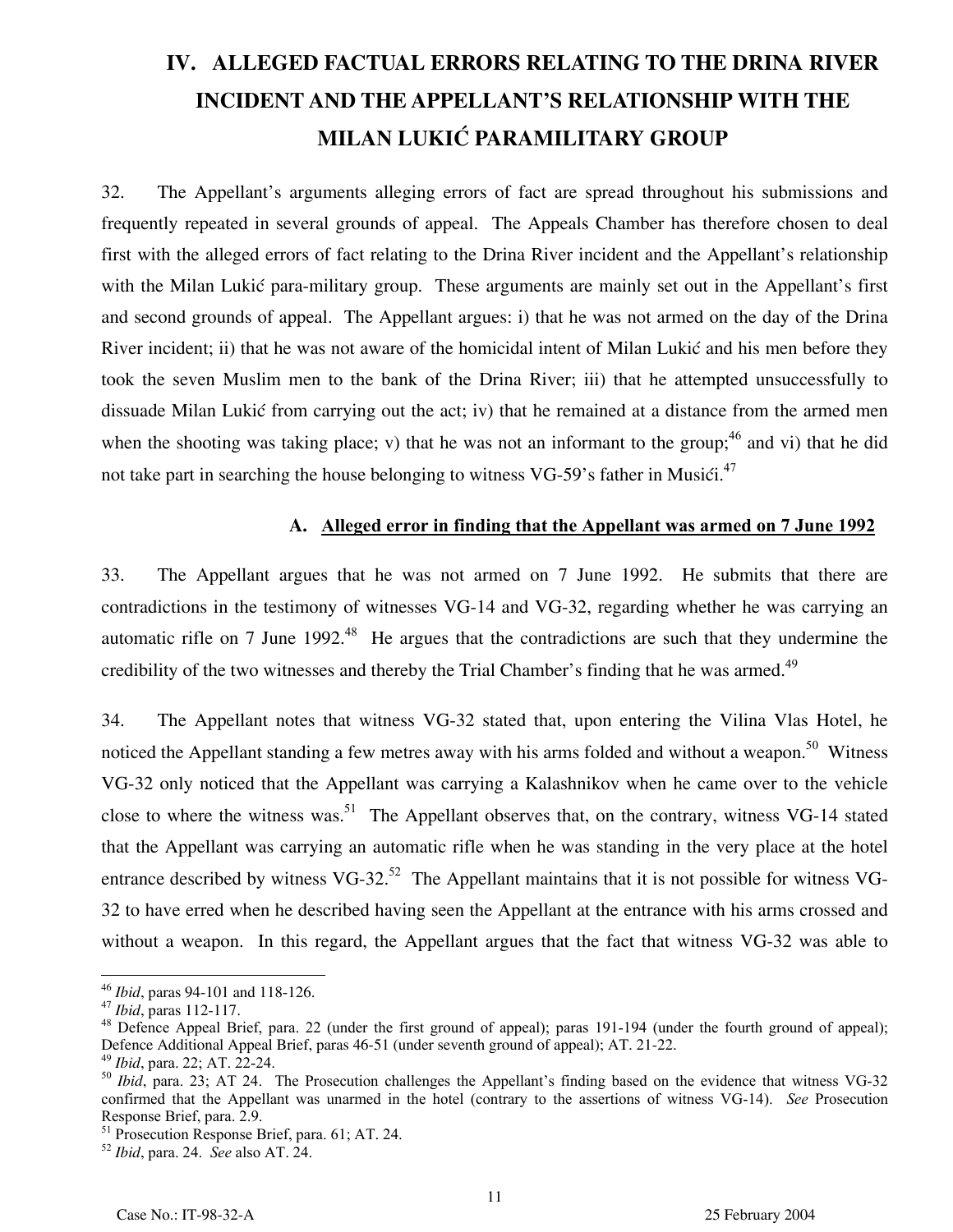describe in detail what he was wearing at the time indicates that, had he been armed, the witness would have noticed it.<sup>53</sup> He submits moreover that the two witnesses asserted that, in the brief interval when Milan Lukić was speaking with Sušnjar and looking for the keys to the room, the Appellant did not leave the area or speak with anyone before going to the cars. In this regard the Appellant states that witness VG-32 did not mention a weapon in his interviews with the Bosnia and Herzegovina police and the investigators. The Appellant considers that the only possible conclusion is that witness VG-32 invented the fact that the Appellant was carrying a weapon when he went to the vehicle, for the sole purpose of incriminating him.<sup>54</sup> The Prosecution contends that the testimony of witnesses VG-14 and VG-32 show that the Appellant was armed when he left the hotel and that the Appellant does not demonstrate how it was unreasonable for the Trial Chamber to have made this finding.<sup>55</sup>

35. The Appellant further submits that the testimony of witness VG-14 concerning the weapon is unreliable since, although witness VG-14 claimed to be familiar with the type of weapon in question from his military service, he told the investigators of the Prosecution that it was a semi-automatic weapon and then stated at trial that it was an automatic weapon. The Appellant submits that the witness would only have made such an error if he had invented the fact.<sup>56</sup> The Prosecution responds that, even if it had been established that witness VG-14's previous statement contradicted his testimony on the type of weapon in question, this would not make it unreasonable to accept the testimony of this witness when establishing whether or not the Appellant was armed when he left the hotel.<sup>57</sup>

36. Based on the testimony of witnesses VG-14 and VG-32, the Trial Chamber

reject[ed] the Accused's evidence that he was unarmed at the hotel. The Trial Chamber is satisfied that, when the Accused left the Vilina Vlas Hotel with Milan Lukić, the two unidentified armed men, and the seven Muslim men, he was in possession of an automatic weapon, which he carried to the Drina River. VG-32 gave evidence that he first saw the Accused carrying a weapon when he left the Vilina Vlas Hotel, and VG-14 gave evidence that he saw the Accused with an automatic rifle inside the lobby of the hotel. When giving evidence in Court, both witnesses identified the weapon of the Accused as an automatic rifle.<sup>58</sup>

It should also be noted that the Trial Chamber specified that witness VG-14 declared having seen the Appellant with an automatic rifle inside the lobby of the hotel<sup>59</sup> while witness VG-32, although he did

<sup>53</sup> Defence Appeal Brief, para. 26.

<sup>&</sup>lt;sup>54</sup> *Ibid*, paras 28-32; Defence Additional Appeal Brief, paras 2.9-2.10. The Appellant submits that it was the same approach which led witnesses VG-32 and VG-14 to attempt to convince the Trial Chamber that they heard the exact number of clicks produced by the automatic weapons on the bank of the Drina River at the moment of the shooting, with the sole difference being that the Trial Chamber was not convinced by their testimony on this point and found in paragraph 112 of the Judgement that there must have been a process of unconscious reconstruction on their part, Defence Appeal Brief, para. 30. *See* also AT. 24.

<sup>&</sup>lt;sup>55</sup> Prosecution Response Brief, para. 2.9.

<sup>56</sup> Defence Appeal Brief, paras 24 and 59-60. *See* also AT. 24. 57 Prosecution Response Brief, para. 2.9.

<sup>58</sup> Judgement, para. 103.

<sup>59</sup> *Ibid*, footnote 239, which refers to T. 433, 440 and 457.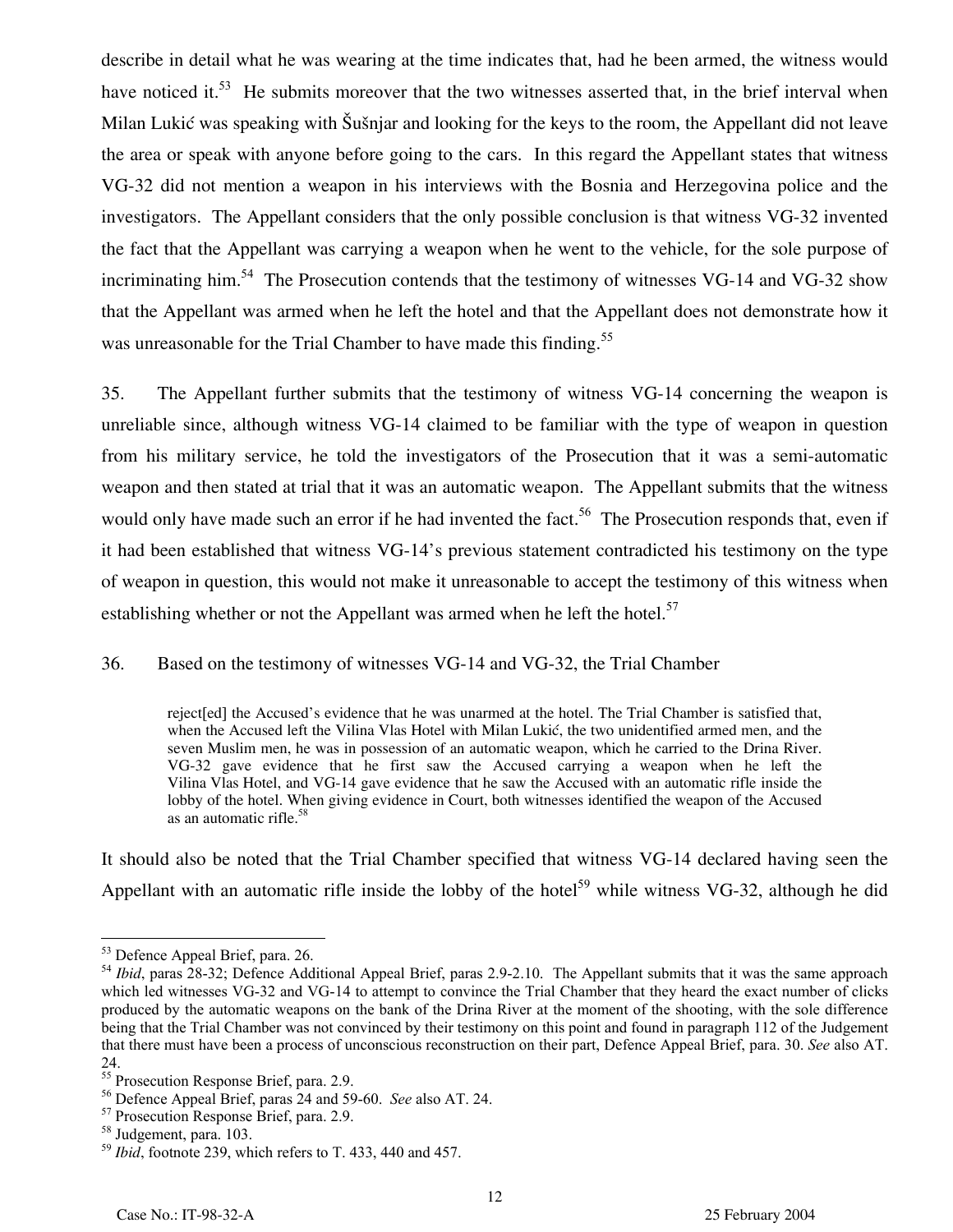not see him with a weapon before they left the hotel, did not suggest that he did not have one previously. All he said was that he had not seen him with a weapon inside the hotel. $60$ 

37. The Appeals Chamber finds that the arguments presented by the Appellant do not establish that no reasonable tribunal could have found, based on the testimony of witnesses VG-14 and VG-32, that the Appellant was carrying an automatic rifle when he left the Vilina Vlas Hotel.Both witnesses described the Appellant when he was in the lobby of the Vilina Vlas Hotel. Witness VG-32 testified that the Appellant was unarmed in the hotel lobby: "[h]is arms were crossed, and he was leaning against this little desk," four or five metres from the reception area where the witness was, which was unlit save for the natural light coming from the entrance.<sup>61</sup> However, witness VG-14 described the Appellant "in the hotel lobby" with an automatic rifle. Given the configuration of the place<sup>62</sup> and given that the respective testimony does not show that the two witnesses looked at the Appellant at exactly the same time, the two testimonies cannot be considered to be incompatible when determining whether the Appellant was carrying a weapon in the hotel lobby at any one moment. In any event, as stated by the Trial Chamber, both witnesses confirmed having seen the Appellant with a weapon when he went to the vehicle after leaving the hotel. The alleged contradiction as to the type of weapon described by witness VG-14 in his successive statements is not such that no reasonable trier of fact could have found that the Appellant was armed with an automatic weapon when he left the hotel.

38. The Appellant further relies on the testimony of witnesses Petar Mitrović, Ilija Zečević, Živorad Savić, Miloje Novaković, Radomir Vasiljević, Ratomir Šimšić, VG-13, VGD-22, VGD-24 and VG-87 to support his argument that after handing in his gun to the Territorial Defence (TO) command in Vi $\gamma$ egrad and being placed in detention in late May or around 1 June 1992 he no longer had a weapon. The Appellant states that when he left prison in early June he was assigned to "town cleaning" which he carried out until 14 June 1992 when he fell off a horse and was taken to hospital.<sup>63</sup> During the Appeals hearing, the Appellant admitted that the Prosecution is correct when stating that it was possible that he was armed on 7 June 1992 but that it was close to impossible since he had given his weapon back to the TO before he was sent to prison.<sup>64</sup>

39. The Appeals Chamber finds that this argument is unfounded because the fact that the Appellant returned his weapon before being arrested and was seen unarmed by various witnesses in the months of May and June 1992 does not call into question the testimony of witnesses VG-14 and VG-32 that he was

<sup>-</sup><sup>60</sup> *Ibid*, footnote 239, which refers to T. 261, 271 and 275. <sup>61</sup> T. 261 and 271.

<sup>&</sup>lt;sup>61</sup> T. 261 and 271.<br><sup>62</sup> *See* exhibit P. 132.<br><sup>63</sup> Defence Appeal Brief, paras 34-51; Defence Reply, paras 2.11-2.13. *See* also AT. 25.

 $64$  AT. 22.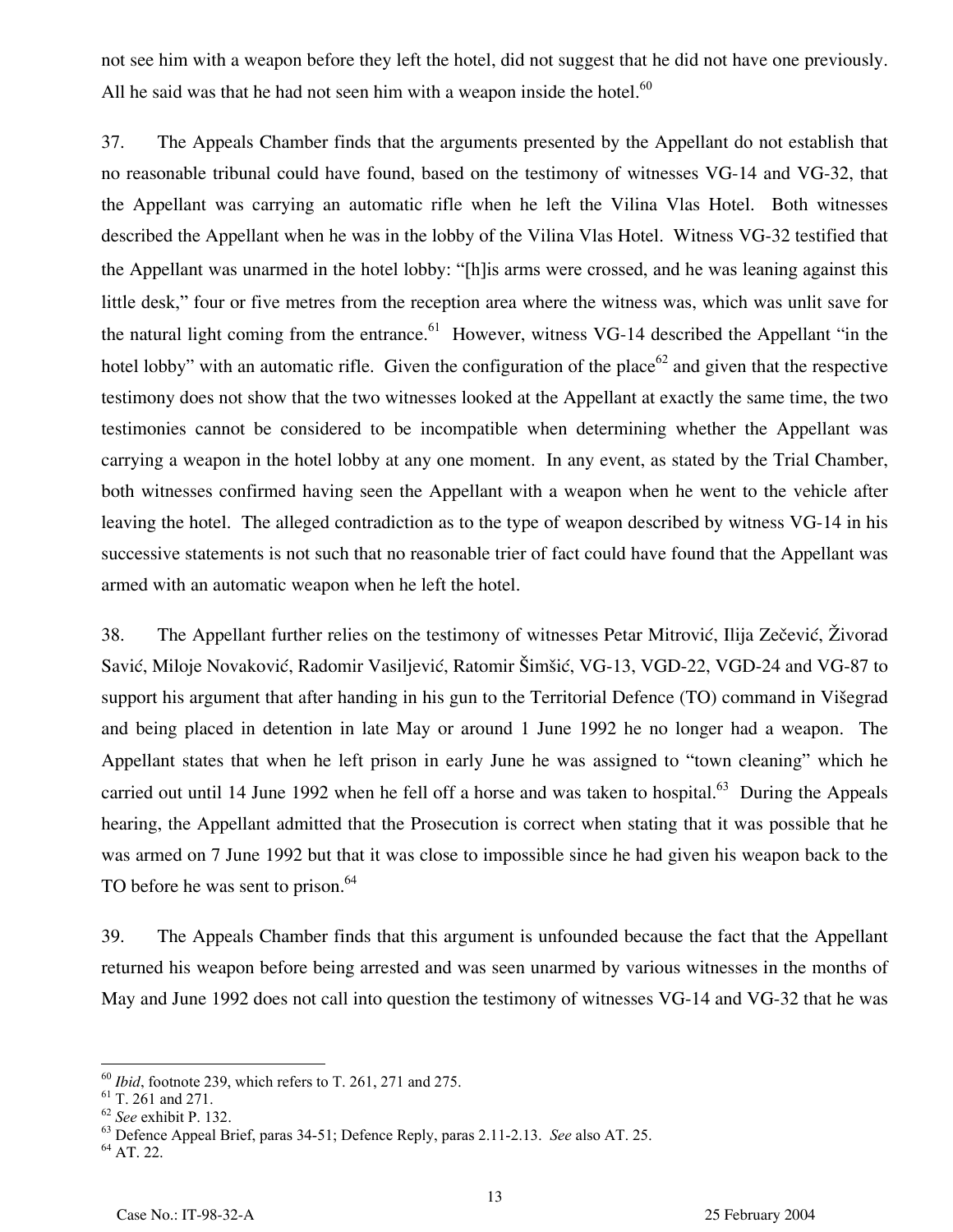armed when he left the Vilina Vlas Hotel on 7 June 1992. The Appellant could have obtained another weapon after handing in his own.

40. The Appellant draws attention to other contradictions, some of which, he accepts, are more significant than others, in support of his assertion that the testimony of witnesses VG-14 and VG-32 is generally not reliable.<sup>65</sup> The Prosecution argues that a Trial Chamber could find all or some of a testimony to be reliable, even if discrepancies exist between that testimony and other statements, and the Appellant does not, in this case, demonstrate that the Trial Chamber's findings based on the testimony are unreasonable.<sup>66</sup> During the hearing, the Appellant contended that these minor discrepancies point to the witnesses' inability to remember the events in exact detail and the possibility that they may have been wrong about more important facts such as whether he had a weapon or not.<sup>67</sup> Having considered the above alleged contradictions, the Appeals Chamber holds that they are too minor or relate to details of the event which are irrelevant in supporting the Appellant's submission that the Trial Chamber erred in relying on the testimony of witnesses VG-14 and VG-32.

41. The Appeals Chamber has held above that the Trial Chamber's finding that the Appellant was armed at the Vilina Vlas Hotel was reasonable**.** The following considerations focus on the Trial Chamber's findings that, after having left the Vilina Vlas Hotel, i) the Appellant was armed when he and the Milan Lukić group parked in Sase and walked down to the Drina River, and ii) that he pointed his gun at the seven men and prevented them from fleeing.

42. The Appellant submits that he was not carrying a weapon when the seven Muslim men were escorted down to the Drina River. He further argues that witnesses VG-14 and VG-32 gave different testimonies as to whether the Appellant pointed a weapon at them and prevented their escape.<sup>68</sup>

#### 43. The Trial Chamber found that

Milan Lukić, the Accused and the other two unidentified men pointed their guns, which had their safety catches off, at the Muslim men, as they walked towards the bank of the Drina River.<sup>69</sup>

<sup>&</sup>lt;sup>65</sup> Defence Appeal Brief, paras 63-74. These alleged contradictions relate to the order in which the two vehicles (Yugo and VW Passat) used by Lukić and his men to take the victims to the scene of the crime arrived at the hotel and how Lukić's men were divided between the two vehicles when they left the hotel, Defence Appeal Brief, paras 64-67; the way in which the victims, the Appellant and Lukić's men proceeded towards the scene of the crime and whether or not the Appellant replied to the victim Meho Džafić on that occasion that he did not know him, Defence Appeal Brief, paras 68-71. The Prosecution responds that the fact that witness VG-32 did not hear the Appellant talking while they were on the bank does not mean that he said nothing, Prosecution Response Brief, para. 2.14. The question of knowing whether the shooting began immediately after this alleged exchange or after the co-perpetrators of the shooting spoke about whether to fire individually or in bursts, Defence Appeal Brief, paras 72-74. On this last point, the Appellant alleges a contradiction in the testimony of witness VG-14; AT.25-26.

<sup>66</sup> Prosecution Response Brief, para. 2.13.

 $67$  AT. 25.

<sup>68</sup> Defence Appeal Brief, paras 196-197.

<sup>69</sup> Judgement, para. 108.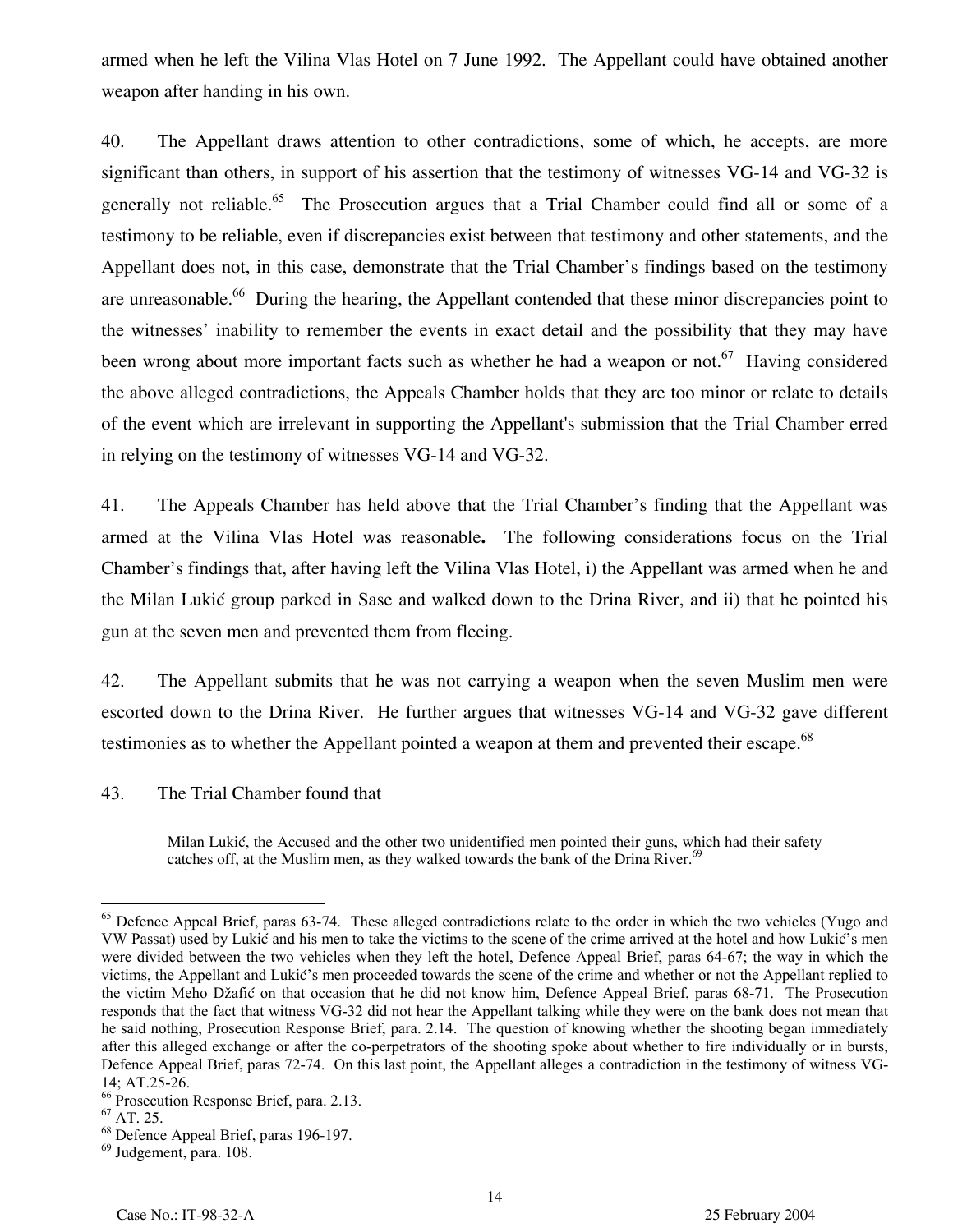44. The Appeals Chamber notes that, contrary to witness VG-32, witness VG-14 was not asked any questions and did not testify as to whether the Appellant and the other three men pointed their guns at them (the seven Muslim men) during the time they were escorted from the place in Sase where the cars were parked until they were lined up in front of the Drina River. As to witness VG-32, he testified that the behavior of the soldiers changed drastically when they got out of the car, and he was then asked to describe in what way it changed. Witness VG-32 indicated that when they got out of the car the soldiers stepped back and had their weapons on the ready. Witness VG-32 then testified that:

Q. I want to ask you -- you said they had their weapons "on the ready." What exactly do you mean by that?

A. I mean that the weapons were pointed at us, and of course the rifles had their safeties off.

Q. I want to ask you specifically about Mitar Vasiljević. Did he have his rifle or did he still have a weapon at this time?

A. Yes.

- Q. And did he too have his weapon pointed at the detained men?
- A. Yes.70

45. The Appeals Chamber holds that the Appellant has failed to show that no reasonable Trial Chamber could have made the findings that the Appellant was armed at the Vilina Vlas Hotel, and that he pointed his gun at the seven Muslim men and prevented them from fleeing at the Drina River. This sub-ground of appeal is therefore dismissed.

## **B. Alleged error regarding the moment from which the Appellant had knowledge that the seven Muslim men were going to be killed and not exchanged**

46. The Appellant argues that the Trial Chamber erred in finding that the Appellant knew that Milan Lukić and his para-military group committed serious crimes before 7 June 1992. The Appellant asserts that there was no way for him to determine Milan Lukić's homicidal intent vis-à-vis the group of seven Muslim men before they stopped at Sase and started walking towards the Drina River.<sup>71</sup> The Appellant maintains that he became aware of Milan Lukić's intent at the same time as the seven Muslim men.<sup>72</sup> He points out that he was neither a member of the Milan Lukić group nor did he take part in the arrest of the seven Muslim men or in their transfer to the Vilina Vlas Hotel. He further submits that he was unarmed and happened to be present in the Vilina Vlas Hotel, when the Milan Lukić group arrived. He adds that the testimony of witness VG-32 shows that it is because Milan Lukić could not find the keys to the hotel

 $70$  T. 274-275.

 $71$  Defence Appeal Brief, paras 92-93.

<sup>72</sup> *Ibid*, paras 77-81.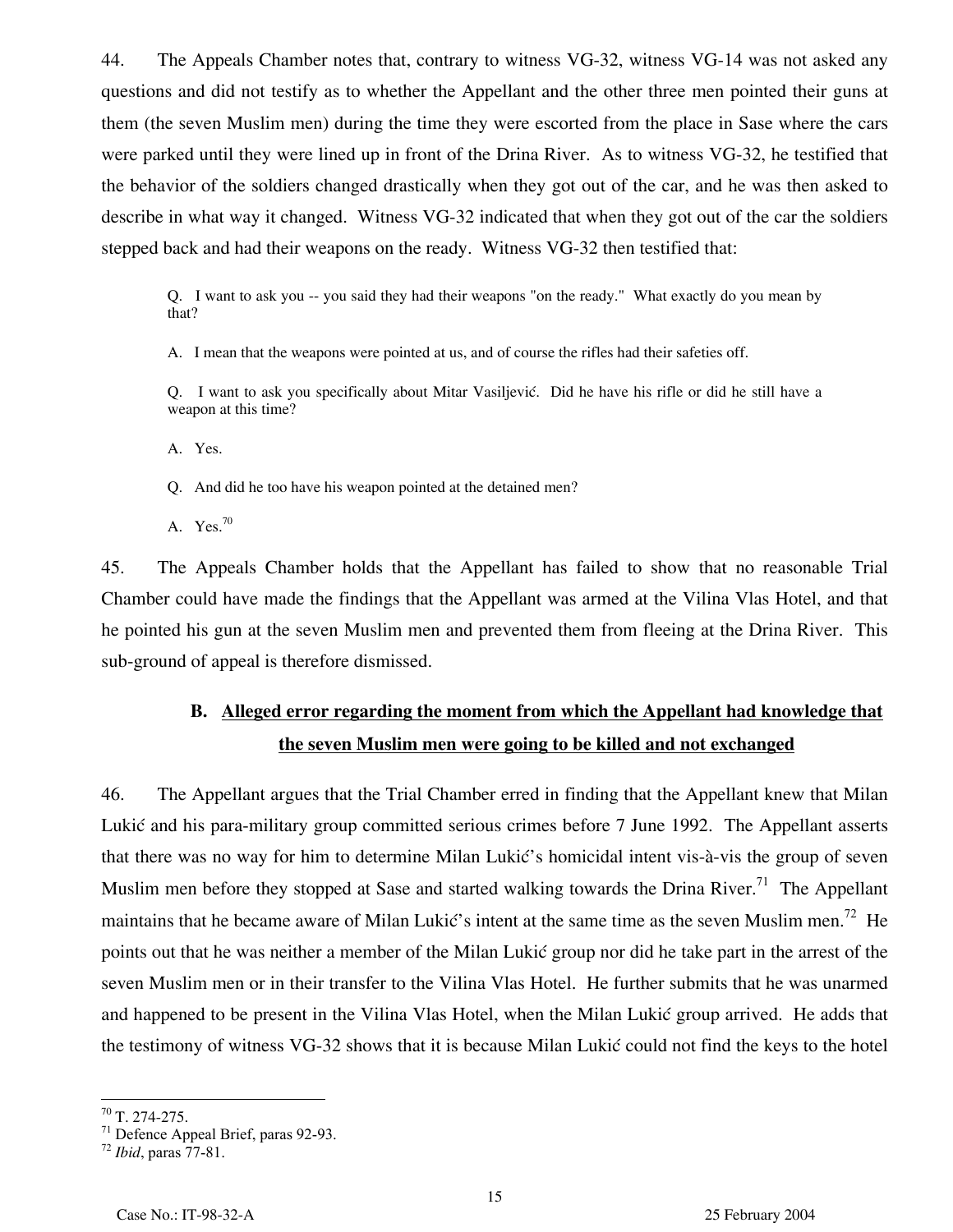room in which he had intended to lock up the seven Muslim men, that he decided to bring them to the cars and leave the Viliana Vlas Hotel with them.<sup>73</sup>

47. The Prosecution submits that the Appellant does not establish how the Trial Chamber's finding is unreasonable, in view of all the evidence relied on in concluding that the Appellant knew when he left the Vilina Vlas Hotel that the men were not to be exchanged but killed.<sup>74</sup>

48. The relevant findings of the Trial Chamber are as follows:

[t]he Trial Chamber is satisfied that, when the Accused left the Vilina Vlas Hotel, he knew that the men were not to be exchanged but were to be killed. The evidence of the Accused himself was that he knew that Milan Lukić had committed serious crimes, including killings, in the area of Višegrad shortly prior to the Drina River incident. On the afternoon of 7 June 1992, during the drive from Višegrad to the Vilina Vlas Hotel, he had been told by the man who had driven him there that Milan Lukić had, on several occasions, taken out Muslim employees from the Varda Factory in order to mistreat or kill them. The Trial Chamber rejects the Accused's evidence that it was only when Milan Lukić stopped the cars near Sase and ordered the seven men to walk towards the bank of the Drina River that he understood that these men were not to be exchanged, but that they were to be killed.<sup>75</sup>

49. As to the specific finding emphasised above, the Appellant submits under his third ground of appeal<sup>76</sup> that he had no knowledge of Milan Lukić having committed murders prior to the Drina River incident. He argues that the incident of the Varda factory at which people were allegedly killed could not have been the subject of the conversation he had with Stanko Pecikoza on 7 June 1992 because the events in question took place three days later, on 10 June 1992. The Appeals Chamber finds that the above argument is consistent with the wording of Counts 8 and 9 of the Indictment, charging Milan Lukić for the Varda factory events, which reads as follows:

[o]n or about 10 June 1992, Milan Lukić and another uncharged individual drove to the Varda sawmill and furniture factory in Višegrad, entered the factory and forced seven Bosnian Muslim men to go to the bank of the river by the factory. Milan Lukić then shot them repeatedly with an automatic weapon thereby causing the death of: Nusret Aljošević, Nedžad Bektaš, Mušan Čančar, Ibrišim Memišević, Hamed Osmanagić, Lutvo Tvrtković and Sabahudin Velagić.

During the Appeals hearing the Presiding Judge invited the Prosecution to elaborate on the apparent contradiction existing between the Judgement and the amended indictment as to the date of the Varda factory incidents.<sup>77</sup> The Prosecution responded by referring to the cross-examination of the Appellant by Counsel for the Prosecutor (Mr. Groome) at trial on this point at page 2105 of the transcripts. The Prosecution stressed that, after having been asked about incidents at the Varda factory as well as at Stanko Pecikoza's factory,<sup>78</sup> the Appellant was asked whether Stanko told him what Milan Lukić was doing with the men he took from these various places and that he answered "killing them, I don't know.

<sup>&</sup>lt;sup>73</sup> Defence Appeal Brief, para. 79.

 $^{74}$  Prosecution Response Brief, para. 2.15.<br> $^{75}$  Judgement, para. 105 (emphasis added).

 $76$  Defence Appeals Brief, paras 172-175; AT. 33.

 $77$  AT. 116-117.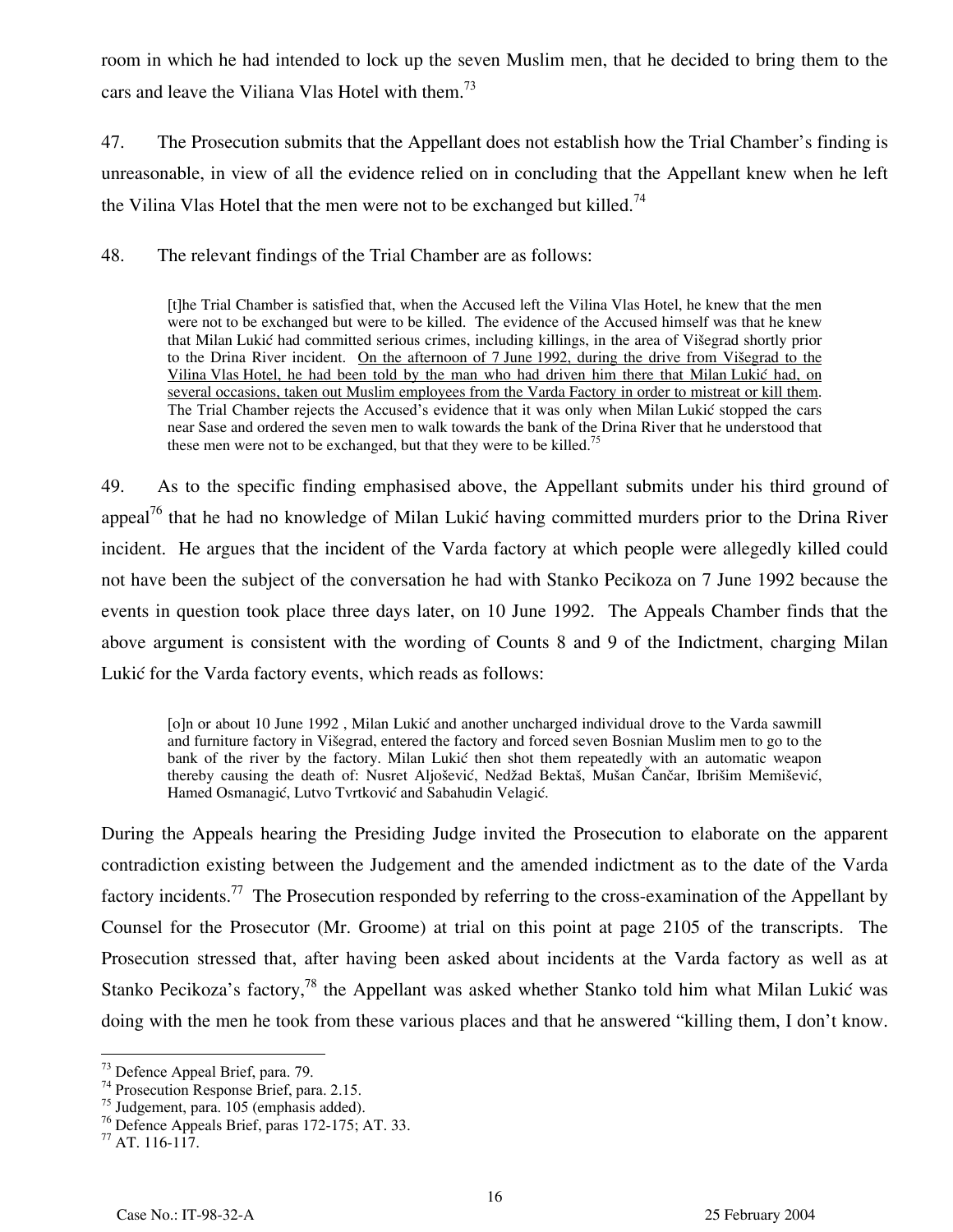I think they found the body of that young man Velagić, somewhere in the vicinity of the village."<sup>79</sup> The Prosecution submits that the fact that Milan Lukić was charged with this incident on 10 June 1992 should not be taken to mean that there were not other occasions when Milan Lukić took out men from the Varda factory and indeed other factories in Višegrad. According to the Prosecution, the Trial Chamber was more than reasonable in finding, on the basis of the Appellant's testimony of what Stanko Pecikoza had told him, that people were being taken out and mistreated, and that he knew that they were being killed.<sup>80</sup>

50. The Appeals Chamber notes that the Trial Chamber expressly referred in footnote 245 of the Judgement to the testimony of the Appellant during trial and to his previous statement given to investigators as the sources for reaching its conclusion. Reviewing the relevant excerpts of the evidence, it appears that the testimony of the Appellant is unclear as to what he was told by Stanko Pecikoza on 7 June 1992 on their way to the Vilina Vlas Hotel.

51. The Appeals Chamber notes, first, that some confusion arose as to the ownership of the Varda factory. As a result of this confusion, when the Appellant refers in his statement to the fact that Milan Lukić mistreated Stanko Pecikoza's employees, it is unclear whether the Appellant actually refers to incidents at the Varda factory or to other incidents. The Prosecution seemed to be unclear at trial about this issue<sup>81</sup> and the Appeals Chamber considers, contrary to the Prosecution statement at trial that it was not "important to the case," that this issue requires clarification. The Appeals Chamber recalls that the Appellant testified that Stanko Pecikoza had a private business, namely, a sawmill and a carpentry shop.<sup>82</sup> The Appeals Chamber notes that when asked by the Prosecution during his cross-examination about the name of this business and whether it was not "Varda" or "Partizan," the Appellant answered in the negative and explained that the two enterprises in question where socially owned, while Stanko Pecikoza's sawmill and carpentry shop was a private business.<sup>83</sup> This was confirmed by the Appellant during the hearing of the appeal.<sup>84</sup>

52. Second, the Appeals Chamber notes that further confusion arose from the fact that, despite the Prosecution efforts to focus on what the Appellant was told by Stanko Pecikoza on 7 June 1992, the Appellant answered in a manner that leaves doubts as to the extent of his testimony (*see* first excerpt below from the Appellant's statement to the investigators on 16 November 2000 - exhibit 15.1), or even clearly includes information regarding events that occurred after 7 June 1992 according to the Appellant himself or according to the indictment (*see* third excerpt below from the Appellant's testimony at trial):

<sup>78</sup> *See* para. 51 below where it is clarified that Stanko Pecikoza's factory was not the Varda or the Partizan Factory.

 $79$  AT. 118, Prosecution was citing from trial transcript T. 2105.

<sup>80</sup> AT. 119.

<sup>&</sup>lt;sup>81</sup> During the Appeals hearing the Prosecution seemed to believe that Pecikoza's factory was called Partizan, AT. 118.

<sup>82</sup> T. 2088.

<sup>83</sup> T. 2090.

<sup>84</sup> AT. 75.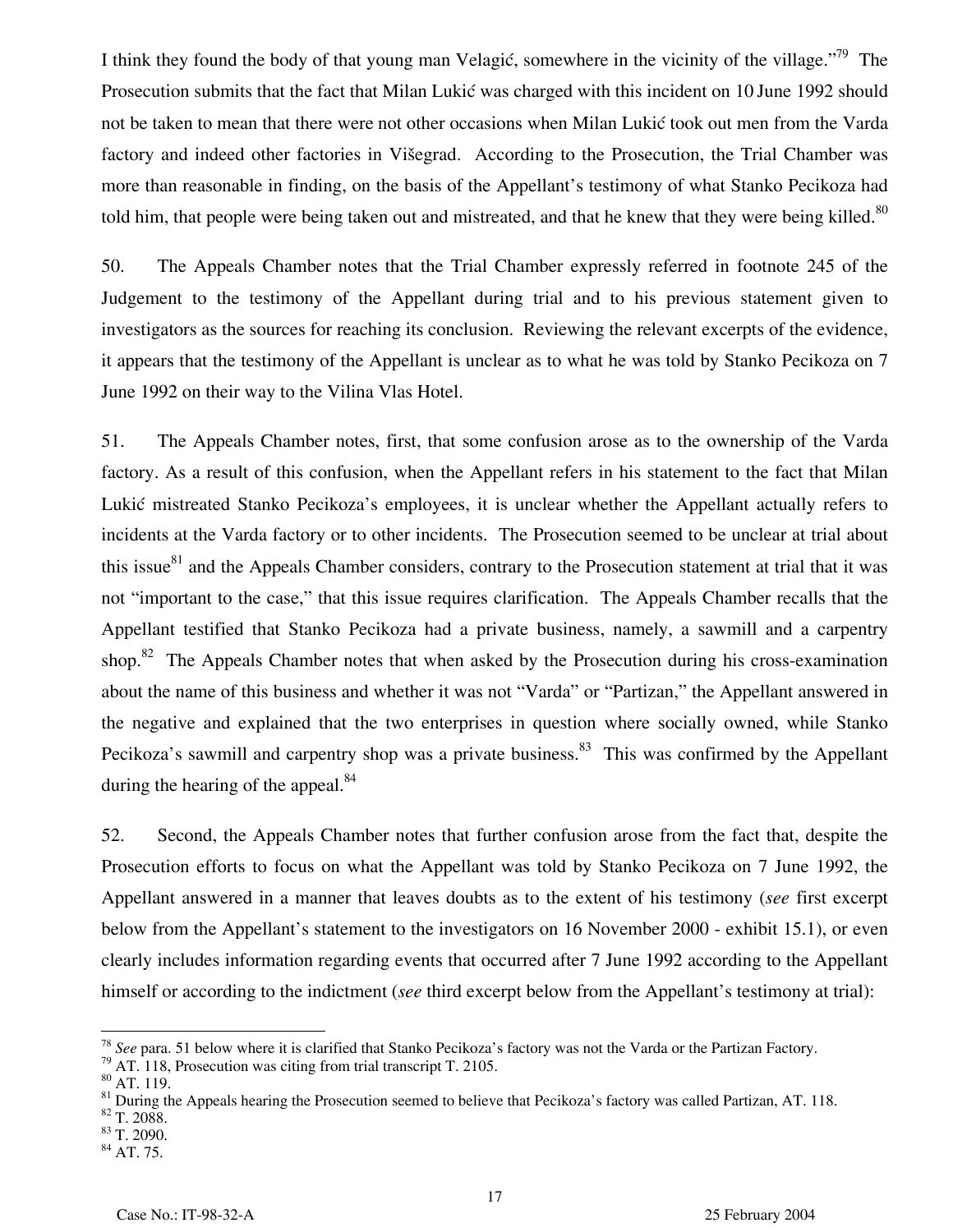Groome : Did Stanko at that time ever tell you that he thought that Milan was taking men from his factory and killing them ?

Vasiljević : I think they were taken from the Varda factory. I think that he also came to his house and that he was mistreating some Muslims over there.

Groome : And Stanko told you this while he you [sic] spoke with him on the road?

Vasiljević : Yes.

Groome : He actually told you that people had been killed by Milan Lukić?

Vasiljević : You mean did he mention their names?

Groome : Not the men that were killed but that Milan Lukić was killing the men?

Vasiljević : Yes, that he was causing problems, that he didn't know what to do with him<sup>85</sup>.

In spite of the use of the word "yes" by the Appellant, the Appeals Chamber is of the view that this excerpt does not allow for a conclusion that the Appellant was told by Stanko Pecikoza about the killings allegedly committed by Milan Lukić, since his statement, seen in context, was followed by the expression "that he was causing problems." Therefore, his prior statement (exhibit 15.1) does not support a finding in relation to killings. The corresponding section of the testimony of the Appellant on 26 October 2001 during trial is as follows:

Q: Did he [Stanko] tell you that Milan Lukić was coming to his factory, taking men away and killing them?

A: Not that he was killing them but that he also went to his home, to his place, and that he also harassed his employees, Muslims<sup>86</sup>.

The Appellant's testimony does not allow for a conclusion as to killings. The Appeals Chamber finds, however, that the conclusion made by the Trial Chamber as to mistreatment is reasonable on the basis of the above-mentioned excerpts. The Appeals Chamber notes that the Prosecution tried to obtain a more precise answer from the Appellant as to information related to killings, and that having reminded him of his ambiguous prior answer, it added:

Q: My question is did Stanko tell you whether or not Milan Lukić was killing members of his staff from his factory?

A: Workers from the Varda factory, I don't think he -- he didn't kill any of his employees. I just think that at one point in time he took them away while Stanko was in town. But luckily for those people, because they were about to be taken away -- or they were already taken away, but he sent his son and his brother and they managed to catch up with the vehicle transporting them somewhere near Banja, and they took them off of the vehicle, his son and his brother did. So again, they were lucky that he was on time. But that happened only later, after the  $7<sup>th.87</sup>$ 

 $85$  Exhibit P 15.1, Statement by Appellant to the Office of the Prosecutor of 17 November 2000, p. 87 (emphasis added).

<sup>86</sup> T. 2103-2104 (emphasis added.)

<sup>87</sup> T. 2104.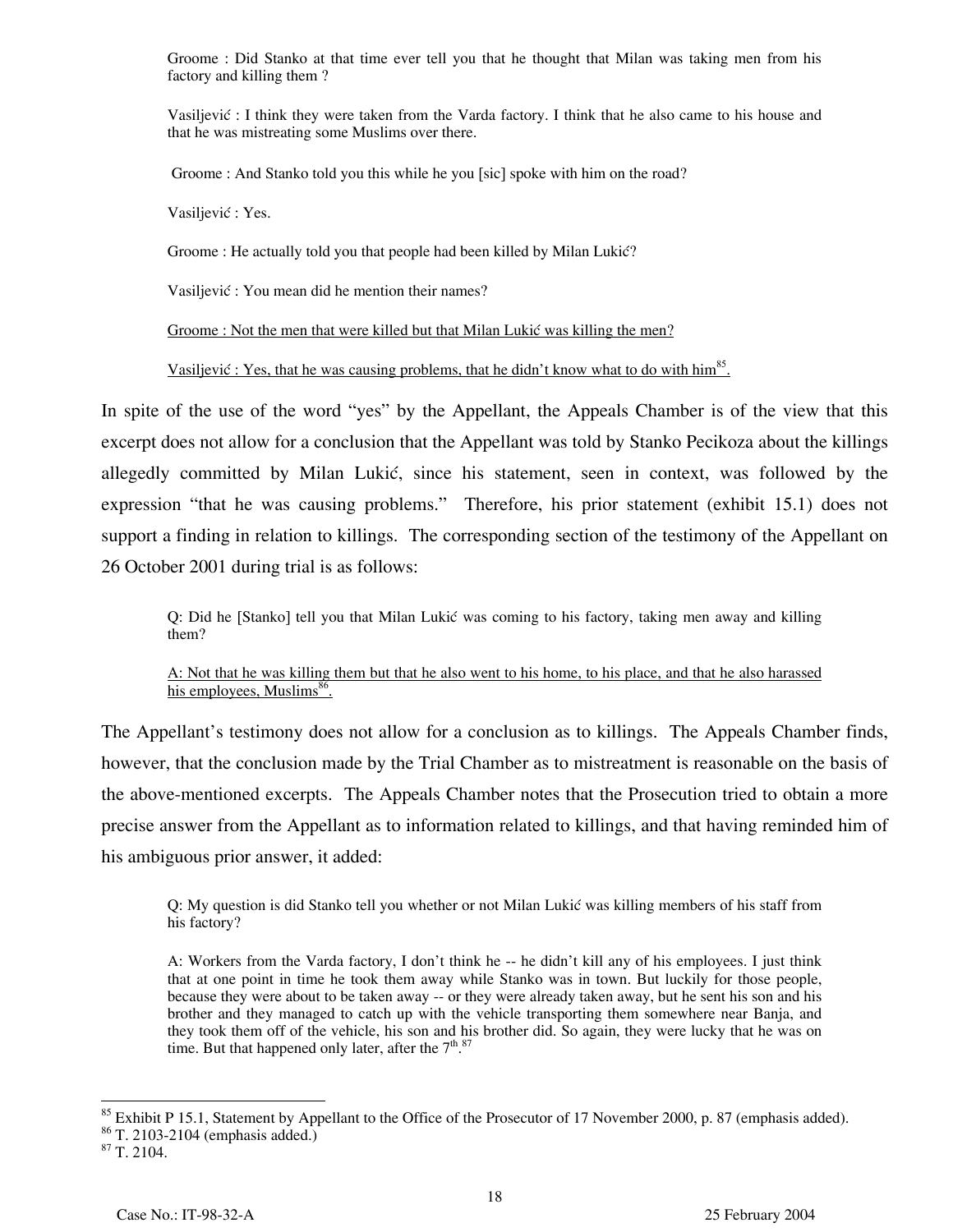Having reviewed the transcripts, the Appeals Chamber is of the view that the only part of the Appellant's testimony that positively refers to killing is the following:

Q: Did Stanko also tell you that Milan Lukić was taking men from the Partizan factory as well as other places?

A: Yes, yes. And I think that he was particularly angry because of a neighbour of his […] by the surname of Velagić.

Q: [...] did he tell you what Milan Lukić was doing with these men that he took from these various places?

A: Killing them. I don't know. I think they found the body of that young man, Velagić, somewhere in the vicinity of the village $88$ .

The testimony of the Appellant is ambiguous given the use of the expression "I don't know". It is unclear whether the Appellant was told about the discovery of the body of the young man Velagić by Stanko Pecikoza in the car on the way to the hotel, or whether Stanko Pecikoza only expressed his suspicion that Milan Lukić had killed Velagić. Furthermore, it must be noted that a certain Velagić was, according to paragraph 15 of the Indictment, killed on 10 June by Milan Lukić at the Varda factory. This fact renders the testimony of the Appellant even more unclear as to which killings he was referring to.

53. For the above-mentioned reasons, the Appeals Chamber is of the view that the evidence in question does not support the Trial Chamber's finding that Stanko Pecikoza told the Appellant about any killings of workers from the Varda factory that would have taken place before 7 June 1992. Even if it were admitted that the Appellant had been told by Stanko Pecikoza that the young man Velagić had been killed by Milan Lukić, this would still be insufficient to safely infer that the Appellant knew when he left the hotel that the seven Muslim men were going to be killed and not exchanged. Therefore, the Appeals Chamber finds that no reasonable trier of fact could have made this finding, on the basis of the evidence. In this respect, the Appeals Chambers also takes into consideration the following elements: i) the Appellant's actions at the hotel as described by the witnesses, including the fact that he had a weapon, do not by themselves reveal anything as to his knowledge about the homicidal intent of Milan Lukić; ii) the version given by the Appellant that Milan Lukić pretended at the time that the men were to be exchanged is consistent with the fact that witness VG-32 testified that, while in the car on the way to Sase, he was told about the exchange by one of the soldiers; iii) witness VG-32 testified that it was from the moment Milan Lukić ordered them to leave the car that the behaviour of the soldiers changed drastically;<sup>89</sup> iv) the Appellant's testimony as to the fact that no violence was committed by Milan Lukić and his men during the search at witness VG-59's father's house in Musići is supported by the testimonies of witnesses VG-

<sup>88</sup> T. 2105 (emphasis added.)

<sup>89</sup> T. 274-275.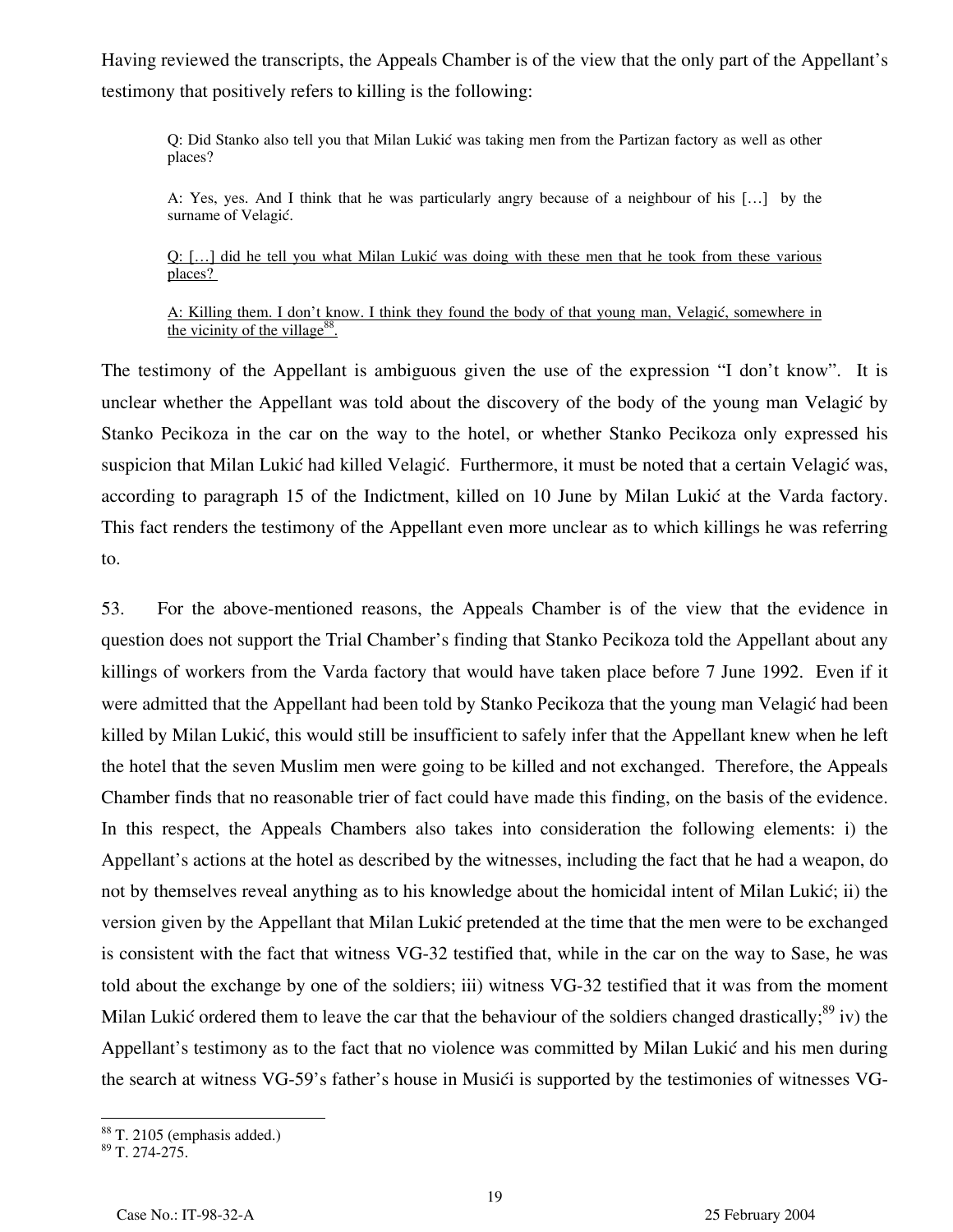55; and VG-59; and v) lack of clear evidence that the Appellant knew prior to 7 June 1992 about killings committed by Milan Lukić.

54. The Appeals Chamber will consider whether this error led to a miscarriage of justice in the context of the alleged error relating to the Appellant's *mens rea* to kill the seven men (*see* discussion paragraphs 128-132 below).

## **C. Alleged error in finding that the Appellant pointed a gun at the seven Muslim men while at the Vilina Vlas Hotel**

55. The Appellant argues that the Trial Chamber erred in finding that he was armed at the hotel and that he pointed his gun at the seven Muslim men.<sup>90</sup> He submits that the evidence relied on by the Trial Chamber (witnesses VG-14 and VG-32) does not support such a finding.<sup>91</sup>

56. The Prosecution submits that witness VG-14 testified that the Appellant had a gun, did not testify that the Appellant actually pointed it at the victims inside the hotel, and that witness VG-32 testified that it was one of the unidentified perpetrators, not the Appellant, who was pointing a rifle at the victims in the hotel.<sup>92</sup> The Prosecution further submits that it was open to a reasonable trier of fact to conclude that the Appellant was present at the hotel with a rifle contributing to preventing the victims from fleeing the hotel.

57. The issue of whether the Appellant was armed has been dealt with above and the Appeals Chamber concluded that it was reasonable of the Trial Chamber to find that the Appellant was armed at the Vilina Vlas Hotel. $93$  Therefore, the issue to be considered at this stage is limited to whether it was reasonable of the Trial Chamber to find that the Appellant pointed his gun at the seven Muslim men at the hotel in paragraph 209 of the Judgement. This conclusion is not supported by the Trial Chamber's own finding in paragraph 100 of the Judgement where it found that "[o]ne of the unidentified armed men guarded them [the seven Muslim men], pointing his automatic rifle at them, preventing any of them from leaving the lobby of the hotel." Further, the evidence presented at trial does not support, as admitted by the Prosecution, a finding that the Appellant pointed his gun at the seven Muslim men. The Appeals Chamber considers that no reasonable trier of fact could have found that the Appellant pointed a gun at the seven Muslim men at this stage. However, this finding was only one of several relating to the actions of the Appellant from which the Trial Chamber inferred that the Appellant shared the intent to

<sup>&</sup>lt;sup>90</sup> Defence Appeal Brief, paras 191-194 (under fourth ground of appeal). Further the Appellant argues in the Defence Additional Appeal Brief, para. 58, that the Trial Chamber made an error of fact by accepting criminal responsibility of murder on the basis of inferences stemming from the testimony of witnesses VG-14 and VG-32.

<sup>&</sup>lt;sup>91</sup> Defence Appeal Brief, para. 193.

<sup>&</sup>lt;sup>92</sup> Prosecution Response Brief, para. 5.12, referring to the testimony of witness VG-32, T. 268.

<sup>93</sup> *See* paras 33-45 above.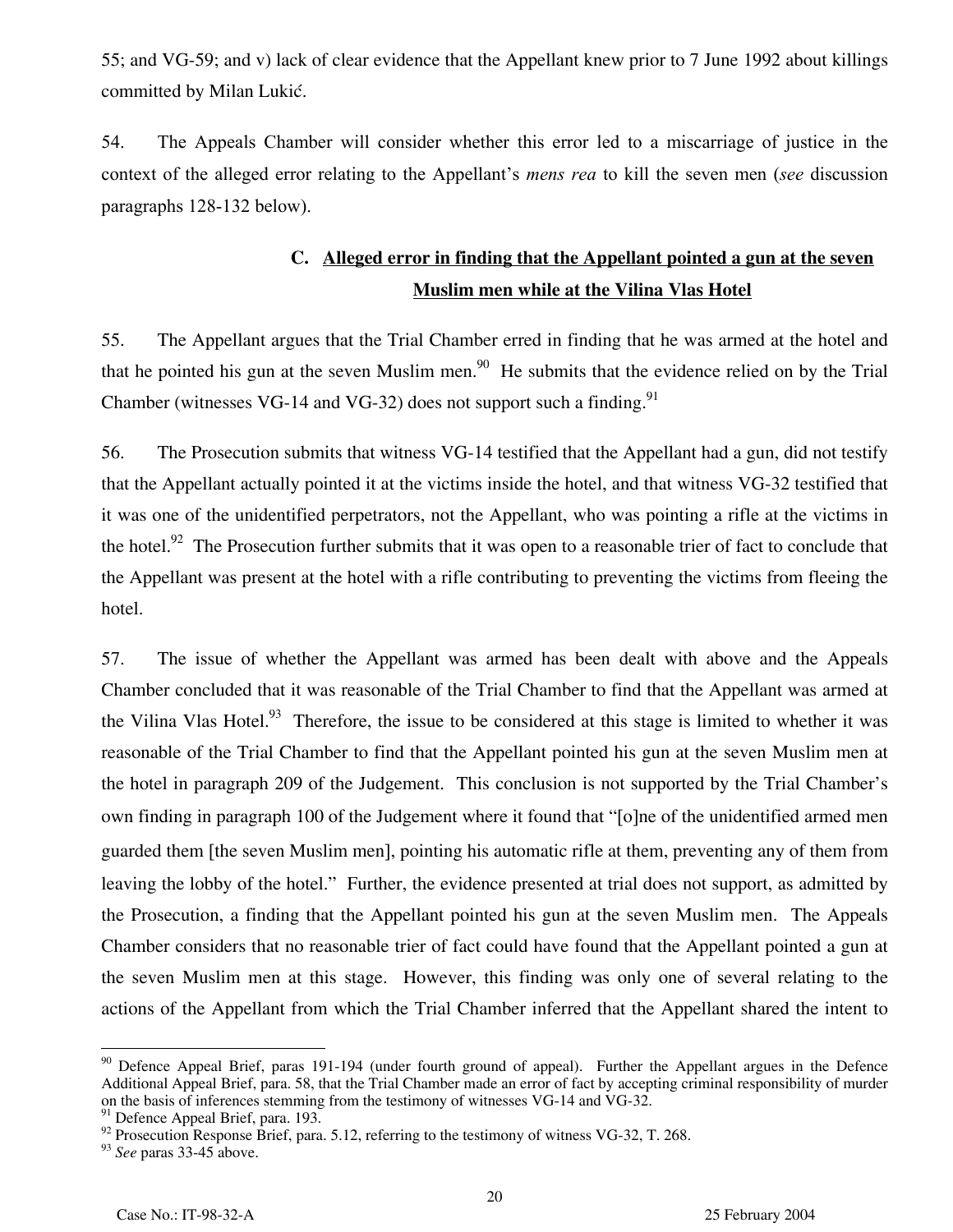kill. It is therefore in the context of the alleged error relating to the *mens rea* of the Appellant to kill the seven Muslim men that the Appeals Chamber will determine whether the error made by the Trial Chamber, when it found that the Appellant pointed a gun at the men in the hotel, led to a miscarriage of justice.<sup>94</sup>

## **D. Alleged error in dismissing the Appellant's argument that he attempted to dissuade Milan Luki} from killing**

58. The Appellant challenges the fact that the Trial Chamber dismissed his assertion that he attempted to dissuade Milan Lukić from killing the Muslim men, arguing that this was not confirmed by witnesses VG-14 and VG-32, who were, in any event of the view that no one could have influenced Milan Lukić.<sup>95</sup> On this point, the Prosecution responds that the Trial Chamber, in paragraph 107 of the Judgement, expressly rejected the Appellant's submission that he could not have dissuaded Milan Lukić from pursuing his criminal purpose. The Prosecution considers that this is an irrelevant question since the Trial Chamber found the Appellant shared the criminal purpose.  $96$ 

59. The Trial Chamber's findings on this point are as follows:

[t]he Trial Chamber rejects as wholly untrue the evidence of the Accused that he tried to persuade Milan Lukić to spare the life of Meho Džafić or any other man in that group. The Trial Chamber accepts the evidence of VG-32 that the Accused said nothing in response to the pleas of Meho Džafić as the men were marched towards the bank of the Drina River.<sup>9</sup>

[t]he Trial Chamber also rejects the evidence of the Accused that, in any event, he was powerless to stop Milan Lukić from killing the Muslim men. VG-32 and VG-14 gave evidence of their impression that throughout the entire incident there was no one around Milan Lukić who could have affected him or his decisions and orders in a meaningful way. However, the Accused's claim of duress is inconsistent with the evidence that, one week prior to the shooting at the Drina River and during the Musići incident, he had successfully pleaded with Milan Lukić not to mistreat and harass the people in that house. He asserted that he was the only person who could help on that occasion, and that he had prevented the people living in that house from being mistreated and harassed by Milan Lukić. The Trial Chamber has already rejected that claim, but the inconsistent claims by the Accused as to his relationship with Milan Lukić has persuaded the Trial Chamber that the Accused is prepared to give false versions of that relationship according to the benefit he seeks to obtain at the time each version is given. There was no other acceptable evidence that the Accused was under duress vis-à-vis Milan Lukić. The Trial Chamber is satisfied that the Accused willingly accompanied Milan Lukić and his group with the seven Muslim men to the Drina River<sup>98</sup>.

60. The Appeals Chamber finds that the Appellant has not demonstrated how the Trial Chamber's rejection of his assertion that he had attempted to dissuade Milan Lukić from carrying out the killings was unreasonable. The Appellant has also failed to demonstrate how the fact that none of the persons

 $94$  See, paras 115-132 below.

<sup>&</sup>lt;sup>95</sup> Defence Appeal Brief, paras 83-85 (under first ground of appeal); Defence Additional Appeal Brief, paras 43-45 (under seventh ground of appeal); Judgement, paras 82-86.<br><sup>96</sup> Prosecution Response, para. 2.16.<br><sup>97</sup> Judgement, para. 106 (footnotes omitted).

<sup>&</sup>lt;sup>98</sup> Ibid, para. 107 (emphasis added, footnotes omitted).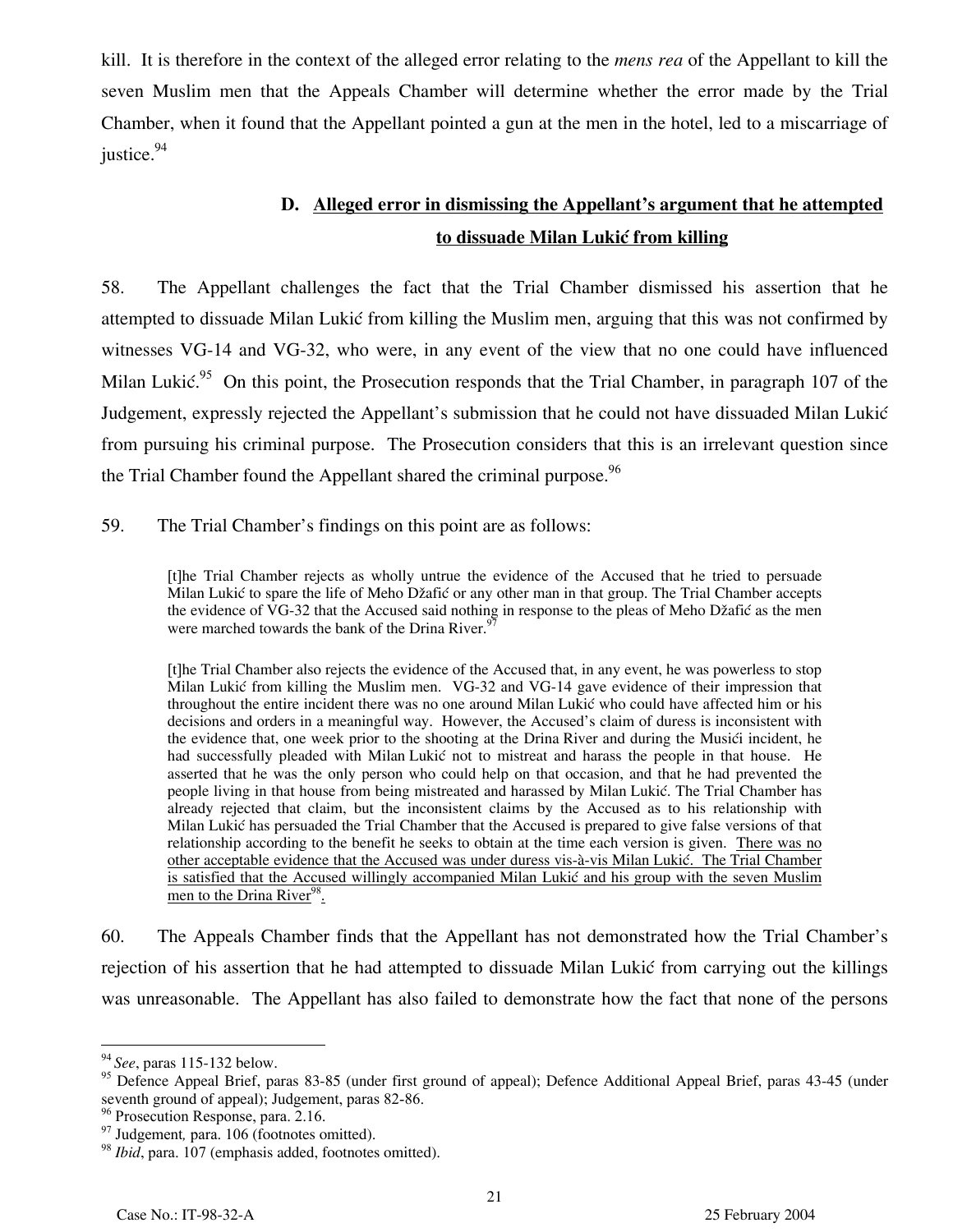present could have influenced Milan Lukić would be relevant to the assessment as to whether or not the Appellant attempted to dissuade Milan Lukić. The Appeals Chamber finds that the Appellant has failed to show that no reasonable tribunal could have made this finding. This sub-ground of appeal therefore fails.

## **E. Alleged error in dismissing the argument that the Appellant remained at a distance from the scene of the crime**

61. The Appellant considers that it must be inferred that he did not share the homicidal intent of Milan Lukić and his group since he remained at a distance from them as soon as that intent became clear to him.<sup>99</sup> The Appellant maintains that his submission that he did not approach the scene of the crime, but kept his distance amongst the trees, is corroborated by the testimony of witness VG-79 who observed the scene through binoculars from the other bank of the Drina River. The Appellant emphasises that when he gave his statement to the Prosecution's investigators on 16 and 17 November 2000, in which he claimed that he remained at a distance from the others, he could not have known that witness VG-79 had observed the event.

62. The Appellant submits that, witness VG-79 testified that he "also saw […] seven not armed men in civilian clothes and three or four armed men. They approached the river and those seven men were gathered near the bank. He also recognised the two of his friends and the three other people who were standing behind them before they started shooting them."<sup>100</sup> The Appellant adds that when the Defence requested witness VG-79 to confirm his written statement during the cross-examination, regarding the presence of seven unarmed and three armed men, the witness replied: "Yes, seven and three, but the fourth individual, he was near a tree and we couldn't see properly from that angle, and I say that it – now that it was 10 or 11, probably 10 or 11 people, because on the left-hand side he was probably partly covered by the tree, as you go towards the Drina River."<sup>101</sup> The Appellant submits that the witness then confirmed not having mentioned the fourth man because the Appellant was partially obscured by the tree and the witness could not see him clearly. The Appellant notes, furthermore, that the fact that witness VG-79 was in a position to notice that one of the members of the group had very light-coloured hair demonstrates that he could see the scene very clearly.<sup>102</sup>

<sup>&</sup>lt;sup>99</sup> Defence Appeal Brief, paras 5, 87.

<sup>&</sup>lt;sup>100</sup> Defence Appeal Brief, paras 5-7 (emphasis omitted); AT. 30. Moreover, the Appellant refers to witness VG-79's sketch, presented by the Defence as exhibit D-1, Defence Appeal Brief, para. 8.<br><sup>101</sup> T. 334.

 $102$  T. 338, Defence Appeal Brief, para. 15.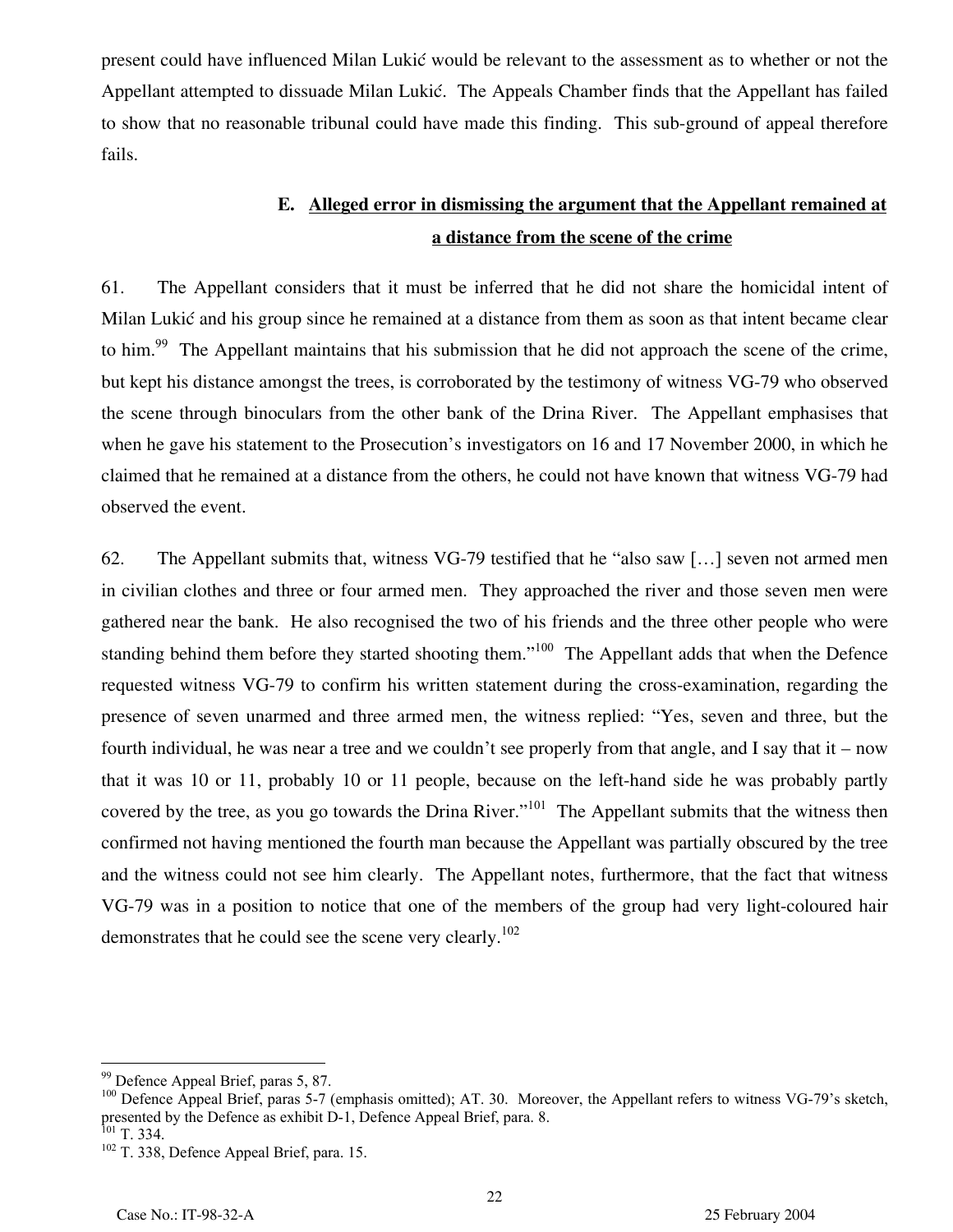63. The Appellant submits that, had he been one of the three armed men, witness VG-79, who knew him, would have recognised him.<sup>103</sup> He maintains, moreover, that the argument that he was at a distance from the other three men is supported by witness VG-79's testimony on the colour of the uniforms of the various protagonists.<sup>104</sup> The Appellant states that witnesses VG-14 and VG-32 thought they were going to die, had lost close relations in the Drina River incident, and saw in the Appellant the only person who might pay for those crimes.<sup>105</sup> By contrast, witness VG-79 was not in such a difficult situation from a psychological point of view and this makes his statement more objective.

64. The Prosecution understands that the Appellant is thus seeking to confirm his argument at trial that, having realised that he would not succeed in persuading Milan Lukić to spare the victims, he stopped 10 or 15 metres from the Drina River. The Prosecution responds that witness VG-79 did not testify to this effect. The Prosecution adds that the Trial Chamber did not discount the testimony of witness VG-79 and, on the contrary, considered it to be compatible with its findings. It further states that the Appellant does not demonstrate how any aspect of the Trial Chamber's findings relating to witness VG-79 is unreasonable. $106$ 

65. The relevant findings of the Trial Chamber on this point are as follows:

The Trial Chamber is satisfied that Milan Lukić, the Accused and the other two unidentified men pointed their guns, which had their safety catches off, at the Muslim men, as they walked towards the bank of the Drina River. The Trial Chamber is satisfied that the Accused followed the men to the banks of the Drina River, and it rejects as untruthful the Accused's evidence that, when he realised that he could not persuade Milan Lukić to spare the men, he turned away from the group and stopped some 10 to 15 metres away from the river.<sup>1</sup>

66. The Appeals Chamber first notes that the testimony of witness VG-79 does not confirm the Appellant's submission that he was unarmed. Witness VG-79 described the scene as observed by him from the other bank of the Drina River and stated: "[i]n front, there were about seven people, and behind there were three and sometimes four, I guess, as they were going towards the Drina."<sup>108</sup> He confirmed that a tree prevented him from seeing the fourth person properly. It should also be noted that, in his sketch,<sup>109</sup> the witness placed three circles representing three men behind seven circles representing the seven Muslims. The Trial Chamber clearly indicated that it was not satisfied that the Appellant had

<sup>&</sup>lt;sup>103</sup> Defence Appeal Brief, para. 16.

<sup>&</sup>lt;sup>104</sup> Ibid, paras 13-14; AT. 30-31. The Appellant states that, according to the witness, the three men were wearing a dark coloured uniform whereas it is unchallenged that he himself was wearing a light coloured olive green SMB uniform that day. Furthermore, he states that the fact there was a group of willows at a distance from the sandy plateau where the shooting took

place was borne out by witness VG-32 when he described the move towards the bank of the Drina River, paras 88-89.<br><sup>105</sup> *Ibid*, paras 17-19. The Appellant specifies that Milan Lukić was not arrested and that the two witnes his two associates were.<br><sup>106</sup> Prosecution Response Brief, paras 2.5-2.6.

<sup>&</sup>lt;sup>107</sup> Judgement, para. 108 (emphasis added, footnotes omitted).  $108$  T. 323-324.  $109$  Exhibit, D1.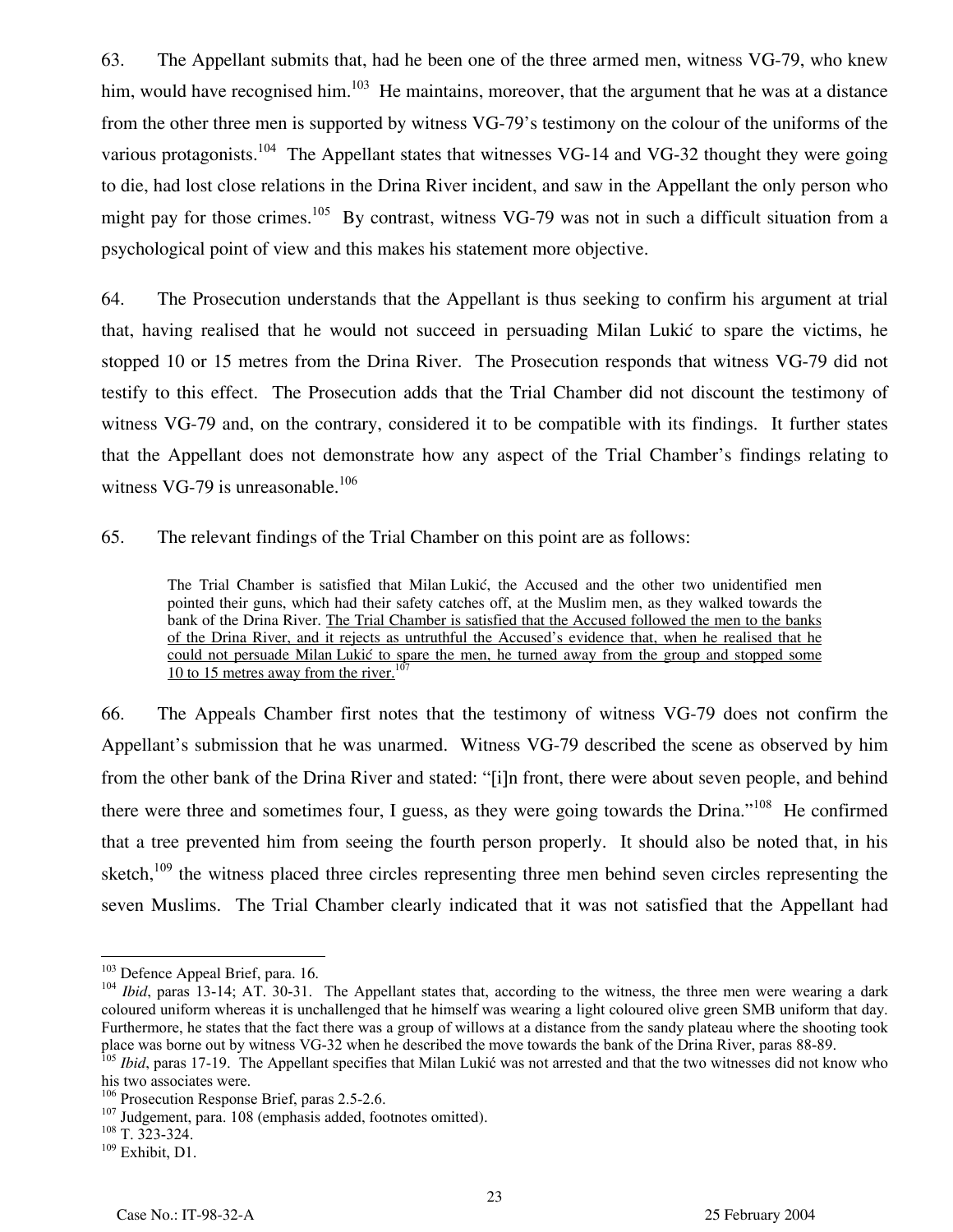opened fire at the same time as the three men who were with him.<sup>110</sup> With regard to assessing whether the Appellant should be viewed as a co-perpetrator in the joint criminal enterprise to kill the seven Muslim men the Trial Chamber considered that

the Accused personally participated in this joint criminal enterprise by preventing the seven Muslim men from fleeing by pointing a gun at them while they were detained at the Vilina Vlas Hotel, by escorting them to the bank of the Drina River and pointing a gun at them to prevent their escape, and by standing behind the Muslim men with his gun together with the other three offenders shortly before the shooting started.<sup>111</sup>

67. The Trial Chamber considered it to be established beyond reasonable doubt that the Appellant had escorted the seven Muslim men to the bank of the Drina River, and had a gun aimed at them to prevent them from fleeing. The Appeals Chamber finds that, even if the testimony of witness VG-79 effectively confirms the Appellant's version that he was several metres away from Milan Lukić and the two other armed men during the shooting, the Appellant has not established that the Trial Chamber erred when it found that he was behind the seven Muslim men with his weapon, together with the three other perpetrators, shortly before the shooting. Additionally, in the view of the Appeals Chamber, assuming that the Trial Chamber erred in concluding as it did, the Appellant has not demonstrated that this error would have had an impact on the inference made by the Trial Chamber as to the Appellant's intent. In other words, the Appellant has not established that the error in question would lead to a miscarriage of justice. Furthermore, the Trial Chamber found that it had not been established beyond reasonable doubt that the Appellant fired his weapon at the same time as the other three or that he personally killed anyone or more of the victims.<sup>112</sup> It is therefore not necessary to go into the question of where exactly the Appellant stood during the shooting. The Appeals Chamber cannot find any error committed by the Trial Chamber in its treatment of the testimony of witness VG-79 or its assessment of the evidence presented at trial. This sub-ground of appeal is rejected.

### **F. Alleged error in finding that the Appellant was an informant to the Milan Luki} group**

68. The Appellant submits that the Trial Chamber committed a factual error in paragraph 75 of the Judgement when it held that, although he was not a member of Milan Lukić's paramilitary group, he did have some association with the group and, in particular, acted as an informant to it.<sup>113</sup> He maintains that the finding that he had given information to the group with the full realisation that it would be used to

 $110$  Judgement, para. 206.

<sup>&</sup>lt;sup>111</sup> *Ibid*, para. 209 (footnote omitted).<br><sup>112</sup> *Ibid*, para. 112.<br><sup>113</sup> Defence Appeal Brief, para. 94 (under second ground of appeal); Defence Appeal Brief, paras 226-230 (under the sixth ground of appeal); AT. 36-37.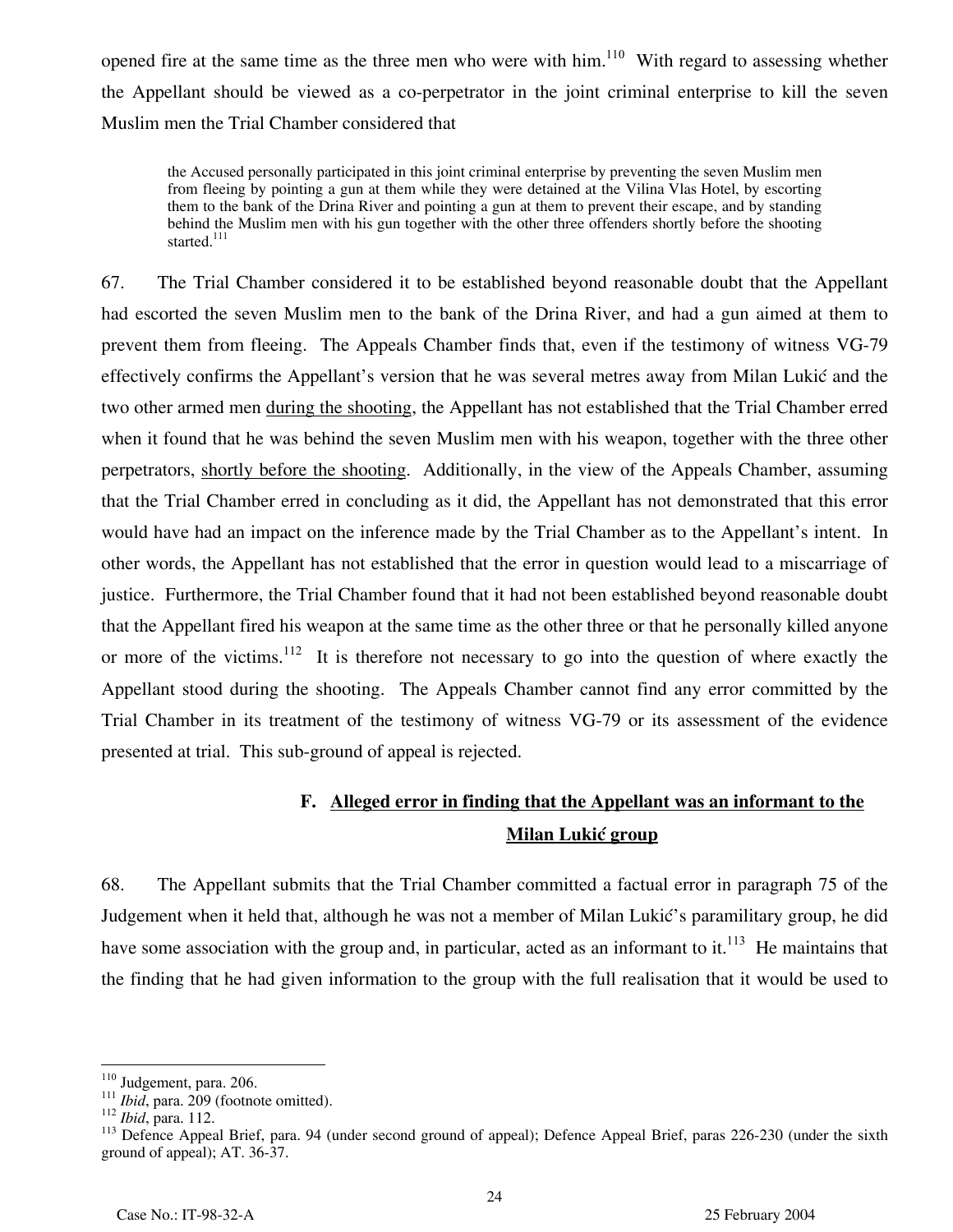persecute Muslims was especially unreasonable.<sup>114</sup> In support of this complaint, the Appellant argues not only that the Trial Chamber failed to state the basis for its conclusion but also that there was no evidence on the basis of which it could have reached that conclusion beyond all reasonable doubt. He emphasises that the only evidence on which the Trial Chamber relied in reaching this conclusion was the evidence of witness VG-14 who testified that, in Sase, the Appellant had replied to Milan Lukić that the house near which they had stopped belonged to Muslims.<sup>115</sup> The Appellant contends that even if this was true, which he disputes,  $116$  it could not form a sufficient basis for the Trial Chamber's finding that he acted as an informant to the group and knew that the information he supplied would be used to persecute Muslims. He adds that the Trial Chamber accepted that the group included Serbs from Visegrad, that Milan Lukić himself was from the town and that the group therefore had no need of external informants.<sup>117</sup> He concludes by pointing out that he knew that witness VG-59 and his brother were reserve police officers but that he said nothing about this to Milan Lukić, thereby proving that he did not act as his informant.<sup>118</sup>

69. The Prosecution responds that the Appellant's piecemeal approach of attacking each finding of the Trial Chamber one by one leads to his failure to appreciate "as a whole" the findings regarding his relationship with Milan Lukić's group. The Prosecution states that paragraph 75 of the Judgement is a "summary" of the Trial Chamber's lengthy and sophisticated analysis of a large amount of evidence which led it to make careful findings as to the association in question.<sup>119</sup> The Prosecution submits that the Appellant fails to show how it was unreasonable for the Trial Chamber to make the findings it did, given the Appellant's detailed knowledge of the group and its activities as revealed by his testimony, the evidence regarding his close (kum)<sup>120</sup> relationship with Milan Lukić, the evidence regarding his participation in the search of the house of witness VG-59's father in Musici<sup>121</sup> and the evidence of witness VG-14 regarding the fact that the Appellant informed Milan Lukić that the person who owned the house in front of which the vehicle had stopped in Sase was Muslim.<sup>122</sup> On this last point, the Prosecution states that the finding that the Appellant was a ready source of local information for the

<sup>&</sup>lt;sup>114</sup> *Ibid*, para. 99. The Appellant reiterates this complaint in support of his sixth ground of appeal regarding persecution, para. 229.

<sup>115</sup> *Ibid*,, paras 118-121.

<sup>&</sup>lt;sup>116</sup> As of the trial, the Appellant asserted that the house in question actually belonged to a Serb, Stojan Kosorić, and denied that Milan Lukić and he had ever discussed the house as claimed by witness VG-14, Defence Appeal Brief, para. 124. In a decision dated 21 October 2003, the Appeals Chamber denied the Defence Motion for Additional Evidence filed on 24 June 2003 and the Addendum to Defence Additional Evidence Motion filed on 11 July 2003 in which the Defence requested that five Višegrad municipality documents, a video cassette and the transcript of a statement it had been given by Stojan Kosorić be admitted as additional evidence pursuant to Rule 115 of the Rules.

<sup>&</sup>lt;sup>117</sup> Defence Appeal Brief, paras 95-96.<br><sup>118</sup> *Ibid*, para. 126.<br><sup>119</sup> Prosecution Response Brief, para. 3.11.

<sup>&</sup>lt;sup>120</sup> According to Trial Chamber, *kum* is a Serbian strong family bond. The Appellant was Milan Lukić's best man at his wedding and the godfather of Milan Lukić's child, Judgement, paras 46, 72-77.<br><sup>121</sup> Prosecution Response Brief, para. 3.12.

<sup>&</sup>lt;sup>122</sup> Prosecution Response Brief, paras 3.29-3.35; AT. 95.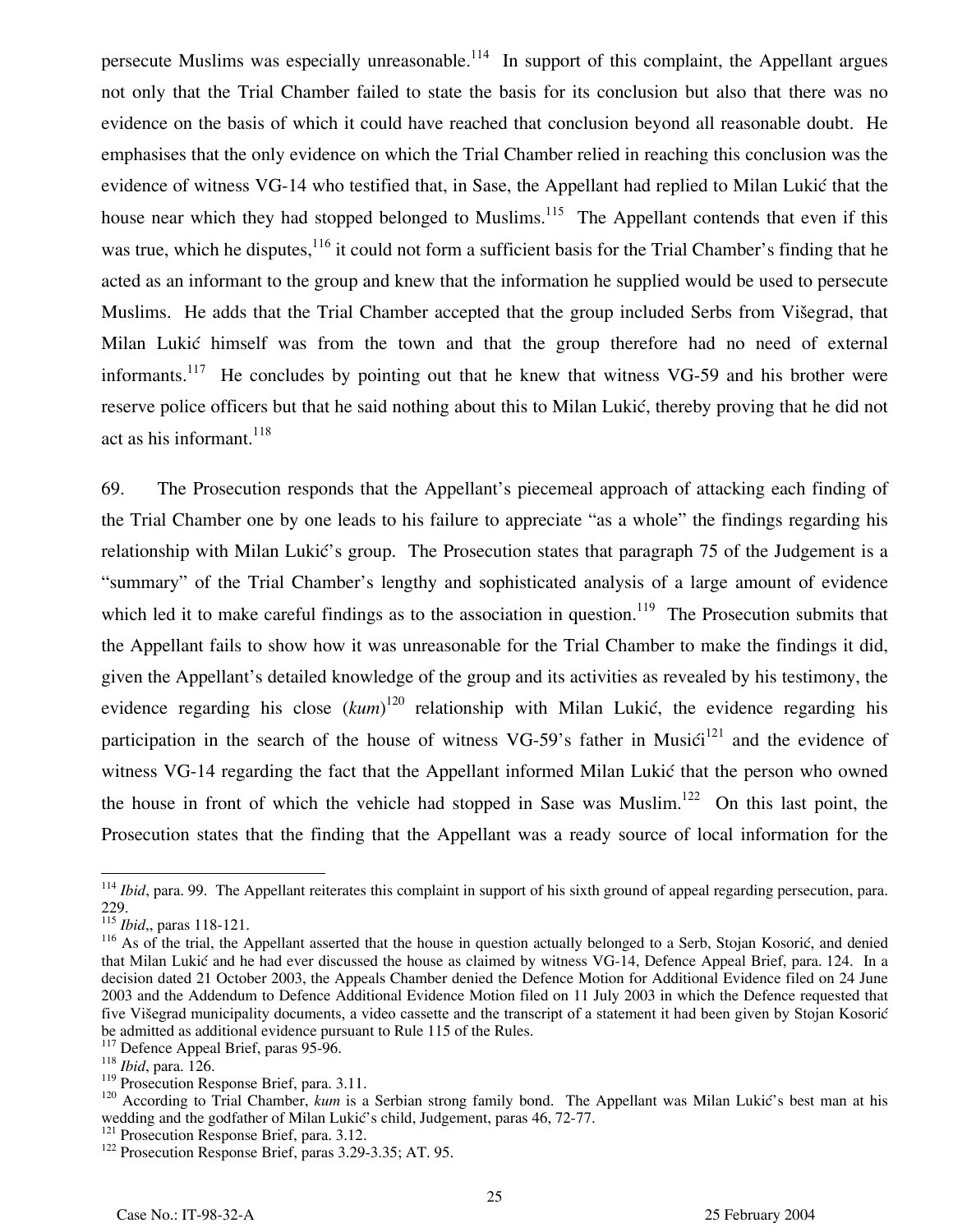group about the location of Muslims in the area was not crucial or instrumental to his conviction for persecution.<sup>123</sup> In conclusion, the Prosecution submits that there may have been many reasons why the Appellant might have been reticent about giving details concerning some people but not others.<sup>124</sup>

70. As regards the Trial Chamber's evaluation of the nature of the Appellant's relationship with Milan Lukić's group and, in particular, his role as an informant, the relevant findings are as follows:

[t]he Trial Chamber is satisfied that the Accused did have some association with Milan Lukić's paramilitary group, but it is not satisfied that he was a member of that group or that (except as otherwise stated) he participated directly in the crimes which that group committed in Višegrad. The Trial Chamber is satisfied that Milan Lukić and most of his associates had not lived in Višegrad for some time, and that they sought the assistance of local Serbs to help them identify the targets of their crimes. The Trial Chamber is satisfied that the Accused was acquainted with many members of the group prior to the events of 1992 and that, because of his close relationship with Milan Lukić, the Accused was a ready source of local information for the group about the location of Muslims in the area of Višegrad, and that he gave that information to the group with the full realisation that it would be used to persecute Muslims. The Trial Chamber is not satisfied that that association is a sufficient basis by itself for any finding that the Accused shared the general homicidal intentions of that group.<sup>125</sup>

To conclude, and as already stated, the Trial Chamber is not satisfied that the Accused was a member of Milan Lukić's paramilitary group, or that his association with that group was such that it is possible to draw an inference beyond reasonable doubt that the Accused shared the general homicidal intentions of that group. The Trial Chamber is satisfied that he had some association with that group, in that he willingly acted as an informant to that group, and that this willingness arose from his close relationship with Milan Lukić.<sup>126</sup>

71. Three pieces of evidence were cited by the Trial Chamber in support of the challenged finding. The Trial Chamber relies on the fact that: First, Milan Lukić and his men, who had not been living in the Vi{egrad area for some time, needed information on the Muslims living in the area; second, the Appellant was acquainted with most of Milan Lukić's associates and had a close relationship with Milan Lukić himself; and, third, the Appellant was a ready source of information about the location of Muslims in the area and he gave that information to the group with the full realisation that it would be used to persecute Muslims. The first two of these three pieces of evidence show that the group needed an informant and that the Appellant was able to fulfil that role, but only the third piece of evidence demonstrates that the Appellant actually did so. It must therefore be determined whether, as the Appellant claims, no reasonable trier of fact could to draw the inference the Trial Chamber did based on the evidence available.

72. The only evidence cited by the Trial Chamber<sup>127</sup> to suggest this conclusion is the testimony of witness VG-14 who testified that, while he was in the hands of the Appellant and Milan Lukić in the red VW Passat, the Appellant pointed out a nearby house and told Milan Lukić that it belonged to a Muslim

 $123$  *Ibid*, para. 3.34.

<sup>123</sup> *Ibid*, para. 3.34. <sup>124</sup> *Ibid*, para. 3.36*. See* also AT. 94.

<sup>&</sup>lt;sup>125</sup> Judgement, para. 75 (emphasis added and footnotes omitted).

<sup>126</sup> *Ibid*, para. 95 (emphasis added). <sup>127</sup> *Ibid*, footnote 148.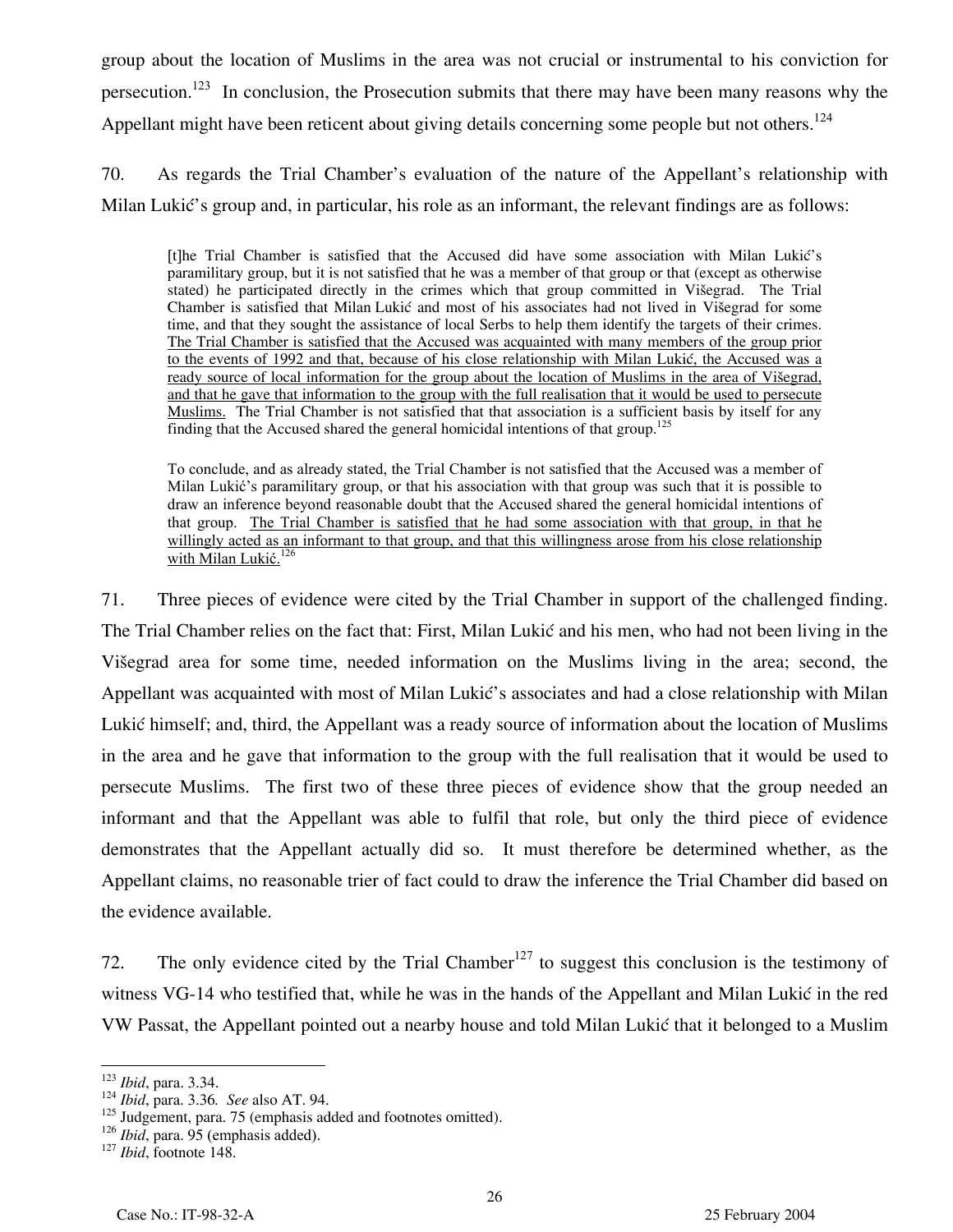family. A reading of the relevant transcripts<sup>128</sup> shows that the Prosecution did not focus on this issue and that the witness's remark was incidental. It should also be noted that, during his testimony, the Appellant was invited by Judge Janu to comment on the words attributed to him by witness VG-14. The Appellant denied that he had ever said such a thing or that he had even been in the same car as witness VG-14 and he asserted that the house in question belonged to a Serb.<sup>129</sup>

73. Regarding the role that the Appellant played for the paramilitary group, the Prosecution only alleged that he acted as an informant to the group in its Final Trial Brief and then reproduced this submission in its closing arguments.<sup>130</sup> In its Final Trial Brief, the Prosecution referred the Trial Chamber to other evidence than that given by witness VG-14.<sup>131</sup> However, the Trial Chamber expressly rejected the evidence of witnesses  $VG-115^{132}$  and  $VG-81^{133}$  as not being sufficiently reliable or credible. Moreover, it may by no means be inferred from the Trial Chamber's findings of fact on the Musici search that it was satisfied that the Appellant had pointed out the house in question to Milan Lukić and his men.

74. For the above reasons, the Appeals Chamber finds that no reasonable tribunal could find that the Appellant was an informant to the Milan Lukić group and that he had knowledge that the information would be used to persecute Muslims, based solely on the testimony of witness VG-14. However, the Appeals Chamber is of the view that this erroneous finding does not lead to a miscarriage of justice. In fact, the Trial Chamber found that the Appellant was associated with the Milan Lukić group and held in paragraphs 57, 58 and 60 of the Judgement that the acts of the Appellant were closely related to the armed conflict and that his acts formed part of the widespread and systematic attack against the non-Serb population of the municipality of Višegrad.

75. Further, the Appellant challenges the Trial Chamber's finding regarding his discriminatory intent, in paragraph 251 of the Judgement, which he submits is based on the erroneous finding that he

 $128$  T. 436, which reads as follows: "Q. [Once in Sase] where did the cars stop? A. The cars stopped in front of a house. Mitar Vasiljević, as he was talking to Lukić, said that this was a Muslim house. Q. When the cars stopped, what happened? A. They ordered us to get out of the car and told us not to try to escape."

<sup>129</sup> T. 2265, which reads as follows: "A. Milan Lukić knew which were the Muslim and which were the Serb houses, and the house that is shown on the photograph is not a Muslim house. It's a Serb house. Kosorić is the surname. Stojan is his first name. Judge Janu: You know, I'm not familiar with the area, but the witness VG14 said when you stopped, you told to Milan Lukić that this is a Muslim house. That is in his statement. A. When the car stopped -- I couldn't have said that. I wasn't with Milan in the car. He said that in -- that there were six people in the Yugo. Judge Janu: With him in the car -- you were not in the car with Milan Lukić? A. I was in the Yugo, with Meho Džafić, the second car, another car." It should be noted that both witness VG-14, who was in the Passat, (T. 435), and witness VG-32, who was in the Yugo, (T. 272), stated that the Appellant and Milan Lukić were in the Passat when they went from the hotel to Sase.<br><sup>130</sup> Prosecution closing arguments, T. 4751-4752. *See* Prosecution Final Trial Brief, para. 72.<br><sup>131</sup> Prosecution Final Trial Brief, par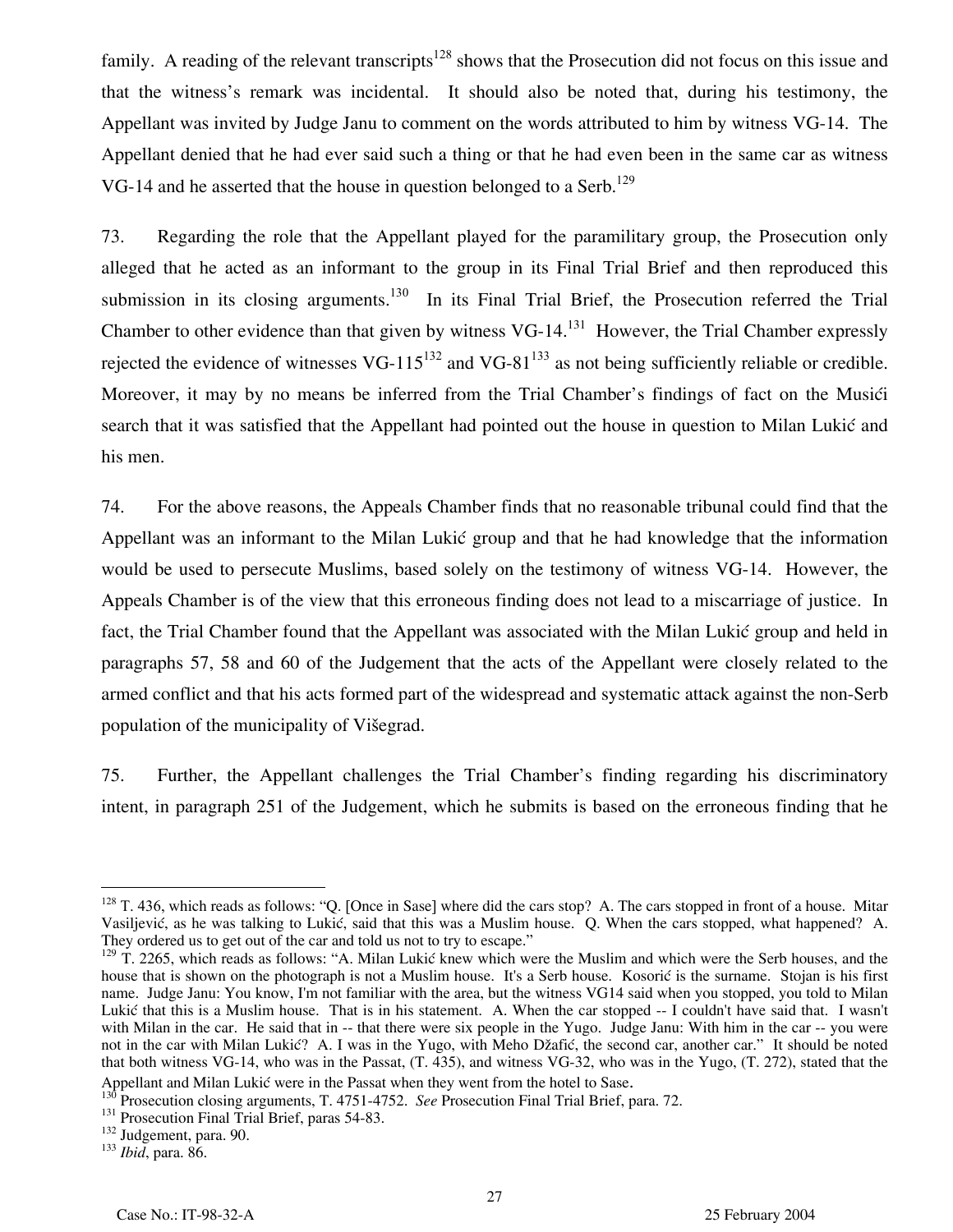was an informant to the Milan Lukić group.<sup>134</sup> The Prosecution responds that the Trial Chamber did not rely exclusively on the finding that the Appellant was providing information to the Milan Lukić group when it concluded that he had committed the crime with the required criminal intent, but rather the Trial Chamber was clear that the criminal intent must be provided specifically in relation to the Drina River incident. $135$ 

76. The relevant findings of the Trial Chamber were:

The Trial Chamber has already found that the Accused acted as an informant to Milan Lukić's group, assisting that group in locating the Muslim population of Višegrad. The Trial Chamber has already satisfied itself that the Accused did so with full awareness that the intent of Milan Lukić's group was to persecute the local Muslim population of Višegrad through the commission of the underlying crimes. The Trial Chamber is satisfied that, in providing information to the group led by Milan Lukić, the Accused shared the intention of that group to persecute the local Muslim civilians on religious or political grounds. In order to convict the Accused for the crime of persecution, however, the Prosecution must also establish that the Accused participated in the commission of a persecutory act with a discriminatory intention.<sup>136</sup>

77. The Trial Chamber distinguished between the issue of the Appellant's sharing the intent of Milan Lukić and his men to persecute Muslim civilians "in general" and the issue of his specific discriminatory intent with respect to the crimes for which he was found guilty, i.e., the killing of five of the seven Muslim men at the Drina River and the inhumane acts committed against the two survivors. With regard to the first point, the Trial Chamber relied on its findings on the Appellant's role as an informant.<sup>137</sup> On the latter point, the Trial Chamber noted that:

[t]he Trial Chamber is satisfied that the only reasonable inference available on the evidence is that these seven Muslim men were singled out for religious or political reasons, and that the killing of five of them were acts carried out on discriminatory grounds, namely, religious or political.<sup>138</sup>

78. However surprising this distinction might be, the Appeals Chamber is of the view that the first finding is superfluous and that the Trial Chamber clearly believed that, even if the Appellant had acted with discriminatory intent in providing information to the group, this by itself did not prove that he had acted with discriminatory intent when he took part in the Drina River incident. Contrary to the submissions of the Appellant, the Trial Chamber did not deduce the discriminatory intent of the Appellant from the fact that he was an informant of the group. The Trial Chamber affirmed that "the acts of the Accused were *in fact* discriminatory, in that the men were killed only because they were

<u>.</u>

<sup>&</sup>lt;sup>134</sup> Defence Appeal Brief, paras 225-230 (under sixth ground of appeal).

<sup>&</sup>lt;sup>135</sup> Prosecution Response Brief, para. 7.4.<br><sup>136</sup> Judgement, para. 251.

 $137$  The Trial Chamber refers in footnote 627 to paragraphs 75 and 95 of the Judgement.  $138$  Judgement, para. 254.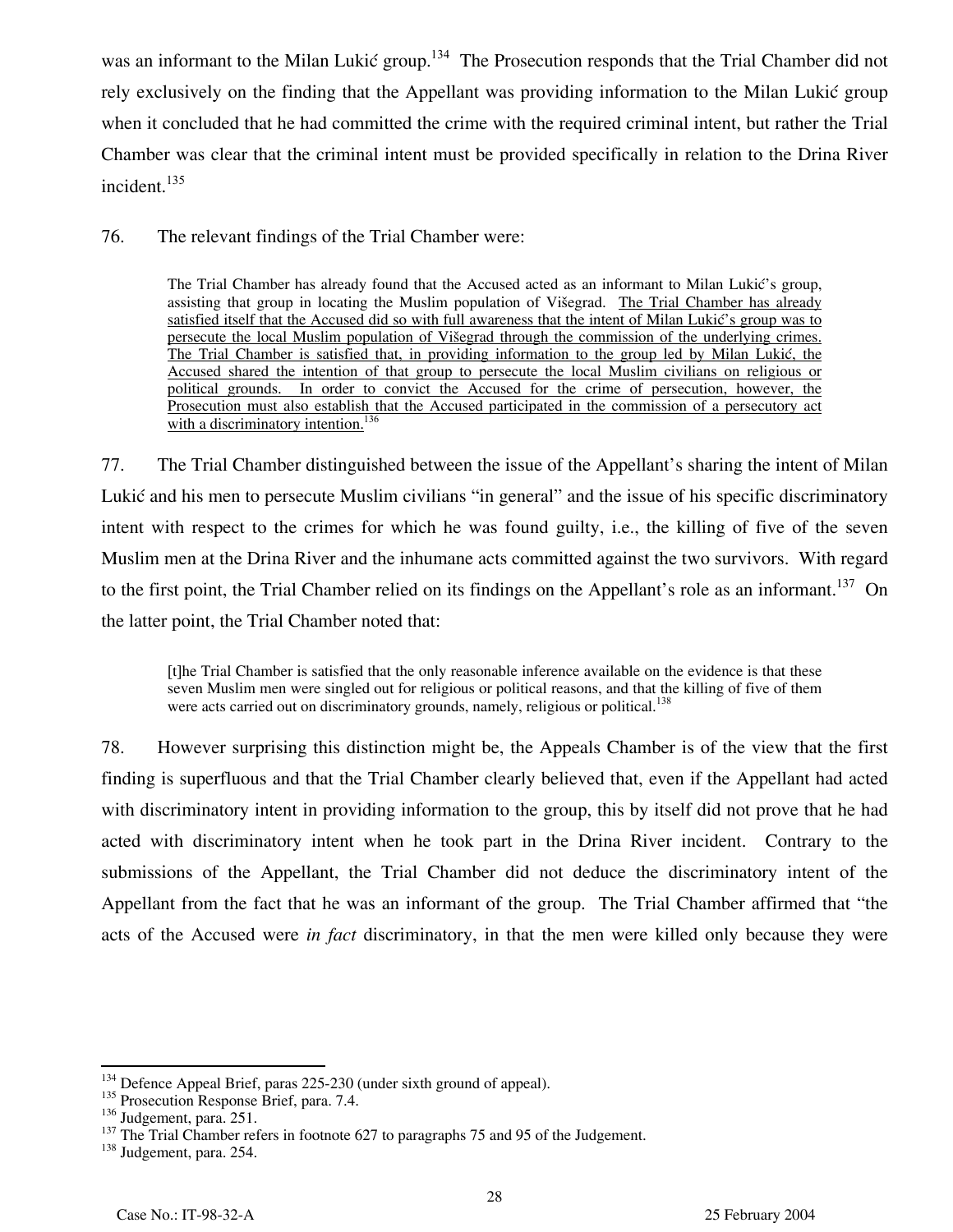Muslim."<sup>139</sup> Indeed, no evidence seems to have been tendered which would indicate that the seven Muslims were singled out for any other reason than their ethnicity.

79. The Appellant has, therefore, not shown how the Trial Chamber's finding that he was an informant led to a miscarriage of justice. This sub-ground of appeal is, therefore, dismissed.

# **G. Alleged error as to the role of the Appellant during the searching of the** house of witness VG-59's father in Musici

80. The Appellant challenges the Trial Chamber's finding that he participated with Milan Lukić and others in searching the house of witness VG-59's father in Musici. The Appellant maintains that the Trial Chamber erred by not accepting any of his evidence and favouring the version of events provided by witnesses VG-55 and VG-59.<sup>140</sup> The Appellant alleges that these two witnesses' accounts do not match on some important facts, such as whether Milan Lukić and the Appellant arrived together or separately<sup>141</sup> and the reasons that the Appellant gave for being there.<sup>142</sup> The Prosecution contends that the Appellant simply repeats once again his trial submissions without showing how the Trial Chamber committed an error occasioning a miscarriage of justice. The Prosecution further states that the discrepancies in the evidence pointed out by the Appellant are minor and understandable given the time that had elapsed between the events in question and their testimony and that the discrepancies have no bearing on the finding that the Appellant stood guard during the search, armed with his automatic rifle.<sup>143</sup>

#### 81. The relevant findings by the Trial Chamber are as follows:

[t]he Trial Chamber is satisfied that the Accused participated with Milan Lukić and others in the searching of the house of VG-59's father in Musići in late May 1992. The Accused admitted that he was present during this incident and that he was armed. The Trial Chamber accepts the version of events given of that incident by witnesses VG-59 and VG-55, notwithstanding the different account given by the Accused, which the Trial Chamber rejects as an untruthful attempt to exculpate himself. The evidence of the Accused did not cause the Trial Chamber to have any doubt as to the truth of the evidence of these two witnesses. Both VG-59 and VG-55 knew the Accused from childhood, and neither had any bias against him which would cause them to colour their testimony. In fact, had they wanted to give false evidence against the Accused, they could have exaggerated his role in the crimes committed against the people of Musići, which they did not. They did not suggest that he was otherwise

<sup>&</sup>lt;sup>139</sup> Judgement, para. 254.

<sup>&</sup>lt;sup>140</sup> Defence Appeal Brief, para. 113.<br><sup>141</sup> *Ibid*, para. 114. The Appellant points out that witness VG-55 testified that they arrived at the house together and that the Appellant stood by the door whereas witness VG-59 stated that Milan Lukić entered the house after the Appellant. The Appellant claims that this second version of events is untrue because he stayed on the steps near the door while Milan Lukić began the search.

<sup>&</sup>lt;sup>142</sup> *Ibid*, para. 115. The Appellant points out that witness VG-55's evidence shows that he gave no reply to the witness' question on this issue whereas witness VG-59 stated at the hearing that the Appellant had spoken of some individual wanted for murder but did not discuss this in his statement.

<sup>&</sup>lt;sup>143</sup> Prosecution Response Brief, paras 3.21-3.25 and 3.28.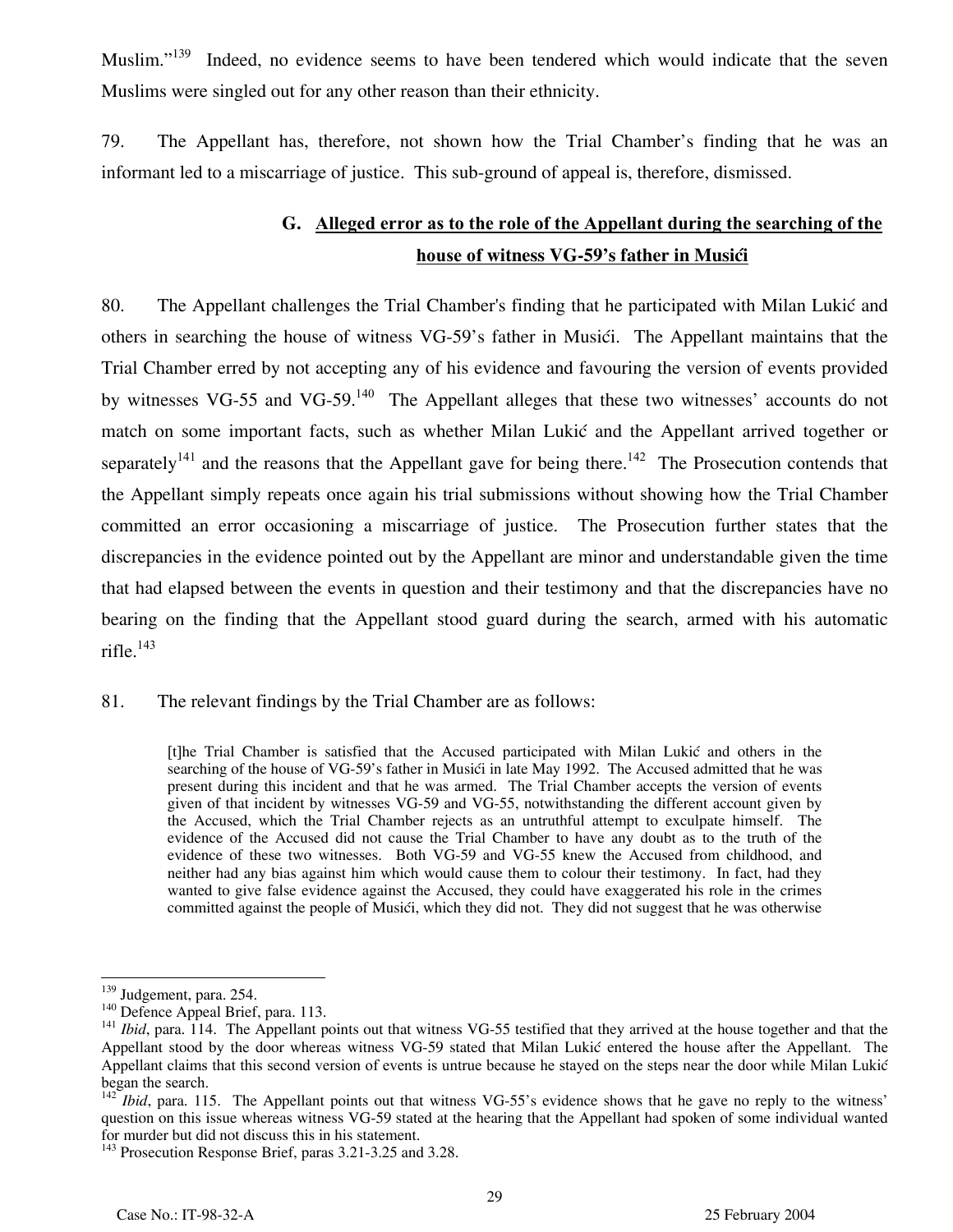involved in any criminal conduct. Indeed, the Accused gave evidence that, in his view, VG-59's and VG-55's evidence was accurate, despite the discrepancies between their account and his own.<sup>144</sup>

82. The transcript shows that there is some ambiguity as to who actually said that the Milan Lukić group were looking for someone. Witness VG-55 testified that she heard a person say that Milan Lukić was looking for someone who he thought was hiding at their place, and witness VG-59 testified that the Appellant said this. A further reading of the relevant transcripts reveals that witness VG-55 testified that the Appellant remained on the doorstep as Milan Lukić went inside the house and carried out the search.<sup>145</sup>

83. Witness VG-55 testified that the Appellant, Milan Lukić and five or six other men arrived at the house of VG-59's father and that the Appellant stood in front of the house armed while Milan Lukić was searching it. When asked whether she was told what the men were looking for she replied:

[t]hey were looking for people. They thought someone was hiding there, and they were looking for people to see if they were hiding there then.

Q. Were you told this by anybody?

A. They said Milan Lukić was looking for some people. He thought that we were harbouring some people, hiding some people in our house.

Q. If you say "they," who do you refer to, VG-55?

A. Milan Lukić.<sup>146</sup>

As for the testimony of witness VG-59, he gave evidence that, on that day, the villagers were assembled by the White Eagles<sup>147</sup> at his father's house and that when his wife, his children and he were taken there, he noticed the Appellant standing on the doorstep. Witness VG-59 further stated that it was the Appellant who actually said that the group was looking for someone.

Q. Did Milan Lukić tell you that he was looking for this Avdo who had allegedly killed a Serb woman?

A. No. Mitar Vasiljević said that.<sup>148</sup>

84. The Appeals Chamber finds that the two witnesses' accounts are compatible. The transcripts show that witness VG-55 was at the house of VG-59's father even before the Appellant and the

 $\frac{1}{1}$ <sup>144</sup> Judgement, para. 80 (footnotes omitted).

<sup>&</sup>lt;sup>145</sup> Witness VG-55 testified that "Q. That evening, how did Mitar Vasiljević and Milan Lukić arrive? A. They came as dusk was falling, Mitar Vasiljević, and Lukić, Milan Lukić. And there were five or six other people. They stormed my father-inlaw's house. Mitar stood in front of the door. And when I went outside the house I said to Mitar, "How's Milojka?" I just didn't want him to kill me, that's all I was thinking of at the time. [...] Q. You said you were afraid that he would kill you. How was Mitar Vasiljević dressed? A. Yes, that's right. He had black trousers on. I don't know what he had above that. All I know is that he was armed; he had a rifle. Q. Do you remember what kind of rifle? A. I don't really know. He was holding a rifle and the rifle was cocked. I don't know. That's all I know. And he was pointing it", T. 563.<br><sup>146</sup> T. 564.

 $147$  This is how, according to witness VG-59, the group of about ten men introduced itself, T. 656.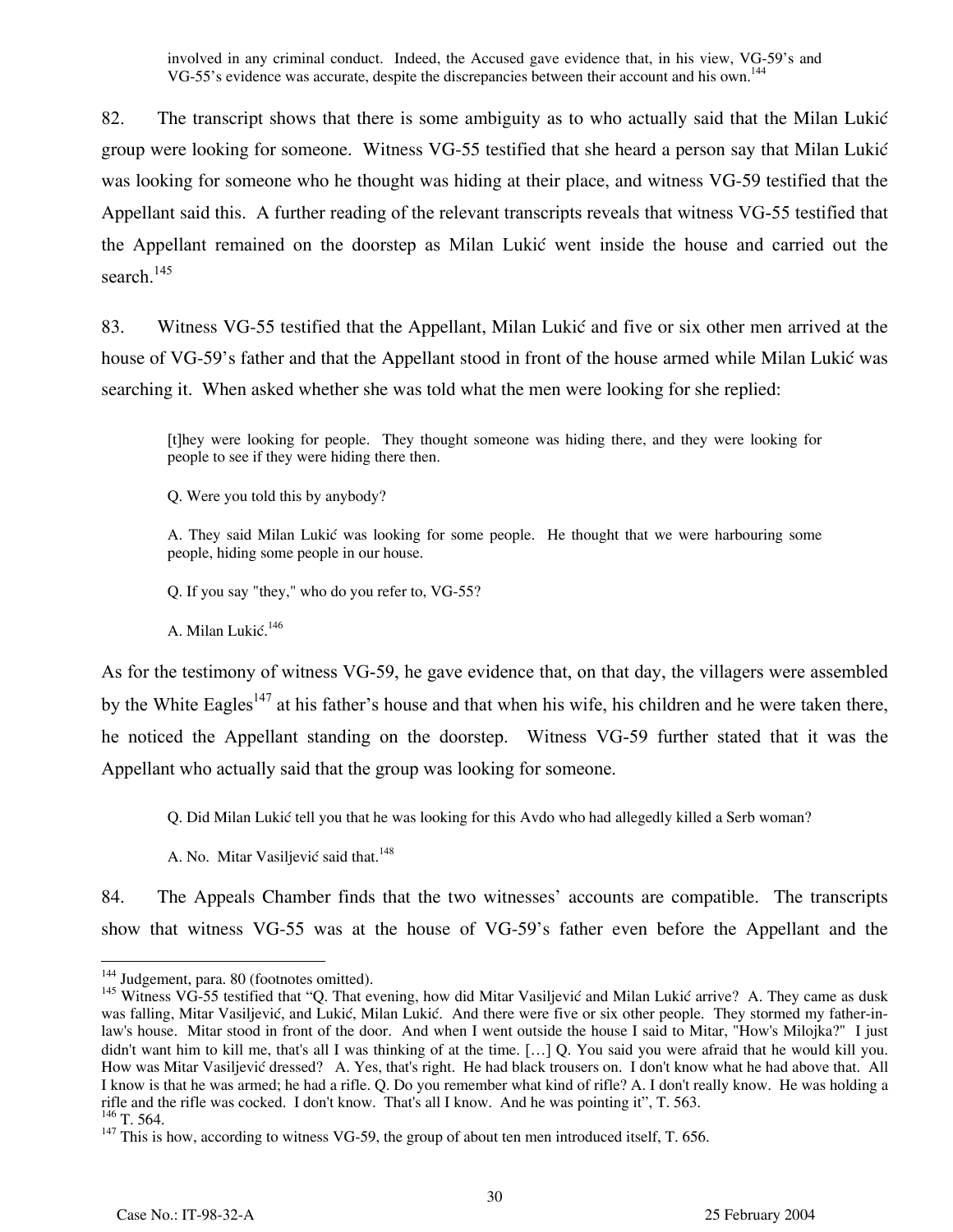paramilitary group arrived and that witness VG-59 and his wife and children were only taken later to the house. It is therefore more than likely that when witness VG-59 arrived at the house with other members of his family Milan Lukić had already completed the search described by witness VG-55 and had come back outside, either to take part in assembling the other villagers who were then gathered together at the house of witness VG-59's father whilst the Appellant continued to stand watch, or to search other houses. It should be noted that witness VG-59 provided no account of Milan Lukić's search of his father's house, which was described in detail by witness  $VG-55$ .<sup>149</sup> However, the testimony of witness VG-59 describes the fact that, while searches were carried out in the other houses in the village and valuables were taken from these houses, the Appellant was standing guard in front of his father's house.

85. The Appeals Chamber finds that the alleged contradictions are non-existent, minor or immaterial and that the Appellant has failed to show that no reasonable trier of fact could rely on this evidence in reaching the finding that the Appellant was indeed standing armed guard at the entrance to the house of witness VG-59's father during the events there and thereby participating in the search of the house. This sub-ground of appeal therefore fails.

#### **H. Summary of findings**

86. The Appeals Chamber dismisses the Appellant's alleged errors regarding: i) the finding of fact that he was armed on 7 June 1992; ii) the finding of fact that he tried to dissuade Milan Lukić from committing the crimes; iii) the finding of fact that the Appellant was standing some distance away from the group during the shooting; iv) the finding of fact that Appellant was an informant to the Milan Lukić group; and v) the finding of fact regarding the Appellant's role during the search in Musici. The Appeals Chamber finds that the Trial Chamber erred when it found: i) that the Appellant knew at the Vilina Vlas Hotel that the seven Muslim men were going to be killed; and ii) that the Appellant pointed his gun at the seven Muslim men whilst at the hotel. The question of whether these errors led to a miscarriage of justice will be considered below in relation to the Appeals Chamber's assessment of whether or not the Appellant shared the intent to kill.<sup>150</sup>

 $\frac{1}{1}$ 

 $148$  T. 670-671.

 $^{149}$  T. 564.

<sup>150</sup> *See* paras 115-132 below.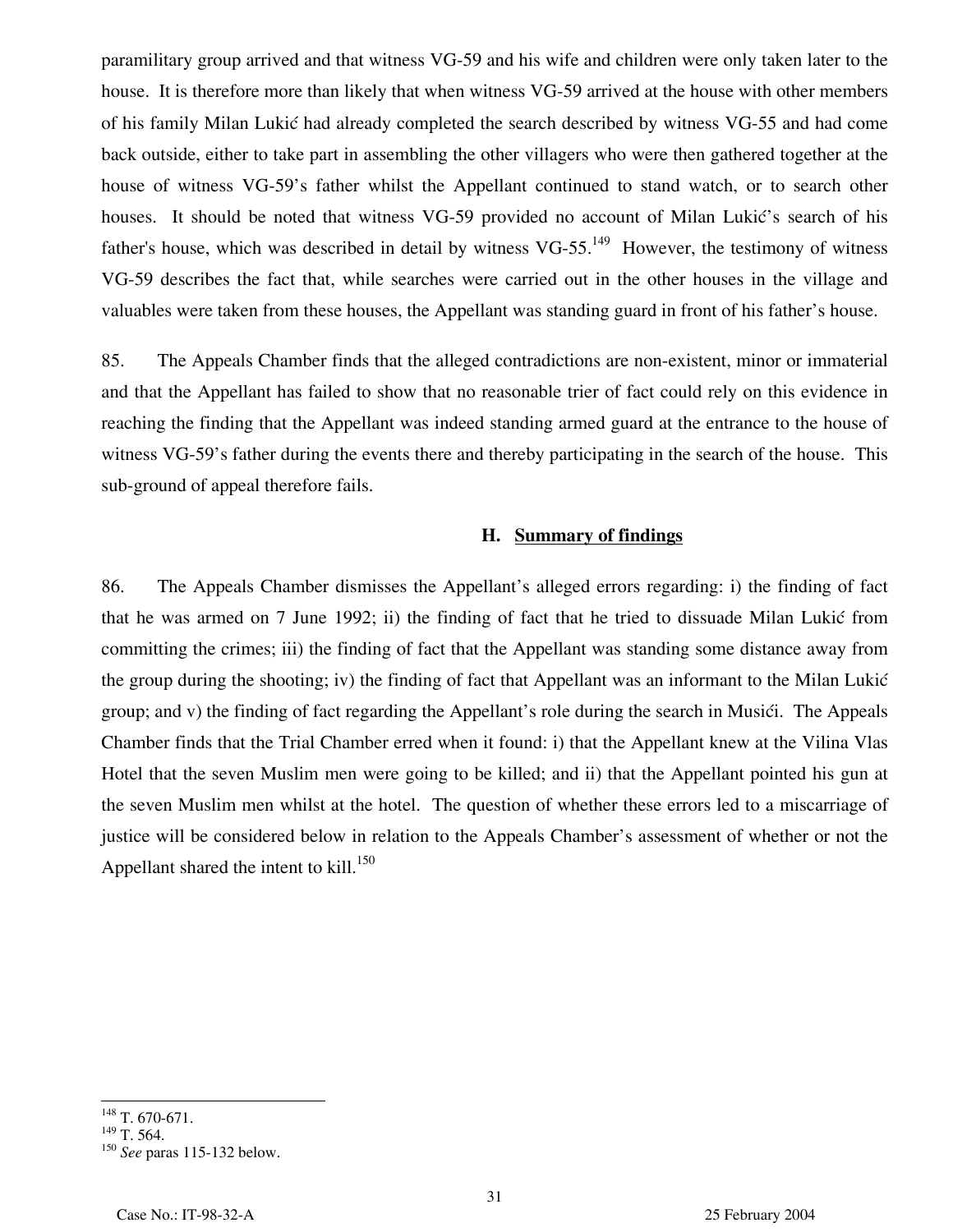# **V. THE APPELLANT'S PARTICIPATION IN A JOINT CRIMINAL ENTERPRISE AND HIS RELATED INDIVIDUAL CRIMINAL RESPONSIBILITY**

87. The Appellant's fourth (murder), fifth (inhumane acts), sixth (persecution) and seventh (joint criminal enterprise) grounds of appeal are interlinked and share, as a central issue, the Appellant's *mens rea* in relation to the Drina River incident. Therefore, the Appeals Chamber has decided to address these four grounds of appeal in the same Chapter of this Judgement. Before presenting the various arguments submitted under these grounds of appeal, the Appeals Chamber will recall the relevant findings of the Trial Chamber.

88. The Trial Chamber found that the Appellant incurred individual criminal responsibility for the crime of murder (as a crime against humanity) under Count 4 of the Indictment, and for the crime of murder (as a violation of the laws or customs of war) under Count 5 of the Indictment in respect of Meho Džafić, Ekrem Džafić, Hasan Kustura, Hasan Mutapčić and Amir Kurtalić,<sup>151</sup> as well as for the crime of inhumane acts (as a crime against humanity) under Count 6 of the Indictment in respect of witnesses VG-14 and VG-32 and persecution by way of murder and inhumane acts under Count 3 of the Indictment.<sup>152</sup> The Trial Chamber applied the established test for determining whether cumulative convictions are permissible and found that persecution pursuant to Article 5(h) of the Statute requires the materially distinct element of a discriminatory act and a discriminatory intent compared to the crimes of murder and inhumane acts. Therefore a conviction was entered for persecution pursuant to Article 5(h) of the Statute, but not for murder and inhumane acts pursuant to Article 5 of the Statute. As a result, the Appellant was convicted for persecution as a crime against humanity under Article 5 of the Statute (Count 3) and for murder under Article 3 of the Statute (Count 5).<sup>153</sup>

89. The Trial Chamber found that: i) There was an understanding amounting to an agreement between Milan Lukić, the Appellant and two unidentified men to kill the seven Muslim men, including the two survivors;<sup>154</sup> ii) the Appellant participated in this joint criminal enterprise to murder by preventing the seven Muslim men from fleeing by pointing a gun at them while they were detained at the Vilina Vlas Hotel, by escorting them to the bank of the Drina River and pointing a gun at them to prevent their escape, and by standing behind the Muslim men with his gun together with the other offenders shortly before the shooting occurred;<sup>155</sup> iii) the attempted murder of witnesses VG-14 and VG-32 constituted a serious attack on their human dignity, and caused witnesses VG-14 and VG-32

 $\frac{1}{1}$ 

<sup>&</sup>lt;sup>151</sup> Judgement, para. 211.

<sup>152</sup> *Ibid*, para. 240.

<sup>153</sup> *Ibid*, paras 266-268.

<sup>154</sup> *Ibid*, para. 208.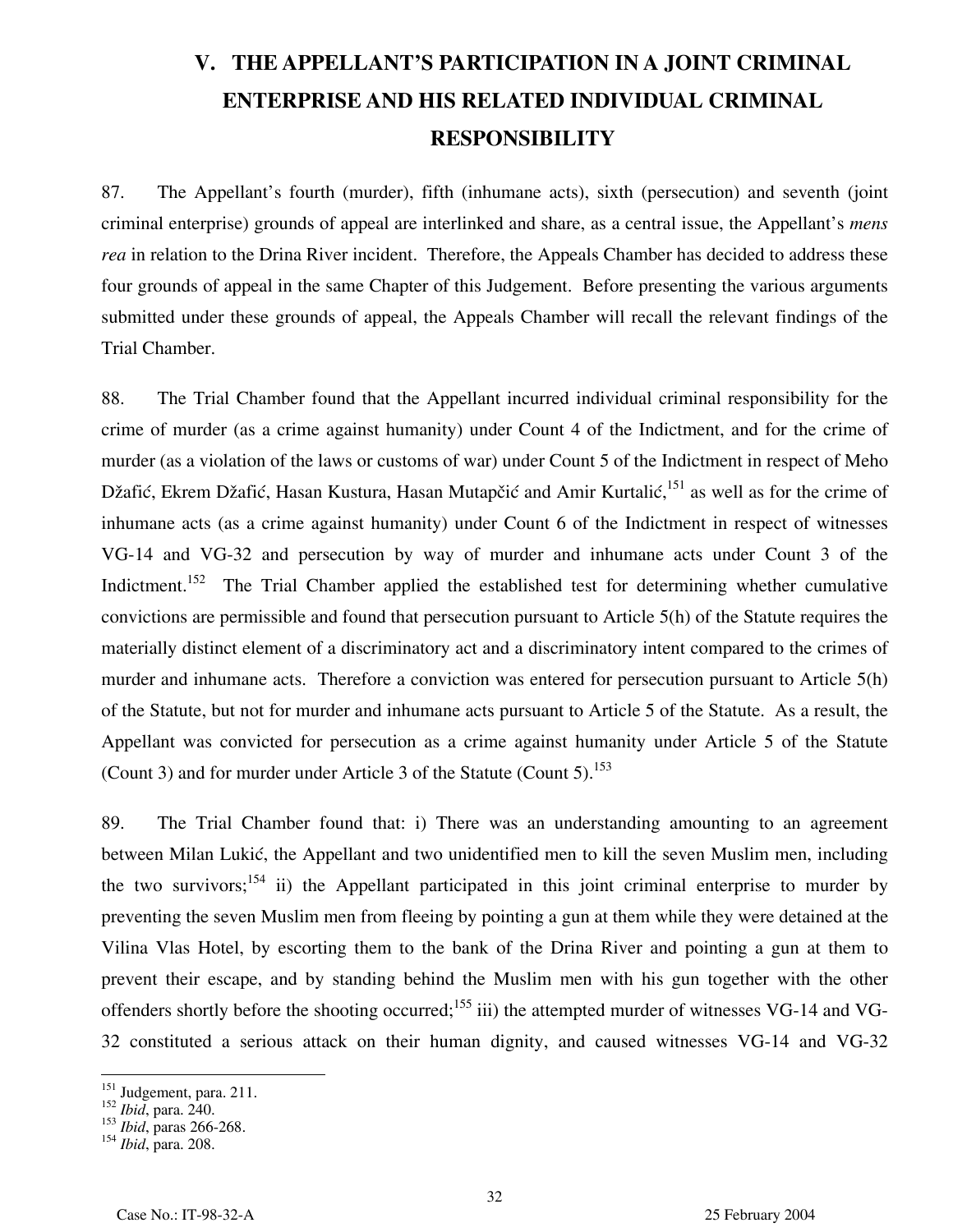immeasurable mental suffering;<sup>156</sup> iv) the Appellant, by his acts, intended to seriously attack the human dignity of witnesses VG-14 and VG-32;<sup>157</sup> and v) the murders and the inhumane acts were discriminatory and that the Appellant shared the discriminatory intent for persecution. The Trial Chamber further considered that, if the agreed crime is committed by one or other of the participants in the joint criminal enterprise, all of them are guilty of the crime regardless of the part played by each in its commission. The Trial Chamber found it unnecessary to deal with the alternative basis of criminal responsibility upon which the Prosecution relied – that of aiding and abetting.<sup>158</sup>

90. The Appellant argues, under the seventh ground of appeal, that the Trial Chamber erred in law and in fact when it applied the concept of joint criminal enterprise in this case. The three alleged errors of law relate to the elements required to prove the existence of a joint criminal enterprise. The Appellant submits that the Trial Chamber failed to explicitly indicate the criteria it applied,<sup>159</sup> that it erred in finding that an agreement existed<sup>160</sup> and that the Trial Chamber erred in holding that the participants in a joint criminal enterprise are equally guilty.<sup>161</sup> The errors of fact relate to the *mens rea* of the Appellant and constitute the principal submission common to the Appellant's fourth, fifth, sixth and seventh grounds of appeal, where he argues that the Trial Chamber erred in determining that he shared the intent to kill the seven Muslim men<sup>162</sup> and to cause witnesses VG-14 and VG-32 "serious mental or physical suffering."<sup>163</sup> The Appellant also argues in his Additional Appeal Brief that the Trial Chamber erred in finding that he shared the intent of the principal offender. In this respect, the Appellant challenges the Trial Chamber's finding that the Appellant provided assistance to the other perpetrators<sup>164</sup> and submits that there is no proof of his actual participation in the shooting.<sup>165</sup>

91. Under the sixth ground of appeal the Appellant submits that the Trial Chamber erred in finding him guilty of persecution as a crime against humanity for the murder of five Muslim men and the inhumane acts inflicted on two other Muslim men in relation to the Drina River incident under Count 3 of the Indictment. The main argument presented by the Appellant is that he did not act with the requisite

<sup>155</sup> *Ibid*, para. 209.

<sup>156</sup> *Ibid*, para. 239.<br><sup>157</sup> *Ibid*.

<sup>157</sup> *Ibid*. <sup>158</sup> *Ibid*, para. 210.

<sup>&</sup>lt;sup>159</sup> Defence Additional Appeal Brief, para. 29.

<sup>&</sup>lt;sup>160</sup> *Ibid*, paras 30-38. *See* also Defence Appeal Brief, para. 238, where it was submitted that: "the Prosecution in this case didn't establish the proof of this existence of an arrangement or understanding amounting to an agreement."

<sup>&</sup>lt;sup>161</sup> Defence Appeal Brief, para. 241 (under the seventh ground of appeal) and paras 202-212 (under the fourth ground of appeal).

*Ibid*, paras 183 to 216 and Defence Additional Appeal Brief, paras 39-42 and 59.

<sup>163</sup> *Ibid*, paras 222-224.

<sup>&</sup>lt;sup>164</sup> Defence Additional Appeal Brief, paras 32-38.

<sup>&</sup>lt;sup>165</sup> *Ibid*, paras 52-53. The Appellant also reiterates arguments already addressed in relation to the absence of proof that he carried a weapon and to the Trial Chamber's reliance on his failure to prevent Milan Lukić from committing the crime (see *Ibid*, paras 43-51, *see* also Section A and D of Chapter IV above).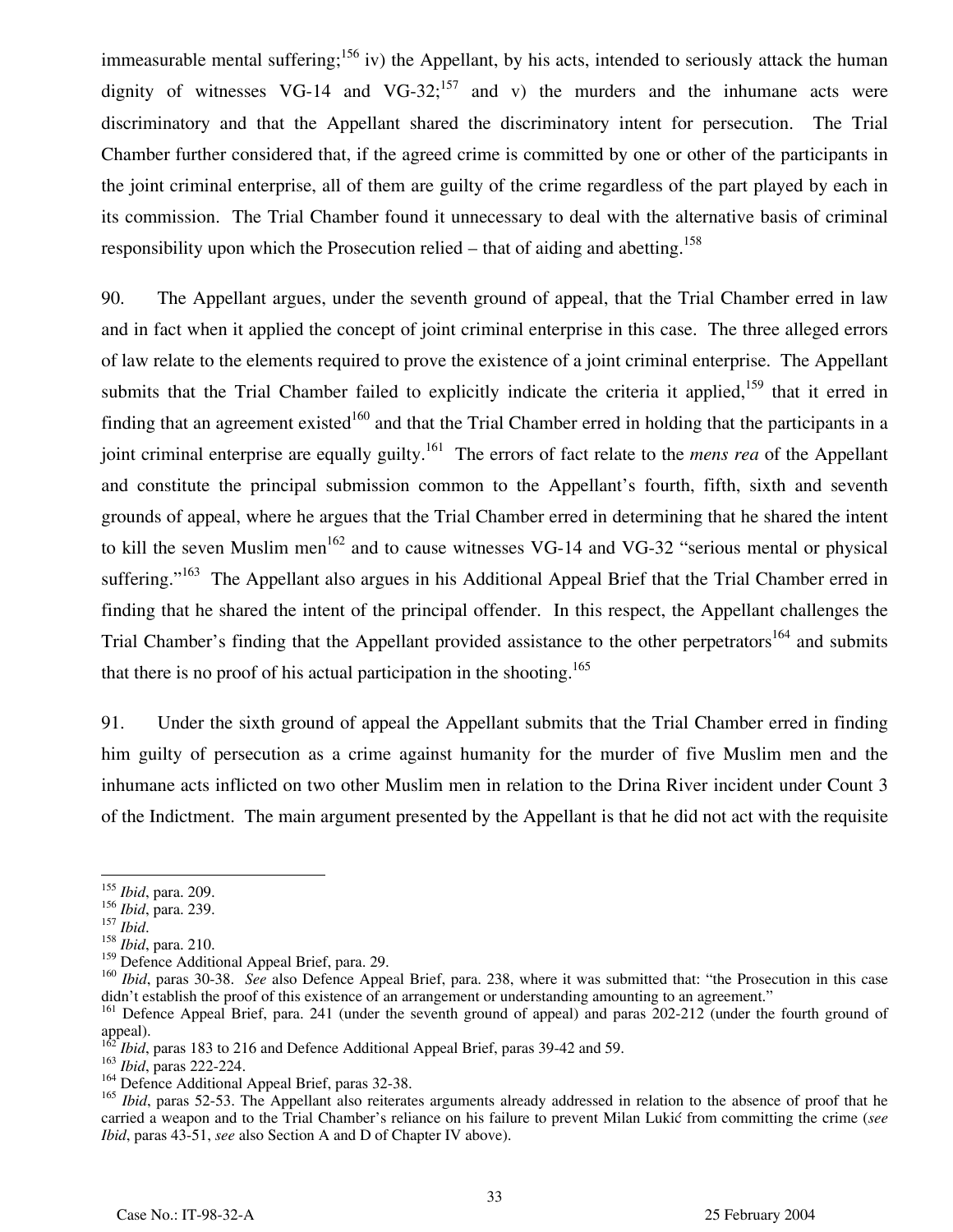discriminatory intent for the crime of persecution.<sup>166</sup> The Appellant is also alleging that the Trial Chamber committed an error of law by "convicting the accused for persecution solely on the basis of one incident."<sup>167</sup>

92. Under the fourth ground of appeal, the Appellant argues that he cannot be convicted cumulatively, in respect of the same conduct, of both murder under Article 3 of the Statute and persecution by way of murder under Article 5 of the Statute.<sup>168</sup>

93. Before addressing the above-mentioned arguments, the Appeals Chamber finds it necessary to recall the law applicable to joint criminal enterprise and the differences between participating in a joint criminal enterprise as a co-perpetrator or as an aider and abettor.

# **A. Law applicable to joint criminal enterprise, participation as a coperpetrator or as an aider and abettor**

## 1. Joint criminal enterprise

94. Article 7(1) of the Statute sets out certain forms of individual criminal responsibility which apply to the crimes falling within the International Tribunal's jurisdiction. It reads as follows:

#### **Article 7 Individual criminal responsibility**

1. A person who planned, instigated, ordered, committed or otherwise aided and abetted in the planning, preparation or execution of a crime referred to in articles 2 to 5 of the present Statute, shall be individually responsible for the crime.

95. This provision lists the forms of criminal conduct which, provided that all other necessary conditions are satisfied, may result in an accused incurring individual criminal responsibility for one or more of the crimes provided for in the Statute. Article 7(1) of the Statute does not make explicit reference to "joint criminal enterprise." However, the Appeals Chamber has previously held that participation in a joint criminal enterprise is a form of liability which existed in customary international law at the time, that is in 1992, and that such participation is a form of "commission" under Article 7(1) of the Statute.<sup>169</sup>

 $\frac{1}{1}$ 

<sup>166</sup> *Ibid*, paras 10-14.

<sup>167</sup> *Ibid*, paras 5-6.

<sup>&</sup>lt;sup>168</sup> Defence Appeal Brief, paras 217-219.

<sup>&</sup>lt;sup>169</sup> See Tadić Appeals Judgement, para. 188 and para. 226, which provides that "[t]he Appeals Chamber considers that the consistency and cogency of the case law and the treaties referred to above, as well as their consonance with the general principles on criminal responsibility laid down both in the Statute and general international criminal law and in national legislation, warrant the conclusion that case law reflects customary rules of international criminal law." To reach this finding the Appeals Chamber interpreted the Statute on the basis of its purpose as set out in the report of the United Nations Secretary-General to the Security Council, Report of the Secretary-General Pursuant to Paragraph 2 of Security Council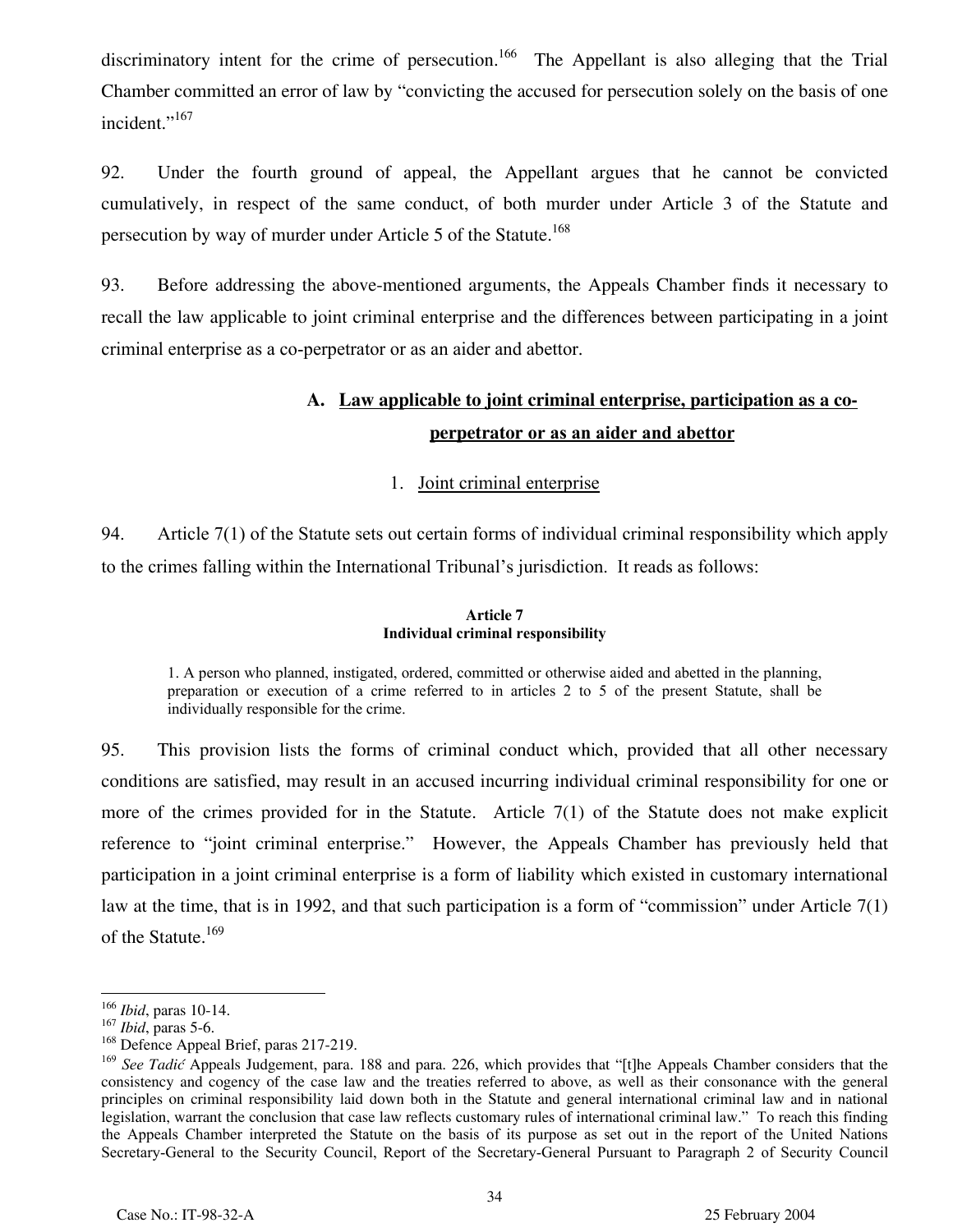96. Three categories of joint criminal enterprise have been identified by the International Tribunal's jurisprudence.<sup>170</sup>

97. The first category is a "basic" form of joint criminal enterprise. It is represented by cases where all co-perpetrators, acting pursuant to a common purpose, possess the same criminal intention.<sup>171</sup> An example is a plan formulated by the participants in the joint criminal enterprise to kill where, although each of the participants may carry out a different role, each of them has the intent to kill.

98. The second category is a "systemic" form of joint criminal enterprise. It is a variant of the basic form, characterised by the existence of an organised system of ill-treatment.<sup>172</sup> An example is extermination or concentration camps, in which the prisoners are killed or mistreated pursuant to the joint criminal enterprise.

99. The third category is an "extended" form of joint criminal enterprise. It concerns cases involving a common purpose to commit a crime where one of the perpetrators commits an act which, while outside the common purpose, is nevertheless a natural and foreseeable consequence of the effecting of that common purpose.<sup>173</sup> An example is a common purpose or plan on the part of a group to forcibly remove at gun-point members of one ethnicity from their town, village or region (to effect "ethnic cleansing")

<sup>-</sup>Resolution 808 (1993), U.N. Doc. S/25704, 3 May 1993. It also considered the specific characteristics of many crimes perpetrated in war. In order to determine the status of customary law in this area, it studied in detail the case-law relating to many war crimes cases tried after the Second World War (paras 197 et seq.). It further considered the relevant provisions of two international Conventions which reflect the views of many States in legal matters (Article 2(3)(c) of the International Convention for the Suppression of Terrorist Bombings, adopted by a consensus vote by the General Assembly in its resolution 52/164 of 15 December 1997 and opened for signature on 9 January 1998; Article 25 of the Statute of the International Criminal Court, adopted on 17 July 1998 by the Diplomatic Conference of Plenipotentiaries held in Rome) (paras 221-222). Moreover, the Appeals Chamber referred to national legislation and case-law stating that it was a matter of specifying that the notion of "common purpose," established in international criminal law, has foundations in many national systems, while asserting that it was not established that most, if not all of the countries, have the same notion of common purpose (paras 224-225). The *Tadić* Appeals Chamber used interchangeably the expressions "joint criminal enterprise," "common purpose" and "criminal enterprise," although the concept is generally referred to as "joint criminal enterprise," and this is the term used by the parties in the present appeal. *See* also, *Ojdanić* Decision, para. 20 regarding joint criminal enterprise as a form of commission.

<sup>&</sup>lt;sup>170</sup> See in particular *Tadić* Appeals Judgement, paras 195-226, describing the three categories of cases following a review of the relevant case-law, relating primarily to many war crimes cases tried after the Second World War. *See* also *Krnojelac* Appeals Judgement, paras 83-84.

<sup>171</sup> *Ibid*, para. 196. *See* also, *Krnojelac* Appeals Judgement, para 84, providing that, "apart from the specific case of the extended form of joint criminal enterprise, the very concept of joint criminal enterprise presupposes that its participants, other than the principal perpetrator(s) of the crimes committed, share the perpetrators' joint criminal intent."<br><sup>172</sup> Tadić Appeals Judgement, paras 202-203. Although the participants in the joint criminal enterprises of this

in the cases referred to were mostly members of criminal organisations, the *Tadi}* case did not require an individual to belong to such an organisation in order to be considered a participant in the joint criminal enterprise. The *Krnojelac* Appeals Judgement found that this "systemic" category of joint criminal enterprise may be applied to other cases and especially to the serious violations of international humanitarian law committed in the territory of the former Yugoslavia since 1991, para. 89.

<sup>&</sup>lt;sup>173</sup>*Ibid*, para. 204, which held that "[c]riminal responsibility may be imputed to all participants within the common enterprise where the risk of death occurring was both a predictable consequence of the execution of the common design and the accused was either reckless or indifferent to that risk." The Appeals Chamber came to the conclusion that this form of liability was applicable to Duško Tadić, para. 232.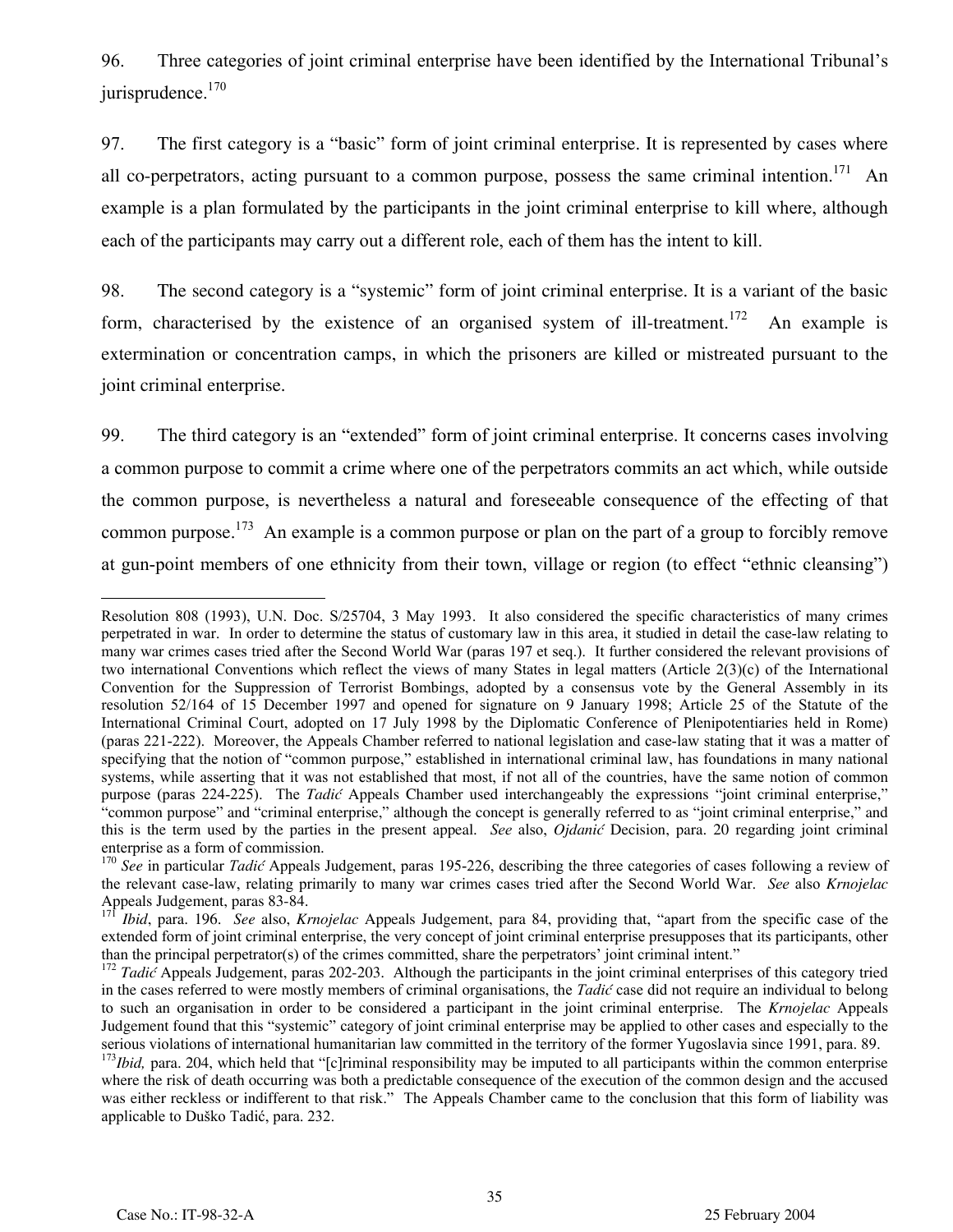with the consequence that, in the course of doing so, one or more of the victims is shot and killed. While murder may not have been explicitly acknowledged to be part of the common purpose, it was nevertheless foreseeable that the forcible removal of civilians at gunpoint might well result in the deaths of one or more of those civilians.

100. The *actus reus* of the participant in a joint criminal enterprise is common to each of the three above categories and comprises the following three elements: First, a plurality of persons is required. They need not be organised in a military, political or administrative structure.<sup>174</sup> Second, the existence of a common purpose which amounts to or involves the commission of a crime provided for in the Statute is required*.* There is no necessity for this purpose to have been previously arranged or formulated. It may materialise extemporaneously and be inferred from the facts.<sup>175</sup> Third, the participation of the accused in the common purpose is required, which involves the perpetration of one of the crimes provided for in the Statute. This participation need not involve commission of a specific crime under one of the provisions (for example murder, extermination, torture or rape), but may take the form of assistance in, or contribution to, the execution of the common purpose.<sup>176</sup>

101. However, the *mens rea* differs according to the category of joint criminal enterprise under consideration:

- With regard to the basic form of joint criminal enterprise what is required is the intent to perpetrate a certain crime (this being the shared intent on the part of all co-perpetrators).<sup>177</sup>

- With regard to the systemic form of joint criminal enterprise (which, as noted above, is a variant of the first), personal knowledge of the system of ill-treatment is required (whether proved by express testimony or a matter of reasonable inference from the accused's position of authority), as well as the intent to further this system of ill-treatment.<sup>178</sup>

- With regard to the extended form of joint criminal enterprise, what is required is the *intention* to participate in and further the common criminal purpose of a group and to contribute to the joint criminal enterprise or in any event to the commission of a crime by the group. In addition, responsibility for a

 $\frac{1}{1}$ 

<sup>174</sup> *Ibid*, para. 227, referring to the *Essen Lynching* and the *Kurt Goebell* cases.

<sup>&</sup>lt;sup>175</sup>*Ibid*, where the *Tadić* Appeals Chamber uses the expressions, "purpose," "plan," and "design" interchangeably.<br><sup>176</sup>*Ibid*.<br><sup>177</sup>*Ibid*, paras 196 and 228. *See* also *Krnojelac* Appeals Judgement, para. 97, where t

requiring proof of an agreement in relation to each of the crimes committed with a common purpose, when it assessed the intent to participate in a systemic form of joint criminal enterprise, the Trial Chamber went beyond the criterion set by the Appeals Chamber in the *Tadić* case. Since the Trial Chamber's findings showed that the system in place at the KP Dom sought to subject non-Serb detainees to inhumane living conditions and ill-treatment on discriminatory grounds, the Trial Chamber should have examined whether or not Krnojelac knew of the system and agreed to it, without it being necessary to establish that he had entered into an agreement with the guards and soldiers - the principal perpetrators of the crimes committed under the system - to commit those crimes."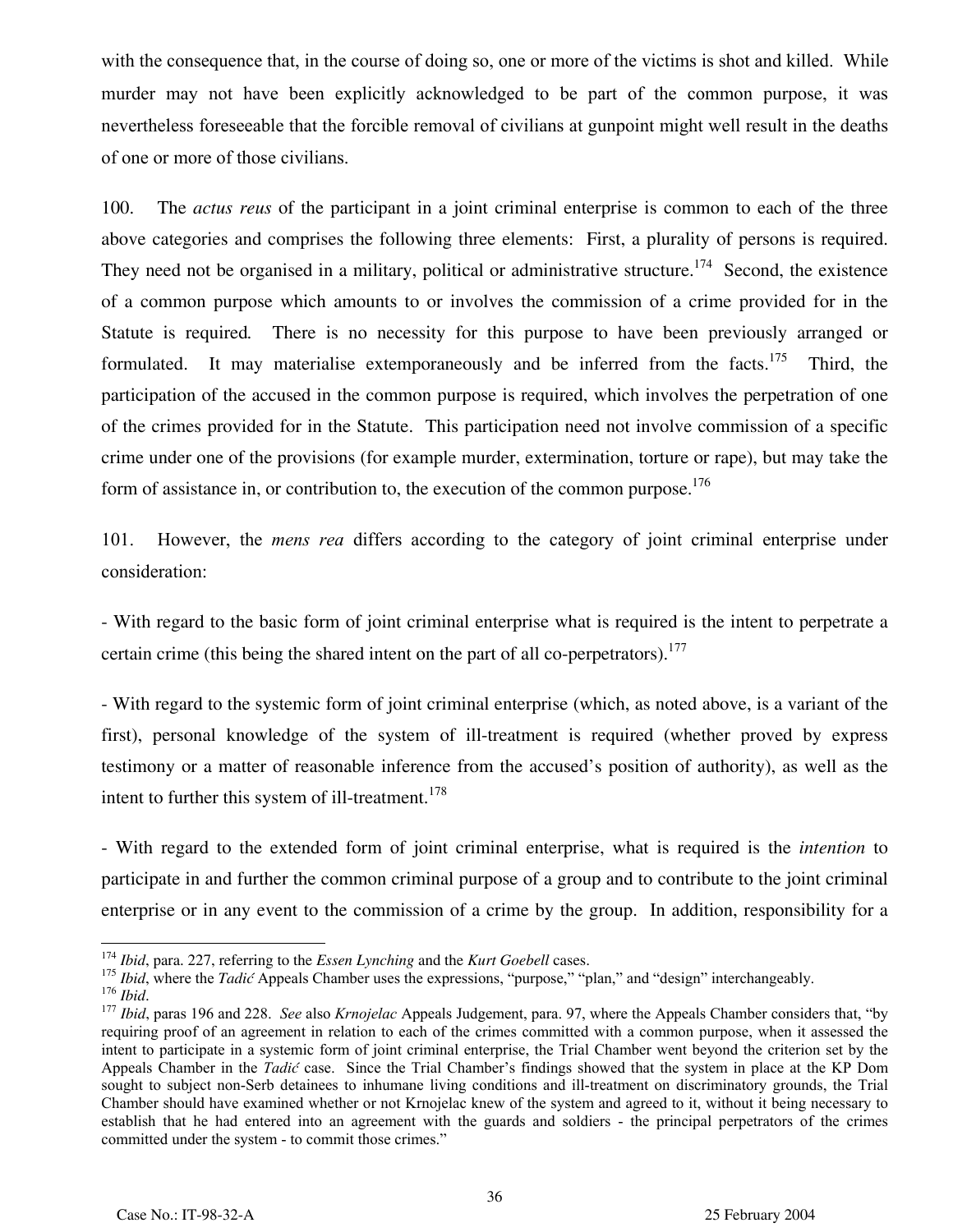crime other than the one which was part of the common design arises "only if, under the circumstances of the case, (i) it was *foreseeable* that such a crime might be perpetrated by one or other members of the group and (ii) the accused *willingly took that risk*" 179– that is, being aware that such crime was a possible consequence of the execution of that enterprise, and with that awareness, the accused decided to participate in that enterprise.

# 2. Differences between participating in a joint criminal enterprise as a co-perpetrator or as an aider and abettor

102. Participation in a joint criminal enterprise is a form of "commission" under Article 7(1) of the Statute. The participant therein is liable as a co-perpetrator of the crime(s). Aiding and abetting the commission of a crime is usually considered to incur a lesser degree of individual criminal responsibility than committing a crime. In the context of a crime committed by several co-perpetrators in a joint criminal enterprise, the aider and abettor is always an accessory to these co-perpetrators, although the coperpetrators may not even know of the aider and abettor's contribution. Differences exist in relation to the *actus reus* as well as to the *mens rea* requirements between both forms of individual criminal responsibility:

(i) The aider and abettor carries out acts specifically directed to assist, encourage or lend moral support to the perpetration of a certain specific crime (murder, extermination, rape, torture, wanton destruction of civilian property, etc.), and this support has a substantial effect upon the perpetration of the crime. By contrast, it is sufficient for a participant in a joint criminal enterprise to perform acts that in some way are directed to the furtherance of the common design.

(ii) In the case of aiding and abetting, the requisite mental element is knowledge that the acts performed by the aider and abettor assist the commission of the specific crime of the principal. By contrast, in the case of participation in a joint criminal enterprise, i.e. as a co-perpetrator, the requisite *mens rea* is intent to pursue a common purpose.

## **B. Alleged errors of law**

## 1. Alleged errors of law related to the concept of joint criminal enterprise

103. Before turning to the alleged errors of law of the Trial Chamber concerning the concept of joint criminal enterprise and persecution, the Appeals Chamber will first determine under which category of joint criminal enterprise the Drina River incident falls.

 $\frac{1}{1}$ <sup>178</sup> *Ibid*, paras 202, 220 and 228.

<sup>179</sup> *Ibid*, para. 228. *See* also paras 204 and 220.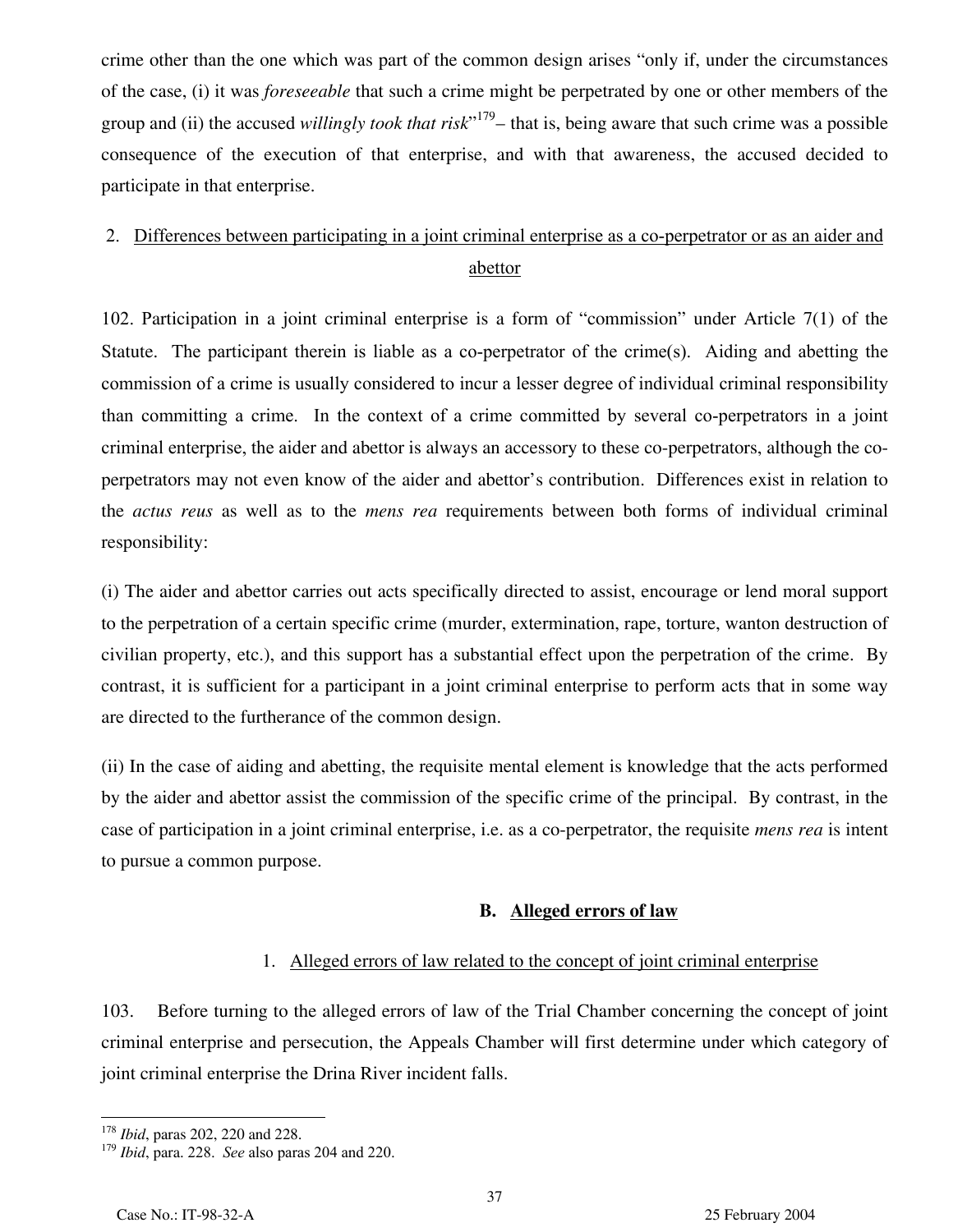104. In the present case, the Trial Chamber considered the first and second categories of joint criminal enterprise.<sup>180</sup>

105. The Appeals Chamber recalls that the second category of joint criminal enterprise is the so-called "concentration camp" cases. In this category of joint criminal enterprise, the co-perpetrator must have a personal knowledge of a system of ill-treatment, as well as the intent to further this system of illtreatment.<sup>181</sup> The Appeals Chamber is of the view that, in light of the factual circumstances surrounding the Drina River incident, the latter does not fall within the second category of joint criminal enterprise.

106. The Appeals Chamber further finds that the responsibility of the Appellant could have been envisaged under the third category of joint criminal enterprise (extended form), but that it was clearly not pleaded by the Prosecution. In this respect, the Trial Chamber considered in paragraph 63 of the Judgement that

[i]n the Indictment, the Prosecution alleges that the Accused "acted in concert" with Milan Lukić Sredoje Lukić and other unknown individuals with respect to acts of extermination, persecution, murder, inhumane acts and violence to life and person. At the Pre-Trial Conference on 20 July 2001, the Prosecution was asked to state clearly what it meant by the use of the term "in concert". The Prosecution initially stated that all it was trying to convey was that the Accused was not acting alone and that he did not commit the crimes by himself, but it was eventually agreed that the Prosecution was relying upon a joint criminal enterprise. The Prosecution did not plead the extended form of joint criminal enterprise [...]. Indeed, when asked, counsel for the Prosecution expressly disclaimed any intention to rely upon such a case.

107. For the above reasons, the Appeals Chamber is of the view that only the first category is relevant. The Appellant alleges three errors of law related to the concept of joint criminal enterprise. According to the first alleged error, the Trial Chamber failed to explicitly indicate which exact criteria it applied to assess the existence of a joint criminal enterprise. The Appeals Chamber recalls that paragraphs 63 to 69 of the Judgement clearly set out the Prosecution's case as well as the applicable law. Furthermore, contrary to the Appellant's submission, paragraphs 206 to 211, as well as paragraphs 238 to 240 of the Judgement clearly indicate the criteria the Trial Chamber applied in order to determine whether the Appellant participated in a joint criminal enterprise to murder the seven Muslim men. Therefore, the Appeals Chamber finds that the Appellant's submission is not well founded. This sub-ground of appeal is dismissed.

108. Second, the Appellant alleges that the Trial Chamber erred in finding that the existence of an arrangement or understanding amounting to an agreement between two or more persons need not be expressed but can also be inferred.<sup>182</sup> The Prosecution responds that this argument is not tenable, and refers in support to the Appeals Chamber's findings in the *Tadić* Appeals Judgement and the *Furundžija* 

 $180$  Judgement, para. 63.

<sup>&</sup>lt;sup>181</sup> *Tadić* Appeals Judgement, paras 202-203.<br><sup>181</sup> *Tadić* Appeals Judgement, paras 180-183 (under the fourth ground of appeal) and 236 (under the seventh ground of appeal).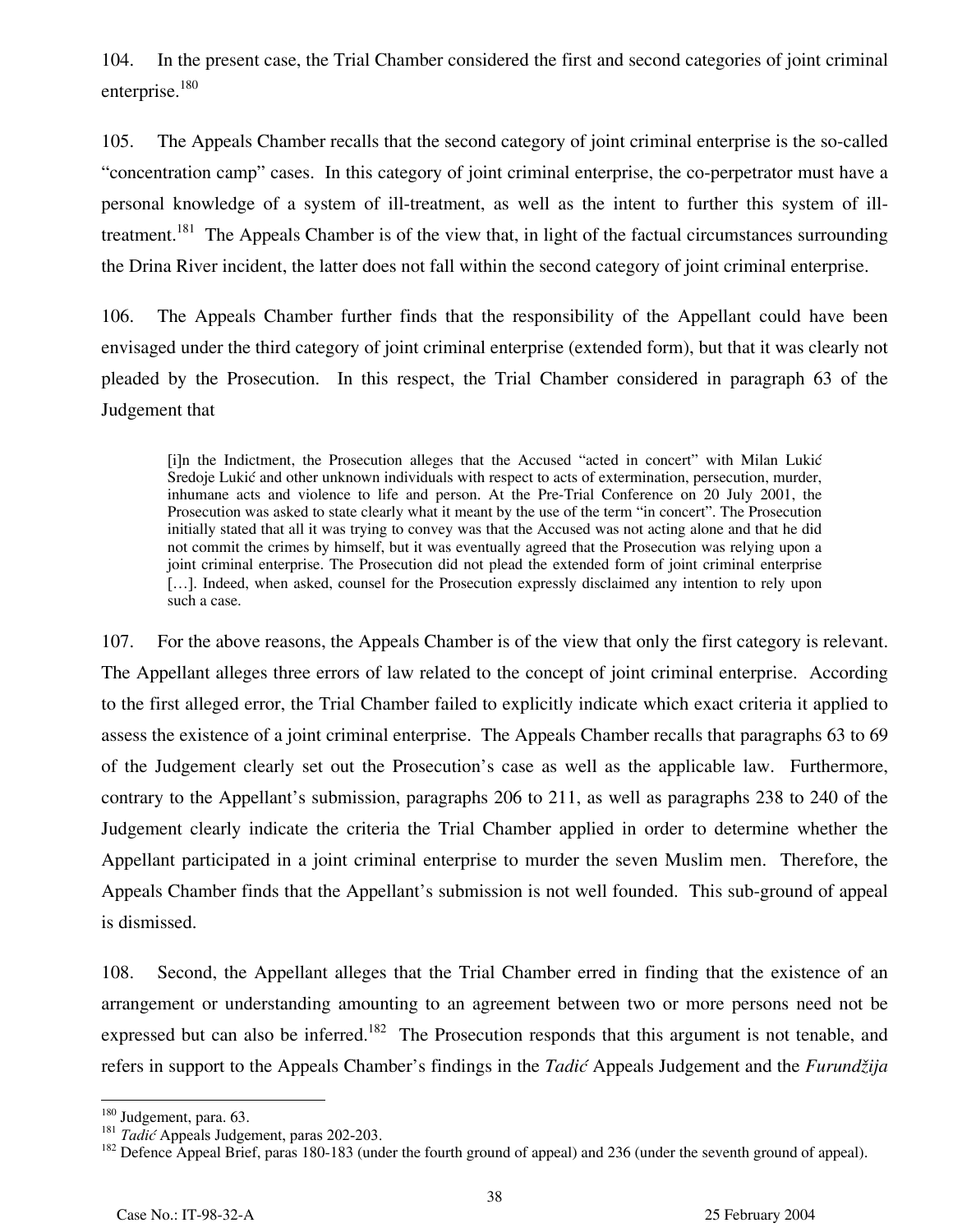Appeals Judgement.<sup>183</sup> The Appellant replies that, in any event, it is not clear from the evidence that such an agreement existed.<sup>184</sup>

109. It clearly results from *Tadić* Appeals Judgement that "[t]here is no necessity for th[e] plan, design or purpose to have been previously arranged or formulated. The common plan or purpose may materialise extemporaneously and be inferred from the fact that a plurality of persons acts in unison to put into effect a joint criminal enterprise."185 The Appeals Chamber in the *Furund`ija* Appeals Judgement relied on this reasoning, when it identified the legal elements of co–perpetration in a joint criminal enterprise.<sup>186</sup> The Appeals Chamber finds, therefore, that the Appellant's submission is not well founded and this sub-ground of appeal must fail.

110. Third, the Appellant challenges the Trial Chamber's finding that, if the agreed crime is committed by one or more of the participants in a joint criminal enterprise, all of the participants are equally guilty of the crime regardless of the part played by each in its commission.<sup>187</sup> The Prosecution submits that the Appellant confuses the questions of criminal liability and sentencing, and that it is well established in relation to criminal liability that participation in a joint criminal enterprise is a method of "committing" the crime within the meaning of Article  $7(1)$  of the Statute.<sup>188</sup> In the Defence Reply, the Appellant submits that it agrees with the Prosecution that criminal liability and sentencing are two separate questions, but argues that the Trial Chamber committed an error in sentencing when it "expressly had regard to the nature of the Appellant's role in the joint criminal enterprise."<sup>189</sup>

111. The Appeals Chamber recalls that the case-law of the Tribunal stemming from the *Tadić* Appeals Judgement and the *Ojdanić* Decision regards participation in a joint criminal enterprise as a form of commission. In light of this established case-law, the Appeals Chamber finds that the Appellant has not established that the Trial Chamber erred in finding all of the participants in the joint criminal enterprise to beequally guilty of the crime regardless of the part played by each in its commission. The Appeals Chamber considers further that the Appellant has not elaborated on what error the Trial Chamber would have made with regard to sentencing. This sub-ground of appeal is dismissed.

 $\frac{1}{1}$ 

<sup>&</sup>lt;sup>183</sup> Prosecution Response Brief, para. 8.9.<br><sup>184</sup> Defence Reply, para. 8.3.

<sup>&</sup>lt;sup>184</sup> Defence Reply, para. 8.3.<br><sup>185</sup> *Tadić* Appeals Judgement, para. 227. *See* also *Krnojelac* Appeals Judgement, para. 97 where the Appeals Chamber considers that, by requiring proof of an agreement in relation to each of the crimes committed with a common purpose, when it assessed the intent to participate in a systemic form of joint criminal enterprise, the Trial Chamber went beyond the criterion set by the Appeals Chamber in the *Tadić* case.<br><sup>186</sup> Furundžija Appeals Judgement, para. 119.

<sup>187</sup> Defence Appeal Brief, para. 241.<br><sup>188</sup> Prosecution Response, para. 8.13.

<sup>&</sup>lt;sup>189</sup> Defence Reply, para. 8.5.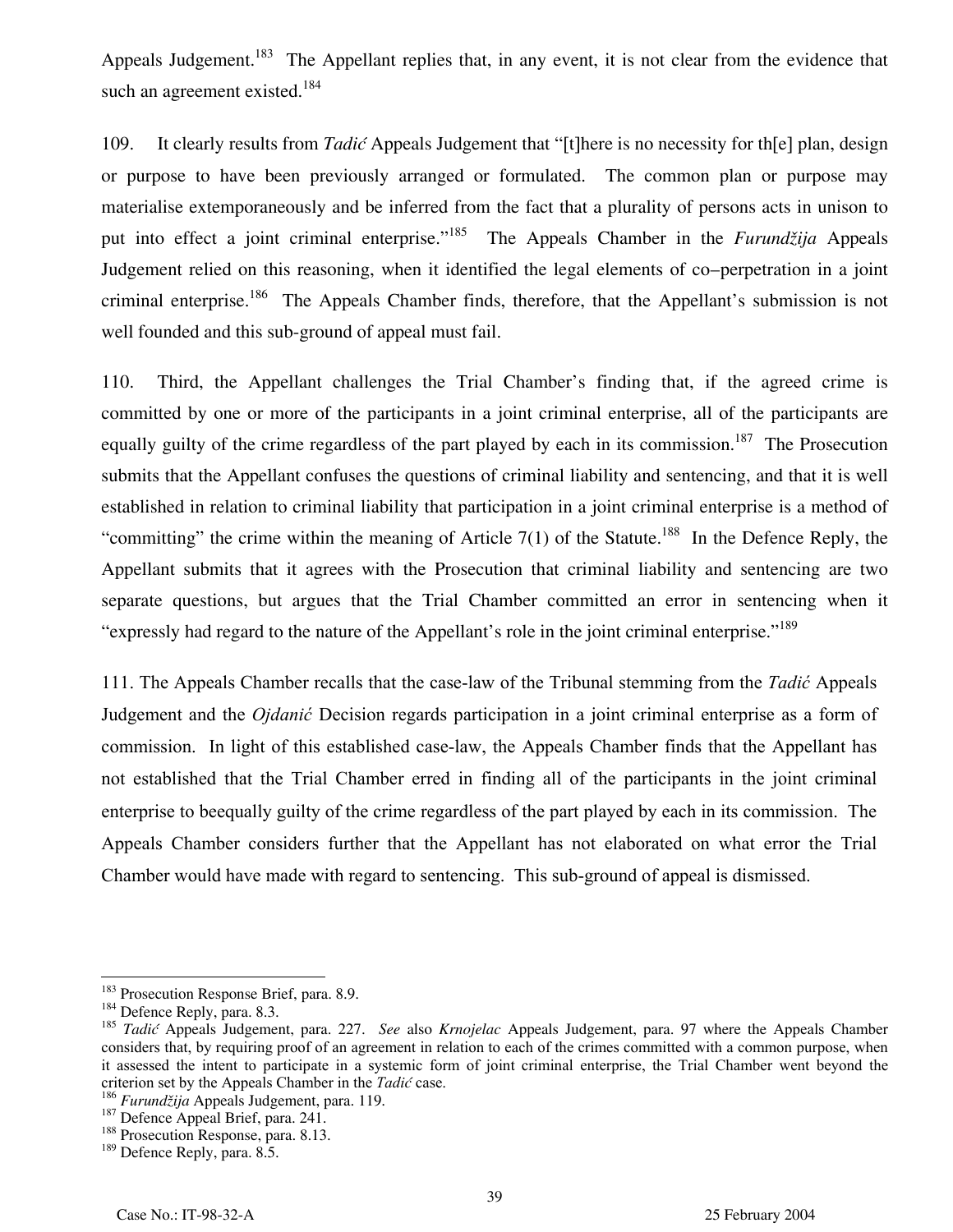# 2. Alleged error of law by convicting the Appellant for persecution based on only one incident

112. In his sixth ground of appeal the Appellant submits that the Trial Chamber made an error of law "by convicting the accused for persecution solely on the basis of one incident which occurred on June 7, 1992 at the Drina River."190 According to the Appellant, the case law of this Tribunal shows that convictions for persecution are generally based on the alleged role of an accused in numerous acts. In the absence of numerous offences, evidence of the requisite discriminatory intent must be applied with great caution.<sup>191</sup> In response, the Prosecution submits that in law "a single act may constitute persecution, if there is clear evidence of the discriminatory mental state."<sup>192</sup> The present case cannot be seen as an "isolated incident," as the Milan Lukić group committed various crimes against the Muslim population. The Prosecution takes the view that there is no reason why the Appellant should not be convicted of persecution as a participant in it, even if he was not convicted in relation to any other incident.<sup>193</sup> In reply, the Appellant argues that "a single event may only constitute persecution when there is clear evidence of the discriminatory intent" and that, in the present case, such clear evidence of the discriminatory intent of the Appellant is not available.<sup>194</sup>

113. The Appeals Chamber does not subscribe to the views of the Appellant that the Trial Chamber erred in finding him guilty of persecution "solely on the basis of one incident,"<sup>195</sup> First, the Drina River incident consists of the murder of five people and the inhumane acts inflicted on two others. This incident cannot be described as a single act but rather as a series of acts. Second, as held by the Appeals Chamber in the *Krnojelac* Appeals Judgement, persecution is "an act or omission which discriminates in fact and which: denies or infringes upon a fundamental right laid down in international customary or treaty law (the *actus reus*); and was carried out deliberately with the intention to discriminate on one of the listed grounds, specifically race, religion or politics (the *mens rea*)."196 Although persecution often refers to a series of acts, a single act may be sufficient,  $197$  as long as this act or omission discriminates in fact and is carried out deliberately with the intention to discriminate on one of the listed grounds. The Appeals Chamber therefore finds that this sub-ground of appeal is without merit.

114. In conclusion, the Appellant's four sub-grounds of appeal alleging errors of law are dismissed and the Appeals Chamber now turns to the alleged errors relating to the *mens rea* of the Appellant. In

<sup>-</sup><sup>190</sup> Defence Additional Appeal Brief, para. 6.

<sup>191</sup> *Ibid*, para. 5.

<sup>&</sup>lt;sup>192</sup> Prosecution Response Brief, para. 7.14.

<sup>193</sup> *Ibid*, para. 7.14.

<sup>&</sup>lt;sup>194</sup> Defence Additional Reply, paras 6-7.

<sup>&</sup>lt;sup>195</sup> Defence Additional Appeal Brief, para. 6.

<sup>196</sup> *Krnojelac* Appeals Judgement, para. 185 (emphasis added).

<sup>197</sup> *See* also *Krnojelac* Trial Judgement, para. 433 and *Kupreškić* Trial Judgement, para. 624.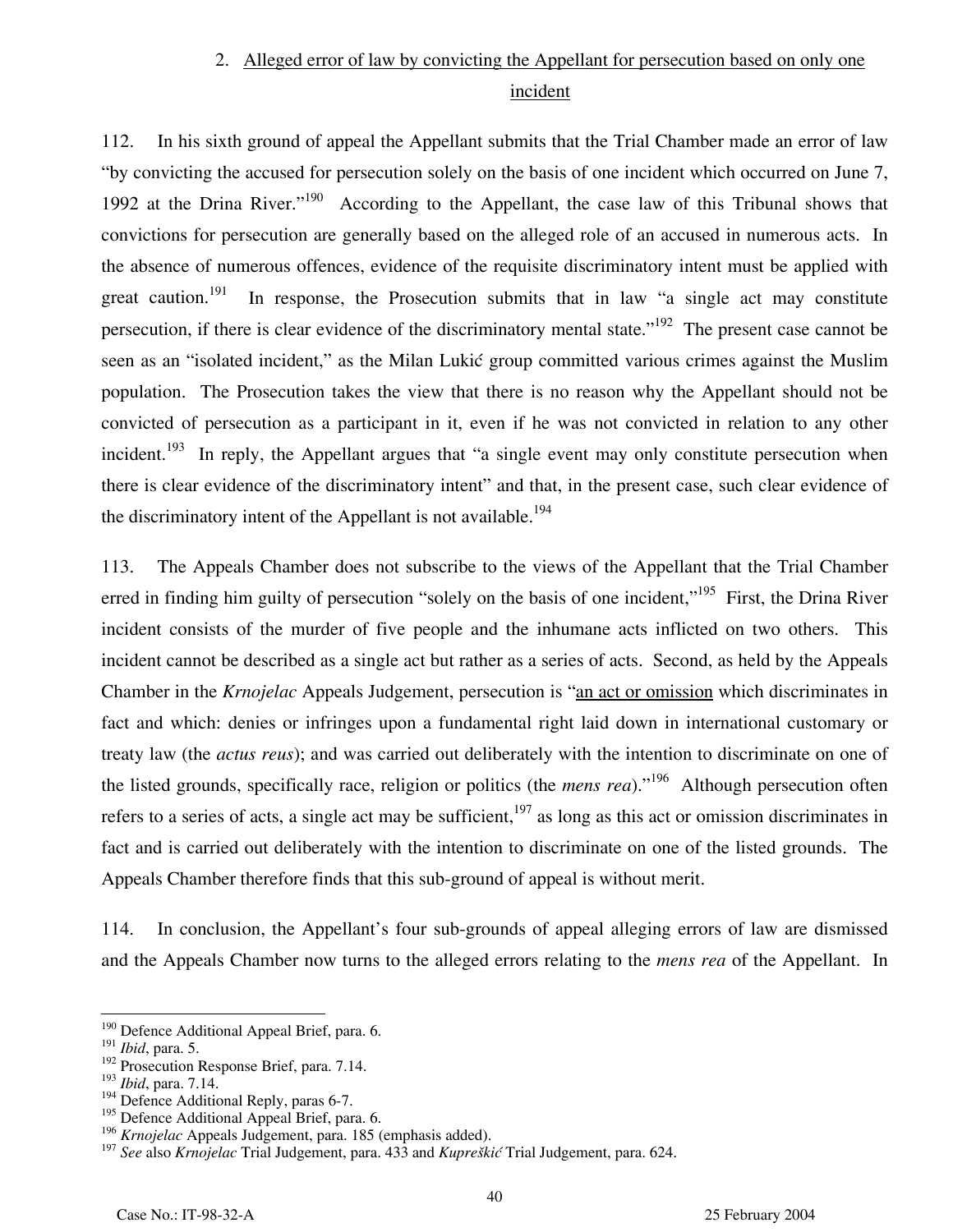the present case, the Appellant did not allege that the Trial Chamber erred when it found that the *actus reus* of the crime was established. His arguments on appeal relate to his *mens rea.* The Appeals Chamber will therefore consider the *actus reus* of the Appellant only if it finds that the Trial Chamber erred in concluding that the Appellant had the intent to kill the seven Muslim men.

## **C. Alleged errors relating to the Appellant's mens rea to kill the seven Muslim men**

115. The Appellant submits that the Trial Chamber erred in finding that he shared the intent to kill the seven Muslim men.<sup>198</sup>

116. The Trial Chamber inferred the intent of the Appellant from his actions,<sup>199</sup> which are described in paragraph 209 of the Judgement as follows:

[t]he Trial Chamber is satisfied that the Accused personally participated in this joint criminal enterprise by preventing the seven Muslim men from fleeing by pointing a gun at them while they were detained at the Vilina Vlas Hotel, by escorting them to the bank of the Drina River and pointing a gun at them to prevent their escape, and by standing behind the Muslim men with his gun together with the other three offenders shortly before the shooting started.

117. The Appellant argues that these acts are not conclusive proof of his intention that the seven Muslim men be killed, as required for murder.<sup>200</sup> In support of his argument, the Appellant states that he was not armed that day and did not point a gun at the seven men in the Vilina Vlas Hotel and that the intention of Milan Lukić at the time the group was in the hotel was not to kill the seven Muslim men but to imprison them. He further argues that witnesses VG-14 and VG-32 described differently how they moved towards the Drina River and that their testimonies do not support a finding that the Appellant pointed a gun at the seven Muslim men and prevented their escape. The Appellant also argues that he was standing 10 to 15 meters behind Milan Lukić and the other two men when the shooting occurred.<sup>201</sup>

118. The Prosecution responds that it is for the Appellant to demonstrate that the Trial Chamber's conclusion was so unreasonable that no reasonable trier of fact could have come to this conclusion.<sup>202</sup> The Prosecution submits that it was open to a reasonable trier of fact to conclude, on the basis of the totality of circumstances and evidence, that the Appellant, as demonstrated by his actions, intended that the seven Muslim men be killed, whether or not he actually carried out any of those killings himself.<sup>203</sup>

119. The Appeals Chamber recalls that to find the individual criminal responsibility of a coperpetrator in a joint criminal enterprise, the Prosecution must establish that i) an accused voluntarily

 $\frac{1}{1}$ 

<sup>&</sup>lt;sup>198</sup> Defence Additional Brief, para. 59 (under fourth ground of appeal); Defence Appeal Brief, para. 231 (under sixth ground of appeal).<br><sup>199</sup> Judgement, paras 113 and 208.

<sup>&</sup>lt;sup>200</sup> Defence Additional Appeal Brief, para. 57 (under the fourth ground of appeal). <sup>201</sup> *See* paras 61-67 above. <sup>202</sup> Prosecution Response Brief, para. 5.8.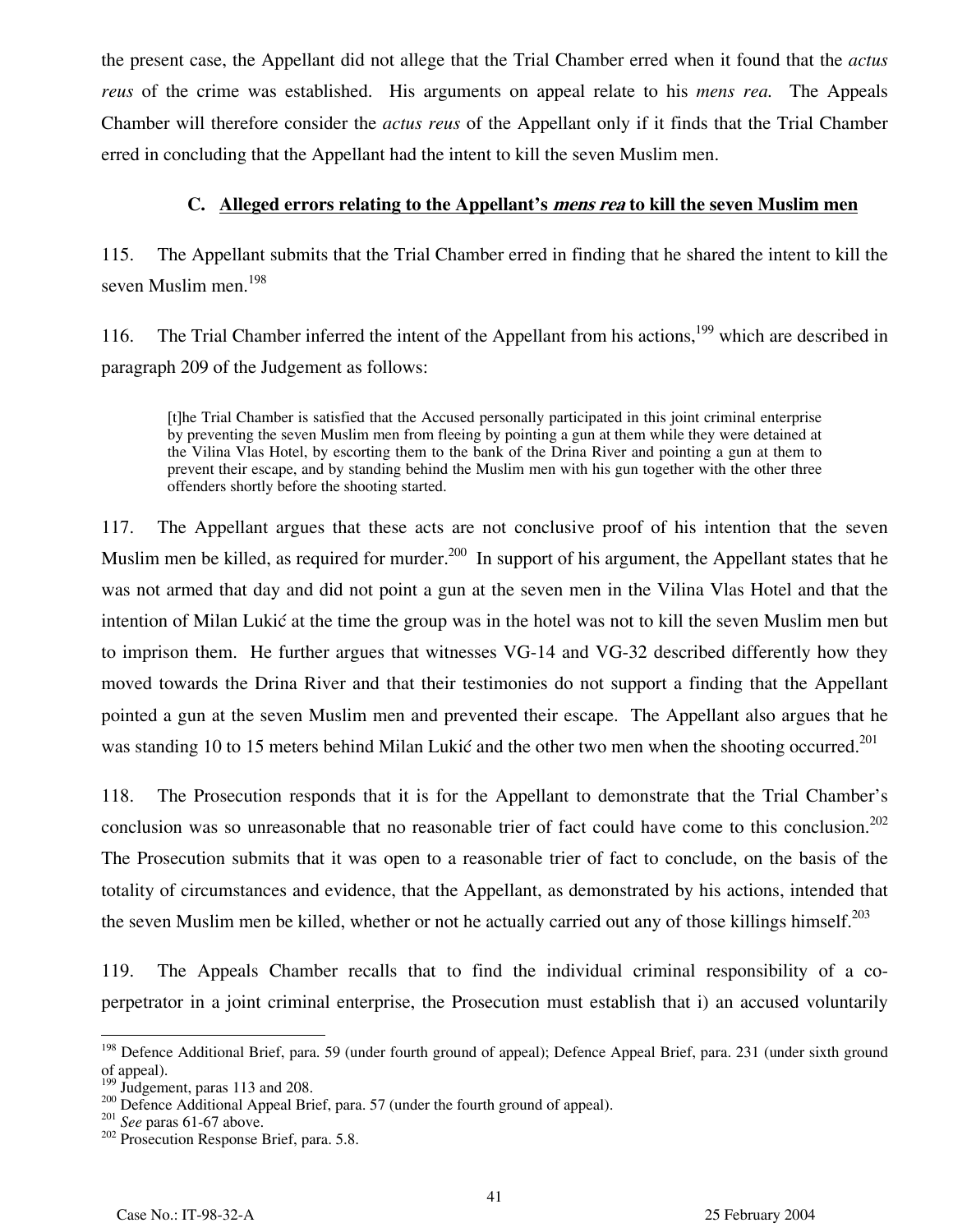participated in one aspect of the common purpose (for instance, by inflicting non-fatal violence upon the victim, or by providing material assistance to or facilitating the activities of his co-perpetrators) even if he or she did not physically commit the crime; and ii) the accused, even if not personally effecting the crime, nevertheless intended this result.

120. The Appeals Chamber further recalls that the standard of proof to be applied is beyond a reasonable doubt, and the burden lies on the Prosecution as the accused enjoys the benefit of the presumption of innocence. The Appeals Chamber agrees with the test adopted by the Trial Chamber according to which, when the Prosecution relies upon proof of the state of mind of an accused by inference, that inference must be the only reasonable inference available on the evidence.<sup>204</sup>

121. The Appeals Chamber is to determine whether the Trial Chamber erred in applying the above burden of proof standard in concluding:

[a]lthough the Trial Chamber is not satisfied that it has been established that the Accused actually killed anyone or more of the victims, it is nevertheless satisfied that the only reasonable inference available on the evidence is that the Accused, by his actions, intended that the seven Muslim men be killed, whether or not he actually carried out any of those killings himself.<sup>205</sup>

In other words, the question is whether no reasonable tribunal could have found that the only reasonable inference from the evidence was that the Appellant by his actions intended to kill the seven Muslim men.

122. The analysis of the Appellant's intent is broken down below into two stages. First, the Vilina Vlas Hotel stage: with respect to which the Trial Chamber concluded that the Appellant knew that the seven Muslim men were going to be killed. Second: the stage from the time they parked the cars in Sase, at which point the Appellant admits that he knew that the seven Muslim men were going to be killed.

## 1. The intent of the Appellant at the time the group left the Vilina Vlas Hotel

123. The Appeals Chamber notes that the Trial Chamber found that the Appellant did not share the general homicidal intent of the Milan Lukić group.<sup>206</sup> The Trial Chamber found that the Appellant was armed in the Vilina Vlas Hotel, pointing his gun at the seven Muslim men to prevent them from fleeing and that he knew that the seven Muslim men were going to be killed and not exchanged.<sup>207</sup>

124. The Appeals Chamber found above that the Trial Chamber was reasonable in finding that the Appellant was armed in the Vilina Vlas Hotel but that it erred in finding that the Appellant pointed his

42

 $203$  *Ibid*, para. 5.10.

<sup>&</sup>lt;sup>204</sup> Judgement, para. 68.

<sup>205</sup> *Ibid*, para. 113 (emphasis added). *See* also para. 208.

<sup>&</sup>lt;sup>207</sup> Judgement, paras 103, 105 and 209.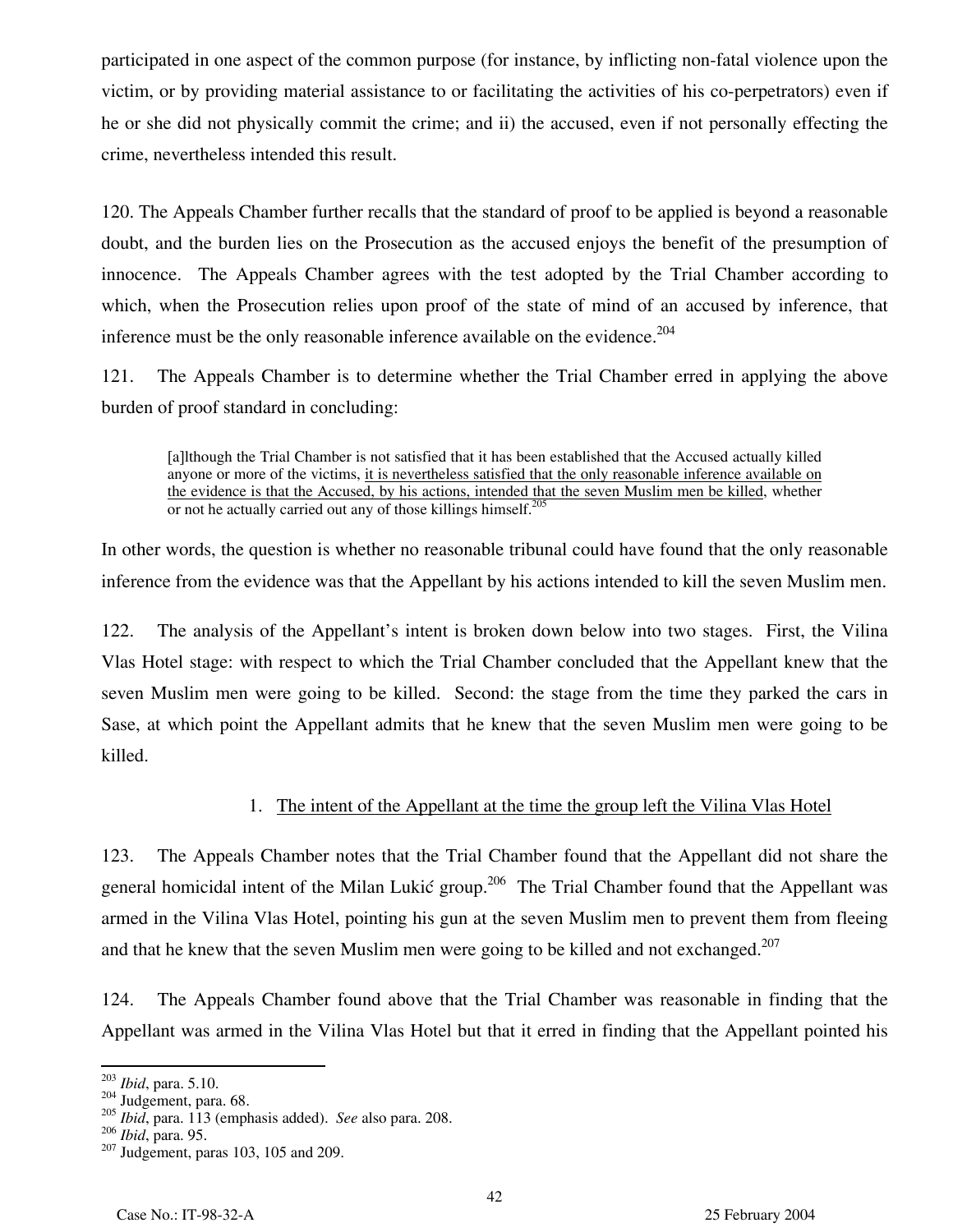gun at the seven men, whilst at the hotel.<sup>208</sup> Moreover, the Appeals Chamber has found that the Trial Chamber erred in finding that the Appellant had knowledge that the seven Muslim men were to be killed and not exchanged based on the information provided to him by Stanko Pecikoza in the car going from Višegrad to the Vilina Vlas Hotel.<sup>209</sup> The question of whether these errors led to a miscarriage of justice will now be considered in relation to the Appeals Chamber's assessment of whether or not the Appellant shared the intent to kill.

125. The Trial Chamber found that Milan Lukić and two unidentified men forcibly detained the seven Muslim men,<sup>210</sup> took them to the reception area of the Vilina Vlas Hotel, where Milan Lukić was searching for some keys,  $2^{11}$  while one of the unidentified armed men guarded them by pointing his automatic rifle at them.<sup>212</sup> The Trial Chamber found that when one of the Muslim men asked about their fate, this unidentified man answered that they were to be exchanged.<sup>213</sup> Furthermore, the Trial Chamber was satisfied that when Milan Lukić could not find the keys, he ordered the group to get into the cars. The Muslim men in one of the two cars<sup>214</sup> were once again told that they were going to be exchanged.<sup>215</sup>

126. The issue of whether the Appellant pointed his gun at the seven Muslim men at the hotel is not, as such, a decisive factor in determining the intent of the Appellant to kill the seven Muslim men. He was armed in the hotel and thereby assisted in preventing the seven Muslim men from fleeing. However, the Appeals Chamber finds that since the Appellant lacked, at that time, the knowledge that the seven Muslim men were to be killed, the fact that he prevented the Muslim men from fleeing at the hotel is not decisive as to whether or not he shared the intent to kill them. Therefore, no reasonable trier of fact could rely on the actions of the Appellant while at the hotel in support of a conclusion that he had the intent to kill the seven Muslim men at that time.

127. In concluding that the Appellant had the intent to kill the seven Muslim men, the Trial Chamber also relied on his actions from the moment the Lukić group parked the cars in Sase. The Trial Chamber found in this respect that the only reasonable inference available on the evidence was that the Appellant intended that the Muslim men be killed. The Appeals Chamber will now consider whether a reasonable Trial Chamber could have reached this conclusion.

-

<sup>208</sup> *See* paras 33-45 and 55-57 above.

<sup>&</sup>lt;sup>209</sup> See paras 46-54 above.<br><sup>210</sup> Judgement, para. 99.<br><sup>211</sup> *Ibid*, para. 100. The Appeals Chamber notes that this Trial Chamber's finding, which is not disputed, differs from the one at paragraph 209 that the Appellant pointed a gun at the Muslim men while they were detained at the Vilina Vlas Hotel.

 $^{213}$  *Ibid.*, paras 100 and 102.<br><sup>214</sup> The Yugo.

<sup>215</sup> *Ibid*., para. 102.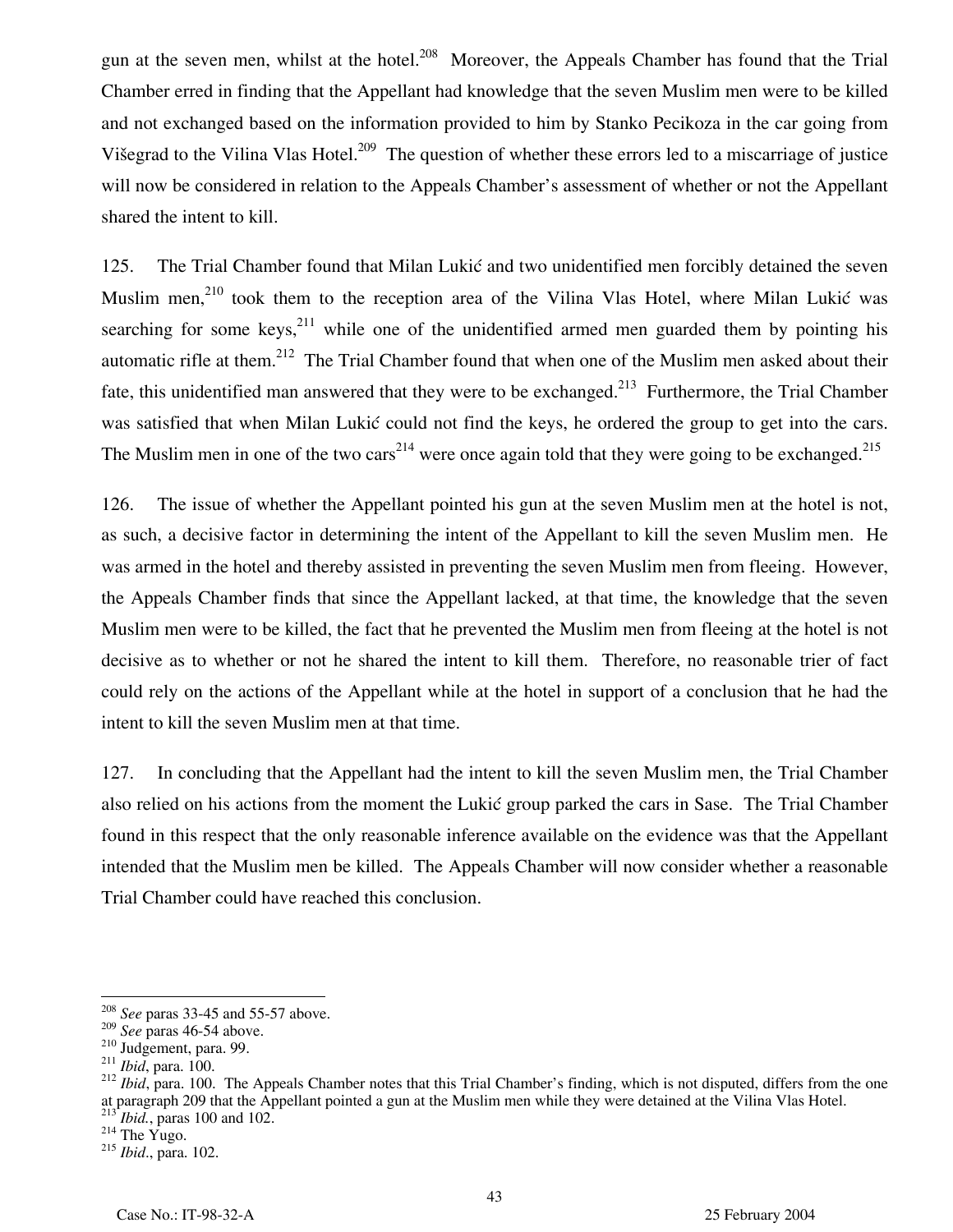#### 2. The intent of the Appellant from the time the group parked their cars in Sase

128. The Trial Chamber found that the only reasonable inference from the Appellant's actions was that he shared the intent to kill the seven Muslim men. The Appeals Chamber concurs with the Trial Chamber that the test when inferring intent from the acts of an accused is that the inference has to be "the only reasonable inference available."<sup>216</sup> At the time the cars containing the seven Muslim men, the Milan Lukić group and the Appellant, were parked in Sase, the Appellant admits that he knew that the seven Muslim men were to be killed.<sup>217</sup> The Appeals Chamber recalls that it has dismissed the Appellant's alleged errors regarding the fact that he was not armed on 7 June 1992 and the fact that he was standing at a distance away from the group during the shooting. The Appeals Chamber has also dismissed the claim by the Appellant that the Trial Chamber erred by not believing that he tried to prevent Milan Lukić from committing the murders. The Appeals Chamber notes that the Trial Chamber does not refer to this element in paragraph 209 of the Judgement when it lists the Appellant's actions relied on to infer his intent.

129. The actions of the Appellant from the moment the cars stopped in Sase, upon which the Trial Chamber relied to infer that he intended that the seven Muslim men to be killed, are the following: While Milan Lukić, the two unidentified men and the Appellant escorted the seven Muslim men to the bank of the Drina River, the Appellant pointed a gun at them to prevent their escape. Then, the Appellant stood behind the seven Muslim men with his gun shortly before the shooting occurred. The Trial Chamber did not find, however, that the Appellant acted at the same level of authority or with the same degree of control over the killings as the other three actors. To the contrary, the Trial Chamber stated that it is "is not satisfied that the Prosecution has established beyond reasonable doubt that the Accused fired his weapon at the same time as the other three, or that he personally killed anyone or more of the victims".218 The Trial Chamber did not even explicitly find that the Appellant pointed his gun at the seven Muslim men while they were lining up facing the Drina River.

130. In addition to these findings, the Appeals Chamber takes into consideration: i) the overall context of the Drina River incident; ii) the previous association of the Appellant with the Milan Lukić group at Musići as well as at the Vilina Vlas Hotel, although he was not found to be a member of the group; iii) the Appellant's participation with Milan Lukić and others in searching the house of witness VG-59's father in Musići; iv) the fact that Milan Lukić and the two unidentified men forcibly detained the seven Muslim men; the Appellant, who was armed in the hotel, thereby assisted in preventing the seven Muslim men from fleeing from the hotel; v) the fact that the Appellant did not know until the car

 $\overline{a}$ 

<sup>&</sup>lt;sup>216</sup> *Ibid*, para. 68. *See* above para. 120.<br><sup>217</sup> Testimony of the Appellant, T. 1892-1893, 2124-2125.<br><sup>218</sup> Judgement, para. 112.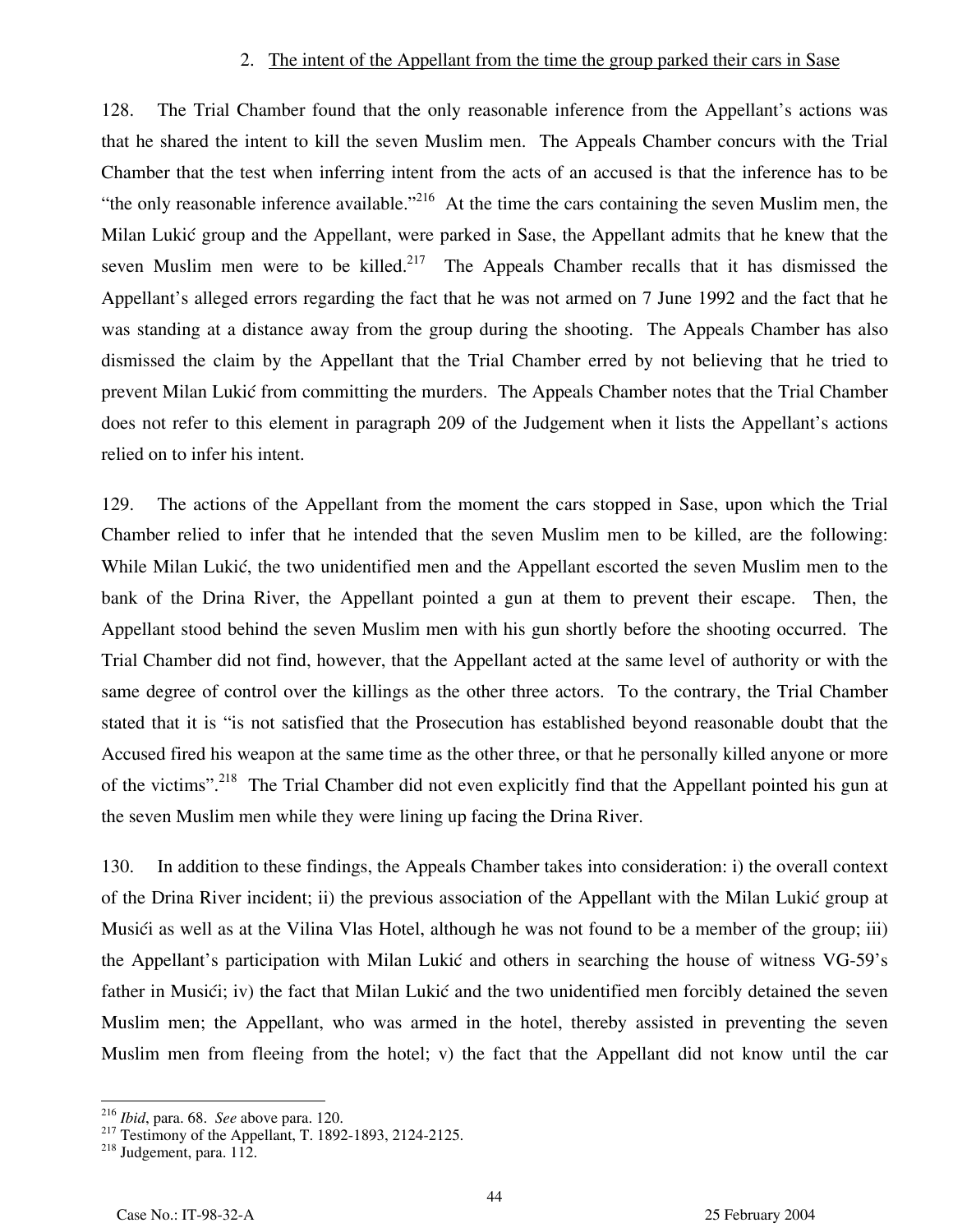stopped in Sase that the seven Muslim men were to be killed; vi) the behaviour of the soldiers changed drastically from the moment Milan Lukić ordered them to leave the car;  $^{219}$  vii) that throughout the entire incident the impression of the two survivors was that no one around Milan Lukić could have influenced him or his decisions;<sup>220</sup> and viii) that the Appellant willingly accompanied Milan Lukić and his group with the seven Muslim men to the Drina River. $^{221}$ 

131. The Appeals Chamber recalls that the question before it is whether no reasonable tribunal could find that the only reasonable inference available on the evidence cited above was that the Appellant shared the intent to commit murder. The Appeals Chamber considers that when a Chamber is confronted with the task of determining whether it can infer from the acts of an accused that he or she shared the intent to commit a crime, special attention must be paid to whether these acts are ambiguous, allowing for several reasonable inferences. The Appeals Chamber is satisfied that no reasonable tribunal could have found that the only reasonable inference available on the evidence, as cited above, is that the Appellant had the intent to kill the seven Muslim men. The Trial Chamber found that the Appellant assisted Milan Lukić and his men by preventing the seven Muslim men from fleeing.<sup>222</sup> It did not find, however, that the Appellant shot at the Muslim men himself, nor that he exercised control over the firing. Compared to the involvement of Milan Lukić and potentially one or both of the other men, the participation of the Appellant in the overall course of the killings did not reach the same level. The above-mentioned acts of the Appellant were ambiguous as to whether or not the Appellant intended that the seven Muslim men be killed. This conclusion is further supported by the relatively short period of time between the change of attitude of Milan Lukić and the shooting, the strong personality of Milan Lukić compared to the Appellant, as well as the factors mentioned in paragraph 130. The Appeals Chamber, therefore, concludes that the Trial Chamber erred by finding that the only reasonable inference from the evidence was that the Appellant shared the intent to kill the seven Muslim men.

132. The error made by the Trial Chamber led to a miscarriage of justice since, without the proof the Appellant's intent, the Appellant would not be responsible as a co-perpetrator in the joint criminal enterprise. The Appeals Chamber will now consider whether the Appellant is, nevertheless, responsible as an aider and abettor.

 $219$  T. 274-275, testimony of witness VG-32.

<sup>&</sup>lt;sup>220</sup> Judgement, para. 107. Testimony of witnesses VG-14 and VG-32.<br><sup>221</sup> *Ibid*, para. 107.<br><sup>222</sup> *Cf*. for a comparable situation in a national jurisdiction *Prosecutor v. Novislav Djajić*, 3St 20/96, Supreme Court of Bavaria, 23 May 1997. In this case, the accused was found guilty of, *inter alia*, aiding and abetting 14 murders by standing with a gun in the middle of a semi-circle that Serbs had formed around a group of Muslims who were then shot.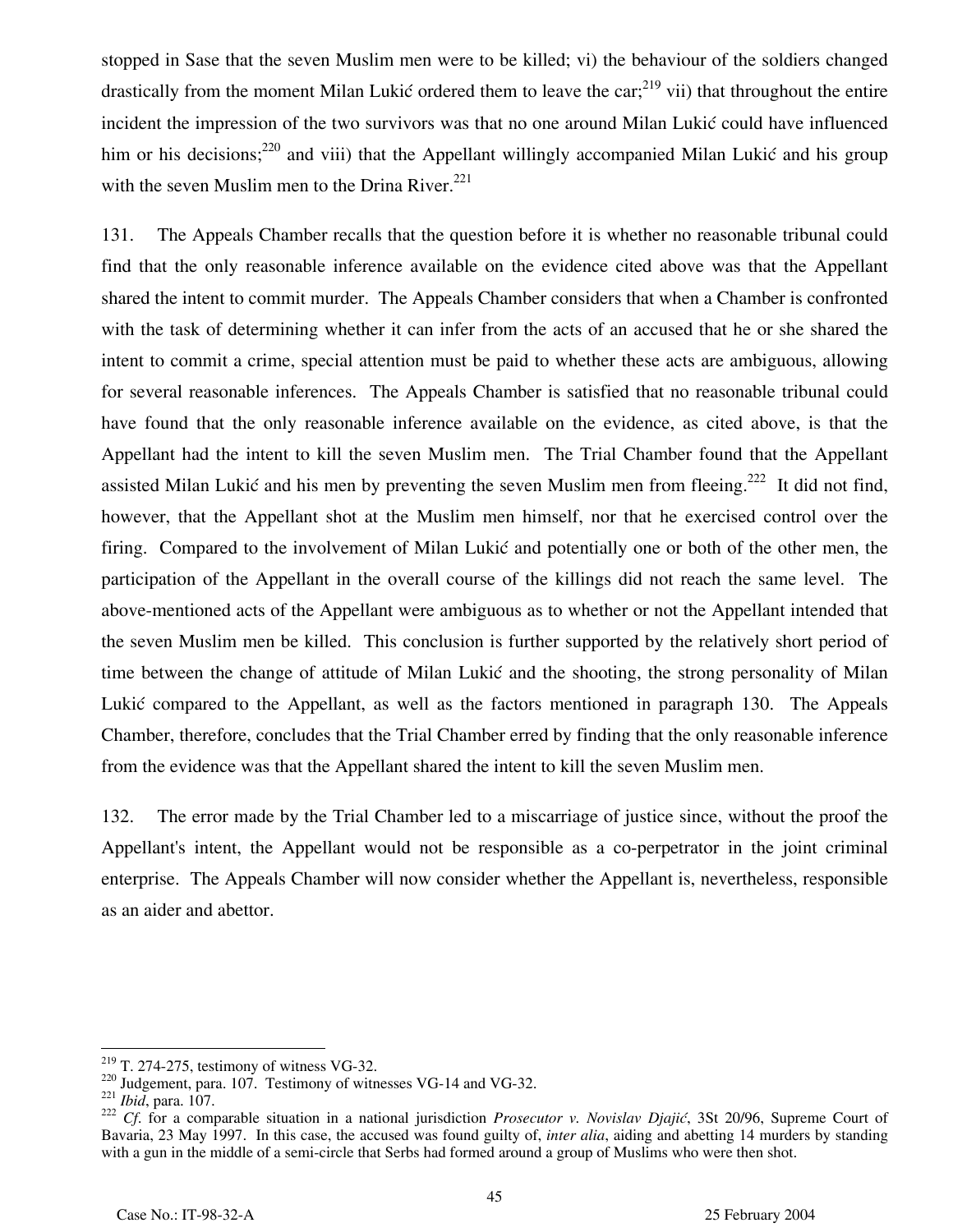#### 3. Aiding and abetting

133. The Appeals Chamber has found above that the Trial Chamber erred by finding that the only reasonable inference from the evidence was that the Appellant shared the intent to kill the seven Muslim men. The Appellant argues under his fourth ground of appeal that his actions do not in fact amount to aiding and abetting, as he did not facilitate the commission of the crime. He submits that Milan Lukić and the two unidentified men did not need any help from the Appellant at the Vilina Vlas Hotel or at the Drina River, $223$  since they had managed to detain the seven Muslim men on the hill of Bikavac by themselves, despite the fact that the seven Muslim men could have resisted.<sup>224</sup> The Appellant infers from this that it would not be logical to conclude that Milan Lukić and his men needed the assistance of the Appellant at the Vilina Vlas Hotel or at the Drina River as the risk that the seven Muslim men might resist was less important at this stage. $^{225}$ 

134. The Appeals Chamber has already found that the Appellant knew that the seven Muslim men were to be killed; that he walked armed with the group from the place where they had parked the cars to the Drina River; that he pointed his gun at the seven Muslim men; and that he stood behind the Muslim men with his gun together with the other three offenders shortly before the shooting started. The Appeals Chamber believes that the only reasonable inference available on the totality of evidence is that the Appellant knew that his acts would assist the commission of the murders. The Appeals Chamber finds that in preventing the men from escaping on the way to the river bank and during the shooting, the Appellant's actions had a "substantial effect upon the perpetration of the crime."<sup>226</sup>

135. The Appeals Chamber finds that the acts of the Appellant were specifically directed to assist the perpetration of the murders and the inhumane acts and his support had a substantial effect upon the perpetration of the crimes. The Appeals Chamber therefore finds the Appellant guilty for aiding and abetting murder pursuant to Article 3 of the Statute (Count 5). Further, the Appeals Chamber finds the Appellant guilty as an aider and abettor for murder as a crime against humanity pursuant to Article 5(a) of the Statute (Count 4) and inhumane acts as a crime against humanity pursuant to Article 5(i) of the Statute (Count 6). However, the Appellant is not convicted of the murder as a crime against humanity pursuant to Article 5(a) of the Statute (Count 4) and inhumane acts as a crime against humanity pursuant to Article 5(i) of the Statute (Count 6) in accordance with the Tribunal's jurisprudence on cumulative convictions.227

<u>.</u>

<sup>&</sup>lt;sup>223</sup> Defence Appeal Brief, para. 216, which refers to the Appellant's arguments in paras 205-212.<br><sup>224</sup> *Ibid*, para. 206.

<sup>&</sup>lt;sup>224</sup> *Ibid*, para. 206.<br><sup>225</sup> *Ibid*, paras 206-212.

<sup>&</sup>lt;sup>226</sup> *Tadić* Appeals Judgement, para. 229.<br><sup>227</sup> *See* paras 145-147 below.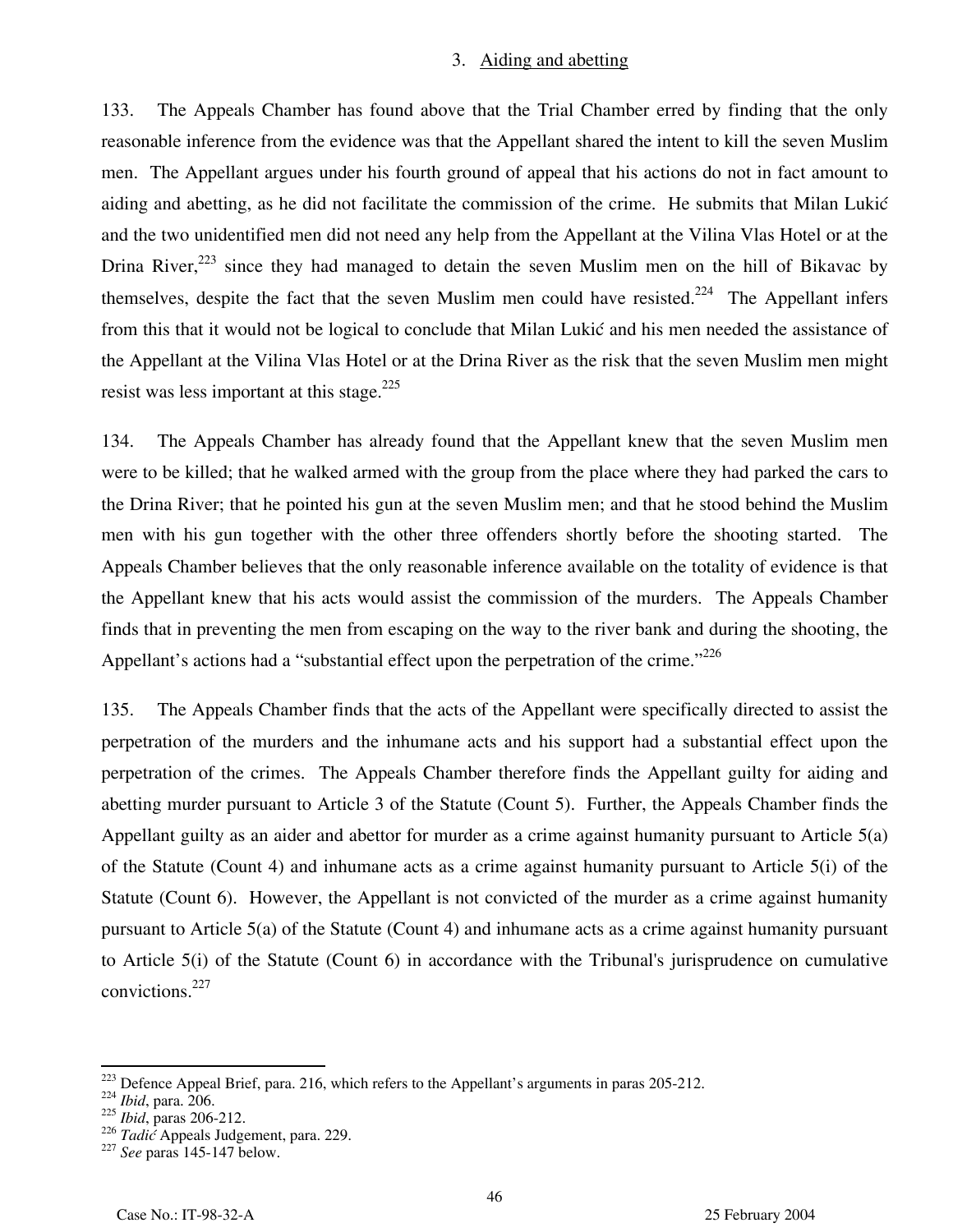#### **D. The alleged errors relating to persecution**

#### 1. The Appellant's intent to persecute

136. First, the Appellant contends that the Trial Chamber erred in finding that the Appellant had the requisite discriminatory intent as he did not take part in the "singling out" of the seven Muslim men, he did not know why they were arrested or what Milan Lukić wanted to do with them. In addition, the Appellant argued that he did not take part in the planning of the execution of the Muslim men but only became involved at a later stage.<sup>228</sup> In response, the Prosecution submits that the Trial Chamber's conclusion, that the Appellant acted with the relevant discriminatory intent when participating in the Drina River incident, was "the only reasonable conclusion open to a reasonable trier of fact" in light of all the evidence in the case as a whole.<sup>229</sup> That the Appellant did not participate in the "singling out" of the Muslim men, the Prosecution submits is unfounded. According to the Prosecution, there is no reason "why a relevant discriminatory intent cannot be inferred from an accused's knowing participation in the joint criminal enterprise to commit a crime on relevantly discriminatory grounds merely because the accused does not personally select the victims."<sup>230</sup>

137. Second, the Appellant submits that a discriminatory intent by itself is insufficient to establish the crime of persecution; the particular act or omission must also have discriminatory consequences. The Appellant cannot be found responsible for the discriminatory consequences of the persecution as he did not personally participate in the "singling out" of the seven Muslim men.<sup>231</sup> In response, the Prosecution recalls that the Trial Chamber expressly found in relation of the Drina River incident that "the acts of the Accused were in fact discriminatory, in that the men were killed only because they were Muslims."<sup>232</sup>

138. Third, the Appellant takes the view that the Trial Chamber did not apply the Tribunal's case law relating to persecution and did not assess whether the "accused *consciously* intend[ed] to discriminate."<sup>233</sup> Since the evidence in this case shows at the most that the "Appellant was possibly aware of the discriminatory intentions of Mr Lukić," the intent to discriminate, which must be a "significant intent," was not proven beyond reasonable doubt. $^{234}$  In response, the Prosecution argues that the Trial Chamber expressly found that the requirement of "conscious" intent was satisfied on the evidence in this case and that the Defence did not demonstrate that this finding was unreasonable.<sup>235</sup>

-

<sup>&</sup>lt;sup>228</sup> Defence Appeal Brief, para. 23; Defence Additional Appeal Brief, paras. 10-14; Defence Additional Reply, paras 11-12.

<sup>&</sup>lt;sup>229</sup> Prosecution Response Brief, paras 7.6-7.10.<br><sup>230</sup> *Ibid.*, paras 7.17-7.18.<br><sup>231</sup> Defence Additional Appeal Brief, para. 21.<br><sup>232</sup> Prosecution Response Brief, para. 7.22.<br><sup>233</sup> Defence Additional Appeal Brief, para.

<sup>&</sup>lt;sup>235</sup> Prosecution Response Brief, paras 7.23-7.24.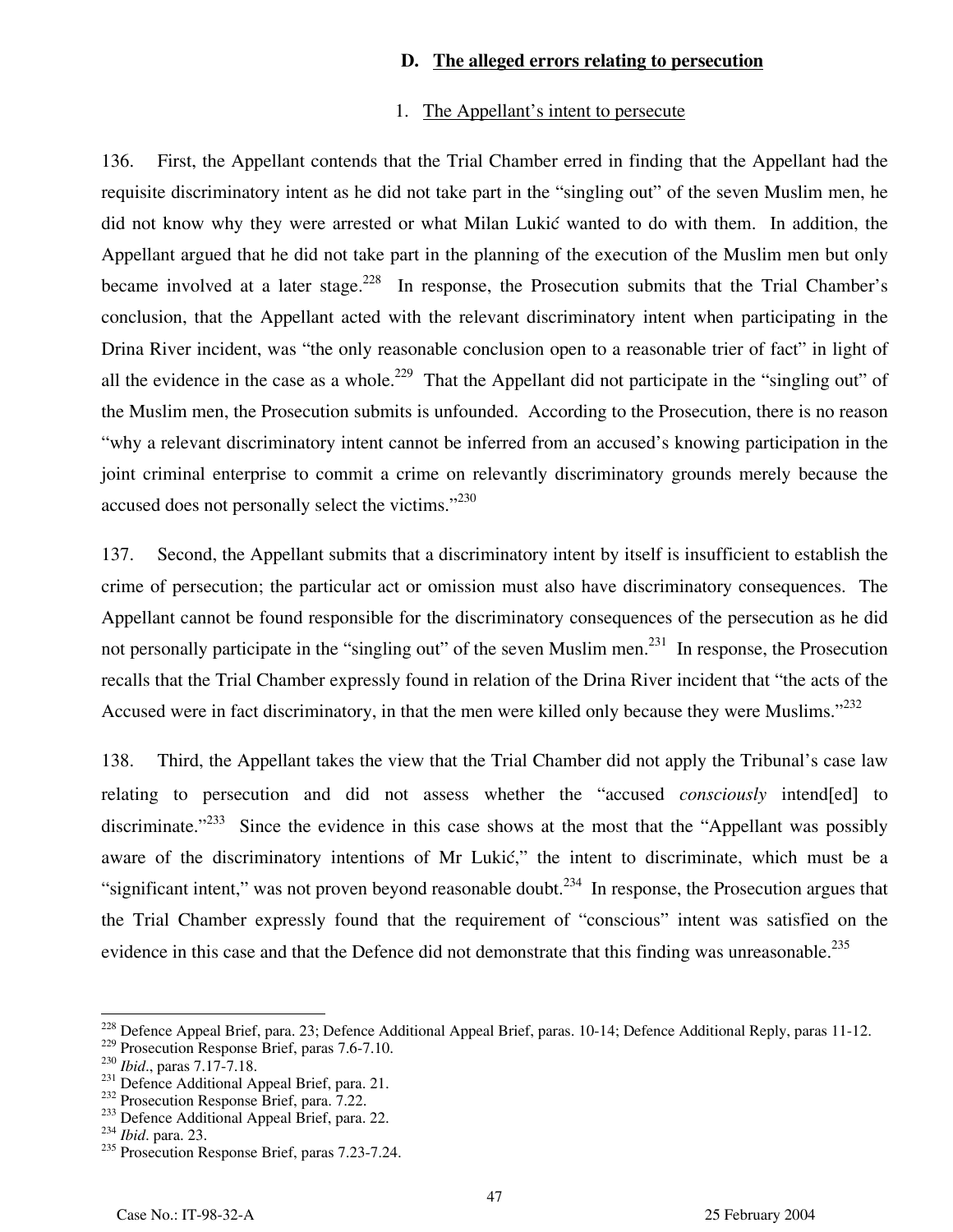139. The Trial Chamber's finding on the requisite discriminatory intent of the Appellant was based on the acts of the Appellant during the Drina River incident, considered in their overall context. Contrary to the submissions of the Appellant, the Trial Chamber made it clear in paragraph 251 of the Judgement, that regardless of whether or not the Appellant was an informant, or whether or not he shared the intention of the group to persecute the Muslim population, the Prosecution has to establish that the Accused participated in the commission of a persecutory act with a discriminatory intention.<sup>236</sup> In paragraphs 254 and 255, the Trial Chamber assessed whether the acts of the Appellant during the Drina River incident showed that he possessed the requisite *mens rea* for the crime of persecution.<sup>237</sup> This approach was recently upheld by the Appeals Chamber in the *Krnojelac* Appeals Judgement.<sup>238</sup>

140. Furthermore, contrary to the submissions of the Appellant, the Trial Chamber did not deduce the discriminatory intent of the Appellant from the fact that the seven Muslim men were singled out by him. The Trial Chamber affirmed that "the acts of the Accused were *in fact* discriminatory, in that the men were killed only because they were Muslims."<sup>239</sup> His participation in the joint criminal enterprise at the Vilina Vlas Hotel, during the transfer of the victims to the bank of the Drina River and the events that took place there, represent, the concrete acts of the Appellant from which the Trial Chamber inferred that his actions had discriminatory consequences and that he possessed the requisite discriminatory intent for the crime of persecution. The Appellant's arguments with respect to the approach taken by the Trial Chamber in assessing whether he had the discriminatory intent to persecute are therefore rejected.

<sup>-</sup><sup>236</sup> The Trial Chamber found in paragraph 251 of the Judgement that "The Trial Chamber has already found that the Accused acted as an informant to Milan Lukić's group, assisting that group in locating the Muslim population of Višegrad. The Trial Chamber has already satisfied itself that the Accused did so with full awareness that the intent of Milan Lukić's group was to persecute the local Muslim population of Višegrad through the commission of the underlying crimes. The Trial Chamber is satisfied that, in providing information to the group led by Milan Lukić, the Accused shared the intention of that group to persecute the local Muslim civilians on religious or political grounds. In order to convict the Accused for the crime of persecution, however, the Prosecution must also establish that the Accused participated in the commission of a persecutory act with a discriminatory intention. It is not sufficient to merely establish an intention to persecute. Where that act is not one of the offences enumerated in the Statute, it must be an act of equal gravity to those enumerated acts in order to form the basis of a charge of persecution", (footnotes omitted).

 $237$  The Trial Chamber found in paragraphs  $254-255$  that "254. The Trial Chamber has already found that the Accused has individual criminal responsibility for murder punishable under Article 5 of the Statute in relation to five victims, pursuant to a joint criminal enterprise to kill the seven Bosnian Muslim men on the banks of the Drina River. The Trial Chamber is satisfied that the only reasonable inference available on the evidence is that these seven Muslim men were singled out for religious or political reasons, and that the killing of five of them were acts carried out on discriminatory grounds, namely, religious or political. The Trial Chamber is also satisfied that the acts of the Accused were in fact discriminatory, in that the men were killed only because they were Muslims. Accordingly, the Accused incurs individual criminal responsibility for the crime of persecution on the basis of the underlying crime of murder of five of the Bosnian Muslim civilians. 255. In addition, the Trial Chamber has already found that the Accused committed the offence of inhumane acts, a crime against humanity pursuant to Article 5(i) of the Statute in relation to the two survivors of the Drina River shooting. Those acts amounting to inhumane acts under Article 5 of the Statute are of sufficient gravity to constitute persecution. The Trial Chamber is satisfied that the only reasonable inference available on the evidence is that the intention to kill these two men, and the attempt to do so, were acts carried out on one of the prohibited discriminatory grounds and that these two men, like the five who were killed, were singled out for religious or political reasons. As stated in the previous paragraph, the Trial Chamber is satisfied that the acts of the Accused were in fact discriminatory in that inhumane acts were inflicted against these men only because they were Muslims" (footnotes omitted). <sup>238</sup> *See Krnojelac* Appeals Judgement, para. 184.

<sup>&</sup>lt;sup>239</sup> Judgement, para. 254. On the interpretation given by the Appeals Chamber on the requirement to "discriminate in fact", *see* also *Krnojelac* Appeals Judgement, para. 185.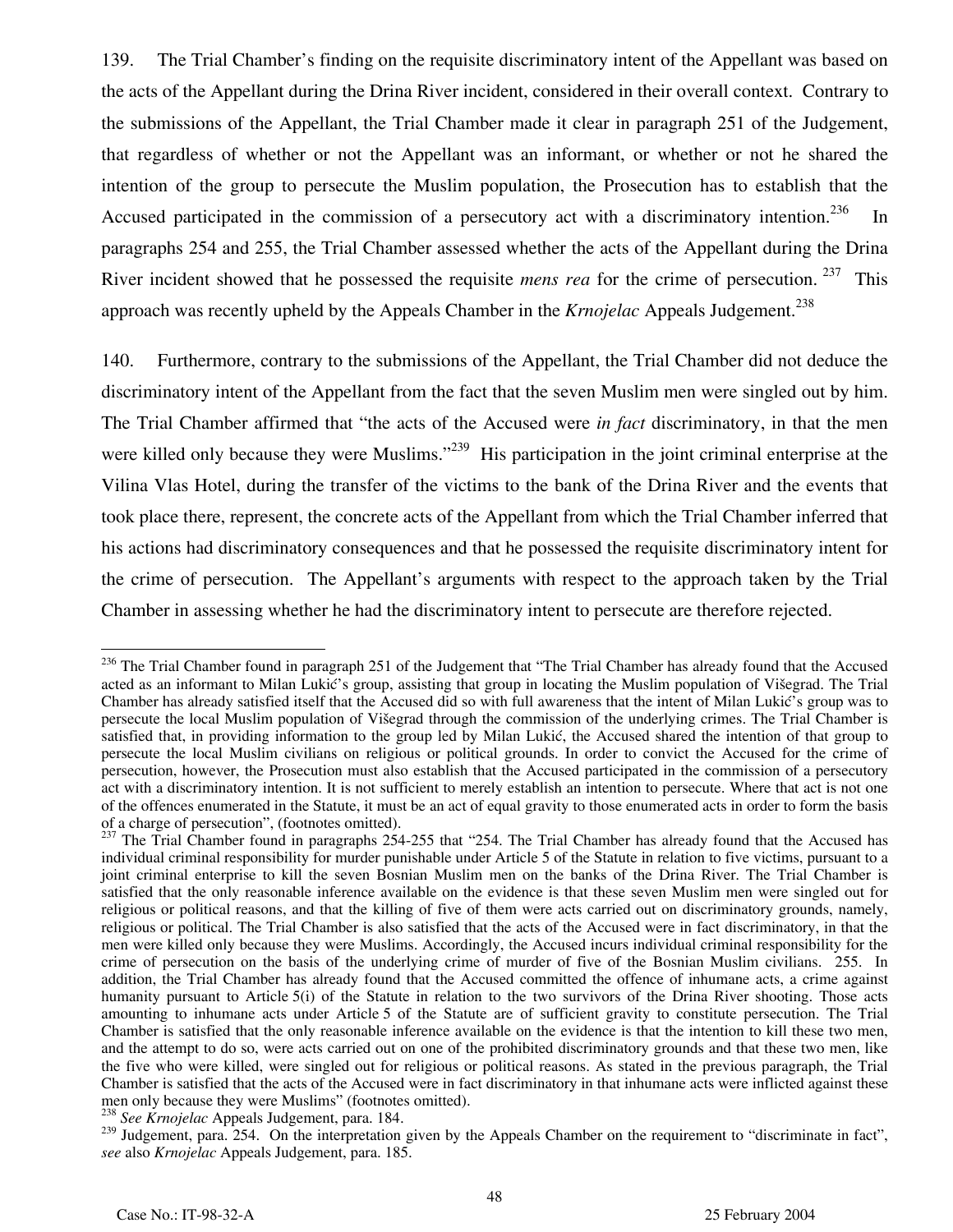141. The Appeals Chamber also has to determine whether the Trial Chamber erred in finding that the Appellant incurred individual criminal responsibility for the crime of persecution based on the underlying crimes of murder and inhumane acts.<sup>240</sup> The Appeals Chamber already concluded that the Trial Chamber erred in finding that the Appellant possessed the intent to kill. The intent to kill the seven Muslim men, including the two survivors, constituted the basis for the Trial Chamber's finding that the Appellant was a co-perpetrator to a joint criminal enterprise.<sup>241</sup> In the absence of this intent, no reasonable trier of fact could have found the Appellant responsible for committing the crime of persecution by way of murders and inhumane acts as a co-perpetrator to the joint criminal enterprise. This error resulted in a miscarriage of justice.

## 2. Aiding and abetting the joint criminal enterprise of persecution

142. The Appeals Chamber will now consider whether the Appellant incurs individual criminal responsibility under Article 7(1) of the Statute for aiding and abetting the persecution of the Muslim men by his participation in the killings on the bank of the Drina River. In order to convict him for aiding and abetting the crime of persecution, the Appeals Chamber must establish that the Appellant had knowledge that the principal perpetrators of the joint criminal enterprise intended to commit the underlying crimes, and by their acts they intended to discriminate against the Muslim population, and that, with that knowledge, the Appellant made a substantial contribution to the commission of the discriminatory acts by the principal perpetrators.  $242$ 

143. In the Appeals Chamber's view, it is beyond doubt that the acts committed by Milan Lukić and the two other men amount to the crime of persecution: They killed the five Muslim men and committed inhumane acts against the two survivors with the deliberate intent to discriminate on religious or political grounds. Furthermore, the Appeals Chamber concurs with the findings of the Trial Chamber that the Appellant participated in the Drina River incident "with full awareness that the intent of the Milan Lukić's group was to persecute the local Muslim population of Visegrad through the commission of the underlying crimes."<sup>243</sup> The only reason why the seven Muslim men were arrested and killed was because of their belonging to the Muslim population of Visegrad. The Appellant was aware of these facts and he willingly participated in the Drina River incident by pointing his gun at the victims and preventing them from fleeing. Even if it has not been established beyond reasonable doubt that he personally killed the five Muslim men, his support had a substantial effect upon the perpetration of the crimes on the bank of the Drina River. He was at that time fully aware that his participation assisted the commission of the crime of persecution by the principal perpetrators. The Appellant is therefore

<sup>-</sup>

<sup>&</sup>lt;sup>240</sup> *See* Judgement, paras 254 and 261.<br><sup>241</sup> *See* Judgement, paras 238 and 261.<br><sup>242</sup> *See Krnojelac* Trial Judgement, para. 488.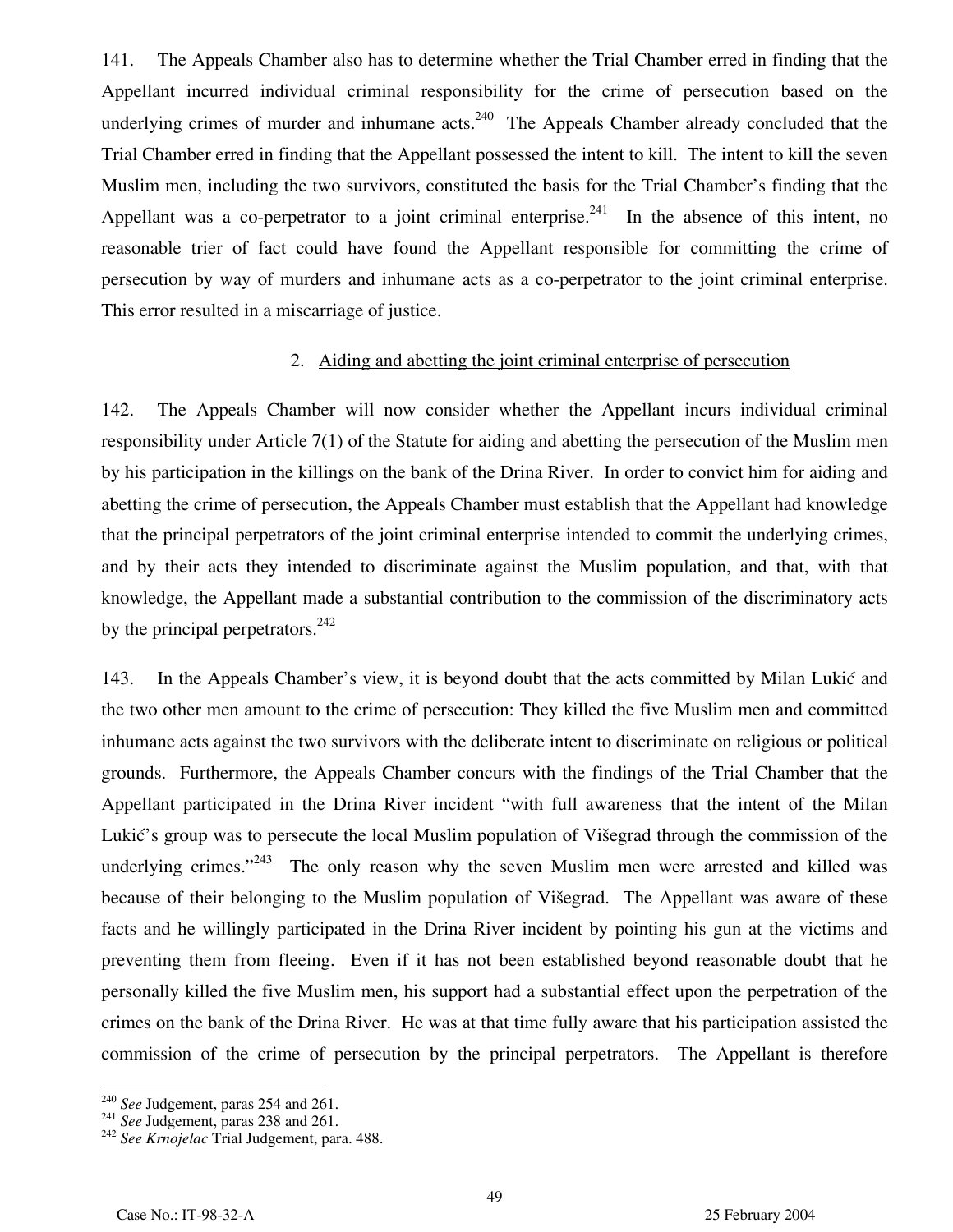responsible for having aided and abetted the crime of persecution by way of murder of the five Muslim men and of inhumane acts against the two other Muslim men (Count 3). The finding that the Appellant is responsible for aiding and abetting persecution has an impact on other crimes for which he is found responsible, and the cumulative conviction is discussed below.

## **E. Alleged error in applying cumulative convictions for Article 3 and Article 5 of the Statute**

144. The Appellant argues that he cannot be convicted cumulatively, in respect of the same conduct, of both murder under Article 3 of the Statute (Count 5) and persecution by way of murder under Article 5(a) of the Statute (Count 4).<sup>244</sup>

145. The Appeals Chamber considers that this as an alleged error of law. The jurisprudence of the Tribunal on this issue is settled and it holds that it is permissible to convict for a murder under Article 3 of the Statute and persecution by way of murder under Article 5 of the Statute as each of them has a materially distinct element from the other: "Article 3 requires a close link between the acts of the accused and the armed conflict; this element is not required by Article 5. On the other hand, Article 5 requires proof that the act occurred as part of a widespread or systematic attack against a civilian population; that element is not required by Article  $3.^{3245}$ . The Appeals Chamber therefore finds that this sub-ground fails.

146. With respect to the other charges within Article 5 of the Statute, the Trial Chamber found that persecution under Article 5(h) of the Statute (Count 3) requires the materially distinct elements of a discriminatory act and a discriminatory intent and is therefore more specific than murder as a crime against humanity under Article 5(a) of the Statute (Count 4) and inhumane acts as a crime against humanity under Article 5(i) of the Statute (Count 6). By applying the case-law on cumulative convictions to the present case, the Appellant is convicted of murder under Article 3 of the Statute (Count 5) and persecution under Article 5(h) of the Statute (Count 3).

## **F. Summary of findings**

147. The Appeals Chamber finds the Appellant guilty of aiding and abetting the crime of murder as a violation of the laws or customs of war under Article 3 of the Statute (Count 5) and the crime of persecution under Article 5(h) of the Statute by way of murder of the five Muslim men and of inhumane acts against the two other Muslim men (Count 3).

 $\overline{a}$ 

<sup>&</sup>lt;sup>243</sup> Judgement, para. 251.<br><sup>244</sup> Defence Appeal Brief, paras 217-219 (under the fourth ground of appeal).

<sup>&</sup>lt;sup>245</sup> Jelisić Appeals Judgement, para. 82. *See* also *Kunarac* Appeals Judgement, para. 176.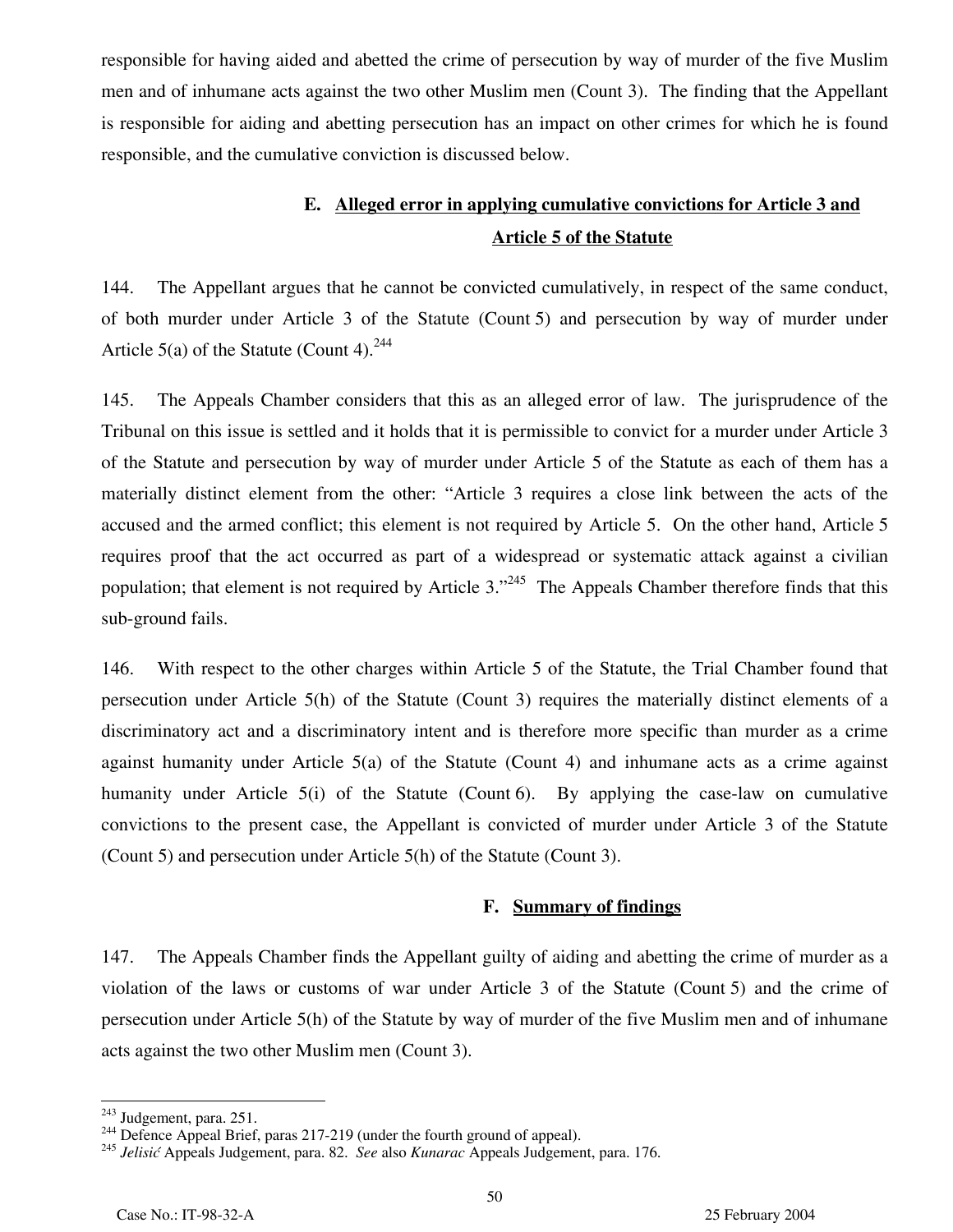## **VI. SENTENCING**

148. The Appellant submits in his eighth ground of appeal that the Trial Chamber erred both in law and fact when it sentenced him to twenty years of imprisonment for persecution as a crime against humanity (Count 3) and murder as a violation of the laws or customs of war (Count 5). The Appellant argues that the sentence imposed upon him is extremely high and that he was sentenced more than once for the same act despite the Trial Chamber's statement to the contrary. The Appellant requests that the Appeals Chamber acquit him or grant him a new trial. Alternatively, the Appellant submits that the sentence should be reduced.<sup>246</sup> The Prosecution argues that the Appellant did not establish in this ground of appeal that the Trial Chamber committed a discernible error in the exercise of its discretion and thus the appeal against sentence should be dismissed. $247$ 

149. The Appeals Chamber has overturned the Trial Chamber's finding that the Appellant was responsible, as a co-perpetrator in a joint criminal enterprise, for murder as a violation of the laws or customs of war under Article 3 of the Statute and persecution by way of murder and inhumane acts under Article 5(h) of the Statute. Instead, the Appeals Chamber has found the Appellant responsible as an aider and abettor. This new finding in relation to the form of responsibility raises the question as to whether an adjustment of the sentence is necessary. This matter does not warrant a complete rehearing on the issue of sentence. However, it is appropriate that the Appeals Chamber first considers and resolves the issues raised in the Appellant's grounds of appeal relating to sentence before considering what, if any, adjustment, arising out of this appeal, should be made.

## **A. The Appellant's arguments relating to sentencing**

## 1. Sentence of the Appellant is too high in comparison with previous case-law<sup>248</sup>

150. The Appellant submits that the Trial Chamber erred in finding that, even though it had considered sentences in other cases in accordance with the *Kupreškić* Appeals Judgement, such consideration was of little assistance in this case.<sup>249</sup> According to the Appellant, a review of the caselaw of the International Tribunal relating to sentencing reveals that he was given an exceptionally high sentence.<sup>250</sup> In support of his argument, the Appellant refers to sentences imposed in other cases.<sup>251</sup>

<sup>&</sup>lt;sup>246</sup> Defence Appeal Brief, paras 302-303.

<sup>&</sup>lt;sup>247</sup> Prosecution Response Brief, paras 9.1-9.20.<br><sup>248</sup> This part of the ground of appeal is brought in the last part of the Defence Appeal Brief.

<sup>&</sup>lt;sup>249</sup> Judgement, para. 306.

<sup>&</sup>lt;sup>250</sup> Defence Appeal Brief, paras 283-286.

<sup>&</sup>lt;sup>251</sup> Ibid, paras 287-299; Duško Tadić, Miroslav Kvočka, Dragoljub Pracać, Mlađo Radić, Milorad Krnojelac, Duško Sikirica, Damir Došen, Dragan Kolundžija, Dario Kordić, Zdarvko Mučić, were all convicted for different counts of crimes against humanity and violations of the laws and customs of war, sentenced to prison terms ranged from 3 to 25 years (only Kordić was sentenced to 25 years, Tadić and Radić were sentenced to 20 years).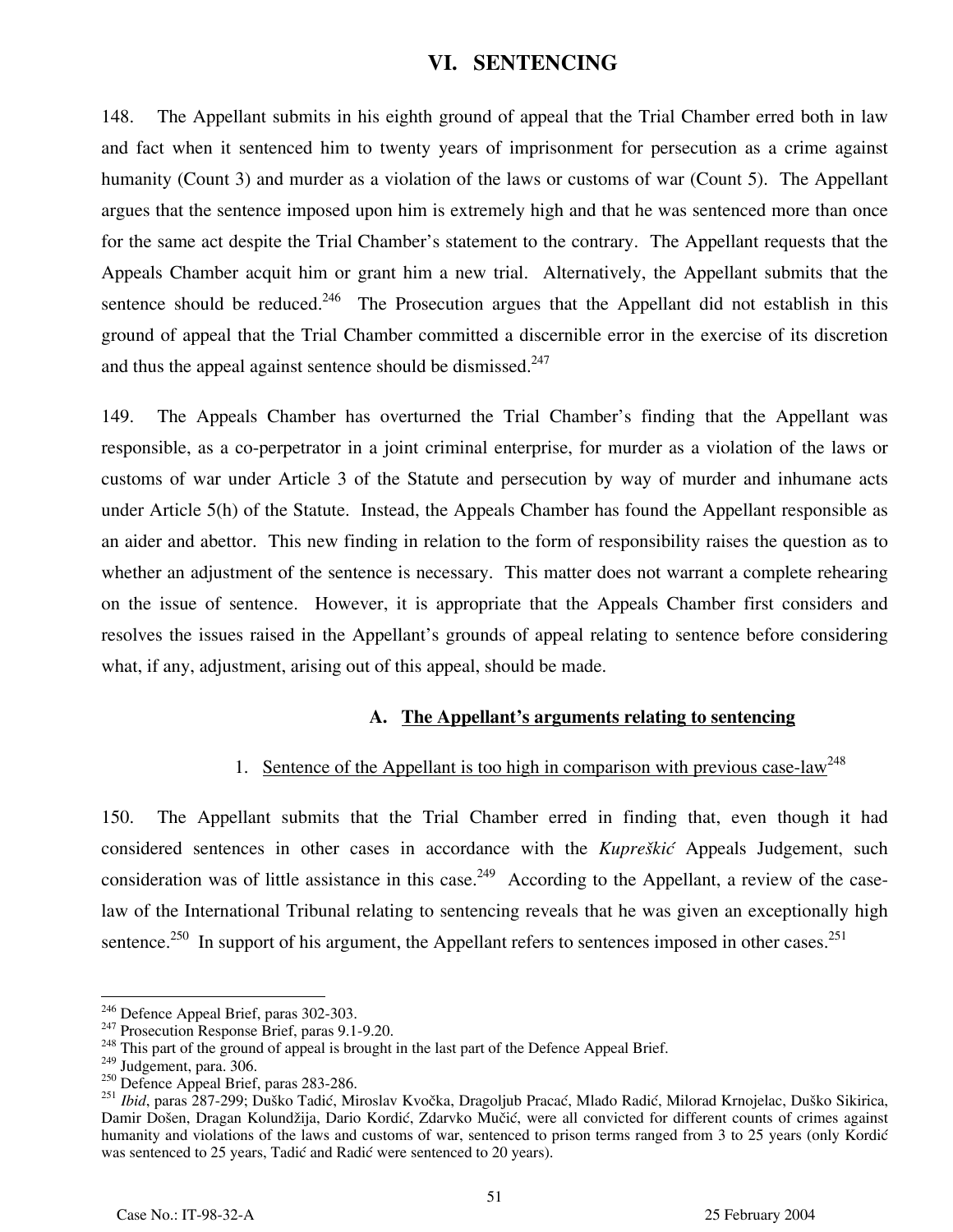151. The Prosecution submits that the only case that may resemble the circumstances of the present case is *Tadić*, who was convicted of murder under Articles 2, 3 and 5 of the Statute despite the fact that it was not proven that he personally killed any of the victims.<sup>252</sup> Following the final sentencing appeal, Duško Tadić was sentenced to twenty years imprisonment.<sup>253</sup>

152. The Appeals Chamber finds that, even though circumstances in one case may resemble the circumstances in another, the Appellant has failed to demonstrate that the Trial Chamber erred in the exercise of its discretion by imposing the sentence. Therefore, this sub-ground of appeal is dismissed.

## 2. Alleged errors relating to aggravating factors

153. The Appellant raises several sub-grounds of appeal relating to the aggravating factors that the Trial Chamber considered in sentencing.

## (a) The method of killing

154. The Appellant submits that the Trial Chamber erred in finding that the victims were killed "efficiently" to avoid the problem of having to bury them. He argues that it could not be an aggravating factor as it is unclear whether the Trial Chamber considered shooting as the method of killing as aggravating or whether it considered the issue of burying as aggravating.<sup>254</sup> He further submits that it cannot be an aggravating factor in relation to his sentence because he neither knew nor decided where and how Milan Lukić and the other men were to shoot the seven Muslim men.<sup>255</sup>

155. The Prosecution submits that the Trial Chamber referred to the cold-blooded nature of the killings of multiple victims rather than the efficiency of the commission of the crime<sup>256</sup> and that it is within the Trial Chamber's discretion to regard this as an aggravating factor.<sup>257</sup>

156. The Appeals Chamber has ruled that

[t]he sentences to be imposed must reflect the inherent gravity of the criminal conduct of the accused. The determination of the gravity of the crime requires a consideration of the particular circumstances of the case, as well as the form and degree of the participation of the accused in the crime.<sup>258</sup>

 $\overline{a}$ <sup>252</sup> Prosecution Response, para. 9.19. *Tadić* Appeals Judgement, paras 185-237.

<sup>&</sup>lt;sup>253</sup> *Tadić* Sentencing Appeal, paras 55-57 and 76.

 $254$  Defence Appeal Brief, para. 250.

<sup>255</sup> *Ibid*, para. 255.

<sup>&</sup>lt;sup>256</sup> The Prosecution during the oral hearing distinguished between the efficiency of the crime, i.e. organization of the killing in such a way that no burying was necessary, and the cold-bloodedness of the killings i.e. the discussions in front of the victims whether to shoot individually or not, AT. 138.

 $\frac{257}{252}$  Prosecution Response, para. 9.5.

<sup>&</sup>lt;sup>258</sup> *Furundžija* Appeals Judgement, para. 249; *Aleksovski* Appeals Judgement, para. 182; referring to *Kupreškić* Trial Judgement, para. 852. *See* also *Jelisić* Appeals Judgement, para. 94.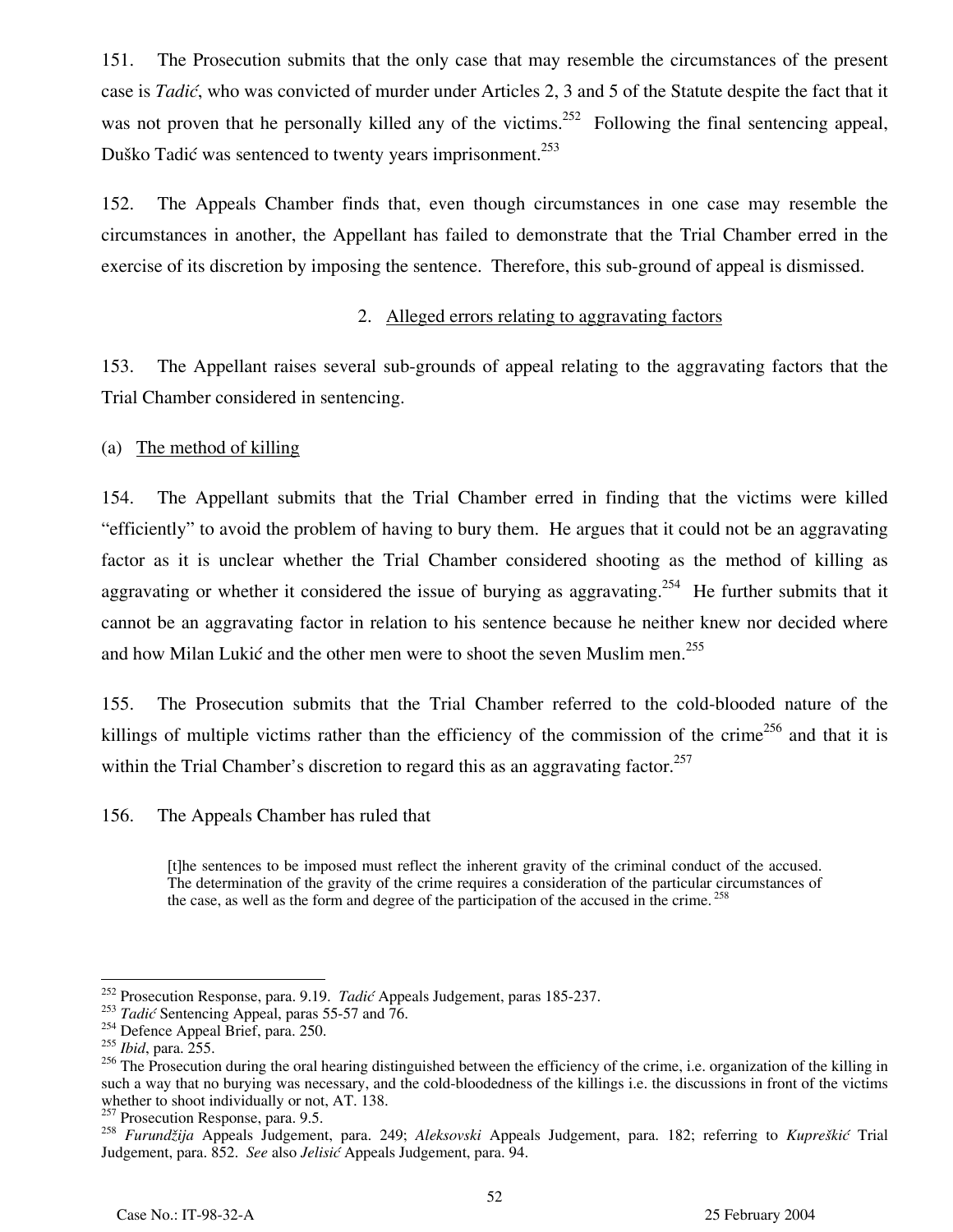157. The Appeals Chamber notes that the method and circumstances surrounding a killing are factors which normally would be taken into account in a Trial Chamber's consideration of the "inherent gravity" of the offence. In the present case, it was considered as an aggravating factor. The Appeals Chamber holds that the Trial Chamber did not err in doing so. The Appeals Chamber considers that it is irrelevant whether the Appellant was personally involved in the decision-making prior to the killing or in determining the method used to kill the seven Muslim men. The Appeals Chamber finds that the Appellant has not demonstrated that the Trial Chamber committed an error in exercising its discretion. Therefore, this sub-ground of appeal is dismissed.

## (b) Verbal abuse of the victims

158. The Appellant submits that the Trial Chamber erred by accepting verbal abuse of the victims as an aggravating factor. He challenges whether the verbal abuse occurred and whether he personally so abused anyone. $259$ 

159. The Prosecution submits that one of the main witnesses in the Drina River incident, witness VG-32, testified that verbal abuse occurred.<sup>260</sup> The Prosecution argues that the Trial Chamber has the discretion to consider verbal abuse as an aggravating factor and that the question of whether the Appellant took part in the abuse has no relevance, since the abuse lends seriousness to the joint criminal enterprise.<sup>261</sup>

160. The fact that the victims were verbally abused was accepted by the Trial Chamber<sup>262</sup> based on the testimony of VG-32, who stated that "they were cussing [sic], swearing, cussing [sic] our balija mothers, saying 'walk up there, you balija' and all other swear words."<sup>263</sup> The other main witness of the Drina River incident, witness VG-14, did not testify about verbal abuse.<sup>264</sup> However, he was not asked whether they occurred or not. The Appeals Chamber finds that it was reasonable for the Trial Chamber to conclude that verbal abuse took place although only VG-32 gave evidence about it.

161. Verbal abuse has not been used previously at the International Tribunal as an aggravating factor. The Statute and the Rules provide the Trial Chambers with a wide of discretion in determining the sentence and in considering factors in aggravation. In the view of the Appeals Chamber, verbal abuse can be taken into account as an aggravating factor by Trial Chambers.

 $\overline{a}$ 

<sup>&</sup>lt;sup>259</sup> Defence Appeal Brief, para. 251; Defence Reply, para. 9.3.

<sup>&</sup>lt;sup>260</sup> Prosecution Response Brief, para. 9.6.

<sup>261</sup> *Ibid*, para. 9.6.

 $262$  Judgement, para. 276.

 $263$  T. 278.

<sup>&</sup>lt;sup>264</sup> See, inter alia, T. 439, the conversation referred to is that between the Appellant and Meho Džafić.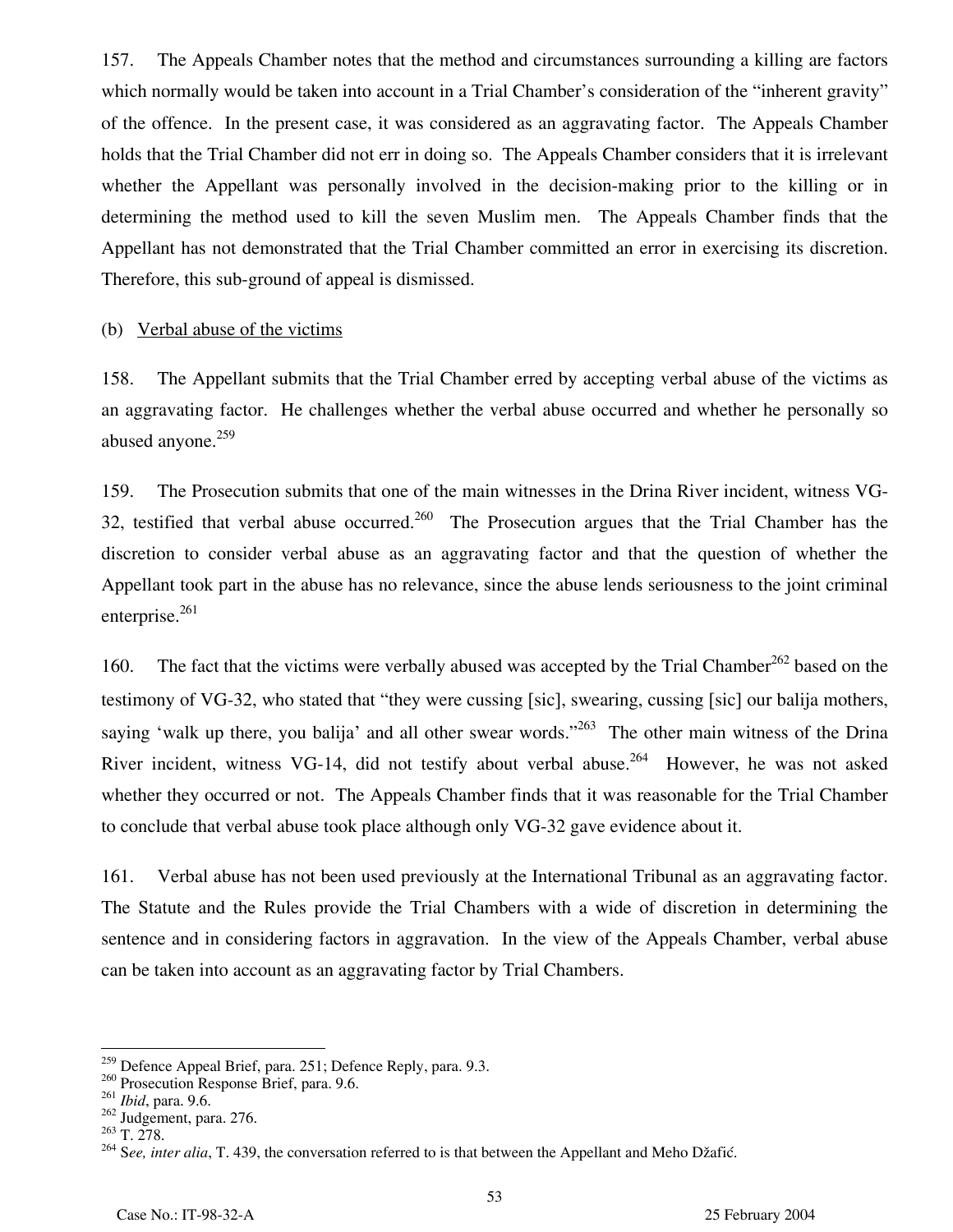162. As to the issue of whether verbal abuse by one of the members of the Milan Lukić group may aggravate the Appellant's sentence, the Appeals Chamber finds that, regardless of who made it, verbal abuse aggravated the gravity of the crimes committed on the bank of the Drina River. The Appellant took part in these crimes and the Trial Chamber correctly found that verbal abuse made in these circumstances amounted to an aggravating factor. The Appeals Chamber finds that the Appellant has not demonstrated that the Trial Chamber committed an error in exercising its discretion. Therefore, this sub-ground of appeal is dismissed.

### (c) The trauma suffered cannot be an aggravating factor since it is an element of the crime

163. The Appellant argues that the trauma suffered by the victims cannot amount to an aggravating factor since the trauma is an element of inhumane acts as a crime against humanity pursuant Article 5(i) of the Statute.<sup>265</sup> He submits that as an element of the crime, the trauma can not be taken into account additionally as aggravating the act.

164. The Prosecution responds that the long-term trauma suffered by the victims is not, as such, an element of the crime of persecution or murder as a crime against humanity or of murder as a war crime. $266$ 

165. In the present case, when recalling the applicable law in Chapter XI of the Judgement on inhumane acts, the Trial Chamber held that:

The elements to be proved [for an act to constitute an inhumane act as a crime against humanity] are:

(i) the occurrence of an act or omission of similar seriousness to the other enumerated acts under the Article;

(ii) the act or omission caused serious mental or physical suffering or injury or constituted a serious attack of human dignity;

(iii) the act or omission was performed deliberately by the accused or a person or persons for whose acts and omissions he bears criminal responsibility.<sup>267</sup>

To assess the seriousness of an act, consideration must be given to all the factual circumstances. These circumstances may include the nature of the act or omission, the context in which it occurred, the personal circumstances of the victim including age, sex and health, as well as the physical, mental and moral effects of the act upon the victim. While there is no requirement that the suffering imposed by the act have long term effects on the victim, the fact that an act has had long term effects may be relevant to the determination of the seriousness of the act. $268$ 

<u>.</u>

<sup>&</sup>lt;sup>265</sup> Defence Appeal Brief, para. 252; Defence Reply, para. 9.4.

<sup>&</sup>lt;sup>266</sup> Prosecution Response, para. 9.7.

<sup>267</sup> Judgement, para. 234.

<sup>268</sup> *Ibid*, para. 235, (emphasis added). The Trial Chamber referred to *Krnojelac* Trial Judgement, para. 144 and *Kunarac* Trial Judgement, para. 501.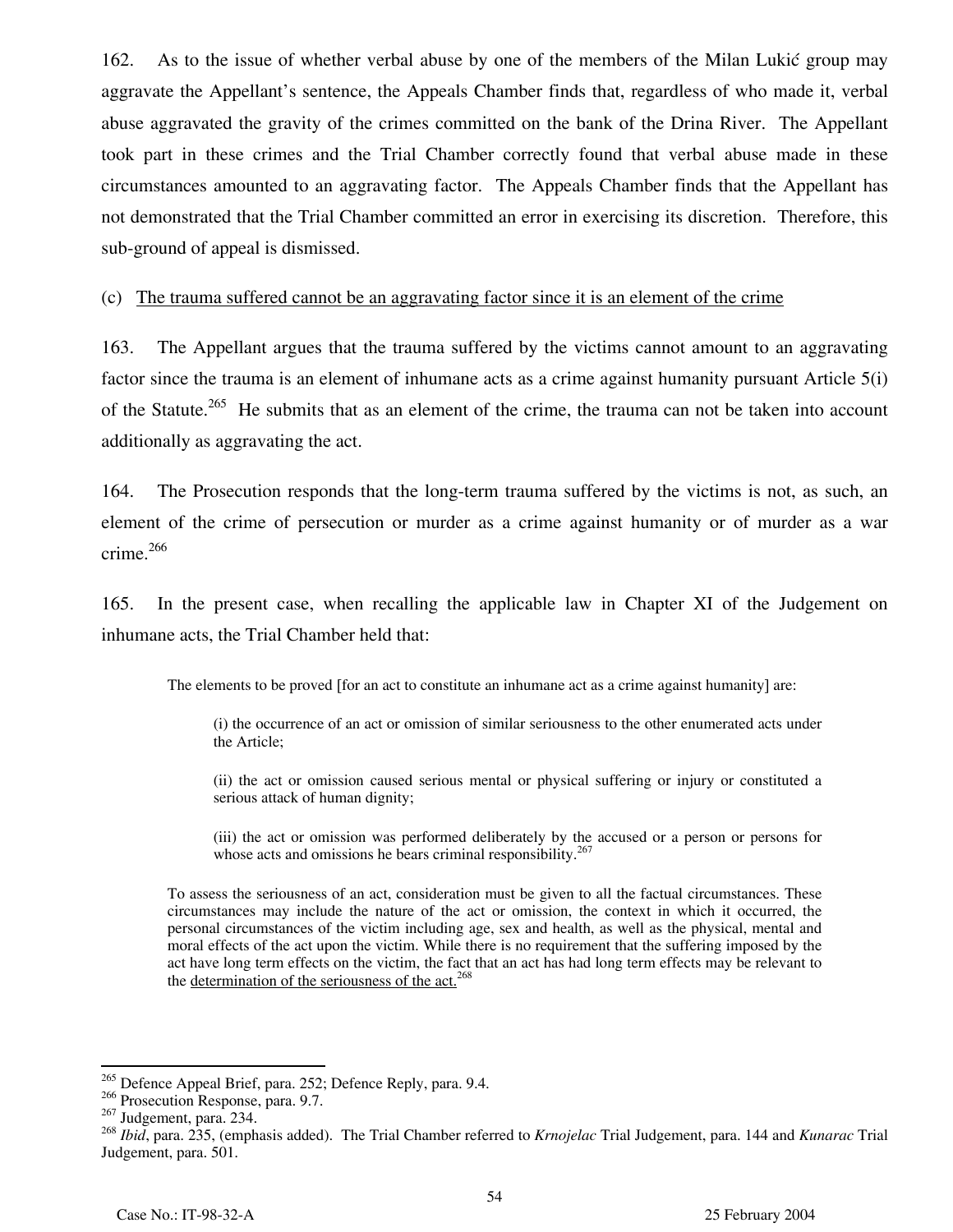166. The Trial Chamber was satisfied that "the attempted murder of VG-32 and VG-14 constitutes a serious attack on their human dignity, and that it caused VG-32 and VG-14 immeasurable mental suffering".<sup>269</sup> Considering the aggravating factors argued by the Prosecution, the Trial Chamber found that "the trauma still suffered by the survivors of the shooting" constituted an aggravating factor.  $270$ 

167. The Appeals Chamber is of the view that, even if the mental suffering of the survivors of the Drina River constitutes an element of the crime of inhumane acts, the Trial Chamber was entitled to take the long term effect of the trauma still suffered by witnesses VG-14 and VG-32 into account as an aggravating factor. Therefore, the Appellant has not demonstrated that the Trial Chamber erred in the exercise of its discretion. This sub-ground of appeal is dismissed.

#### (d) Discriminatory state of mind

168. The Appellant submits that the Trial Chamber committed an error of law by finding that his discriminatory state of mind was an aggravating factor in relation to the murders as a violation of the laws or customs of war under Article 3 of the Statute because the crime of persecution as a crime against humanity under Article 5(h) of the Statute already includes this element.<sup>271</sup> Such application, he argues, violates the principle *non bis in idem*. 272

169. The Prosecution submits that the rules on the permissibility of cumulative convictions allow convictions under Articles 3 and 5 of the Statute based on the same conduct on the basis that each crime contains an element which the other does not. Therefore, in the submission of the Prosecution, it is within the discretion of the Trial Chamber to consider a factor in aggravation under Article 3 even if the same factor cannot be considered in aggravation for the crime of persecution.<sup>273</sup>

170. The Appellant was convicted only for his conduct in relation to the Drina River incident. The Trial Chamber found when discussing cumulative convictions that

[c]onvictions for the crimes enumerated under Articles 3 and 5 of the Statute based on the same conduct are permissible, as each contains a materially distinct element. The materially distinct element required by Article 3 is the requirement that there be a close link between the acts of the accused and the armed conflict. That required by Article 5 offences is that the offence be committed within the context of a widespread of systematic attack directed against a civilian population. Applying this test to the present case, convictions for murder as a violation of the laws or customs of war and any other crime charged under Article 5 of the Statute based on the same conduct are permissible. Whenever cumulative convictions under both Article 3 and Article 5 of the Statute is based on the same conduct, the Trial

<sup>&</sup>lt;sup>269</sup> Judgement, para. 239.

<sup>&</sup>lt;sup>270</sup> *Ibid*, para. 276.<br><sup>271</sup> Defence Appeal Brief, para. 253; Defence Reply, para. 9.5.<br><sup>272</sup> Defence Additional Appeal Brief, para. 63.<br><sup>273</sup> Prosecution Response Brief, para. 9.8.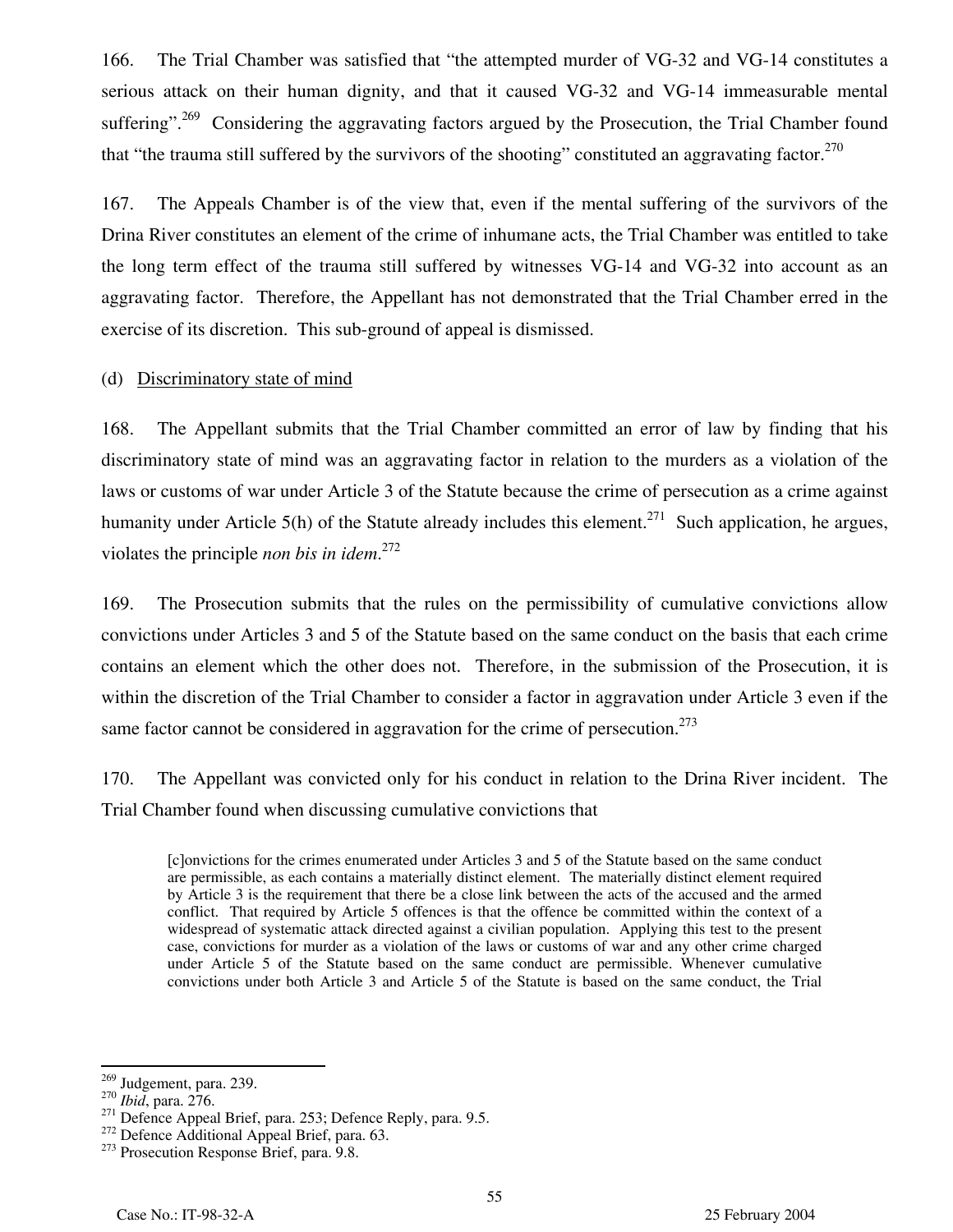Chamber must ensure that the final or aggregate sentence reflects the totality of the criminal conduct and overall culpability of the offender.<sup>274</sup>

171. When discussing the sentence, the Trial Chamber found that a discriminatory state of mind may constitute an aggravating factor when it is not an element of the crime in question. In paragraph 277 of the Judgement, the Trial Chamber held that a discriminatory state of mind is an element of the crime of persecution pursuant to Article 5(h) of the Statute and "may not additionally aggravate that offence." In paragraph 278, however, the Trial Chamber held that a discriminatory state of mind may be used in aggravation in relation to offences for which it is not required as an element and accepted that, in relation to the conviction for murder pursuant to Article 3 of the Statute, the Appellant's discriminatory state of mind does constitute an aggravating factor.

172. Several questions arise before the Appeals Chamber. The first issue is whether discriminatory intent can be used as an aggravating factor. To that question the answer is in the affirmative. The Appeals Chamber has already held in the *Kunarac* Appeals Judgement that

it is alleged that the Trial Chamber erred in regarding the discriminatory objective as an aggravating factor, as this constitutes an element of Article 5 crimes. In this context, the Appeals Chamber recalls the *Tadić* Appeal Judgement, which states that a discriminatory intent "is an indispensable legal ingredient of the offence only with regards to those crimes for which this is expressly required, that is, for Article 5(h) of the Statute, concerning various types of persecution." It is not an element for other offences enumerated in Article 5 of the Statute.275

The Prosecution submitted and the Appeals Chamber agrees that "[t]here is a sound reason why the Trial Chamber mentioned discriminatory intent as an aggravating factor for the war crime of murder despite the fact that it cannot aggravate the global sentence. The reason is that every conviction should stand on its own. Consequently, aggravating circumstances must be considered for every crime separately. As discriminatory intent is an aggravating circumstance for the war crime of murder the Trial Chamber had to regard this fact."<sup>276</sup>

173. The Appeals Chamber finds that the Trial Chamber did not err in holding that "a discriminatory state of mind may however be regarded as an aggravating factor in relation to offences for which such a state of mind is not an element."<sup>277</sup> A discriminatory state of mind is not an element of the crime of murder under Article 3 of the Statute and was not therefore taken into account in convicting the Appellant for the crime of murder. It could however be taken into account in estimating the gravity of the murder. This is the way the Trial Chamber used it. The discriminatory state of mind was used once in order to assess the gravity of the crime of murder and, of course on another occasion, in order to establish that the Appellant had the requisite discriminatory intent of the crime of persecution. The Trial

 $\overline{a}$ 

<sup>&</sup>lt;sup>274</sup> Judgement, para. 266.

<sup>275</sup> *Kunarac* Appeals Judgement, para. 357 (footnote omitted).

<sup>276</sup> AT. 137 (emphasis added).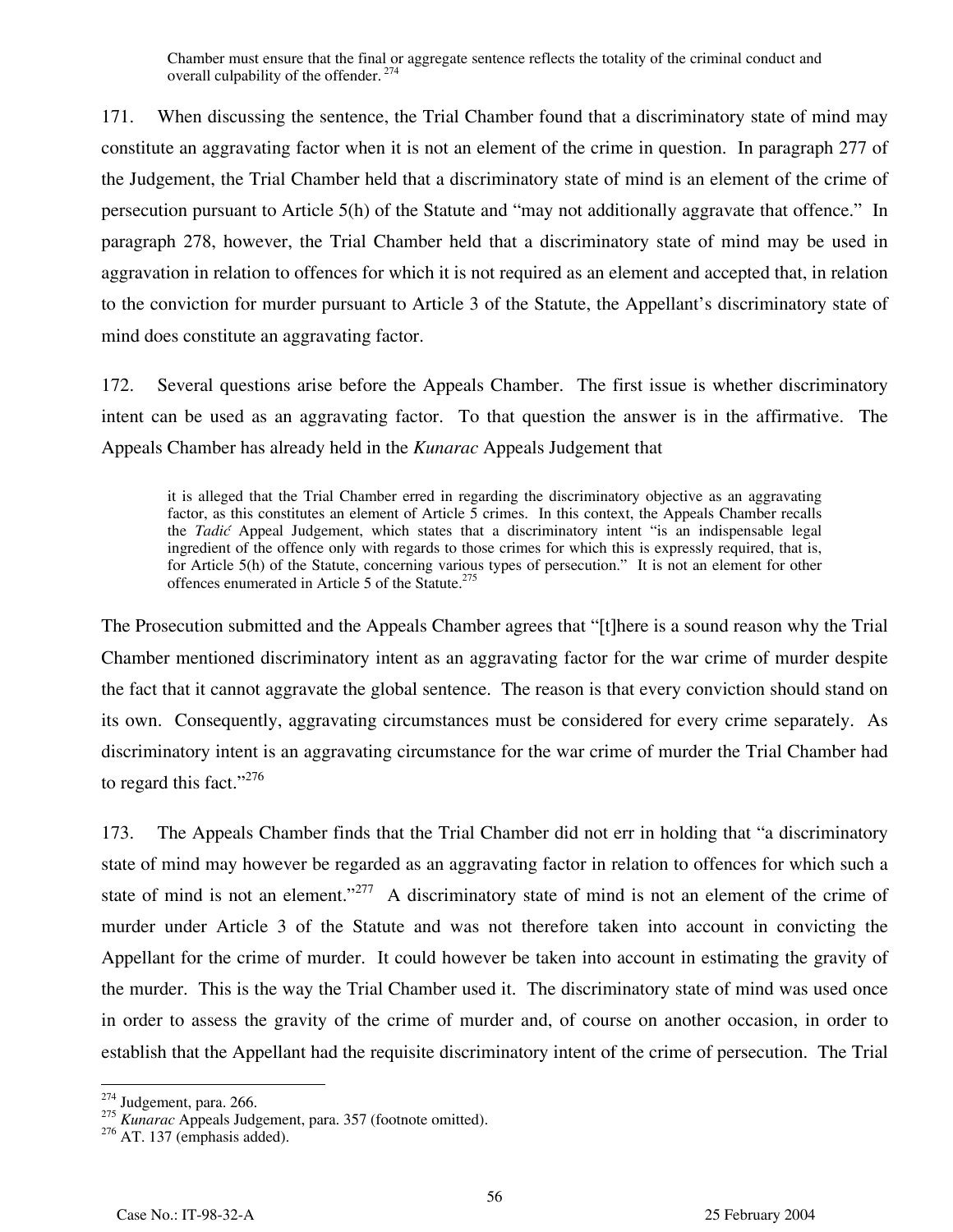Chamber committed no error in holding that a discriminatory state of mind can be regarded as an aggravating factor in relation to the crime of murder. This sub-ground of appeal is dismissed.

## 3. Alleged errors relating to mitigating factors

174. The Appellant submits that the Trial Chamber erred in failing to consider as a mitigating factor the remorse shown by him after the incident and his co-operation with the Prosecution.

## (a) The Appellant's remorse

175. The Appellant submits that the Trial Chamber erred by finding that he had not shown any remorse for his participation in the killing of the five Muslim men, including his friend Meho Džafić, that were killed on the bank of the Drina River.<sup>278</sup> The Appellant submits that he expressed his remorse for the death of the five men in the statement he gave to the investigators of the Prosecution and during the trial, and he refers to the testimony of witness Milojka Vasiljević. However, the Appellant argues that he could not express remorse for his "participation in the killing" since he considers that he did not participate in the killing.<sup>279</sup> Further, the Appellant argues that the Trial Chamber erred by not accepting his testimony that he reported the killing to the Chief of Police, Mr. Tomić, who was killed a short time later. The Trial Chamber did not accept the Appellant's testimony and failed to address the testimony of his wife Milojka Vasiljević.<sup>280</sup> The Prosecution submits that the Appellant did not identify any specific error in the Trial Chamber's finding and did not establish that this finding was unreasonable.<sup>281</sup>

176. The Trial Chamber found that it was not satisfied that the Appellant "showed any remorse for his participation in the deaths of the five men, even though one of the victims was a person well known to him. Nor does the Trial Chamber accept the Accused's evidence that, on the day after the Drina River incident, he went to the police to report the killing."<sup>282</sup>

177. Previous case-law from the Trial Chambers of the Tribunals states that in order for remorse to be considered as a mitigating factor it has to be sincere.<sup>283</sup> The Appeals Chamber is of the view that an accused can express sincere regrets without admitting his participation in a crime, and that that is a factor which may be taken into account. The Trial Chamber considered a number of factors put forward by the

<sup>&</sup>lt;sup>277</sup> Judgement, para. 258.

<sup>&</sup>lt;sup>278</sup> Defence Appeal Brief, para. 267-268.<br><sup>279</sup> Defence Reply, para. 9.7.

<sup>&</sup>lt;sup>280</sup> Defence Appeal Brief, para. 268.<br><sup>281</sup> Prosecution Response Brief, paras 9.13.<br><sup>282</sup> Judgement, para. 297 (emphasis added).<br><sup>282</sup> See Todorović Sentencing Judgement, para 89; *Erdemović* Second Sentencing Judgement, para 775; Serushago Sentencing Judgement, paras 40-41; Ruggiu Trial Judgement, paras 69-72; Simić Sentencing Judgement, para. 92; *Banović* Sentencing Judgement, para 70.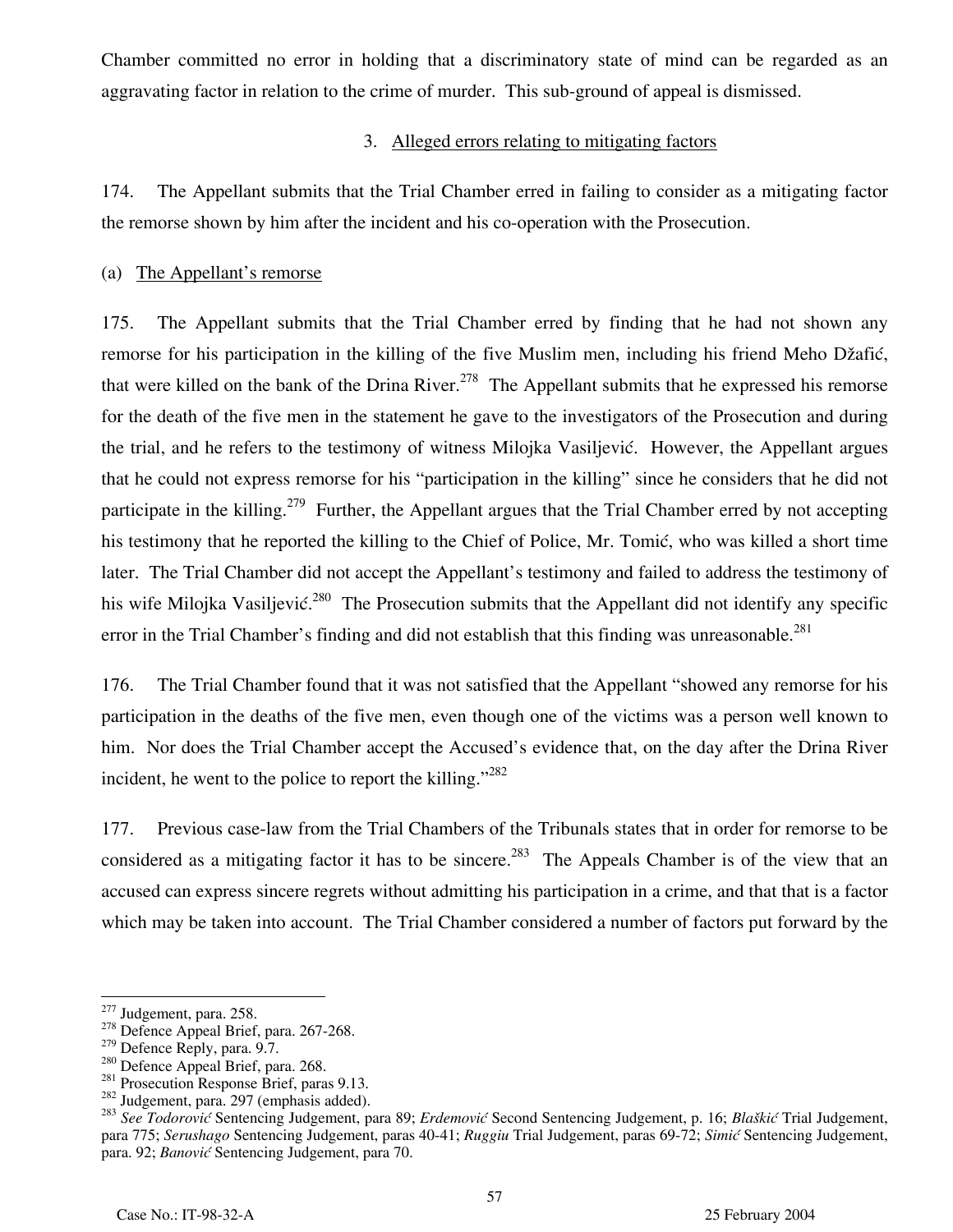Appellant as mitigating circumstances, including his repentance or remorse.<sup>284</sup> In the Trial Chamber's finding that the Appellant did not show any remorse for his participation in the Drina River incident, the Appeals Chamber understands that the Trial Chamber exercised its own discretion in deciding that the words used by the Appellant did not show real remorse and could not therefore be considered as a mitigating circumstance. The Appellant has not shown that the Trial Chamber committed any error in the exercise of its discretion.

178. Similarly, the Appellant has not shown any error committed by the Trial Chamber when it rejected the Appellant's evidence that, on the day of the Drina River incident, he went to the police to report the killings. The view of the Appeals Chamber is that, in rejecting the Appellant's testimony on this point, the Trial Chamber is to be understood as necessarily also having considered the evidence of others to the same effect. This sub-ground of appeal is, therefore, dismissed.

#### (b) Co-operation with the Prosecution

179. The Appellant challenges the Trial Chamber's finding that his co-operation with the Prosecution was not "substantial co-operation" within the meaning of Rule 101(B)(ii) of the Rules and therefore was not considered as a mitigating factor.<sup>285</sup> The Appellant submits that he willingly gave a statement to the Prosecution in November 2000 and that he told the Prosecution everything he knew. The Appellant argues that the fact that he provided more information than other witnesses is an indication that his cooperation was substantial.<sup>286</sup> The Prosecution submits that the Appellant does not show any discernible error in the exercise of the Trial Chamber's discretion in this respect. $287$ 

180. Co-operation with the Prosecution is the only mitigating factor that Trial Chambers are specifically required to consider pursuant to Rule 101 (B)(ii) of the Rules.<sup>288</sup> The Trial Chamber did not accept the Appellant's co-operation with the Prosecution as substantial but it did accept his co-operation as modest and gave it some, albeit very little, weight in mitigation.<sup>289</sup> The Appeals Chamber therefore

<sup>-</sup><sup>284</sup> *See* Judgement, para. 296.

<sup>&</sup>lt;sup>285</sup> Defence Appeal Brief, paras 271-272; Defence Reply, para. 9.8.

<sup>&</sup>lt;sup>286</sup> Defence Appeal Brief, para. 273, the Appellant also argues that the other witnesses either did not want or did not dare to testify since the other accused are still at large, para. 274.<br><sup>287</sup> Prosecution Response Brief, para. 9.16.

 $^{288}$  Rule 101(B)(ii) provides: "any mitigating circumstances including the substantial co-operation with the Prosecution by the convicted person before or after conviction."

<sup>&</sup>lt;sup>289</sup> The Trial Chamber held that "[t]he Prosecution submitted that the fact that the Accused gave a statement to the Prosecution did not amount to "substantial co-operation" pursuant to Rule  $101(B)(ii)$  as his statement "was self-serving and does not rise to the level of 'substantial co-operation.'" The Trial Chamber does not accept the Prosecution's argument insofar as it suggests that only a self-incriminatory statement could justify granting some mitigation of the accused for making a statement. It is true that the statement given by the Accused did not disclose anything which was not already known, or very little. But the actual content of such a statement is relevant to the amount of mitigation to give to the Accused for making it. The fact that he did give such a statement may in itself in some case be a sign of co-operation, however modest. The Trial Chamber is not satisfied that the statement given by the Accused in the present case represented "substantial" co-operation pursuant to Rule  $101(B)(ii)$ , but it does not interpret Rule  $101(B)(ii)$  as excluding the fact that a statement was made from the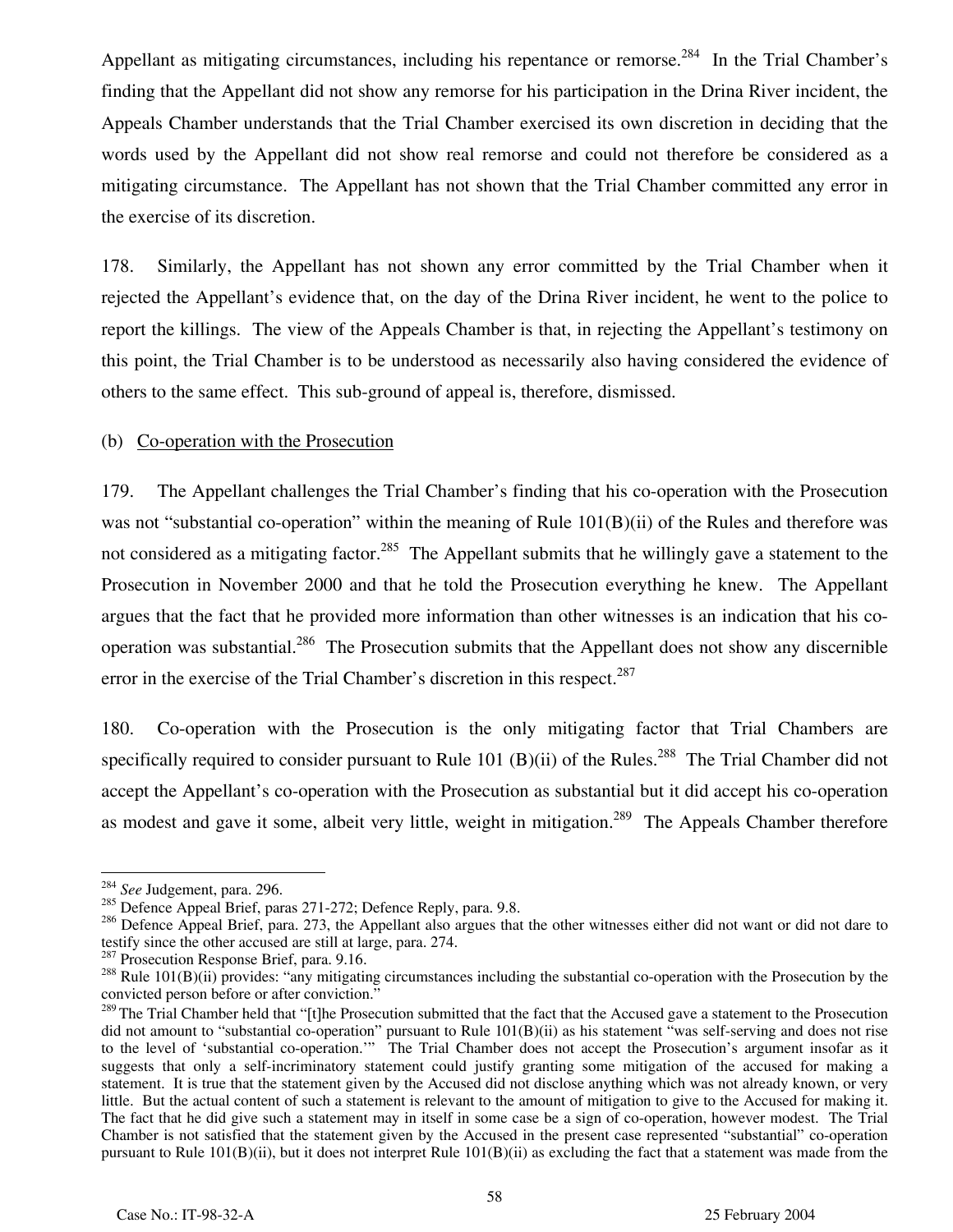finds that the Appellant has not shown a discernable error in the exercise of the Trial Chamber's discretion. This sub-ground of appeal is dismissed.

## **B. The Appeals Chamber's considerations**

181. The Trial Chamber imposed a prison sentence of twenty years on the Appellant. The Appeals Chamber has not found in favour of any of the Appellant's alleged errors in relation to the sentence. However, the Appeals Chamber is of the view that the sentence needs to be adjusted due to the Appeals Chamber's finding that the Appellant was responsible as an aider and abettor with respect to murder as a violation of the laws or customs of war under Article 3 of the Statute (Count 5) and persecution by way of murder and inhumane acts as a crime against humanity pursuant to Article 5(h) of the Statute (Count 3), instead of being responsible as a co-perpetrator as was found by the Trial Chamber. The Appeals Chamber considers that it has the mandate to revise the sentence by itself without remitting it to the Trial Chamber. $290$ 

182. The Appeals Chamber is of the view that aiding and abetting is a form of responsibility which generally warrants a lower sentence than is appropriate to responsibility as a co-perpetrator.<sup>291</sup> The Appeals Chamber recalls that the sentence to be imposed must reflect the inherent gravity of the criminal conduct of an accused. The Appeals Chamber is of the view that the Appellant committed very serious crimes. Therefore, taking into account the particular circumstances of this case as well as the form and degree of the participation of the Appellant in the crimes, the Appeals Chamber finds that a sentence of 15 years is appropriate.

<u>.</u>

matters which may be taken into account in mitigation unless such co-operation is "substantial." Nevertheless, the cooperation which was given by the Accused was indeed modest, and it has been given very little weight," Judgement, para. 299.

<sup>290</sup> *See Krnojelac* Appeals Judgement, paras 263-264; *Jelisi}* Appeal Judgement, para. 99; *Aleksovski* Appeal Judgement, para. 99. The Appeals Chamber of the ICTR has in several cases determined that quashing a conviction would not necessarily affect the imposed sentence and may be determined by the Appeal Chamber without remitting it back to the Trial Chamber. *See Musema* Appeals Judgement, paras 372-373.

<sup>291</sup> *Cf*. *R. v. Price* (2000), 144 C.C.C. (3d) 343 at 358 (Ont. C.A.)(Can.); §3B1.2 of the 2003 United States Sentencing Guidelines, applicable to aiding and abetting through §2X2.1 of the Guidelines: "Based on the defendant's role in the offense, decrease the offense level as follows: (a) If the defendant was a minimal participant in any criminal activity, decrease by 4 levels. (b) If the defendant was a minor participant in any criminal activity, decrease by 2 levels. In cases falling between (a) and (b), decrease by 3 levels"; Regina v. Dwayne Gordon, CA (Crim Div), [2002] EWCA Crim 1637, 11 June 2002 (England); Article 27 (2) of the 1997 Chinese Penal Code ("An accomplice shall, in comparison with a principal offender, be given a lesser punishment or a mitigated punishment or be exempted from punishment"; Articles 32 (2) and 55 of the 1988 Penal Code of South Korea (Article 32 [2]: "The punishment of accessories shall be mitigated to less than that of the principals"; Article 55 [1] no. 2: "When penal servitude for life or imprisonment for life is to be mitigated, it shall be reduced to limited penal servitude, or limited imprisonment, for not less than seven years; no. 3: When limited penal servitude or limited imprisonment is to be mitigated, it shall be reduced by one-half of the term of the punishment"); Sections 27 (2), 49 of the German Penal Code (Section 27 [2]: "The punishment for the accessory corresponds to the punishment threatened for the perpetrator. It shall be mitigated pursuant to Section 49 subsection [1]"; Section 49 [1]: "If mitigation is prescribed or permitted under this provision, then the following shall apply to such mitigation: 1. Imprisonment for not less than three years shall take the place of imprisonment for life; 2. In cases of imprisonment for a fixed term, at most three-fourths of the maximum term provided may be imposed […]"); Section 34 (1) no. 6 of the Austrian Penal Code: "it is true that accomplices are normally less blameworthy than principals and therefore deserve less severe sentences".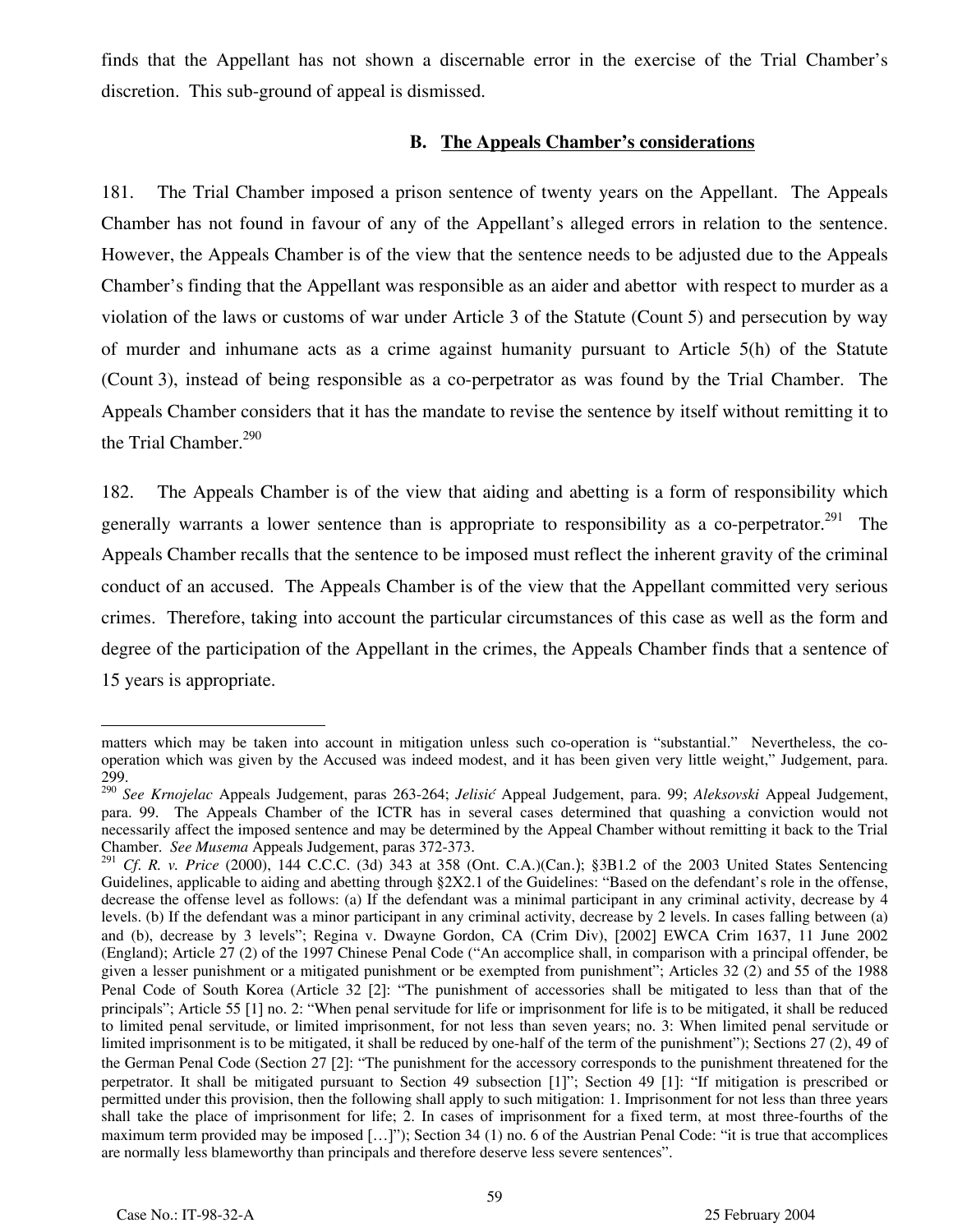## **VII. DISPOSITION**

For the foregoing reasons, **THE APPEALS CHAMBER**

**PURSUANT** to Article 25 of the Statute and Rules 117 and 188 of the Rules of Procedure and Evidence;

**NOTING** the respective written submissions of the parties and the arguments they presented at the hearing of 18 November 2003;

**SITTING** in open session;

**ALLOWS**, Judge Shahabuddeen dissenting**,** Mitar Vasiljević's appeal in so far as it relates to his convictions as a co-perpetrator of persecution, a crime against humanity (murder and inhumane acts) under Count 3 of the Indictment, and of murder, a violation of the laws or customs of war, under Count 5 of the Indictment;

**SETS ASIDE**, Judge Shahabuddeen dissenting**,** these convictions, and **FINDS**, Judge Shahabuddeen dissenting**,** Mitar Vasiljević guilty of Counts 3 and 5 of the Indictment as an aider and abettor to persecution, a crime against humanity (murder and inhumane acts), and as an aider and abettor to murder, a violation of the laws or customs of war, pursuant to Article 7(1) of the Statute;

**DISMISSES** Mitar Vasiljević's appeal against convictions in all other respects;

**DISMISSES** Mitar Vasiljević's appeal against sentence and **IMPOSES**, Judge Shahabuddeen dissenting**,** a new sentence, taking into account his responsibility established on the basis of the new convictions entered on appeal;

**SENTENCES** Mitar Vasiljević to fifteen years' imprisonment to run as of this day, subject to credit being given under Rule 101(C) of the Rules for the period Mitar Vasiljević has already spent in detention, that is from 25 January 2000 to the present day;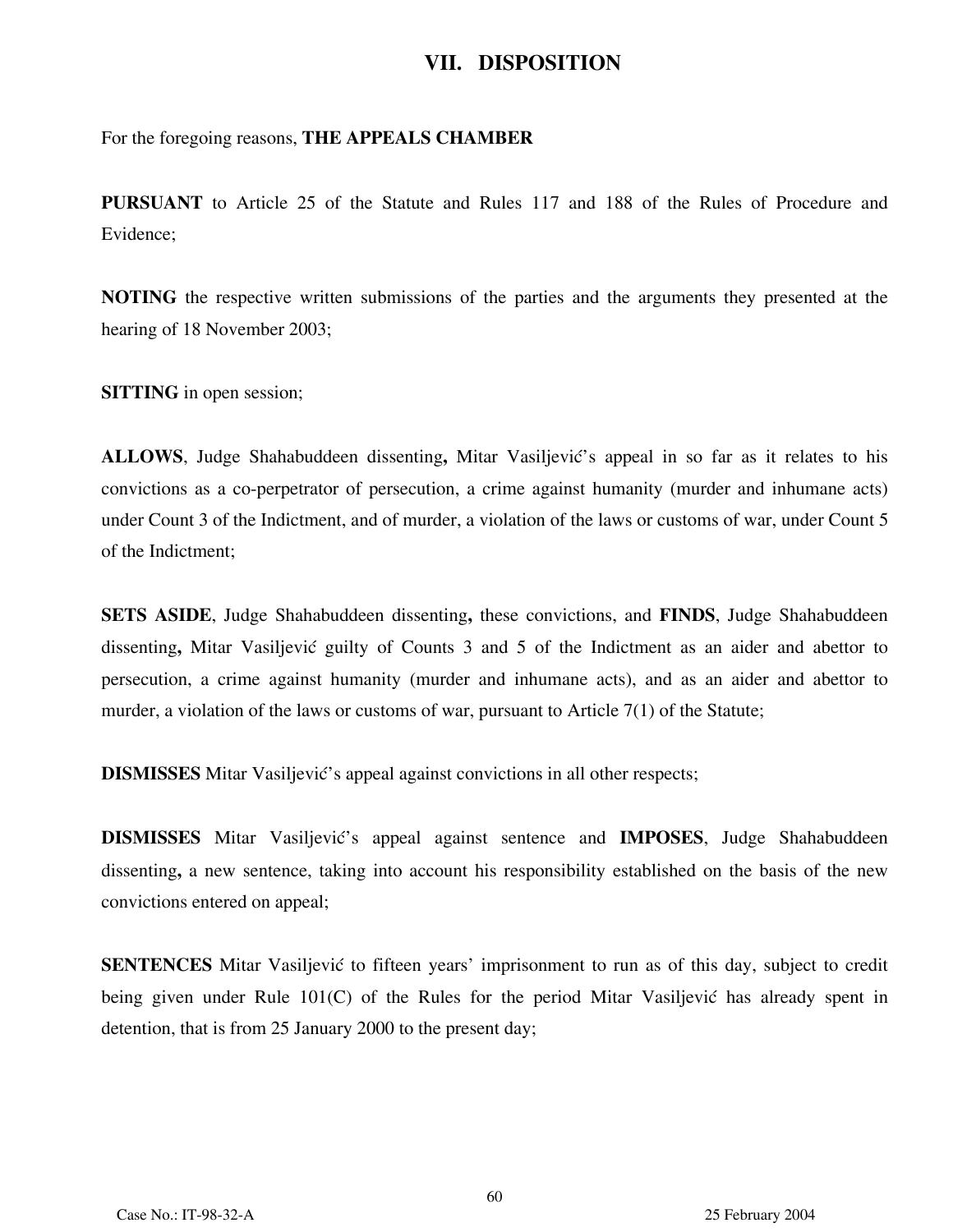**ORDERS**, in accordance with Rule 103(C) and 107 of the Rules of Procedure and Evidence, that Mitar Vasiljević is to remain in the custody of the International Tribunal pending the finalisation of arrangements for his transfer to the State where his sentence will be served.

Done in English and French, the English text being authoritative.

Presiding

 $\overline{a}$ 

Judge Theodor Meron Judge Mohamed Shahabuddeen Judge Mehmet Güney

Judge Wolfgang Schomburg

Judge Inés Mónica Weinberg de Roca

Judge Mohamed Shahabuddeen appends a separate and dissenting opinion to this Judgment.

Dated this twenty-fifth day of February 2004 At The Hague, The Netherlands.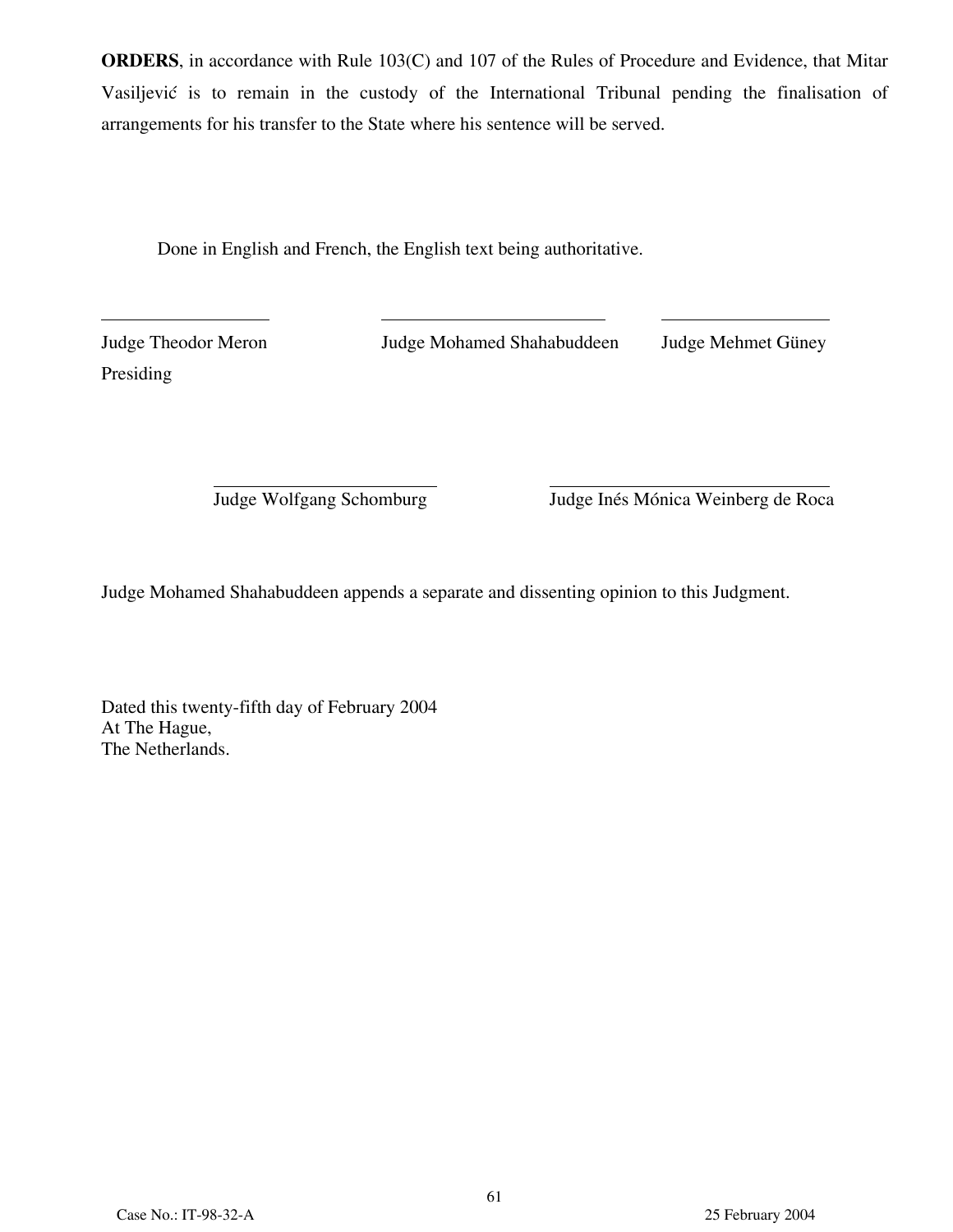# **VIII. SEPARATE AND DISSENTING OPINION OF JUDGE SHAHABUDDEEN**

## **A. Preliminary**

1. Seven men were lined up on the bank of the Drina River; they were made to face the river; they were unarmed civilians. Then, five to six metres behind them, another group lined up; it was armed; it included the appellant. This group shot in the direction of the seven men. Five of these were killed; they fell into the river. Pretending to have been shot, the two others also fell into the river; they lived to tell the tale.

2. The Trial Chamber was not satisfied beyond reasonable doubt that the appellant himself had killed anyone. Nevertheless, on the theory of joint criminal enterprise, it convicted him of murder as a coperpetrator.

3. I agree with the Appeals Chamber that the appellant had criminal responsibility. Where I differ is on the question of the level of that responsibility. The Appeals Chamber substitutes a conviction for aiding and abetting murder for the conviction for murder as a co-perpetrator which was imposed by the Trial Chamber. The Trial Chamber's conviction for persecution, as a co-perpetrator, through murder of the five victims and inhumane acts inflicted on the remaining two has likewise been revised to one of aiding and abetting persecution.

4. With respect, I consider that the Trial Chamber was right. These are my reasons.

## **B. Background**

5. In the territory concerned, ethnic cleansing was in progress. In the context of that phenomenon, an attack took place in the municipality of Višegrad. In the words of the Trial Chamber:

The attack took many forms, starting with the Serb take-over of the town and the systematic and large-scale criminal campaign of murders, rapes and mistreatment of the non-Serb population of this municipality, particularly the Muslims, which eventually culminated in one of the most comprehensive and ruthless campaigns of ethnic cleansing in the Bosnian conflict. Within a few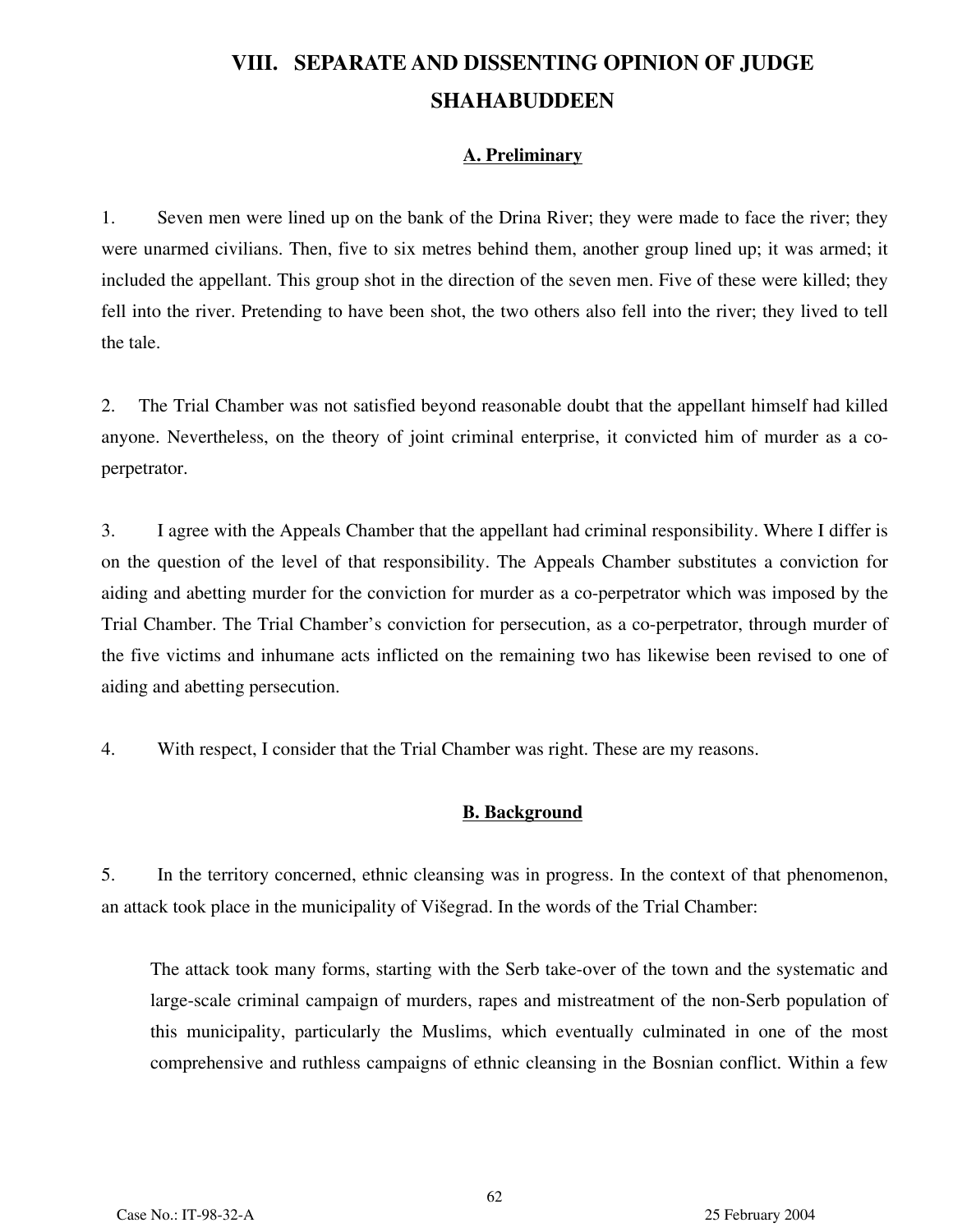weeks, the municipality of Višegrad was almost completely cleansed of its non-Serb citizens, ….292

A previous Muslim majority had disappeared; indeed, "by the end of 1992, there were very few non-Serbs left in Višegrad."<sup>293</sup> In paragraph 56 of its judgment, the Trial Chamber found that "proportionally" the changes in Višegrad were second only to those which occurred in Srebrenica."

6. Ethnic cleansing was carried out, *inter alia*, by paramilitary groups. One of these was Milan Lukić's group. Local residents called it the "White Eagles". In the words of the Trial Chamber, the White Eagles was a "particularly violent and feared group of Serb paramilitaries."<sup>294</sup> According to paragraph 75 of its judgment, Lukić and most of his associates had not lived in Višegrad for some time; consequently, they sought the assistance of local Serbs to help them identify the targets of their crimes.

7. The appellant was a Serb resident in Višegrad; he had been there all the time. The Trial Chamber found that "in view of the sheer scale and systematic nature of the attack, the Accused must have noticed the consequences of this campaign upon the non-Serb civilian population of the Višegrad municipality."<sup>295</sup> In its turn, the Appeals Chamber said "that a reasonable Trial Chamber could conclude from the above that the Appellant knew about the on-going attack against the Muslim civilian population in Višegrad."<sup>296</sup>

8. Further, the appellant was in a *kum* relationship – a strong Serbian family bond – with Lukić. 297 The Trial Chamber was "satisfied … that, because of his close relationship with Milan Lukić, the Accused was a ready source of local information for the group about the location of Muslims in the area of Višegrad, and that he gave that information to the group with the full realisation that it would be used to persecute Muslims."<sup>298</sup> The Appeals Chamber rejected the finding of the Trial Chamber that he was acting as an informant to the Lukić group.<sup>299</sup> Also, the Appeals Chamber accepted the Trial Chamber's finding that it was not satisfied that the appellant was a member of Lukić's paramilitary group or "that his association with that group was such that it is possible to draw an inference beyond reasonable doubt that [he] shared the *general* homicidal intentions of that group."300 The question, however, is whether the

-

<sup>&</sup>lt;sup>292</sup> Impugned judgment, para. 58.

 $293$  Impugned judgment, para. 56.

 $^{294}$  Impugned judgment, paras. 46 and 72.

<sup>295</sup> Impugned judgment, para. 60.

<sup>296</sup> Judgment of the Appeals Chamber, para. 30.

 $297$  Impugned judgment, para. 46.

 $^{298}$  Impugned judgment, para. 75. See also para. 95.<br> $^{299}$  Judgment of the Appeals Chamber, paras. 74.

<sup>&</sup>lt;sup>300</sup> Impugned judgment, paragraph 95. Emphasis added.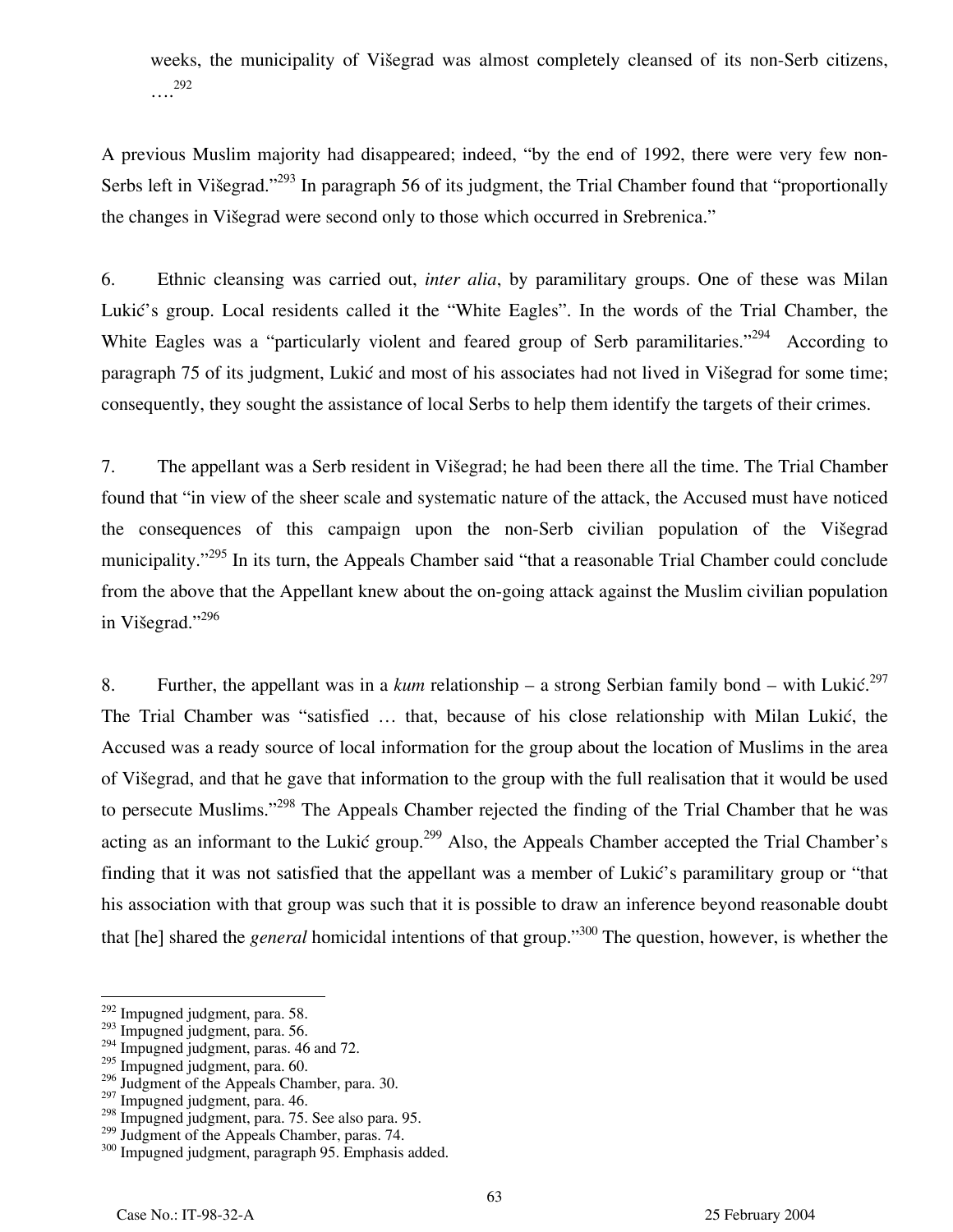appellant shared the homicidal intentions of Lukić's group on the *particular* occasion involved in this case.

9. The Trial Chamber found that, on the afternoon of 7 June 1992, Milan Lukić and two other unidentified men forcibly detained seven Muslim men and took them by two motor cars to Vilina Vlas Hotel in Višegradska Banja. That hotel was accepted by the parties as the headquarters of Lukić's paramilitary group. Throughout the entire incident involved in this case Lukić carried a sniper rifle with a silencer, while the two other men each carried an automatic rifle.<sup>301</sup> At the hotel, they were joined by the appellant, who was already there. The Trial Chamber rejected his claim that he did not have a gun there; the Appeals Chamber agreed that he had a gun when he left the hotel.<sup>302</sup>

10. At the hotel, Lukić tried unsuccessfully to find some keys. Eventually, on his orders, the group (including the appellant) entered the cars. After a short drive, the cars stopped at a place called Sase, adjoining the killing field.

## **C. Intent of the appellant before arriving at Sase**

11. The appellant's case is that, until the cars arrived at Sase, he had been under the impression that the seven Muslim men were to be exchanged. When the cars stopped at Sase, he realised that this was not to be – that the men were to be killed. The Trial Chamber found against that claim to late discovery of the true purpose in view. It said that it was "satisfied that, when the Accused left the Vilina Vlas Hotel, he knew that the men were not to be exchanged but were to be killed."<sup>303</sup> The Appeals Chamber disagrees; it states that it would not be reasonable to conclude "that the Appellant knew when he left the hotel that the seven Muslim men were going to be killed and not exchanged."<sup>304</sup> I have difficulty with this finding.

12. The Appeals Chamber "takes into consideration [that].… iii) witness VG-32 testified that it was from the moment Milan Lukić ordered them to leave the car [i.e., at Sase] that the behaviour of the soldiers changed drastically."<sup>305</sup> The reference to "the soldiers" was a reference to the captors, including the appellant. I understand that excerpt to mean that the Appeals Chamber considered that the appellant did not expect that change. So, the evidence may be consulted. The Appeals Chamber refers to the

<sup>&</sup>lt;sup>301</sup> Impugned judgement, para. 99.

<sup>302</sup> Judgment of the Appeals Chamber, para. 37.<br><sup>303</sup> Impugned judgment, para.105.<br><sup>304</sup> Judgment of the Appeals Chamber, para. 53. See also, ibid., para. 124.

<sup>&</sup>lt;sup>305</sup> Judgment of the Appeals Chamber, para. 53.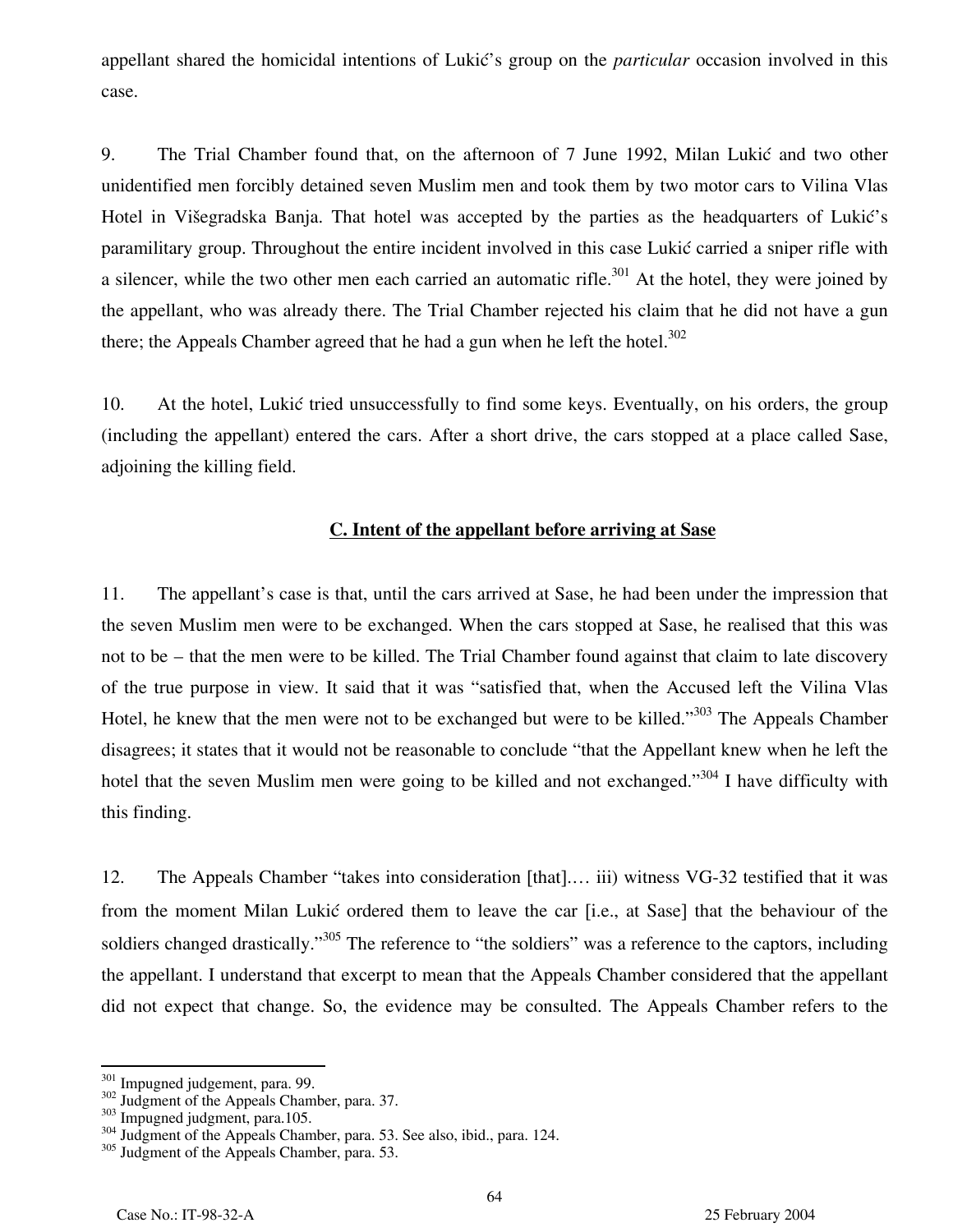evidence of witness VG-32 in footnote 220 of its judgment. As recorded in the transcript of the Trial Chamber, at p. 274, the evidence of that witness reads:

> A … We stopped behind them [i.e., the other car] and we were ordered to go out. The moment we got out – at the moment we got out and stood in the road, on the left-hand side, the behaviour of the soldier changed drastically.

> Q. When you say "changed drastically," would you describe his demeanour or behaviour now at this stage?

> A. I'm sorry, I don't know who you are referring to. Are you referring to everyone or to individuals?

> Q. You just referred to a soldier whose behaviour changed drastically. Which soldier are you referring to?

A. I meant everybody. I meant all four of them, actually, who were present there.

Q. Would you please describe how their behaviour changed?

A. I said that the soldier who was sitting in the car as we were driving back from the hotel offered us cigarettes. He talked to us very nicely. But the moment we got out of the car, they stepped back. They moved a few metres to the side, and their weapons were on the ready, and they spoke to us very harshly. They used very harsh words to order us to walk in the direction of the river.

Q. I want to ask you – you said they had their weapons "on the ready." What exactly do you mean by that?

A. I mean that the weapons were pointed at us, and of course the rifles had their safeties off.

13. On allegedly learning for the first time at Sase that the men were to be killed, the appellant did not protest or in any other way demonstrate surprise or dissatisfaction. Asked, in effect, "whose behaviour changed drastically," the witness replied: "I meant everybody. I meant all four of them, actually, who were present there." That included the appellant; so he changed his behaviour too. He was fully identified with the other members of the captor group; he was not, as the captives were, an unprepared spectator of the change. Certainly, the previous behaviour of the captors appeared to have changed, and that apparent change in behaviour could indeed have taken the captives by surprise, but not the appellant.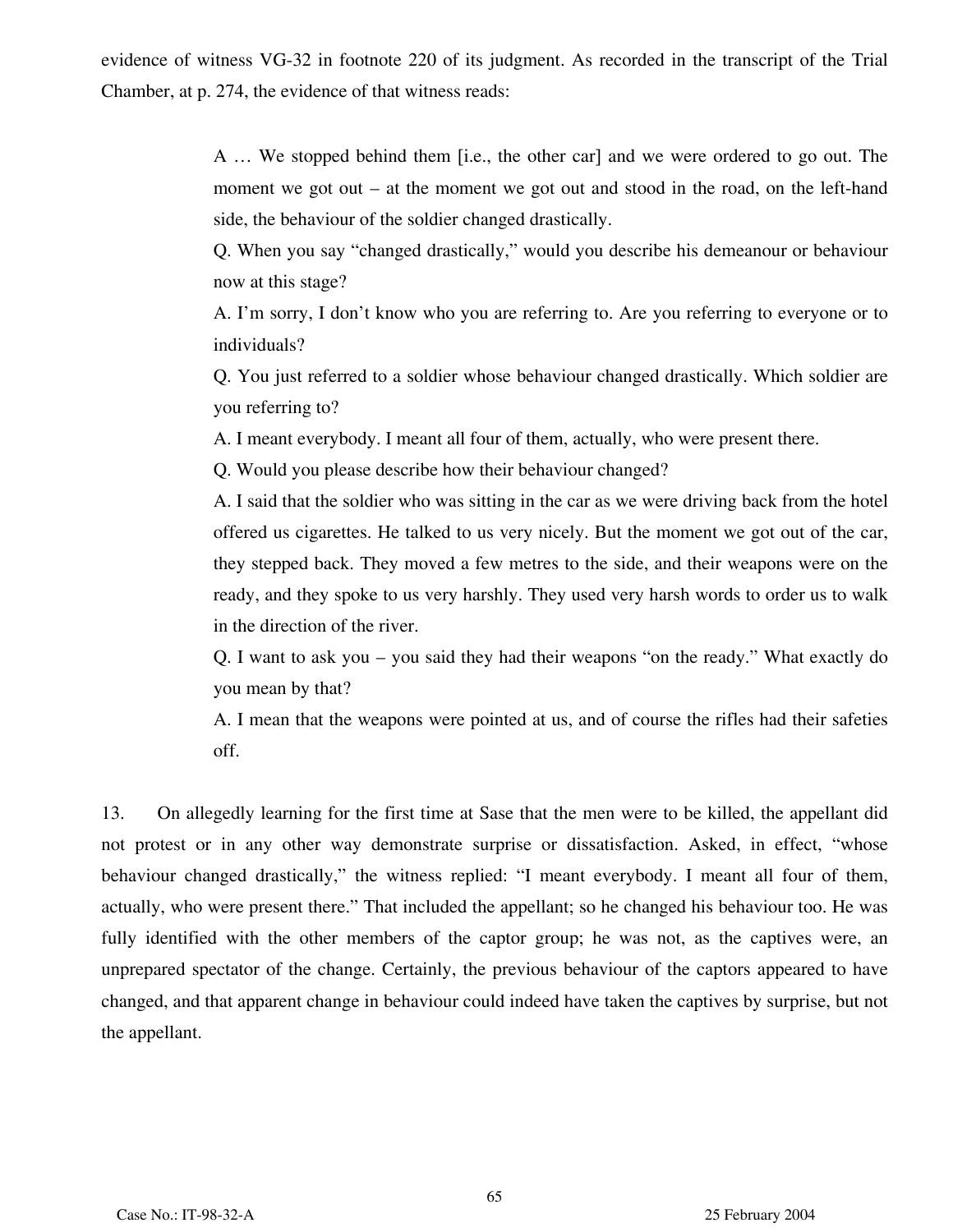14. An obvious reflection – not requiring evidence – is that, for ease of security, the captors would not tell the captives of their impending doom while the cars were on the move. However, the real purpose of their mission would of necessity be laid bare when they reached the killing field. So, the fact that the captives were earlier told that they were being taken to be exchanged did not reasonably imply that the appellant himself believed that or that he was taken by surprise by the contrary disclosure at the killing field. There is no suggestion that at that point his conduct differed from that of his colleagues. His actions were those of a killer who knew all along what fate would befall the captives.

15. In effect, the fact that the appellant did not show any surprise in reaction to the disclosure at Sase that the captives were to be killed can be taken into account in determining whether a reasonable tribunal of fact could have found, as the Trial Chamber did, that before the cars arrived at Sase the appellant knew that the intention was to kill the captives. Thus, even if an inference to this effect cannot be grounded on the particular matter mentioned by the Trial Chamber concerning the Varda factory,  $306$  the appellant's behaviour at Sase was itself material which justified that finding by the Trial Chamber. The above-mentioned transcript was referred to<sup>307</sup> by the Appeals Chamber *ex mero motu* in the belief that the drastic change which it mentioned undermined the finding of the Trial Chamber; in my view, the transcript supports the finding of the Trial Chamber and has to be considered by the Appeals Chamber. Evidence before a Trial Chamber is notoriously voluminous: a Trial Chamber cannot be expected to refer to all of it. It is good law that the Appeals Chamber has to presume that all relevant evidence was taken into consideration by the Trial Chamber even if not expressly referred to by it. $308$ 

16. In brief, the material on record does not enable the Appeals Chamber to say that no reasonable tribunal of fact could have come to the conclusion reached by the Trial Chamber "that, when the Accused left the Vilina Vlas Hotel, he knew that the men were not to be exchanged but were to be killed."<sup>309</sup> Therefore, the Appeals Chamber cannot disturb the Trial Chamber's finding on that point.

<sup>&</sup>lt;sup>306</sup> See judgment of the Appeals Chamber, paras. 46-54.

<sup>&</sup>lt;sup>307</sup> See judgment of the Appeals Chamber, para. 53.<br><sup>308</sup> In *Musema*, ICTR-96-13-A, of 16 November 2001, para. 20, the ICTR Appeals Chamber said, "It does not necessarily follow that because a Trial Chamber did not refer to any particular evidence or testimony in its reasoning, it disregarded it." In paragraph 21 it added: "It is for an appellant to show that the finding made by the Trial Chamber is erroneous and that the Trial Chamber indeed disregarded some item of evidence, as it did not refer to it." In this regard, unless the Trial Chamber has remained silent before a startling piece of evidence, its silence does not show that it failed to take account of the evidence. See and consider *R. v. London Borough of Brent B.C., ex parte Barisse* (1999), 31 HLR 50 at 58. There is nothing particularly startling about the particular piece of evidence in this case, more especially as, on my interpretation, it coincides with the conclusion reached by the Trial Chamber.

<sup>&</sup>lt;sup>309</sup> Impugned judgment, para.105, and judgment of the Appeals Chamber, para. 53.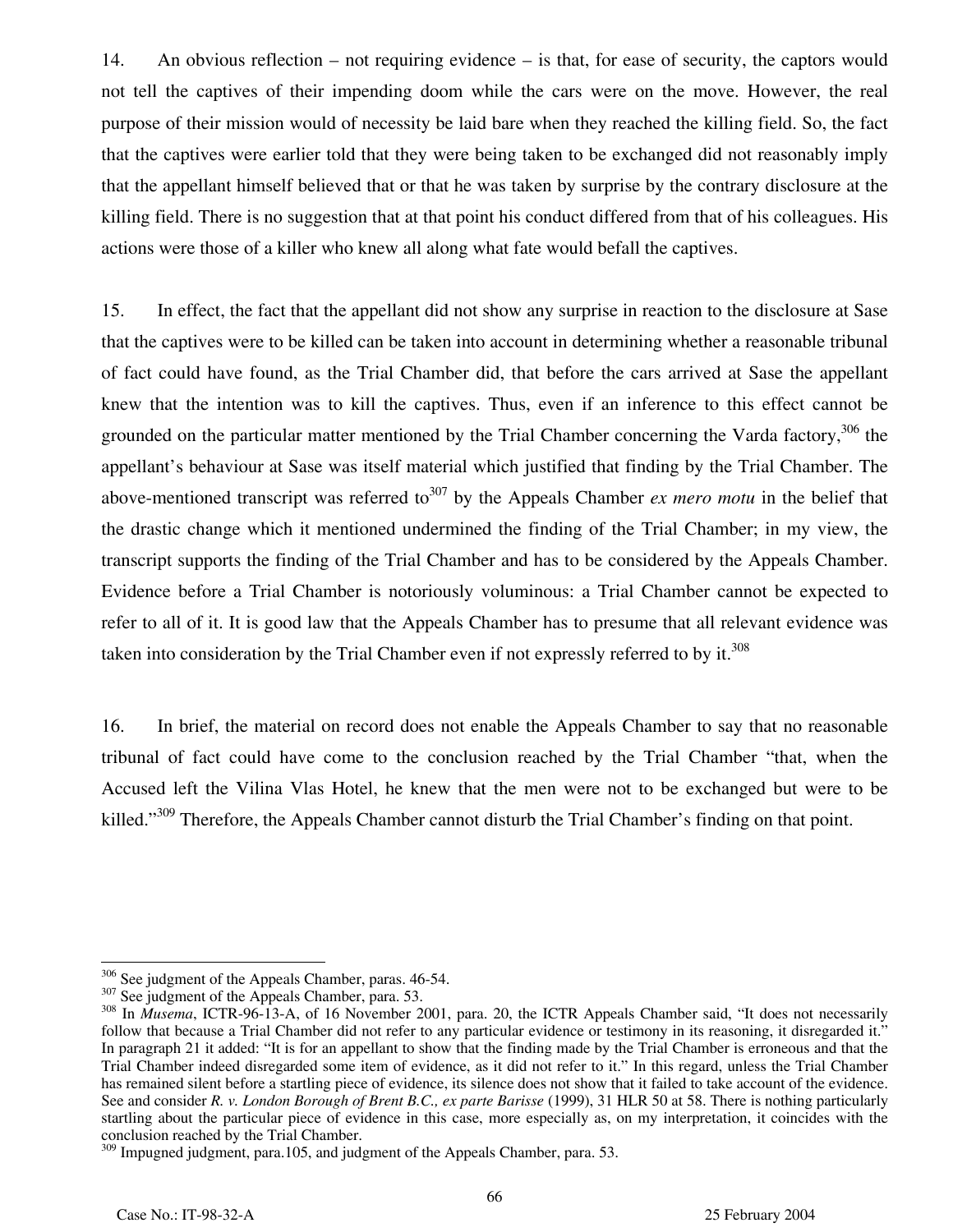## **D. Intent of the appellant after arriving at Sase**

17. In any event, as the Appeals Chamber recalls, at the time when the cars parked at Sase, "the Appellant admits that he knew that the seven Muslim men were to be killed."<sup>310</sup> Thus, if he did not know of the intent before, he knew of it then. Did he also share the intent? The shortness of time which elapsed between the arrival at Sase and the killing on the bank of the Drina River is not decisive. What is decisive is the evidence of what happened between the arrival at Sase and the time when the killings took place.

18. In this respect, paragraph 104 of the judgment of the Trial Chamber states:

[T]he seven Muslim men were instructed to get out of the cars and ordered by Milan Lukić to walk through a field towards the bank of the Drina River, which was 100 metres away. The Trial Chamber is satisfied that they were forced to walk at gunpoint towards the River. The Trial Chamber is satisfied that the seven Muslim men were told that they would be killed if they tried to escape.

Thus, from where the cars were parked, the appellant walked 100 metres through a field to the river bank, his gun pointed at the captives with its safety catches off. Since he now knew that the captives were to be killed, he could not claim that he was barring escape to ensure availability for exchange. He was demonstrating willingness to participate in the imminent act of killing.

19. The appellant claimed that, during that walk, he pleaded with Lukić to spare the men. The Trial Chamber rejected the claim. The Appeals Chamber agreed with the Trial Chamber.<sup>311</sup> The Trial Chamber was "satisfied that some of the Muslim men begged for their lives and that their pleas were ignored;"<sup>312</sup> it found that, contrary to his claim, the appellant "said nothing in response to the pleas of" one of the victims.<sup>313</sup> That the appellant in fact remained both armed and silent before the victims' pleas for their lives suggests that he did more than know of the intent to kill. This conclusion is reinforced by what follows.

<sup>&</sup>lt;sup>310</sup> Judgment of the Appeals Chamber, para. 128. See also, ibid., para. 132.

<sup>311</sup> Judgment of the Appeals Chamber, paras. 60 and 86.<br><sup>312</sup> Impugned judgment, para. 111.<br><sup>313</sup> Impugned judgment, para. 106.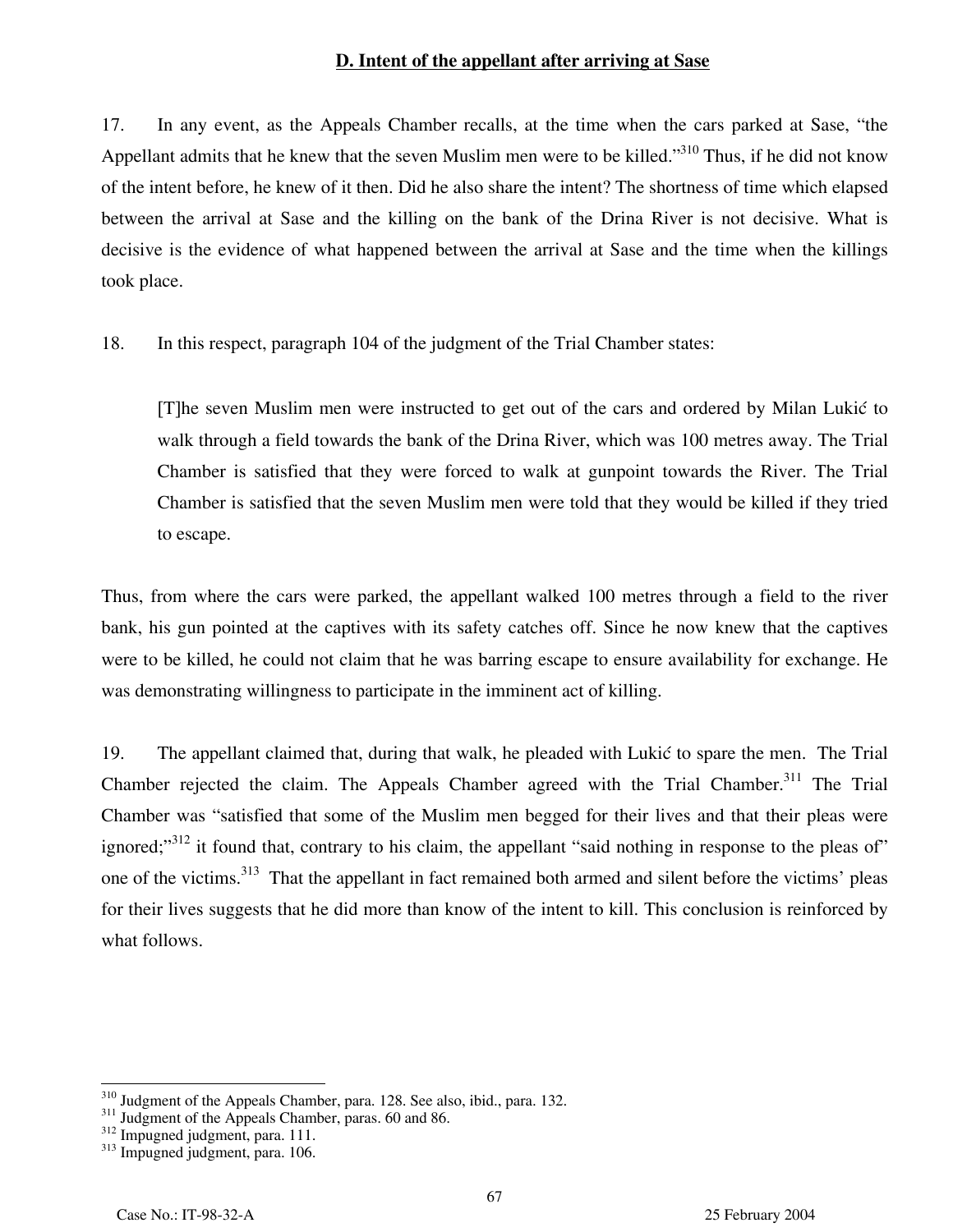# **E. The appellant, with his gun, stood in line with other members of the firing party at the time of the shooting**

20. Before the Trial Chamber, the appellant claimed that he "was standing 10 to 15 meters behind those seven men, between the trees  $\ldots$ <sup>314</sup>, that he was "left behind among the trees,"<sup>315</sup> and that "he stayed behind in the bushes."<sup>316</sup> The Trial Chamber dismissed these claims, stating:

The Trial Chamber is satisfied that Milan Lukić, the Accused and the two unidentified men pointed their guns, which had their safety catches off, at the Muslim men, as they walked towards the bank of the Drina River. The Trial Chamber is satisfied that the Accused followed the men to the banks of the Drina River, and it rejects as untruthful the Accused's evidence that, when he realised that he could not persuade Milan Lukić to spare the men, he turned away from the group and stopped some 10 to 15 metres from the river. $317$ 

21. Thus, the Trial Chamber had before it the appellant's contention that he had turned away from the group and had stopped some distance away – that, in effect, he had dissociated himself from the killings. With some dismay, the Trial Chamber rejected that claim as "untruthful,"<sup>318</sup> as it likewise dismissed the appellant's related claim that he reported the matter to the police on the following day.<sup>319</sup> These decisions were accepted by the Appeals Chamber, $320$  which specifically said that it "dismisses the Appellant's alleged errors regarding … (iii) the finding of fact that the Appellant was standing some distance away from the group during the shooting."<sup>321</sup> The Appeals Chamber also accepted that the appellant had a gun at the Drina River, contrary to the appellant's denial.<sup>322</sup>

<u>.</u>

<sup>&</sup>lt;sup>314</sup> Defence Respondent's Brief against Prosecution Respondent's Brief of 18 August 2003, dated 2 September 2003, para. 2.6. See also Defence Appellant's Brief Against Judgment of November 29, 2002, dated 24 June 2003, paras. 5, 9, 10, 12, 87 and 89

<sup>&</sup>lt;sup>315</sup> Transcript of the Appeals Chamber, 18 November 2003, p. 30, Mr Domazet.

<sup>&</sup>lt;sup>316</sup> Transcript of the Appeals Chamber, 18 November 2003, p. 149, where Mr Domazet said "that the fact that he didn't come up close, that he stayed behind in the bushes was when [sic] he saw Lukic lining them up and that the three of them were taking up positions like a firing squad and that they were going to kill them and there was nothing more that he could do." <sup>317</sup> Impugned judgment, para. 108 (footnotes omitted).

<sup>318</sup> See paragraph 24 below on consciousness of guilt, discussed in, *inter alia*, *R. v. Franklin*, [2001] A Crim R 223.

 $^{320}$  Judgment of the Appeals Chamber, paras. 67, 177 and 179, respectively.<br> $^{321}$  Judgment of the Appeals Chamber, para. 86. See also, ibid., paras. 67 and 128.<br> $^{322}$  Judgment of the Appeals Chamber, paras. 45, 67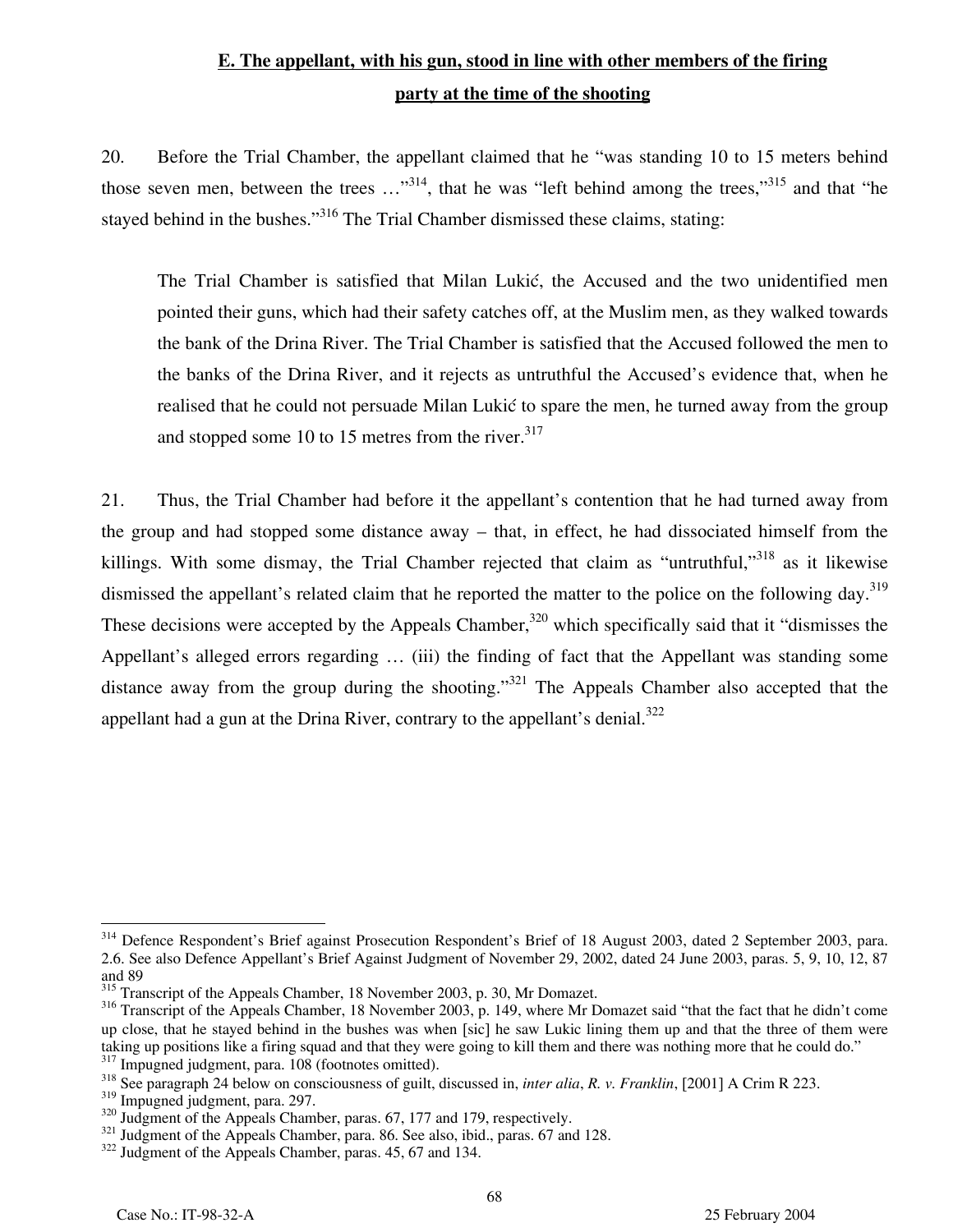22. Then, as to what happened when the party reached the river bank, the Trial Chamber made this finding: 323

The Trial Chamber is satisfied that, when they reached the bank of the river, the seven Muslim men were lined up facing the river, and that Milan Lukić, the Accused and the other two unidentified men lined up approximately five to six metres behind the Muslim men.

After considering certain discrepancies in the evidence, the Trial Chamber likewise said that it was "satisfied that all four men stood behind the seven Muslims and that the accused was one of them."324

23. In effect, the appellant stood with the other members of the firing party. According to the Trial Chamber, they had all "lined up". That means that the appellant stood in line with the other offenders; and he was armed. The Trial Chamber used the words "shortly before" in stating that the Accused was "standing behind the Muslim men with his gun together with the other three offenders shortly before the shooting started," $325$  but it is not credible that the formation which existed "shortly before the shooting started" had lost a member just before the shooting started. This was not the understanding of the Trial Chamber when it stated "that it has been established beyond reasonable doubt that the Accused participated in the shooting and that he did so sharing the intention of the others in the group that the seven Bosnian men be killed."<sup>326</sup> Nor was it the understanding of the Appeals Chamber when it dismissed the appellant's claim that he "was standing some distance away from the group during the shooting."327 Thus, at the time of the shooting, the appellant was standing armed and in line with his colleagues as a member of the firing party.

24. The appellant told lies to the Trial Chamber about not being armed at the hotel, about not being armed at the Drina River, about responding to the pleas of the victims, about asking Lukić to spare their lives, about being some distance away from the actual shooting, and about reporting the matter to the police station on the following day. As lies can be told by an accused for reasons which do not necessarily imply guilt, it is a forbidden line of reasoning that the telling of lies demonstrates guilt.<sup>328</sup> But that reasoning may be employed where the court is satisfied that the lies (whether told in court or out of court) were told from a consciousness of guilt, provided they are not the only basis of conviction. In my opinion, the lies told by the appellant fall into this category. They show that he was seeking to evade

 $\overline{a}$ 

 $323$  Impugned judgment, para. 109 (footnotes omitted).<br> $324$  Impugned judgment, para. 110.

 $\frac{324}{25}$  Impugned judgment, para. 110.<br> $\frac{325}{25}$  Impugned judgment, para. 209; and see judgment of the Appeals Chamber, para. 134.<br> $\frac{326}{25}$  Impugned judgment, para. 98.

<sup>&</sup>lt;sup>327</sup> Judgment of the Appeals Chamber, para. 86. See also, ibid., paras. 67 and 128.

<sup>328</sup> See *R. v. Franklin*, [2001] A Crim R 223, and the authorities collected in it.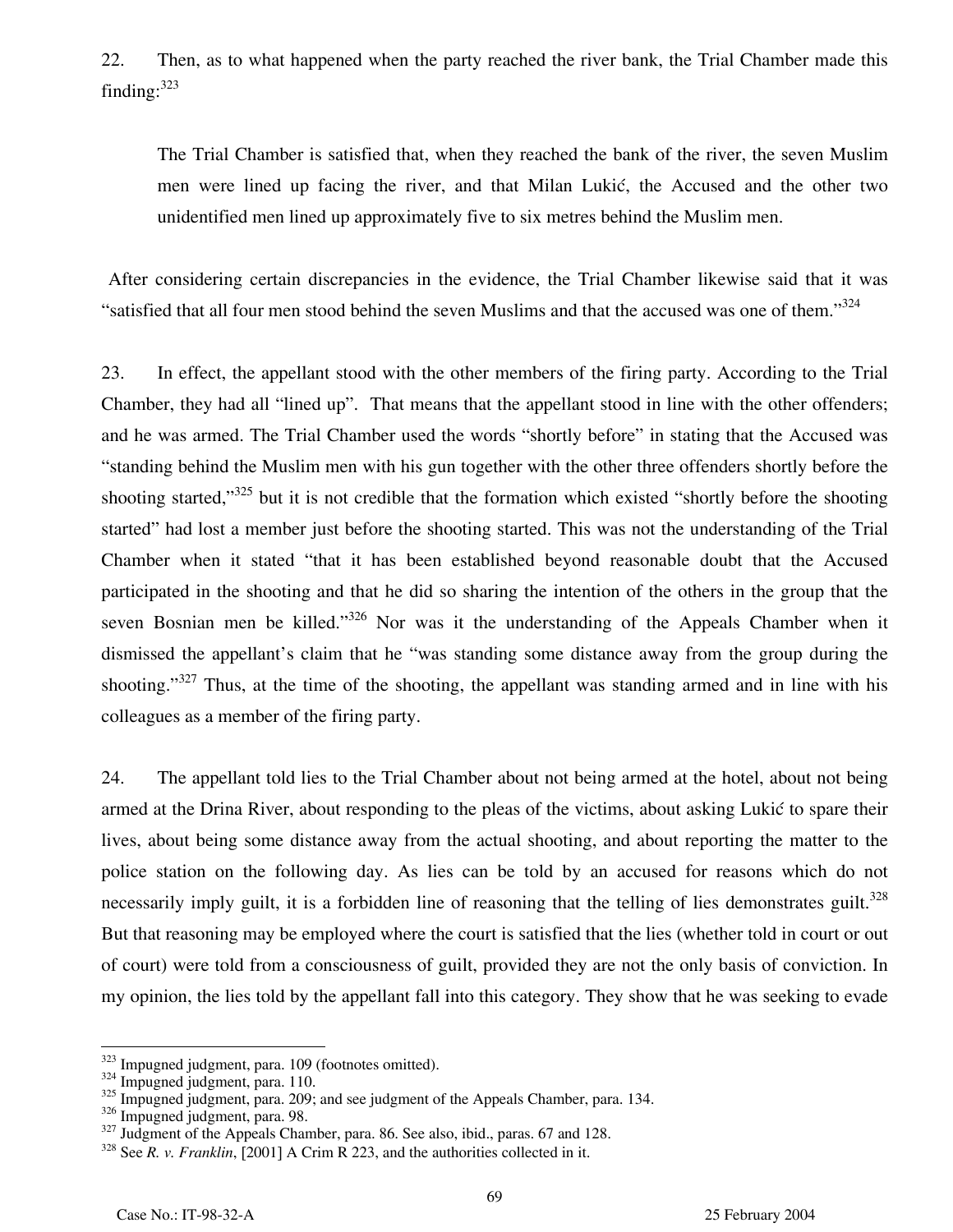his criminal responsibility as one of the main actors; they therefore imply an acknowledgment of that responsibility. The responsibility of a main actor which was thus acknowledged was that of a coperpetrator – and not that of a lesser actor such as an aider and abettor.

# **F. The Trial Chamber's finding that there was no sufficient proof of any actual killing by the appellant**

25. However, as it stated in paragraph 113 of its judgment, the Trial Chamber was "not satisfied that it has been established that the accused actually killed anyone or more of the victims". Its views are as follows:  $329$ 

112. The Trial Chamber is not satisfied that the Prosecution has established beyond reasonable doubt that the Accused fired his weapon at the same time as the other three, or that he personally killed anyone or more of the victims. VG-32 gave evidence that, immediately before the shooting started, he heard three clicks, which were produced by the specific devices of the automatic rifles of the Accused and the two other unidentified men. VG-32 said that, by adjusting those devices, the method of shooting was adjusted from bursts of gunfire to individual shots. Milan Lukić's sniper rifle did not have such device. VG-14 gave evidence that the first sequence of shots consisted of three loud shots and one "bluff" or muted shot. He specified that the three loud shots came from the automatic rifles of the Accused and of the other two unidentified men, and that the "bluff" shot came from Milan Lukić's sniper rifle, which had a silencer. Because of the extraordinarily tense situation in which they were at the time, the evidence given by VG-32 and VG-14 that they remembered the number of shots fired is not sufficiently reliable to base a finding beyond reasonable doubt on that evidence only that the Accused actually pulled the trigger. Even the most honest witnesses can convince themselves of what must have happened by a perfectly natural process of unconscious reconstruction. The Trial Chamber accepts that these two witnesses honestly believed that this is what happened, but it cannot exclude the very understandable and natural possibility that they have unconsciously reconstructed it.

113. Although the Trial Chamber is not satisfied that it has been established that the Accused actually killed anyone or more of the victims, it is nevertheless satisfied that the only reasonable inference available on the evidence is that the Accused, by his actions, intended that the seven Muslim men be killed, whether or not he actually carried out any of those killings himself. One member of the Trial Chamber accepts the evidence relating to the number of clicks, although this

<sup>&</sup>lt;u>.</u> <sup>329</sup> Impugned judgment, paras. 112-113, footnotes omitted.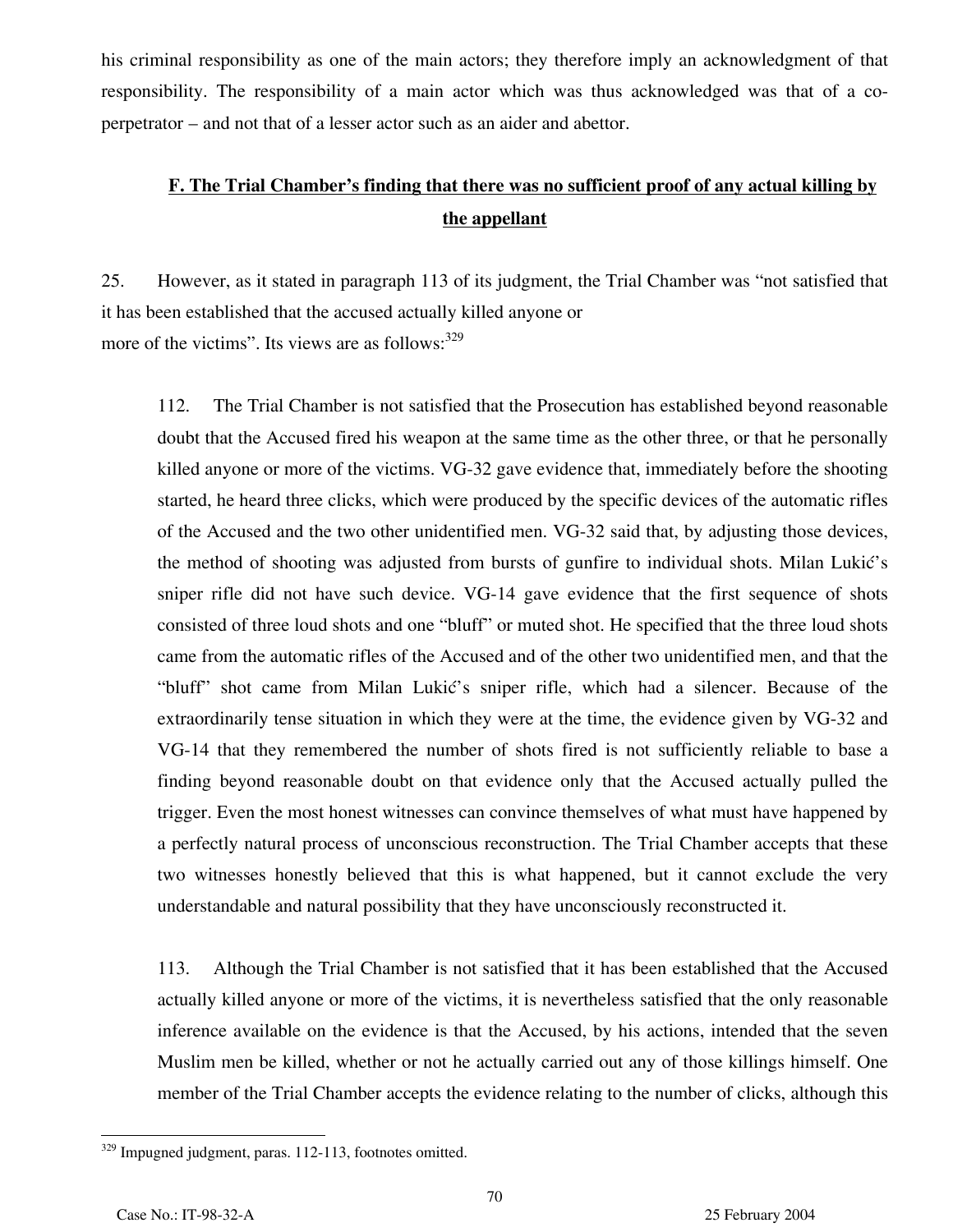evidence is not regarded by that Judge as essential or necessary to the determination of the accused's intention. The majority has no doubt that VG-32 honestly believed that he heard three clicks, but the majority is not satisfied that there is no element of perfectly natural reconstruction involved in that belief. The majority of the Trial Chambers makes an identical finding in relation to the evidence of VG-14 concerning the number of shots and the nature of the noise produced by the weapons being fired. The conclusion of all three members of the Trial Chamber in relation to the intent of the Accused that those seven men be killed is thus identical.

26. The finding by the Trial Chamber that it was "not satisfied that it has been established that the accused actually killed anyone or more of the victims" is not the same as a finding – and the Trial Chamber did not find - that the accused had withdrawn<sup>330</sup> from the intent of the group to kill, which, in my view and in the view of the Trial Chamber, he shared. More importantly, as the above excerpts show, that holding was not made on evidence solely applicable to the accused: it could apply to any of the offenders. The holding reflected the simple fact that it is evidentially difficult – although not impossible - to establish that a particular member of a firing party actually pulled his trigger or that, if he did, he actually killed any of a number of victims: they might have been killed by other members of the firing party.

27. The resulting situation is not unknown to the law. It is usually solved by saying that, if a person is a party to a joint criminal enterprise (by whatever name called), he is a co-perpetrator of the ensuing crime, although it is not shown that he took part in the actual killing.<sup>331</sup> That was the approach taken by the Trial Chamber.<sup>332</sup>

### **G. The argument that the appellant lacked power to prevent the commission of the crime**

28. However, an objection of substance to that approach has been raised by co-counsel for the appellant.<sup>333</sup> As I understand it, his submission is this: The doctrine of joint criminal enterprise is accepted. But, in judging whether a person was a participant in a joint criminal enterprise, it must be found that his participation was substantial. Substantial participation means that the person must be

<sup>&</sup>lt;sup>330</sup> For the effect of withdrawal, see *Pinkerton v. United States*, 328 U.S. 640 (1946) at 646.

 $^{331}$  See judgment of the Appeals Chamber, para. 111. And see R. v. Salmon (1880) 6 Q.B.D.79; R. v. Swindall and Osborne (1846) 2 C. & K. 230; and *Du Cros v. Lambourne* [1907] 1 K.B. 40. It is different if all that can be proved is that one of the persons, but not whether any particular person, committed the crime and there is no proof that they all shared a common intent to commit it or that there is no criminal legal nexus among them.<br><sup>332</sup> See impugned judgment, paras. 209-210.<br><sup>333</sup> The argument seems to be alluded to in paragraph 129 of the judgment of the Appeals Chamber, which

Chamber did not find, however, that the Appellant acted at the same level of authority or with the same degree of control over the killings as the other three actors."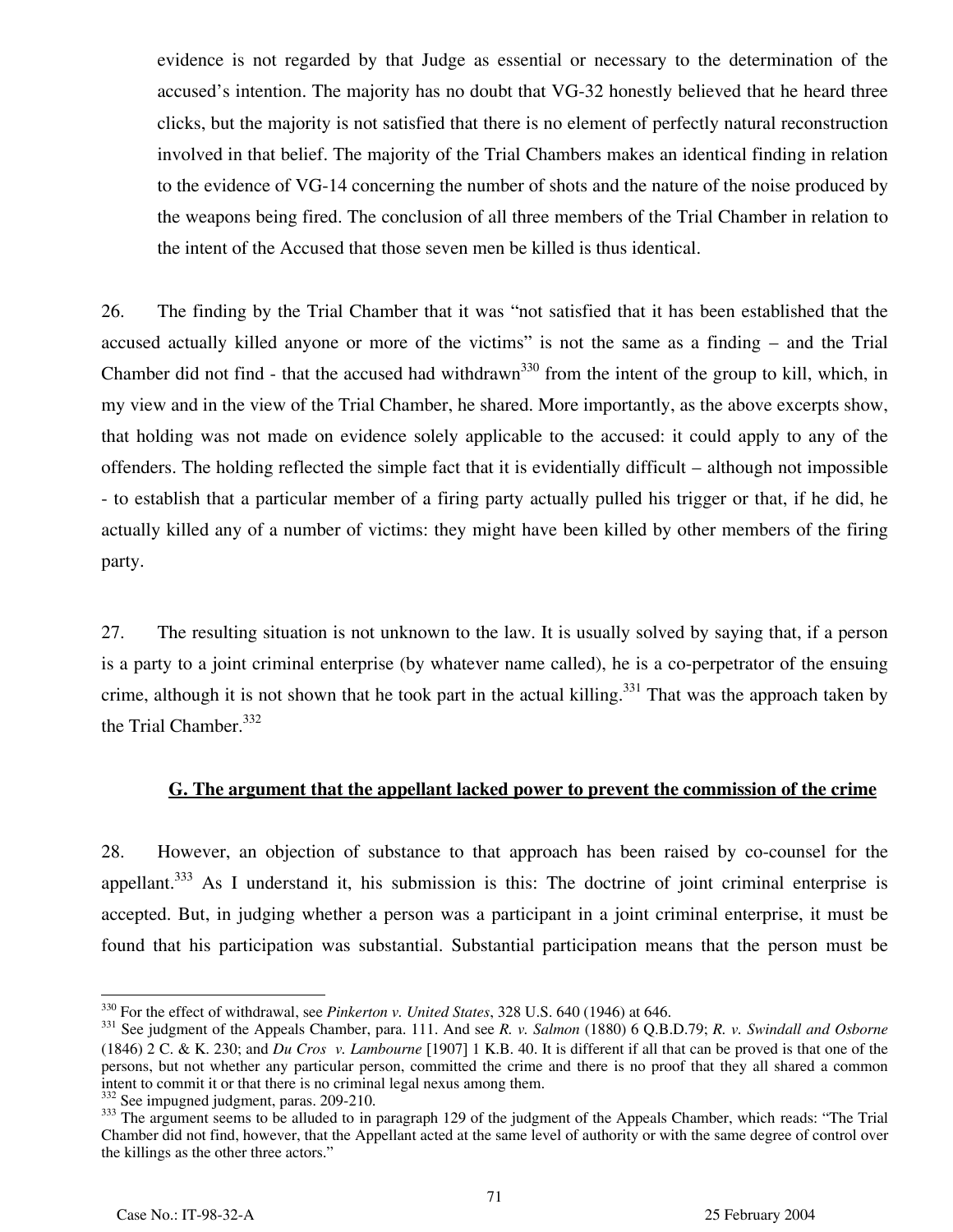shown to be "in a position with power to prevent the work of the joint criminal enterprise and the corresponding criminal activity."334 The appellant was not in that position, because the evidence showed that he "was not in a position to stop Mr Lukić and his men from committing their crimes."<sup>335</sup> Therefore, he could not have criminal responsibility as a co-perpetrator.

29. I believe that the submission is based on the following argument. The leading principle, as recognised in *Tadić*, is that "the foundation of criminal responsibility is the principle of personal culpability."<sup>336</sup> An accused does not engage criminal responsibility as the perpetrator of a crime unless he was in control of the commission of the crime. A person is in control of the commission of a joint criminal enterprise crime only if his contribution was indispensable to its commission, in the sense that non-fulfilment of his part of the enterprise would have ruined the efforts of his colleagues to commit the crime.<sup>337</sup> If he is regarded as culpable as a co-perpetrator of the crime although it could have been committed without his participation in that sense, this can only be because his culpability as a coperpetrator derives from that of the real actor: the culpability of the latter as a perpetrator is being imputed to the former. That is not the same as saying that an accused should only be culpable for what he himself has done.<sup>338</sup> Consequently, runs the argument, where the act of the accused does not rise to the level of control over the commission of the crime, his culpability is not that of a co-perpetrator.

30. *Tadić* goes beyond that argument, for there the Appeals Chamber recalled, with evident approval, the charge of Judge Advocate Honig in the *Ponzano* case that it was not necessary to show that the defendant's participation was a *sine qua non*, "or that the offence would not have occurred but for his participation."339 So, if *Tadić* is wrong on that point, it could be argued that the appellant in this case was not in control of the commission of the crime of murder because the actual killing was done by others and his non-contribution did not ruin their efforts to commit the crime. More specifically, the appellant

 $\overline{a}$ <sup>334</sup> Mr Knoops, co-counsel for the appellant, Transcript of the Appeals Chamber, 18 November 2003, p. 50. And see, ibid., pp. 47, 48, 49, 126, 127, 144, 145, 154 and 155, for defence and prosecution arguments on the point.

<sup>335</sup> Mr Knoops, co-counsel for the appellant, Transcript of the Appeals Chamber, 18 November 2003, p. 50. See also (Additional) Defence Appeal Brief, dated 24 June 2003, para. 56, stating "the Trial Chamber deduces this alleged personal participation of the accused in this joint criminal enterprise from his assumed possibility and power to intervene in the actions of Milan Lukić and his group."<br> $336$ Tadić, IT-94-1-A, 15 July 1999, para. 186.

<sup>336</sup>*Tadić*, IT-94-1-A, 15 July 1999, para. 186. 337 Claus Roxin, *Täterschaft und Tatherrschaft*, 6th ed. (Berlin and New York, 1994), pp. 278-279, cited in *Stakić*, IT-97-24-T, 31 July 2003, para. 440 (the two pages from *Roxin* being translated into English by the Registry of the ICTY). The famous *Sirius* case in Germany shows the excesses resulting from a subjective approach. In contrast, there is the more objective approach of the control theory. As it is put in Nigel Foster and Satish Sule, *German Legal System and Laws*, 3<sup>rd</sup> ed. (Oxford, 2002), at p. 331, "Control over the crime may arise from …, in cases of jointly committed offences, control over a contributing act that is necessarily causal for commission of the crime." That is to say, if the contribution is not made, the joint offence cannot be committed; thus the contributing offender has control over the joint offence.

<sup>338</sup> G. P. Fletcher, *Rethinking Criminal Law* (Oxford, 2000), p. 642, and Andrew Ashworth*, Principles of Criminal Law,* 2nd ed. (Oxford, 1995), pp. 410, 415, 439 and 441.

<sup>339</sup> *Tadić*, *supra*, para. 199, recalling *Trial of Valentin Feurstein and others*, Proceedings of a Military Court held at Curiohaus, Hamburg, B.A.O.R., Germany (4-24 August, 1948), summing up of 24 August 1948 (original transcripts in Public Record Office, Kew, Richmond; on file with the International Tribunal's Library).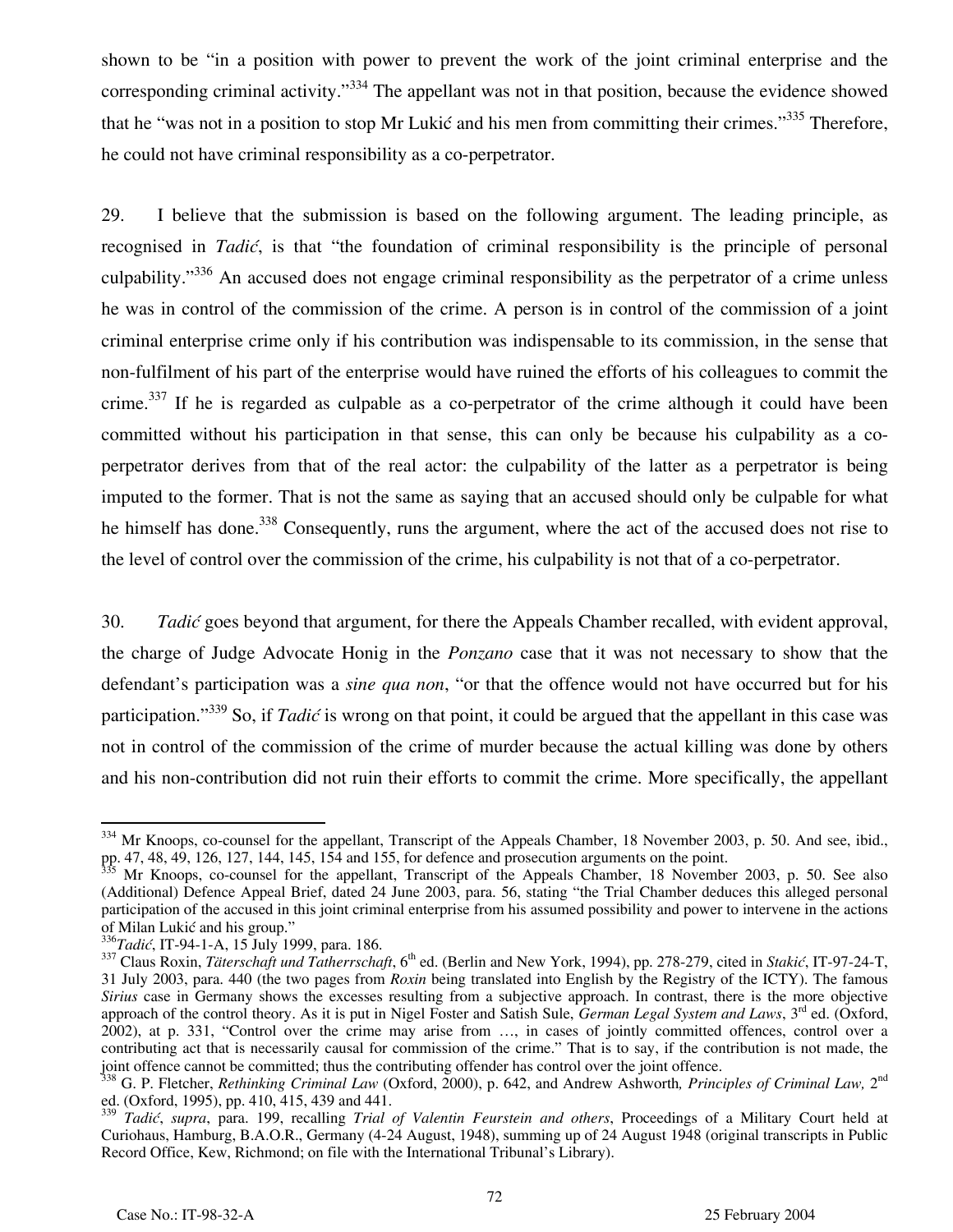claimed that the power to make decisions rested with Lukić and that he was incapable of influencing Lukić. Thus, the appellant lacked power to prevent the commission of the crime by his colleagues. The result is that he was not guilty, as co-perpetrator, of the murder committed by them.

31. This is not a case in which it is said that the act was the act of the appellant because it was done on his behalf by an innocent agent used as his instrument. It is therefore not necessary to consider the matter from the point of view appropriate to a situation in which it turns out that the allegedly "innocent" agent himself intended the crime – a situation in which the accused might be held to be guilty only as an aider and abettor.340 Here, what is said is that the appellant was a party to a joint criminal enterprise to commit the crime. One party to such an enterprise is not acting as the agent of another – at least, not in the ordinary sense. All the parties are acting together to achieve an agreed result. In acting together, they are really acting as one. On this basis, the acts of each are the acts of all.

32. Transposing this model to this case, one may say that the other offenders acted pursuant to an understanding to which the appellant was an active party at the time of the commission of the act. In performing the act, they were of course carrying out their own will, but they were also carrying out his will under that understanding. The perspective is important. The focus is not on whether he had power to prevent them from acting as they did; the focus is on whether, even if he could not prevent them from acting as they did, he could have withheld his will and thereby prevented their act from being regarded as having been done pursuant to his own will also.

33. Participation has of course to be real; courts can determine whether it is. What gives rise to difficulty is the proposition that a person must be shown to have had power to prevent the activity of a joint criminal enterprise from being accomplished before he can be held to have been a real participant in the enterprise. He might have been playing a subordinate role in the enterprise and might have had no power to prevent its activity from being accomplished; he could still have been participating. Examples could be easily found. The degree of participation goes to sentence, not to guilt.

34. In sum, even if Lukić's personality was the dominant one, it does not follow that the appellant had no will of his own. The Appeals Chamber does not say that; it dismissed a defence of duress.<sup>341</sup> The appellant exercised his will when he joined the joint criminal enterprise led by Lukić, whom he had previously known. Under the joint criminal enterprise, his colleagues were acting pursuant to his will, as well as their own, when they committed the crime; thereupon, the crime became his crime also.

<sup>&</sup>lt;sup>340</sup> See, for example, *R. v. Franklin*, [2001] A Crim R 223, at paras. 35ff of the judgment of Brooking JA. <sup>341</sup>Impugned judgment, IT-98-32-T, of 29 November 2002, paras. 107 and 305. See also para. 41 below.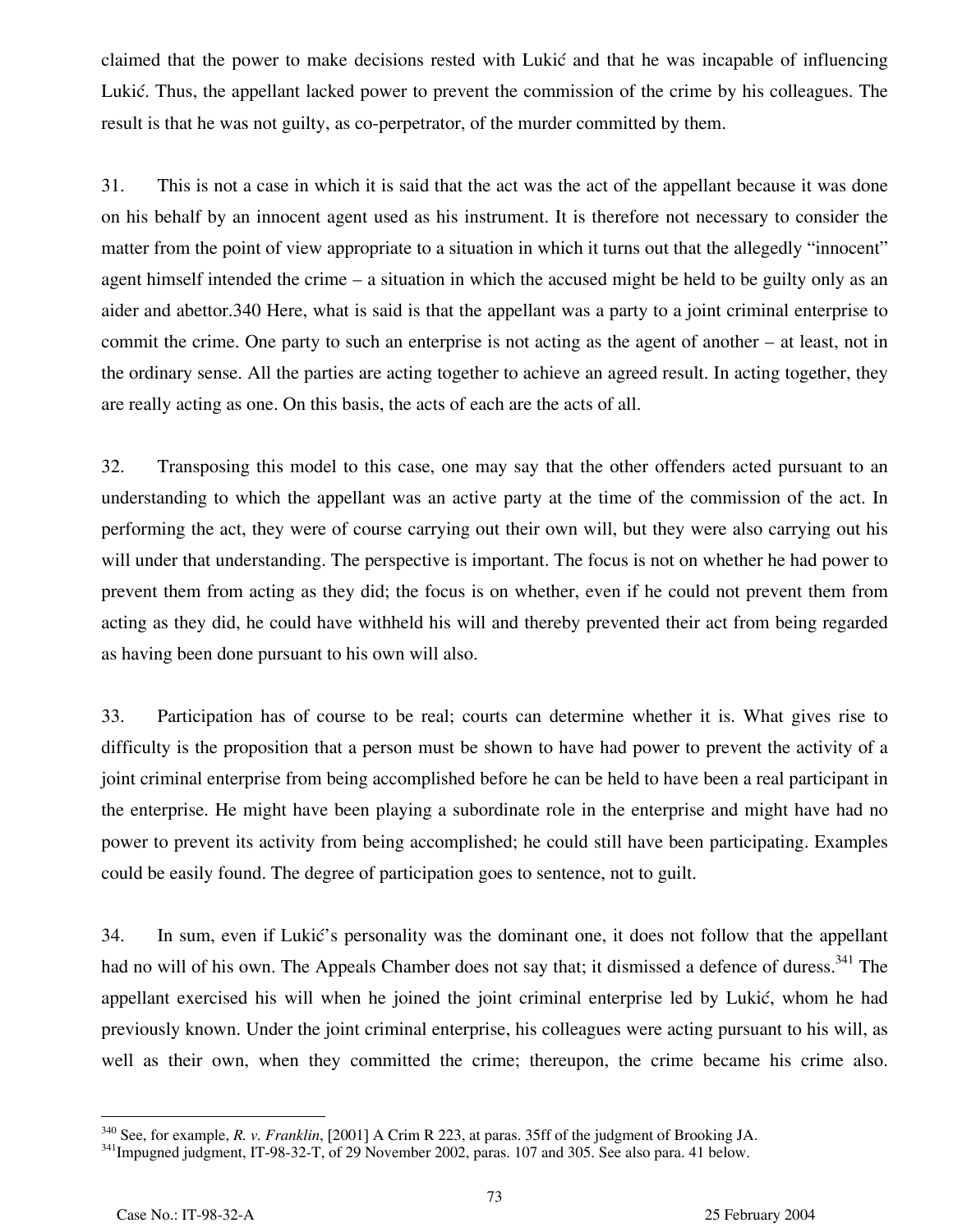Accordingly, his conviction as a co-perpetrator of the murders committed by them satisfied the leading principle that "the foundation of criminal responsibility is the principle of personal culpability."<sup>342</sup>

35. Finally, it may be observed that the appellant's submission that the decision-making power lay with Lukić exclusively was dismissed by the Trial Chamber when it said that it "rejects the evidence of the Accused that, in any event, he was powerless to stop Milan Lukić from killing the Muslim men."<sup>343</sup> The Appeals Chamber does not disagree.<sup>344</sup> Thus, the foundation of co-counsel's argument fails.

#### **H. The appellant was not an aider and abettor**

36. For the foregoing reasons, no question of aiding and abetting arises. A comparison may be made with the decision of the Supreme Court of Bavaria in Prosecutor v. Djajić.<sup>345</sup> An examination of that case will show that its reasoning is reconcilable with the foregoing.

37. There, 14 Muslim captives were made to line up on a bridge with their backs to the railing. Opposite to them some soldiers and military police took up positions. There were also some Serbian guards; their position was designed to prevent the Muslims from fleeing and to make it possible to kill them.346 The guards formed a semicircle; the appellant was somewhere in the middle of the semicircle. He was holding his weapon with both hands in front of his chest like the rest of the guards. The 14 Muslim captives were killed. The killing was done by a certain man and by the military police. There was no proof that the killing was done by the guards (including the appellant). The appellant was held to be an aider and abettor, and not a co-perpetrator. The judgment said:

When assessing the overall circumstances, the senate was unable to determine whether the accused's connection to the killing was so close that his contribution might be considered to be a part of the killing and conversely whether the killing might be considered a consequence of the accused's part in the crime.<sup>347</sup>

<sup>342</sup>Tadić, IT-94-1-A, 15 July 1999, para. 186.

<sup>&</sup>lt;sup>343</sup> Impugned judgment, para. 107.<br><sup>344</sup> See para. 60 of the judgment of the Appeals Chamber.

<sup>345 3</sup> St 20/96, 23 May 1997, referred to in footnote 223 of the Appeals Chamber's judgment. See also a review of the *Djajić* decision by Christoph J.M. Safferling in (1998) 92 *A.J.I.L.* 528.

 $346$  3 St 20/96, 23 May 1997., p. 39; English translation by the Registry of the ICTY.  $347$  Ibid., p. 90.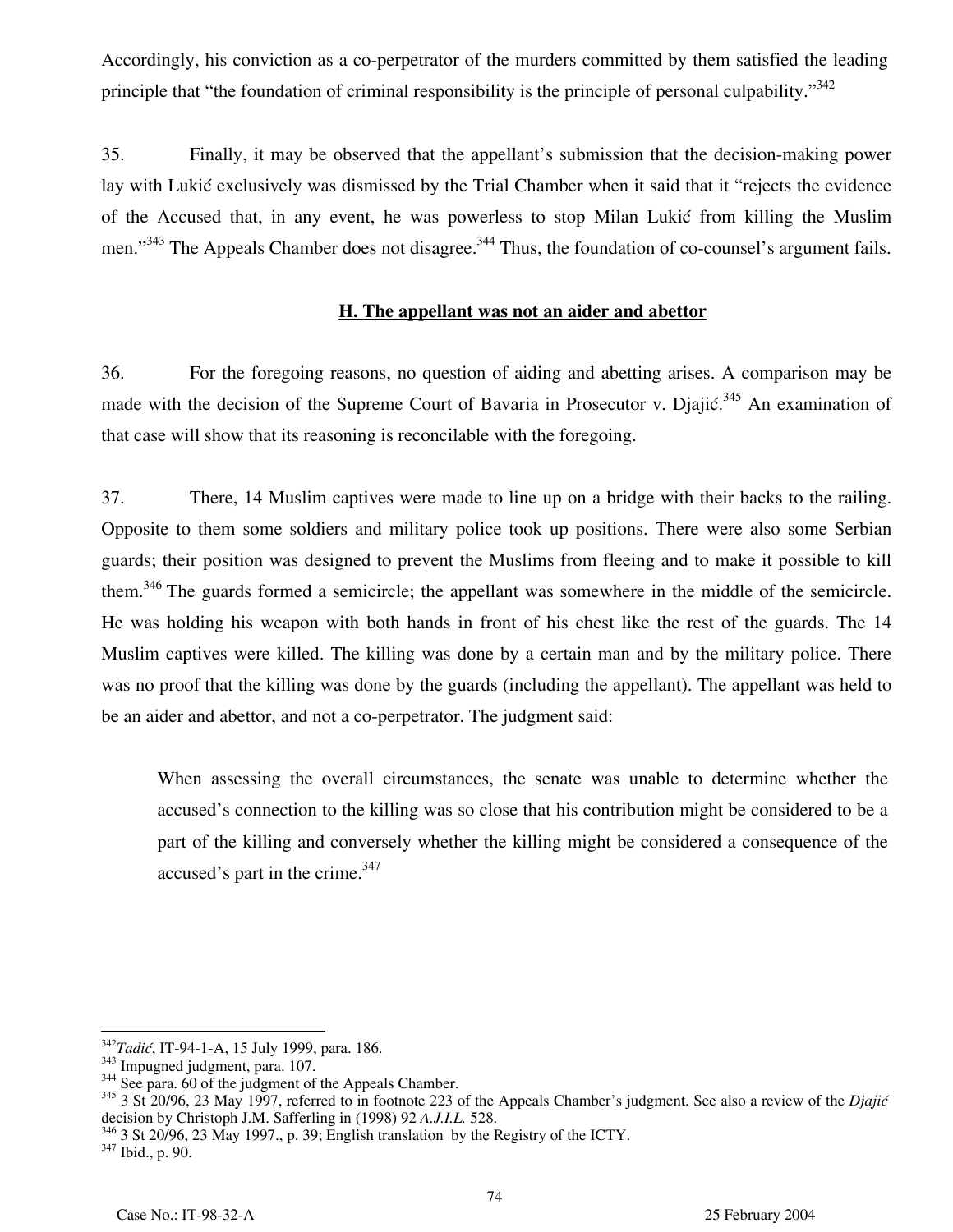38. So, the contrast is between whether the accused's connection with the killing was so close that his contribution might be considered to be part of the killing and whether the killing might be considered a consequence of the accused's part in the crime. That is, with respect, a helpful formula. In opting for the lesser conviction, the court said:

The extent of his objective participation in the overall course of the killings was slight. Through his co-operation in the semi-circle of guards, he objectively reduced the defenceless victims' chance of escaping. However, the accused had no control over the killings, begun by Lazarević and carried out by several marksmen. There were no sure indications either that the accused at least intended to participate in the killings. $348$ 

39. In that case, there were "no sure indications" of intent to participate in the killings. I apprehend that the reason for this is that, inter alia, the court found that, even though he did eventually join the Serbs in the semicircle which was taking shape, "the accused … hung back somewhat when the group of Muslims and the guards walked onto the bridge  $\ldots$ <sup>349</sup> In the instant case, the Trial Chamber dismissed – in its entirety - the defence claim about standing at a distance from the actual shooting, and the Appeals Chamber has upheld that dismissal.

40. In brief, in Djajić the only function of the accused was to guard the victims to ensure that they were killed by others. In the instant case, the accused guarded the victims but he also took his position with the killers. In standing armed with the killers drawn up in a line at the time of the shooting, and in allowing it to be thought that to all intents and purposes he was one of them, he was demonstrating his willingness to participate in the act of killing rather than his indifference as to whether that act was in fact done or not.<sup>350</sup> In terms of the Djajić test, his "connection to the killing was so close that his contribution might be considered a part of the killing." Consequently, to adopt and adapt the words of Tadić,<sup>351</sup> to hold him liable only as an aider and abettor might be to understate the degree of his criminal responsibility.

 $\overline{a}$ 

<sup>&</sup>lt;sup>348</sup> Ibid., p. 91.

<sup>349</sup> Ibid., p. 39.

<sup>350</sup> See the reasoning relating to aiding and abetting in *National Coal Board v. Gamble*, [1959] 1 Q.B. 11, concurring opinion of Devlin J, and in *DPP for Northern Ireland v. Lynch*, [1975] AC 653, HL, dissenting opinion of Lord Simon of Glaisdale. <sup>351</sup> *Tadić*, IT-94-1-A, 15 July 1999, para. 192.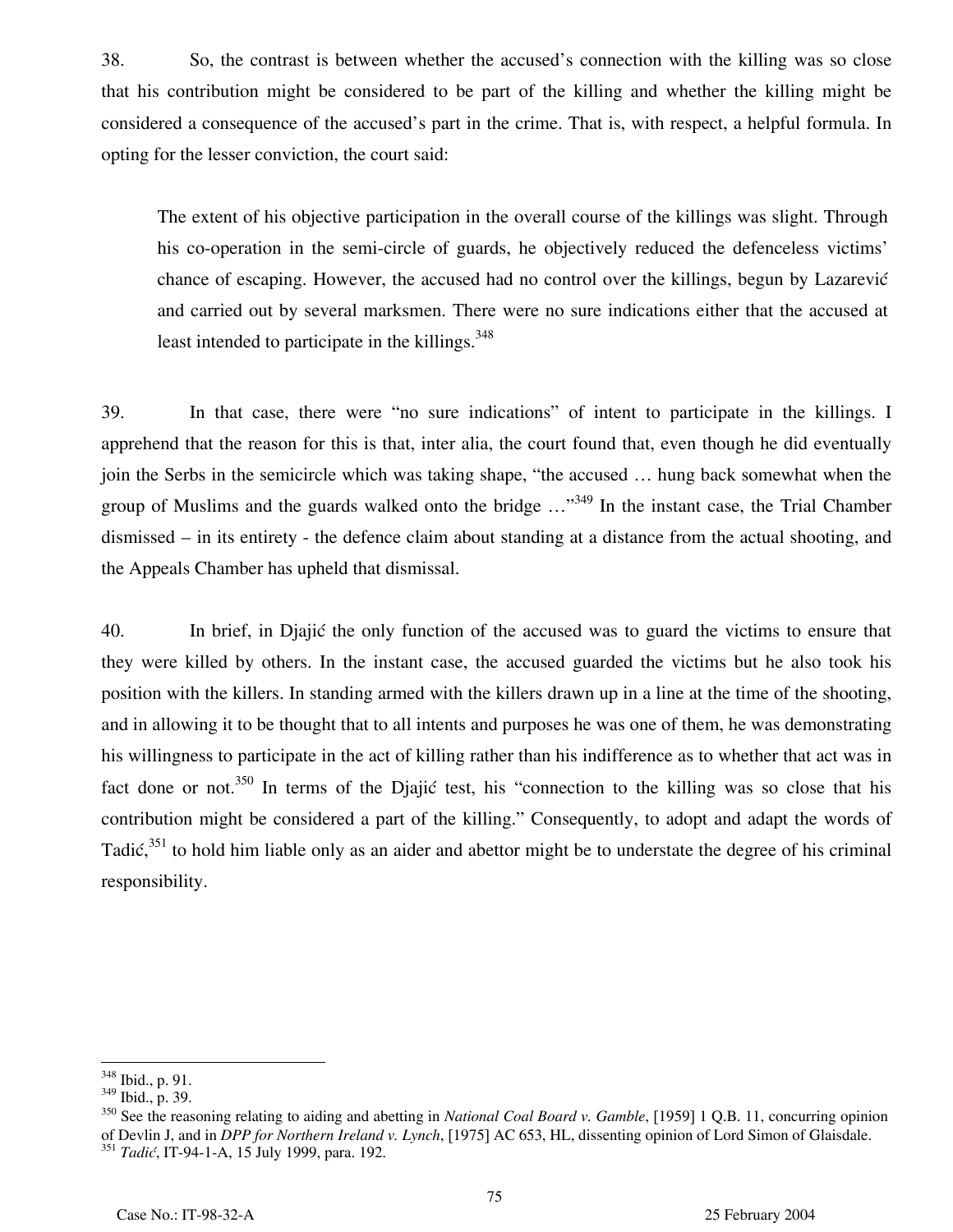41. Finally, as mentioned above, a claim of duress has been rightly rejected by the Trial Chamber.352 The Appeals Chamber has not disturbed this finding, although it did mention "the strong personality of Milan Lukić compared to the Appellant"<sup>353</sup> – a differential situation which often occurs in many a collection of human beings in which leadership is required. Further, it has to be borne in mind that the Appeals Chamber in *Erdemović* stated that "duress does not afford a complete defence to a soldier charged with a crime against humanity and/or a war crime involving the killing of innocent human beings...;"<sup>354</sup> in such a case, it may be pleaded only in mitigation. It does not operate to reduce a conviction as a co-perpetrator to a conviction as an aider and abettor.

## **I. Persecution**

42. The Trial Chamber clearly found that the appellant had the requisite intent to discriminate.<sup>355</sup> The Appeals Chamber has not overturned that finding; it has dismissed certain arguments by the appellant on the subject.<sup>356</sup> So the finding of the Trial Chamber that the appellant had the requisite discriminatory intent stands.

43. The real reason why the Appeals Chamber overturned the persecution conviction was that the offences on which it was founded could not be made out because, in the view of the Appeals Chamber, there was lack of proof of intent to kill. This is mentioned in paragraph 141 of the judgment of the Appeals Chamber which states that in "the absence of this intent [to kill], no reasonable trier of fact could have found the Appellant responsible for committing the crime of persecution by murders and inhumane acts as a co-perpetrator to the joint criminal enterprise."

44. Hence, the judgment of the Appeals Chamber on persecution is a sequel to its judgment on murders and inhumane acts: the appellant was not guilty of persecution through offences which could not be proved for want of proof of intent to kill. My opinion being that the appellant had the intent to kill and was thus guilty of those offences, it follows that the conviction for persecution as handed down by the Trial Chamber stands.

 $352$  Impugned judgment, paras. 107 and 305. And see paragraph 34 above.

<sup>&</sup>lt;sup>353</sup> Judgment of the Appeals Chamber, para. 131.

<sup>&</sup>lt;sup>354</sup> Case IT-96-22-A, 7 October 1997, p. 17, para. (4) of part iv of the judgment, a majority one.

<sup>&</sup>lt;sup>355</sup> Impugned judgment, paras. 254 and 255.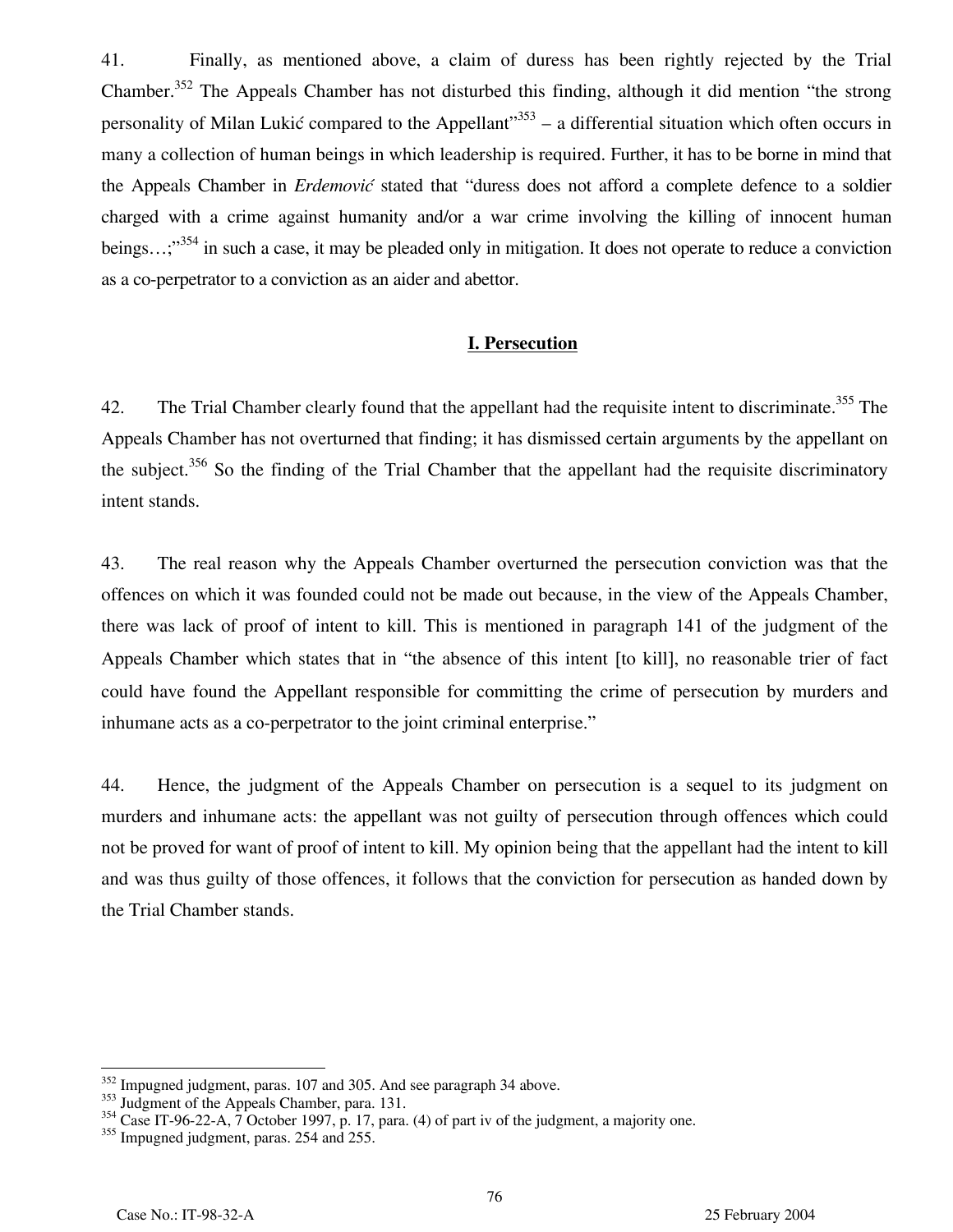# **J. Conclusion**

45. The Appeals Chamber has not found that any errors of law were committed by the Trial Chamber. The Appeals Chamber considers that the Trial Chamber has committed certain material errors of fact. I respectfully disagree; at any rate, I do not think that it has been demonstrated that no reasonable tribunal of fact could have assessed the relevant evidence differently from the way in which the Trial Chamber assessed it. I would accordingly affirm the judgment of the Trial Chamber that, both on murder and on persecution, the criminal responsibility of the appellant was that of a co-perpetrator and not that of an aider and abettor.

Done in English and in French, the English text being authoritative.

Mohamed Shahabuddeen

Dated 25 February 2004 At The Hague The Netherlands

<sup>&</sup>lt;u>.</u> <sup>356</sup> See para. 60 of the judgment of the Appeals Chamber.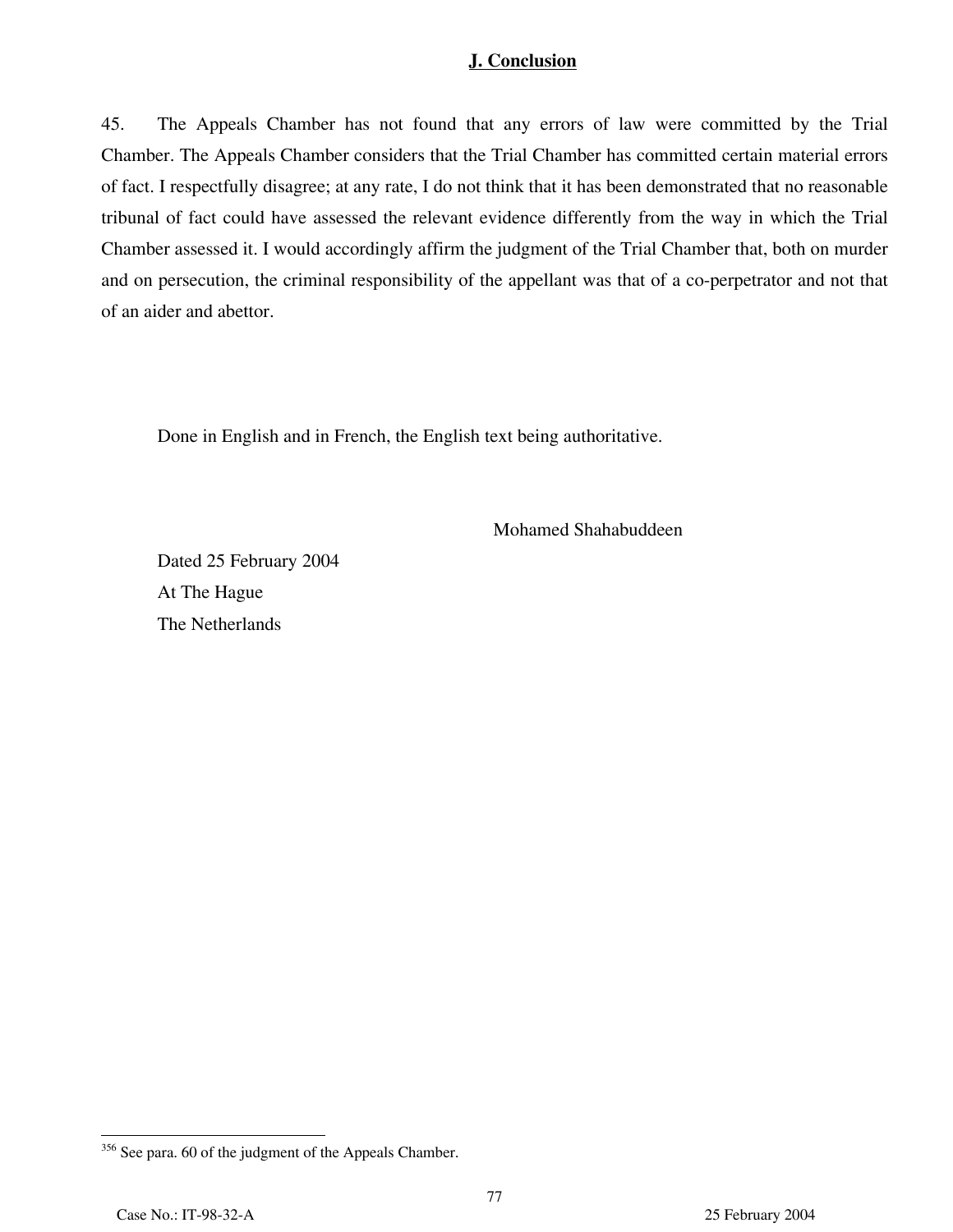# **IX. ANNEX A: PROCEDURAL BACKGROUND**

#### **A. Notice of appeal**

183. On 30 December 2002, in accordance with Rule 108 of the Rules, the Appellant, Mitar Vasiljević, filed his first notice of appeal from the Judgement of 29 November 2002.<sup>357</sup>

184. The Prosecution filed a motion regarding defects in the First Notice of Appeal, seeking an order that the Appellant be required to re-file the Notice of Appeal since he did not comply with the requirement of the Rules and the practice Direction.<sup>358</sup>

185. On 29 January 2003, the Pre Appeal Judge found that the First Notice of Appeal did not conform to the requirements of Rule 108 of the Rules and that the Appellant had to re-file a notice of appeal within 14 days.  $359$ 

186. The Appellant submitted a new Notice of Appeal on 12 February 2003.<sup>360</sup>

#### **B. Briefs filing**

187. On 29 May 2003, the Appellant filed a motion for extension of time, asking for a 14-day extension to submit the Appellant's Brief.<sup>361</sup> The Prosecution filed its response noting that in the event of the Appellant being granted an extension, the Prosecution would request an extension to file its Respondent's Brief.<sup>362</sup> On 3 June 2003, the Pre-Appeal Judge ordered the Appellant to file his Appellant's Brief not later than 24 June 2003 and the Prosecution to file its Respondent's Brief not later than 18 August  $2003.<sup>363</sup>$ 

188. On 24 June 2003, the Appellant filed the "Defence Appellant's Brief Against Judgement of November 29, 2002" and an "(Additional) Defence Appeal Brief".

<sup>&</sup>lt;sup>357</sup> Notice of Appeal Against the Trial Judgement of 29 November 2002 (First Notice of Appeal). In its First Notice of Appeal the Defence also requested to exceed the 75 days provided for in Rule 111 of the Rules for filing the Appellant's Brief since the translation of the Judgement into a language the Appellant understands, *i.e.* BCS, was not yet available, it was suggested that the 75 days would start when the translation was available.

<sup>&</sup>lt;sup>358</sup> Prosecution Motion Concerning Defects in the Defence Notice of Appeal and Response to Defence Motion for Extension of Time, 3 January 2003. The Defence responded to the Prosecution motion on 21 January 2003. Defence Reply to the Prosecution Motion Concerning Defects in the Defence Notice of Appeal and Defence Reply to the Prosecution Motion Concerning Defence Motion for Extension of Time Limited, 21 January 2003.

<sup>&</sup>lt;sup>3</sup> Decision on Prosecution Motion Concerning Defects in the Defence Notice of Appeal and on Defence Motion for Extension of Time, 29 January 2003.

<sup>&</sup>lt;sup>360</sup> Notice of Appeal against Judgement of November 29, 2002 (Defence Notice of Appeal).

<sup>&</sup>lt;sup>361</sup> Defence Motion for the Extension of Time, 29 May 2003.

<sup>&</sup>lt;sup>362</sup> Prosecution Response to Defence Motion for Extension of Time, 30 May 2003, submitting that the reasons filed by the Defence for the extension of time are not a "good cause" within the meaning of Rule 127(A) of the Rules.

<sup>&</sup>lt;sup>363</sup> Decision on Defence and Prosecution Motions for Extension of Time, 3 June 2003. The Pre-Appeal Judge found that the circumstances raised both by the Defence and the Prosecution motions constitute good cause within the meaning of Rule 127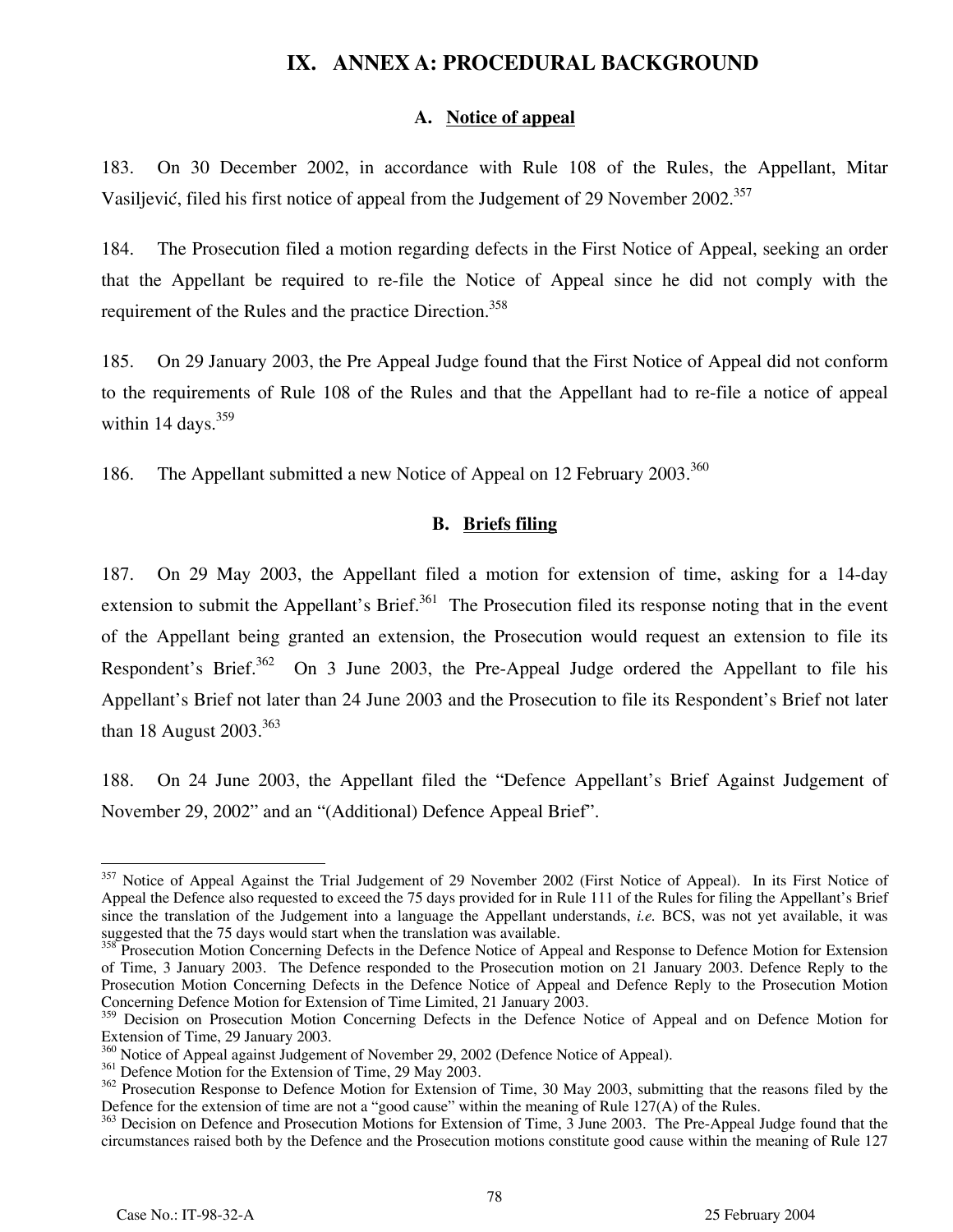189. On 18 July 2003 the Prosecution filed, confidentially, its "Prosecution Respondent's Brief."<sup>364</sup>

190. On 2 September 2003, the Appellant filed, confidentially, his Reply<sup>365</sup> and an Additional Reply<sup>366</sup> to the Prosecution Response.

191. On 6 November 2003, noting the Prosecution Response and the Appellant Reply were filed confidentially, the Pre-Appeal Judge ordered the parties to file redacted public versions of the documents.<sup>367</sup> The Prosecution filed the public version of its Response on 7 November 2003 and the Appellant filed the public version of his Reply on the 17 November 2003.

# **C. Grounds of Appeal**

192. The Appellant has advanced the following eight grounds of appeal against the Trial Chamber's Judgment:

193. The first ground of appeal concerns the Drina River incident. The Appellant submits that the Trial Chamber erred in fact when it concluded that although it was not satisfied that the Appellant actually killed one or more of the victims, it was nevertheless convinced that the only reasonable inference available on the evidence was that the Appellant intended, by his actions, that the seven Muslim men be killed, regardless of whether he carried out any of the murders himself.<sup>368</sup> The Appellant raises three arguments in support of this ground of appeal: i) that he was not armed on the day of the facts; ii) that he was not aware of the homicidal intent of Milan Lukić and his men before they took the seven Muslim men by force to the bank of the Drina River, where he attempted unsuccessfully to dissuade them from carrying out the act; and iii) that he remained at a distance from the armed men when the shooting was taking place. The Prosecution replied that the Appellant in no way demonstrated that the Trial Chamber committed errors occasioning a miscarriage of justice with regard to the Appellant's criminal responsibility for the Drina River incident.<sup>369</sup> The Prosecution also submitted that, with regard to the first ground, the Appellant in no way satisfied the review criteria on appeal and merely alleged errors in the Trial Chamber's assessment of the evidence presented at trial, without attempting to

<u>.</u>

of the Rules. He also considered that it is in the interest of justice to allow the Defence the adequate time to adjust for the changes they have made in the composition of their team, p. 3.

<sup>&</sup>lt;sup>364</sup> Prosecution Respondent's Brief, filed confidentially on 18 August 2003.

<sup>&</sup>lt;sup>365</sup> Defence Respondent's Brief Against Prosecution Respondent's Brief of 18 August 2003, filed confidentially on 2 September 2003.

<sup>366 (</sup>Additional) Defence Brief in Reply, 2 September 2003.

<sup>367</sup> Order to File Redacted Public Versions, 6 November 2003. 368 Defence Appeal Brief, paras 1 and 90.

<sup>369</sup> Prosecution Response Brief, para. 2.3.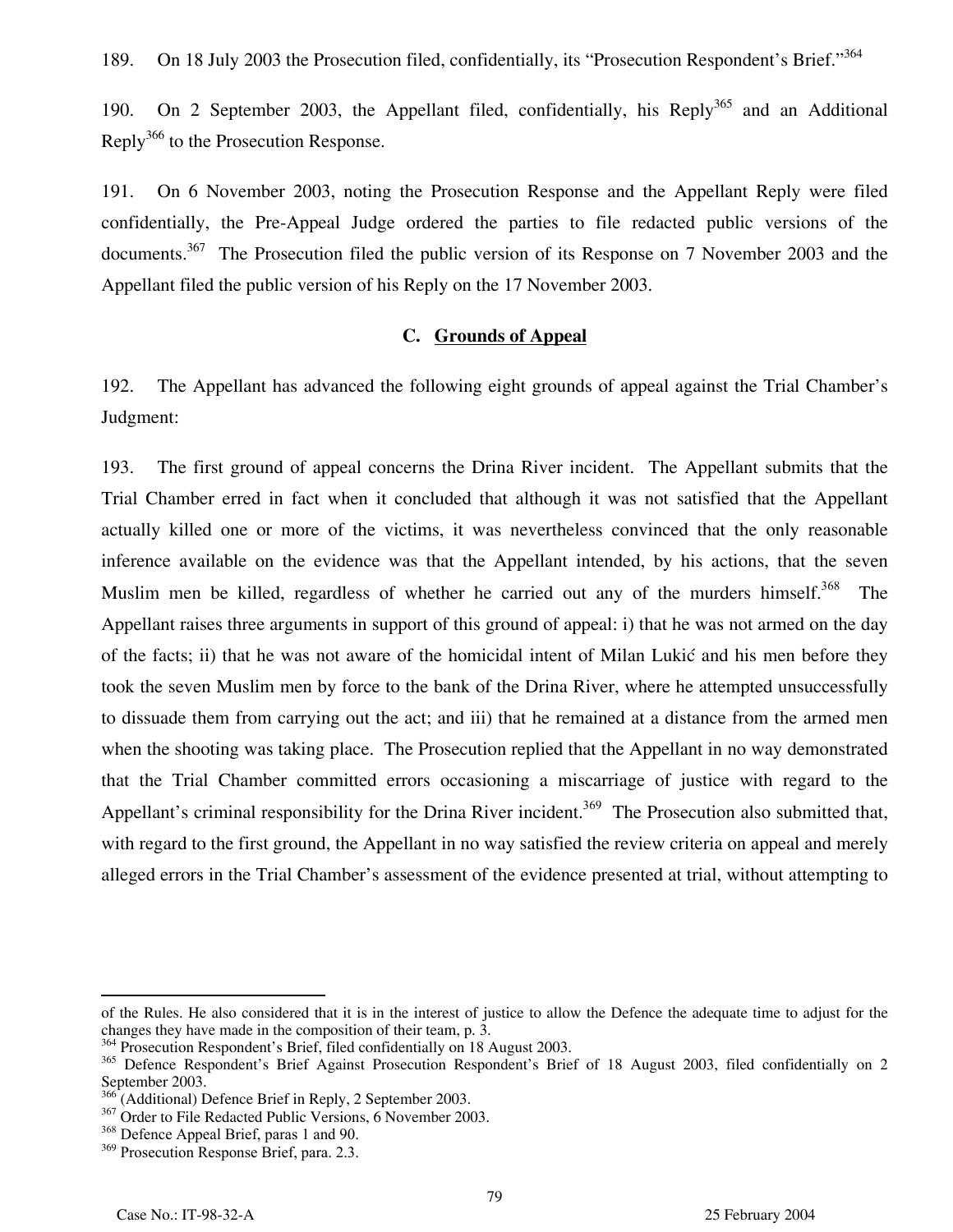demonstrate how its factual findings are unreasonable.<sup>370</sup> The Appellant replied that a reasonable trier would not have accepted the evidence relied on by the Trial Chamber.<sup>371</sup>

194. The second ground of appeal concerns the Appellant's relationship with the paramilitary group led by Milan Lukić. The Appellant analyses Chapter V of the Judgment concerning this relationship and points to five errors of fact pertaining to the Trial Chamber's findings in paragraphs 72, 75-77 and 80 of the Judgment: i) the period in which the group committed its crimes;  $372$  ii) his alleged role as an informant to the group;  $373$  iii) the failure to consider the details provided about the group by the Appellant as a sign of his co-operation with the Tribunal;<sup>374</sup> iv) the fact that he did not completely sever his relationship with Milan Lukić following the Drina River incident;<sup>375</sup> and v) the fact that he took part in searching witness VG-59's father house in Musici.<sup>376</sup> The Prosecution responded that the Appellant's submissions do not demonstrate that any appealable error of fact was made as he failed to show that no court could have reasonably made the findings that the Trial Chamber did and that the alleged errors occasioned a miscarriage of justice.<sup>377</sup>

195. In the third ground of appeal the Appellant challenges the Trial Chamber's finding regarding the General Requirements of Article 3 and Article 5 of the Statute.<sup>378</sup> The Appellant argues that the Trial Chamber erroneously found in paragraph 46 the following facts: i) the Appellant knew Milan Lukić well; ii) he also knew the other men who were associated with Milan Lukić; iii) he knew that Milan Lukić and his men committed serious crimes;<sup>379</sup> and iv) despite that knowledge, the Appellant was seen together with those men on several occasions during the period relevant to the Indictment. In addition, the Appellant argues that the Trial Chamber committed errors of fact by finding that v) the Appellant was standing guard while money and valuables disappeared during the search of Musići; vi) non-Serb citizens of Vi $\zeta$ egrad began disappearing in early April 1992; vii) a burned Muslim woman was denied medical treatment; viii) the acts of the Appellant were closely related to the armed conflict; and (ix) the acts of the Appellant were part of a widespread and systematic attack of which he was aware. The Prosecution submits that this ground of appeal should be dismissed as it does not reveal an error, but

<sup>&</sup>lt;sup>370</sup> Prosecution Response Brief, para. 2.4.

<sup>&</sup>lt;sup>371</sup> Defence Additional Appeal Brief, para. 3.<br><sup>372</sup> Judgement, paras 92-93.<br><sup>373</sup> *Ibid*, paras 94-101 and 118-126.<br>*374 Ibid*, paras 102-105.

<sup>&</sup>lt;sup>375</sup> *Ibid*, paras 106-111.<br><sup>376</sup> *Ibid*, paras 112-117.

<sup>&</sup>lt;sup>377</sup> Prosecution Response Brief, paras 3.2-3.3.<br><sup>378</sup> Defence Appeal Brief, paras 127-175.

<sup>&</sup>lt;sup>379</sup> Defence Reply, para. 4.14, the Appellant submitted that the Trial Chamber erred in finding that he had the "requisite knowledge of criminal activity of the Lukić group s [sic] criminal activity before 7 June 1992".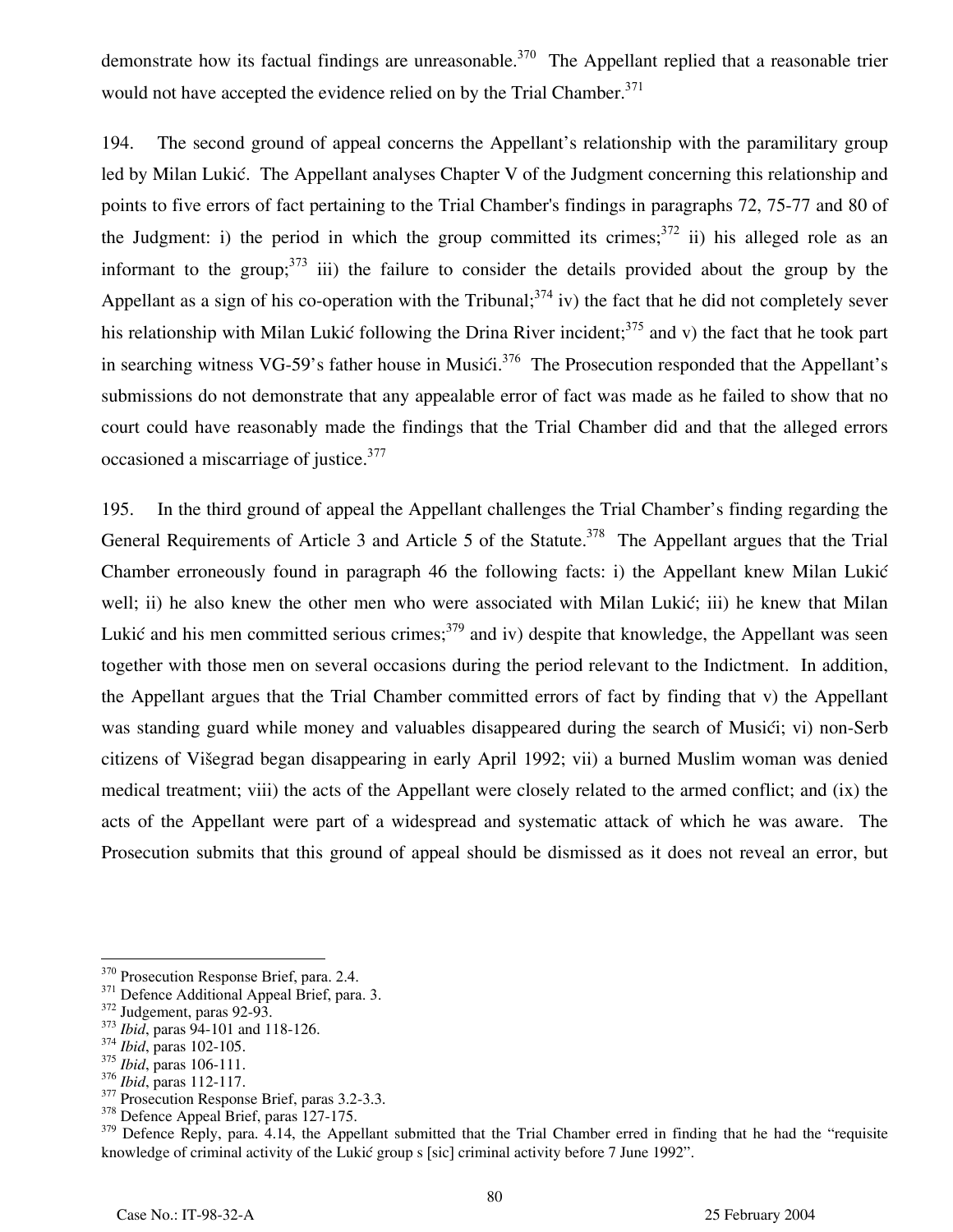rather is asking the Appeals Chamber to substitute the Trial Chamber's finding with that of the Appellant.<sup>380</sup>

196. In the fourth ground of appeal, the Appellant submits that the Trial Chamber erred both in law and fact by concluding that he intented to kill the seven Muslim men and therefore, that he is guilty of murder. The alleged error of fact concerned the Appellant's intent to kill. The errors of law concerned: i) whether the Appellant's convictions are cumulative; ii) whether there was an agreement among the Appellant, Milan Lukić and the two unknown men and; iii) whether participants in a joint criminal enterprise are "equally guilty."<sup>381</sup> The Prosecution submitted that, on the bases of the totality of the circumstances, it was reasonable for the Trial Chamber to conclude that the Appellant intended the seven Muslim men to be killed even if he did not actually carry out any of the killings.<sup>382</sup>

197. The fifth ground of appeal concerns the Appellant's conviction of persecution as a crime against humanity for the inhumane acts (Count 3) inflicted on the two survivors of the Drina River incident.<sup>383</sup> In support of this ground, the Appellant refers to his arguments submitted in relation to the fourth ground of appeal. The Appellant asserts that the Trial Chamber erred by finding: i) that there was an understanding amounting to an agreement among Milan Lukić, the Appellant and two other men to kill the seven Muslim men, and ii) that the Appellant personally participated in this joint criminal enterprise with the intent to cause VG-14 and VG-32 "serious mental or physical suffering."<sup>384</sup> The Prosecution relied on its response in relation to the other grounds of appeal.<sup>385</sup>

198. In the sixth ground of appeal, the Appellant submits that the Trial Chamber erred in finding him guilty of persecution as a crime against humanity for the murder of five Muslim men and the inhumane acts inflicted (Count 3) on two other Muslim men in relation to the Drina River incident. The main argument presented by the Appellant is that he did not act with the requisite discriminatory intent for the crime of persecution. In his submissions, the Appellant raised a number of arguments which are already included in the other grounds of appeal. The Appellant first submits that the Trial Chamber erred in finding that he acted as an informant to the Milan Lukić group.<sup>386</sup> Second, the Appellant believes that there is no evidence for finding beyond reasonable doubt that he intended to kill the seven Muslim men.<sup>387</sup> Third, the Appellant argues that there was no agreement between him and the other participants to persecute the Muslim population. The mere presence of the Appellant on the banks of the Drina River

<sup>&</sup>lt;sup>380</sup> Prosecution Response Brief, paras 4.2-4.3.

<sup>&</sup>lt;sup>381</sup> Defence Appeal Brief, para. 55-59; Defence Additional Appeal Brief, paras 176-224.<br><sup>382</sup> Prosecution Response, para. 5.10.<br><sup>383</sup> Judgement, para. 307.<br><sup>384</sup> Defence Appeal Brief, paras 222-224.

<sup>&</sup>lt;sup>385</sup> Prosecution Response Brief, para. 6.3.<br><sup>386</sup> Defence Appeal Brief, paras 226-230.

 $387$  Defence Additional Appeal Brief, para. 231.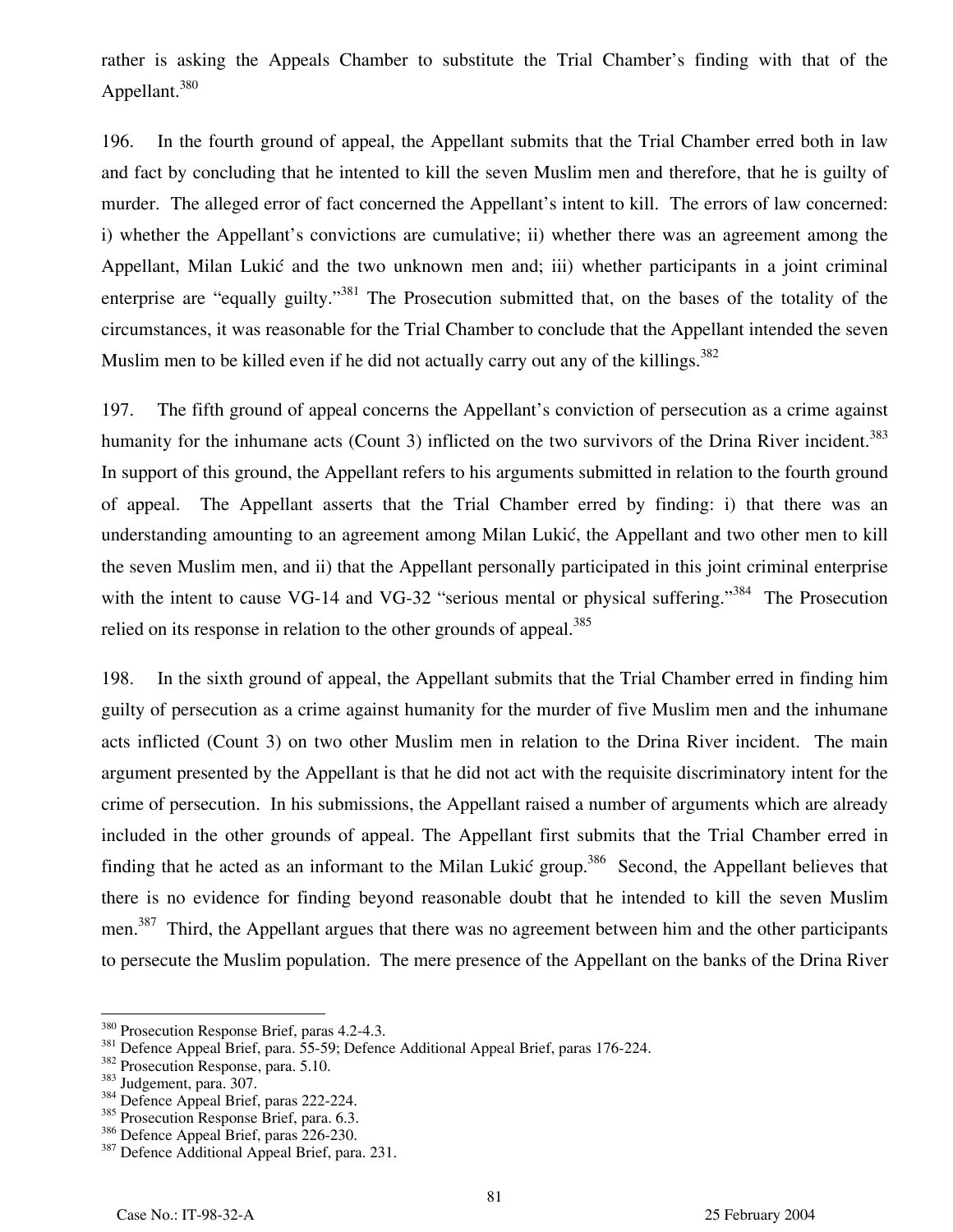is not sufficient to establish that there was such an agreement and therefore to find the Appellant responsible for the joint criminal enterprise of persecution.<sup>388</sup> Fourth, the Appellant submits that the Trial Chamber erred in finding that the Appellant was aware of previous illegal acts committed by the Lukić group.<sup>389</sup> The Prosecution submits that it was not established that the Trial Chamber's findings were unreasonable on the bases of the available evidence and in fact, that it was the only reasonable conclusion available to any reasonable trier of fact.<sup>390</sup>

199. In the seventh ground of appeal, the Appellant argues that the Trial Chamber erred in both law and fact when it applied the concept of joint criminal enterprise in this case. The Appellant submits four sub-grounds in relation to this issue. In the first sub-ground, the Appellant argued that the Trial Chamber committed an error of law by failing to indicate the criteria applied in order to establish the existence of a joint criminal enterprise in this case.<sup>391</sup> Second, he argues that the Trial Chamber erred in law when it concluded that the participants in a joint criminal enterprise are equally guilty.<sup>392</sup> Third, the Appellant argues that the Trial Chamber erred when accepting that the Appellant shared the intent of the other perpetrators of the joint enterprise. The Appellant challenges the Trial Chamber's findings with respect to the shared intent on the following grounds: i) an error of fact in the Trial Chamber's finding that an agreement existed; $393$  ii) an error of fact in the Trial Chamber's finding that the Appellant provided assistance to the other perpetrators;<sup>394</sup> iii) the absence of a finding of any general or specific homicidal intent on the Appellant's part;<sup>395</sup> iv) the reliance on the Appellant's failure to prevent Milan Lukić from committing the crimes;<sup>396</sup> v) the absence of any proof that the Appellant carried a weapon;<sup>397</sup> and vi) the absence of any proof of the Appellant's actual participation in the shooting.<sup>398</sup> The Appellant's fourth sub-ground on the issue of joint criminal enterprise is that the requirements for proving liability as an aider and abettor were not considered and would not have been satisfied in the present case.<sup>399</sup> The Prosecution submits that the present case involved the first category of joint criminal enterprise liability established in the *Tadić* Appeal Judgement,<sup>400</sup> that no error has been demonstrated, and that this ground of appeal should be dismissed.

<sup>388</sup> *Ibid*, paras 8-9; also Defence Additional Reply, paras. 8-10.

<sup>389</sup> *Ibid*, para. 18.

<sup>&</sup>lt;sup>390</sup> Prosecution Response, para 7.8.

<sup>&</sup>lt;sup>391</sup> Defence Additional Appeal Brief, paras 26-29.

<sup>392</sup> Defence Appeal Brief, para. 241.

<sup>393</sup> *Ibid*, para 236-238; Defence Additional Appeal Brief, paras 30-32.

<sup>&</sup>lt;sup>394</sup> Defence Additional Appeal Brief, paras 32-38.

<sup>395</sup> *Ibid*, paras 39-42.

<sup>396</sup> *Ibid*, paras 43-45.

<sup>397</sup> *Ibid*, paras 46-51.

<sup>398</sup> *Ibid*, paras 52-53.

<sup>&</sup>lt;sup>399</sup> Defence Appeal Brief, paras 239-240.<br><sup>400</sup> Prosecution Response, para. 8.5.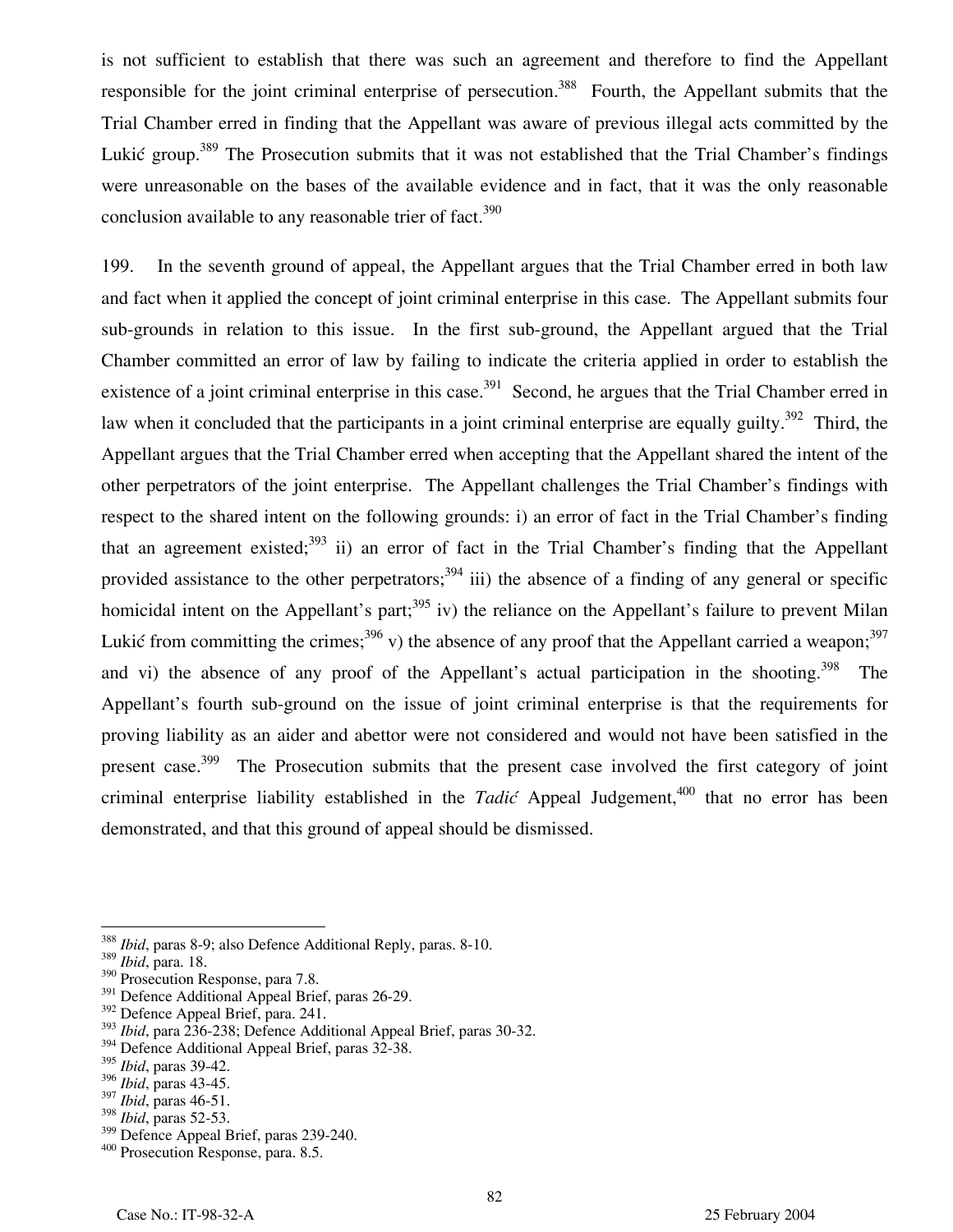200. Under the eighth ground of appeal, the Appellant submits that the Trial Chamber erred both in law and fact when it sentenced him to twenty years imprisonment. The Appellant argues that the sentence imposed on him is extremely high and that he was sentenced more than once for the same act, despite the Trial Chamber's statement to the contrary. The Appellant requests that the Appeals Chamber acquit him or grant him a new trial. In the alternative, the Appellant submits that the sentence should be reduced.<sup>401</sup> The Prosecution argues that the Appellant was not able to establish in any of the arguments submitted in this ground of appeal that the Trial Chamber made a discernible error in the exercise of its discretion and that this ground should therefore be dismissed. $402$ 

#### **D. Assignment of Judges**

201. On 8 January 2003, Judge Jorda, then President of the International Tribunal, in accordance with Article 12(3) of the Statute, assigned Judges Shahabuddeen, Güney, Gunawardana, Pocar and Meron, the bench of the Appeal Chamber in the present case. $403$ 

202. On 28 January 2003, pursuant to Rules 65*ter* and 107 of the Rules, the President assigned Judge Shahabuddeen as Pre-Appeal Judge. $404$ 

203. On 18 June 2003, the President of the International Tribunal, Judge Meron, taking into consideration the changes in the composition of the Appeals Chamber assigned himself, Judges Jorda, Shahabuddeen, Güney and Weinberg de Roca to the bench in this case.<sup>405</sup>

204. On 26 September 2003, due to further changes in the composition of the Appeals Chamber, Judge Schomburg was assigned to this case to replace Judge Jorda.<sup>406</sup>

#### **E. Rule 115 motion**

205. On 24 June 2003, the Appellant submitted a "Defence Motion for Additional Evidence" ("Defence Motion") pursuant to Rule 115 of the Rules, requesting the admission as additional evidence of five documents, a videotape and a transcript.<sup>407</sup> The documents submitted concern the ownership of a

<sup>&</sup>lt;sup>401</sup> Defence Appeal Brief, paras 302-303.

<sup>&</sup>lt;sup>402</sup> Prosecution Response Brief, paras 9.1-9.20.<br><sup>403</sup> Order of the President Assigning Judges to a Bench of the Appeals Chamber, filed on 9 January 2003, French being authoritative. On 24 January 2003, Judge Jorda signed an order assigning Judge Jorda to replace Judge Pocar on the Bench of

 $\frac{404}{404}$  Order Assigning a Pre-Appeal Judge, filed 5 February 2003, French being authoritative.

 $^{405}$  Order Assigning a Judge to a Case Before the Appeals Chamber, filed on 18 June 2003.<br> $^{406}$  Order Replacing a Judge in a Case Before the Appeals Chamber, filed 26 September 2003.

<sup>&</sup>lt;sup>407</sup> D-51 Buying and selling contract from 10 September 1985; D-52 Object location from 23 March 1988, D-53 General agreement of the electricity supply enterprise from 29 April 1988; D-54 Decision act of Višegrad Municipality for agricultural agreement from 18 May 1998; D-55 Decision act of Višegrad Municipality for building permit from 9 September 1988; D-56 Video tape of Stojan Kosorić of the house in Sase, 2 March 2003; D-57 Transcript of Stojan Kosorić tape.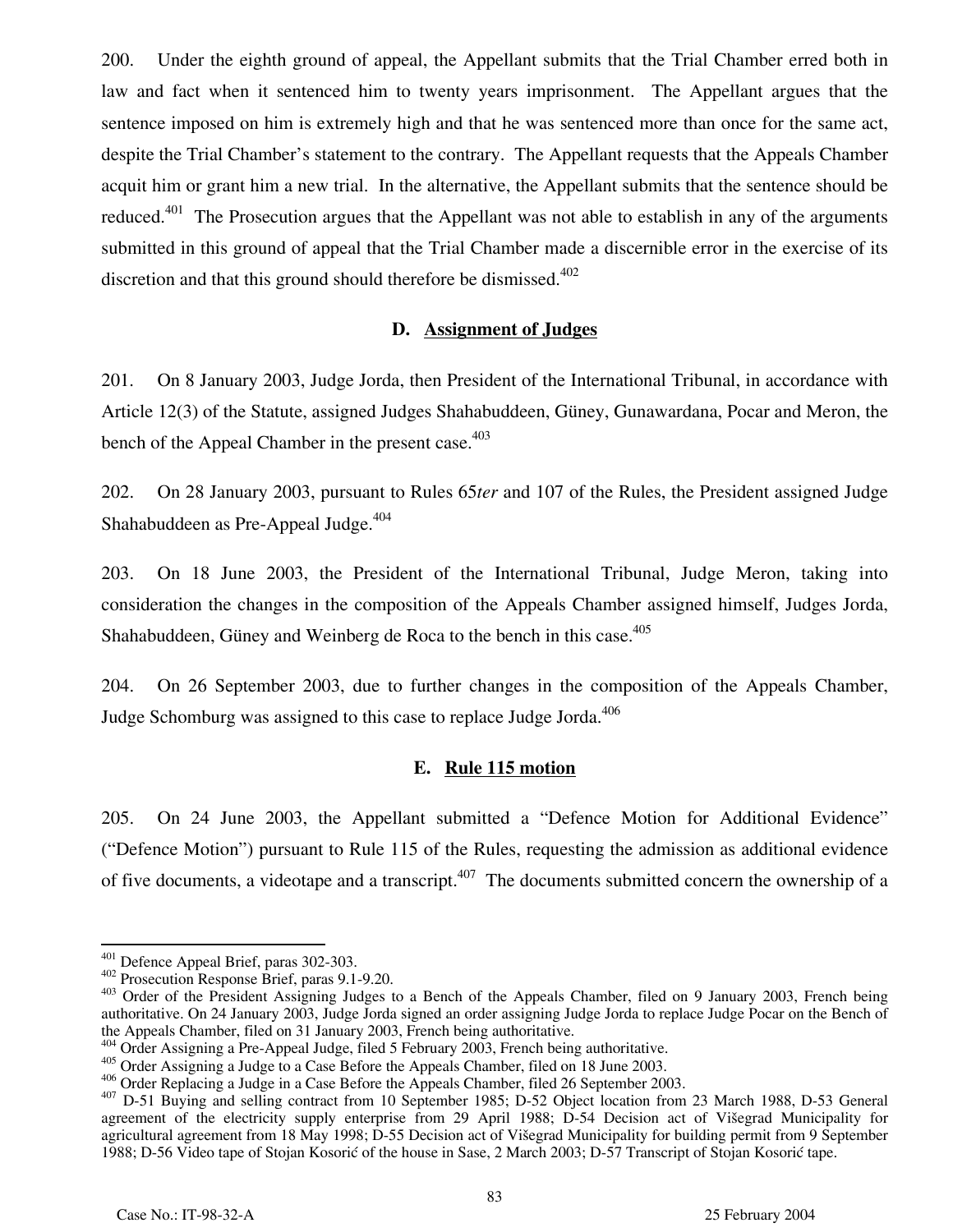house in the municipality of Vi $\{e\}$  and relate to the Trial Chamber's finding that the Appellant acted as an informant to the Milan Lukić group.

206. Following the order of the Pre-Appeal Judge,<sup>408</sup> the Appellant filed an Addendum to the Defence Motion on 11 July 2003. On 17 July 2003, the Prosecution submitted its response arguing that the Defence Motion should be dismissed and that the proposed additional evidence should not be admitted.<sup>409</sup>

207. The Appeals Chamber issued its decision on 21 October 2003, finding that the documents proposed as additional evidence were available at trial and the Appellant did not establish that the exclusion of the additional evidence would lead to a miscarriage of justice.<sup>410</sup> The Appeal Chamber found that the additional evidence was inadmissible and dismissed the Appellant's motion.

# **F. Oral arguments**

208. Oral arguments were heard on 18 November  $2003$ <sup>411</sup>

 $\overline{a}$ 

<sup>&</sup>lt;sup>408</sup> On 4 July, the Senior Legal Officer informed the Appellant that the Defence Motion was lacking necessary details and therefore the Appellant would be granted leave to file an addendum to the motion, Letter from John Hocking dated 4 July 2003 and response from Defence Counsel Mr Vladimir Domazet dated 7 July 2003. Scheduling Order signed on 8 July 2003 by the Pre-Appeal Judge granted leave to the Defence to file an addendum to the Additional Evidence Motion, no later than 11 July 2003 and the Prosecution to file its response no later than 18 July 2003. The Defence were allowed to file its reply to the Prosecution response if it so wishes not later than 22 July 2003.

<sup>409</sup> Prosecution Response to Defence Motion for Additional Evidence, 17 July 2003. The Appellant replied on 22 July 2003 and reargued that the proposed additional evidence could have been a decisive factor at trial and that it is in the interest of justice to admit the evidence as additional evidence, Defence Response to Prosecution Motion Dated 17 July 2003. 410 Decision on Application of Additional Evidence, 21 October 2003. 411 Scheduling Order, 22 October 2003.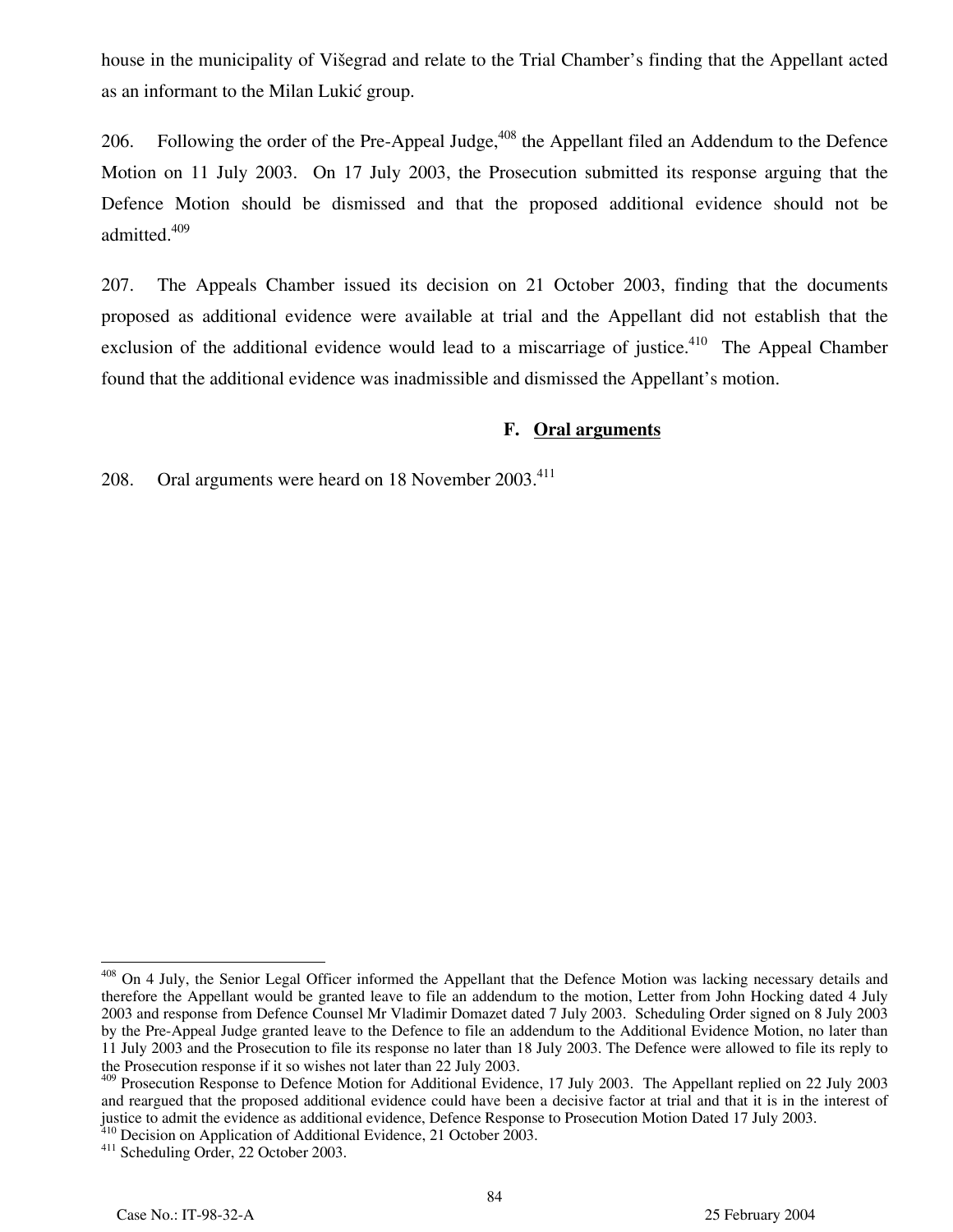# **X. ANNEX B: GLOSSARY OF TERMS**

| Akayesu Appeals Judgement           | Prosecutor v. Jean-Paul Akayesu, Case No. ICTR-96-4-A,<br>Judgement, 1 June 2001                                                                                                                                                                                                                                                                                 |
|-------------------------------------|------------------------------------------------------------------------------------------------------------------------------------------------------------------------------------------------------------------------------------------------------------------------------------------------------------------------------------------------------------------|
| Akayesu Trial Judgement             | Prosecutor v. Jean-Paul Akayesu, Case No. ICTR-96-4-T,<br>Judgement, 2 September 1998                                                                                                                                                                                                                                                                            |
| Aleksovski Appeals Judgement        | Prosecutor v. Zlatko Aleksovski, Case No. IT-95-14/1-A,<br>Judgement, 24 March 2000                                                                                                                                                                                                                                                                              |
| Aleksovski Trial Judgement          | Prosecutor v. Zlatko Aleksovski, Case No. IT-95-14/1-T,<br>Judgement, 25 June 1999                                                                                                                                                                                                                                                                               |
| AT                                  | Transcript of appeal hearing in <i>Prosecutor v. Mitar</i><br>Vasiljević, Case No. IT-98-32-A. All transcript pages<br>referred to in this judgement are taken from the unofficial,<br>uncorrected version of the transcript. Minor differences<br>may therefore exist between the pagination therein and that<br>of the final transcript released to the public |
| <b>Banović Sentencing Judgement</b> | Prosecutor v. Predrag Banović, Case No. IT-02-65/1-S,<br>Sentencing Judgement, 28 October 2003                                                                                                                                                                                                                                                                   |
| <b>BCS</b>                          | Bosnian Croatian Serbian languages                                                                                                                                                                                                                                                                                                                               |
| <b>Blaškić Trial Judgement</b>      | Prosecutor v. Tihomir Blaškić, Case No. IT-95-14-T, 3<br>March 2000                                                                                                                                                                                                                                                                                              |
| Bosnia and Herzegovina              | Republic of Bosnia and Herzegovina                                                                                                                                                                                                                                                                                                                               |
| Čelebići Appeals Judgement          | Prosecutor v. Zejnil Delalić et al, Case No. IT-96-21-A,<br>Judgement, 20 February 2001                                                                                                                                                                                                                                                                          |
| Čelebići Trial Judgement            | Prosecutor v. Zejnil Delalić et al, Case No. IT-96-21-T,<br>Judgement, 16 November 1998                                                                                                                                                                                                                                                                          |
| Defence Appeal Brief                | Defence Appellant's Brief Against Judgement of November<br>29, 2002, filed by counsel for Mitar Vasiljević on 24 June<br>2003                                                                                                                                                                                                                                    |
| Defence Additional Appeal Brief     | (Additional) Defence Appeal Brief, filed by counsel for<br>Mitar Vasiljević on 24 June 2003                                                                                                                                                                                                                                                                      |
| Defence Reply                       | Respondent's<br><b>Brief</b><br>Defence<br>Against<br>Prosecution<br>Respondents Brief of 18 August 2003, filed confidentially<br>by Counsel for Mitar Vasiljević on 2 September 2003.<br>Public redacted version filed on 17 November 2003                                                                                                                      |
| Defence Additional Reply            | (Additional) Defence Brief in Reply, filed by counsel for<br>Mitar Vasiljević on 2 September 2003.                                                                                                                                                                                                                                                               |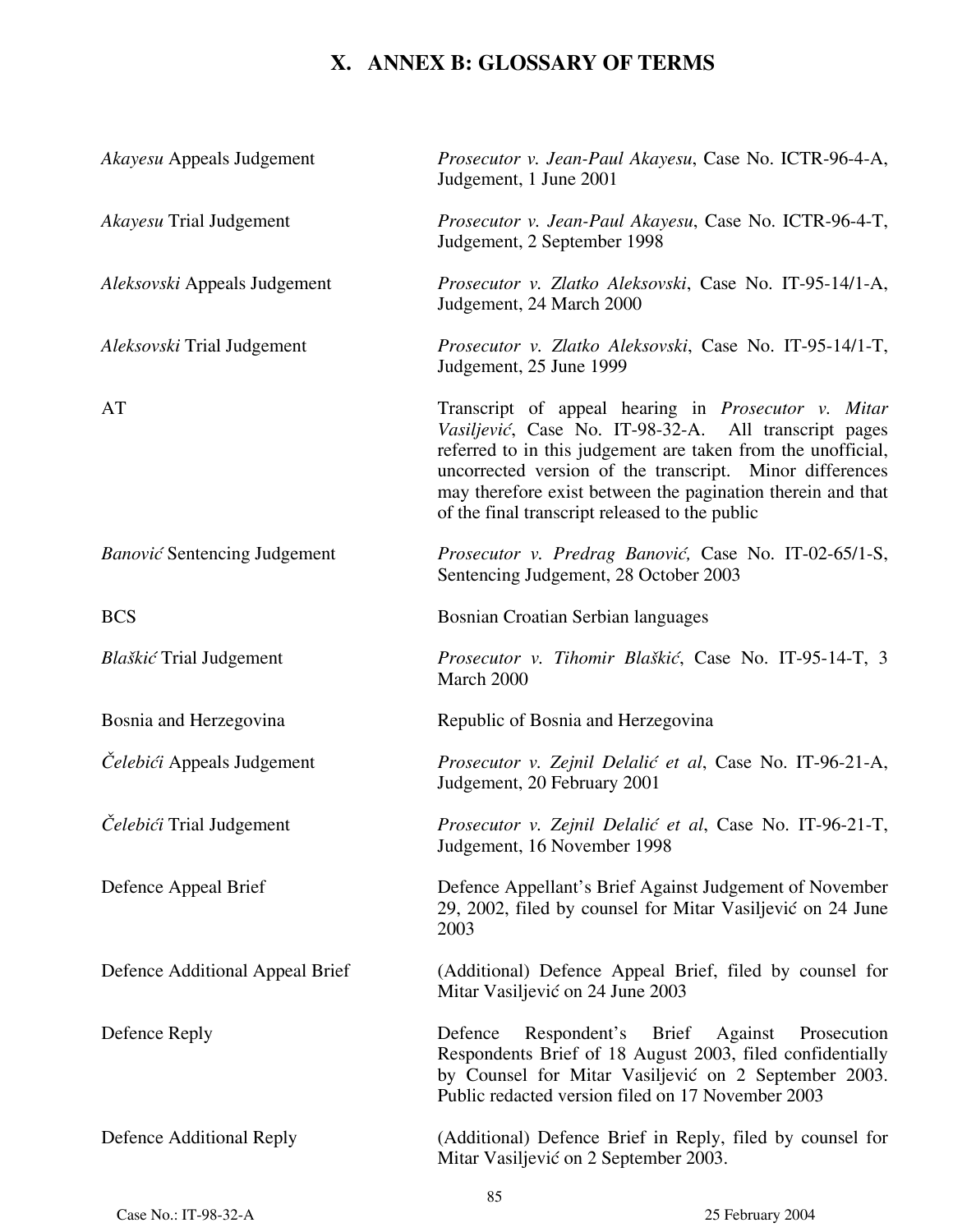| Delić Rule 115 Decision               | Prosecutor v. Hazim Delić, Case No.: IT-96-21-R-R119,<br>Decision on motion for Review, 25 April 2002                                                                                                                                                                                                                                                                                |
|---------------------------------------|--------------------------------------------------------------------------------------------------------------------------------------------------------------------------------------------------------------------------------------------------------------------------------------------------------------------------------------------------------------------------------------|
| Drina River incident                  | The shooting of seven Muslim civilians on the bank of the<br>Drina River on 7 June 1992, in which five of the Muslim<br>men were killed                                                                                                                                                                                                                                              |
| <i>Erdemović</i> Appeals Judgement    | Prosecutor v. Dražen Erdemović, Case No. IT-96-22-A,<br>Judgement, 7 October 1997                                                                                                                                                                                                                                                                                                    |
| Erdemović First Sentencing Judgement  | Prosecutor v. Dražen Erdemović, Case No. IT-96-22-T,<br>Sentencing Judgement, 29 November 1996                                                                                                                                                                                                                                                                                       |
| Erdemović Second Sentencing Judgement | Prosecutor v. Dražen Erdemović, Case No. IT-96-22-Tbis,<br>Sentencing Judgement, 5 March 1998                                                                                                                                                                                                                                                                                        |
| Furundžija Appeals Judgement          | Prosecutor v. Anto Furundžija, Case No. IT-95-17/1-A,<br>Judgement, 21 July 2000                                                                                                                                                                                                                                                                                                     |
| Furundžija Trial Judgement            | Prosecutor v. Anto Furundžija, Case No. IT-95-17/1-T,<br>Judgement, 10 December 1998                                                                                                                                                                                                                                                                                                 |
| <b>ICTR</b>                           | International Criminal Tribunal for the Prosecution of<br>Persons Responsible for Genocide and Other Serious<br>Violations of International Humanitarian Law Committed<br>in the Territory of Rwanda and Rwandan Citizens<br>responsible for genocide and other such violations<br>committed in the territory of neighbouring States, between<br>1 January 1994 and 31 December 1994 |
| Indictment                            | Prosecutor v. Mital Vasiljević, Case No. IT-98-32-PT,<br>Amended Indictment, 12 July 2001                                                                                                                                                                                                                                                                                            |
| <b>International Tribunal</b>         | International Tribunal for the Prosecution of Persons<br>Responsible for Serious Violations<br>of International<br>Humanitarian Law Committed in the Territory of the<br>Former Yugoslavia since 1991                                                                                                                                                                                |
| Jelisić Appeals Judgement             | Prosecutor v. Goran Jelisić, Case No. IT-95-10-A,<br>Judgement, Judgement, 5 July 2001                                                                                                                                                                                                                                                                                               |
| Jelisić Trial Judgement               | Prosecutor v. Goran Jelisić, Case No. IT-95-10-T,<br>Judgement, Judgement, 14 December 1999                                                                                                                                                                                                                                                                                          |
| Jelisić Rule 115 Decision             | Prosecutor v. Goran Jelisić, Case No.: IT-95-10-A,<br>Decision on Request to Admit Additional Evidence, 15<br>November 2000                                                                                                                                                                                                                                                          |
| <b>JNA</b>                            | Yugoslav People's Army                                                                                                                                                                                                                                                                                                                                                               |
| Judgement                             | Prosecutor v. Mitar Vasiljević, Case No. IT-98-32-T,<br>Judgement, 29 November 2002                                                                                                                                                                                                                                                                                                  |

86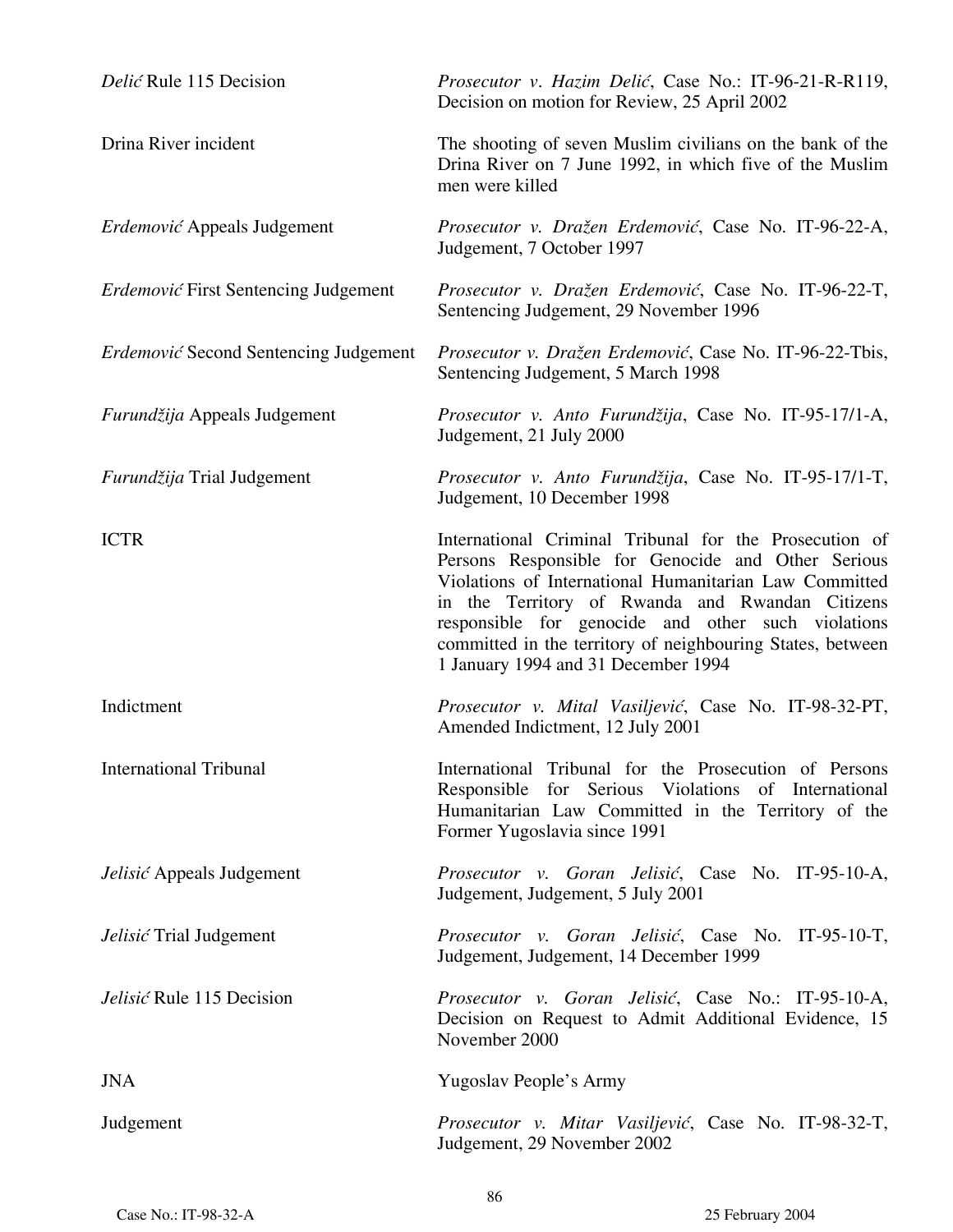| Kayishema/Ruzindana Trial Judgement | Prosecutor v. Clément Kayishema & Obed Ruzindana, Case<br>No. ICTR-95-T, Judgement, 21 May 1999                                                                          |
|-------------------------------------|--------------------------------------------------------------------------------------------------------------------------------------------------------------------------|
| Krnojelac Appeals Judgement         | Prosecutor v Milorad Krnojelac, Case No. IT-97-25-A,<br>Judgement, 17 September 2003                                                                                     |
| <i>Krnojelac</i> Trial Judgement    | Prosecutor v Milorad Krnojelac, Case No. IT-97-25-T,<br>Judgement, 15 March 2002                                                                                         |
| <i>Krstić</i> Rule 115 Decision     | Prosecutor v. Radislav Krstić, Case No. IT-98-33-A,<br>Decision on Application for Admission of Additional<br>Evidence on Appeal, 5 August 2003                          |
| Krstić Trial Judgement              | Prosecutor v. Radislav Krstić, Case No. IT-98-33-T,<br>Judgement, 2 August 2001                                                                                          |
| Kunarac Appeals Judgement           | Prosecutor v. Dragoljub Kunarac et al, Case No. IT-96-23-<br>A & IT-96-23/1-A, Judgement, 12 June 2002                                                                   |
| <b>Kunarac Trial Judgement</b>      | Prosecutor v. Dragoljub Kunarac et al, Case No. IT-96-23-<br>T & IT-96-23/1-T, Judgement, 22 February 2001                                                               |
| Kupreškić Appeals Judgement         | Prosecutor v. Zoran Kupreškić et al., Case No. IT-95-16-A,<br>Judgement, 23 October 2001                                                                                 |
| Kupreškić Rule 115 Decision         | Prosecutor v Zoran Kupreškić et al, Case No.: IT-95-16-A,<br>Decision on the Motions of Appellants Kupreškić et al to<br>Admit Additional Evidence, 26 February 2001     |
| Kupreškić Trial Judgement           | Prosecutor v. Zoran Kupreškić et al., Case No. IT-95-16-T,<br>Judgement, 14 January 2000                                                                                 |
| Kvočka Trial Judgement              | Prosecutor v. Miroslav Kvočka et al., Case No. IT-98-30/1-<br>T, Judgement, 2 November 2001                                                                              |
| Musema Trial Judgement              | Prosecutor v. Alfred Musema, Case No. ICTR-96-13-T,<br>Judgement, 27 January 2000                                                                                        |
| Ojdanić Decision                    | Prosecutor v. Milutinović et al, Decision on Dragoljub<br>Ojdanić's Motion Challenging Jurisdiction - Joint Criminal<br>Enterprise, Case No.: IT-99-37-AR72, 21 May 2003 |
| Plavšić Sentencing Judgement        | Prosecutor v. Biljana Plavšić, Case No. IT-00-39&40/1-S,<br>Sentencing Judgement, 27 February 2003                                                                       |
| Prosecution                         | The Office of the Prosecutor                                                                                                                                             |
| <b>Prosecution Response Brief</b>   | Prosecution Respondent's Brief, filed confidentially on 18<br>August 2003. Public redacted version filed on 7 November<br>2003                                           |
| Rules                               | Rules of Procedure and Evidence of the Tribunal                                                                                                                          |

87